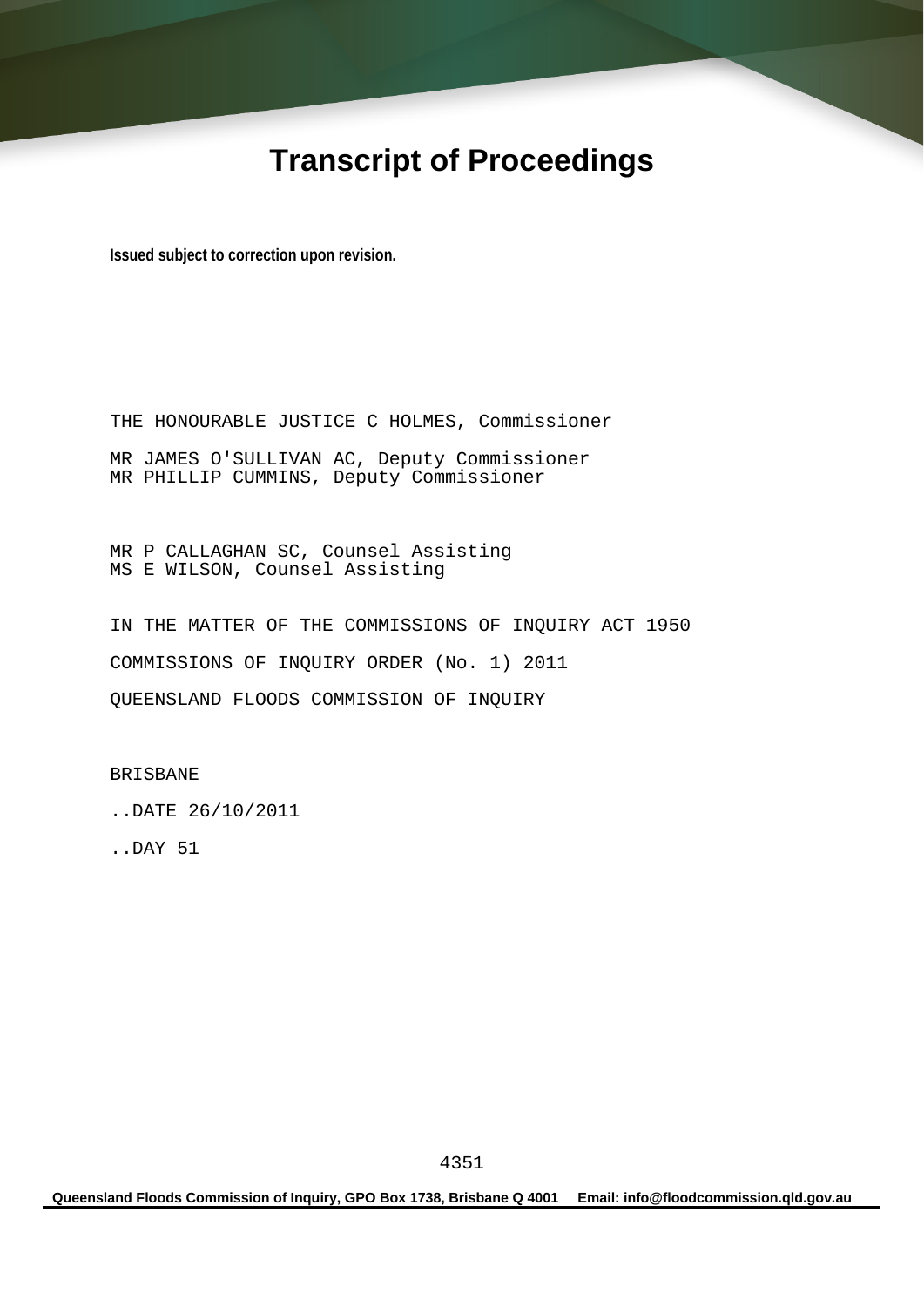THE COMMISSION RESUMED AT 10.00 A.M.

COMMISSIONER: Mr Callaghan, I might just take the appearances for this round and then I will ask you to open the session. So you are appearing with Ms Wilson and Ms Kefford?

MR CALLAGHAN: Yes.

COMMISSIONER: Mr MacSporran?

MR MacSPORRAN: If it please the Commission, I appear for the State of Queensland. My name is MacSporran. I appear with Mr Rolls and Ms Brasch.

COMMISSIONER: Mr Dunning?

**20**  MR DUNNING: May it please the Commission, with my learned friend Mr Porter, for the Brisbane City Council.

COMMISSIONER: Mr Flanagan?

MR FLANAGAN: With Ms Brien for the Ipswich City Council.

COMMISSIONER: I have got Mr Ashton.

**30**  MR ASHTON: Yes. May it please the Commission, I appear for the Insurance Council of Australia. They have previously been given leave by the Commission.

COMMISSIONER: Yes, thanks, Mr Ashton. Ms McLeod?

MS McLEOD: If the Commission pleases, I appear for the Commonwealth with Ms O'Gorman.

COMMISSIONER: And Mr O'Donnell, you are back for-----

**40**  MR O'DONNELL: Seqwater, your Honour, with Mr Pomerenke.

COMMISSIONER: I am sorry?

MR O'DONNELL: With Mr Pomerenke.

COMMISSIONER: Thank you. Yes, Mr Callaghan?

MR CALLAGHAN: Thank you, Madam Commissioner.

**50**  On the 19th of September we flagged intention to examine all aspects of the so-called Q100, and drew attention to the important position it occupies in the Queensland Government's State Planning Policy.

Since then we have received evidence about the implementation and administration of that policy, and heard from witnesses, such as Ms Peta McCulloch of Auchenflower, herself a town planner, who explained that she made a decision to renovate by

|        | I |
|--------|---|
| I<br>٧ |   |
|        |   |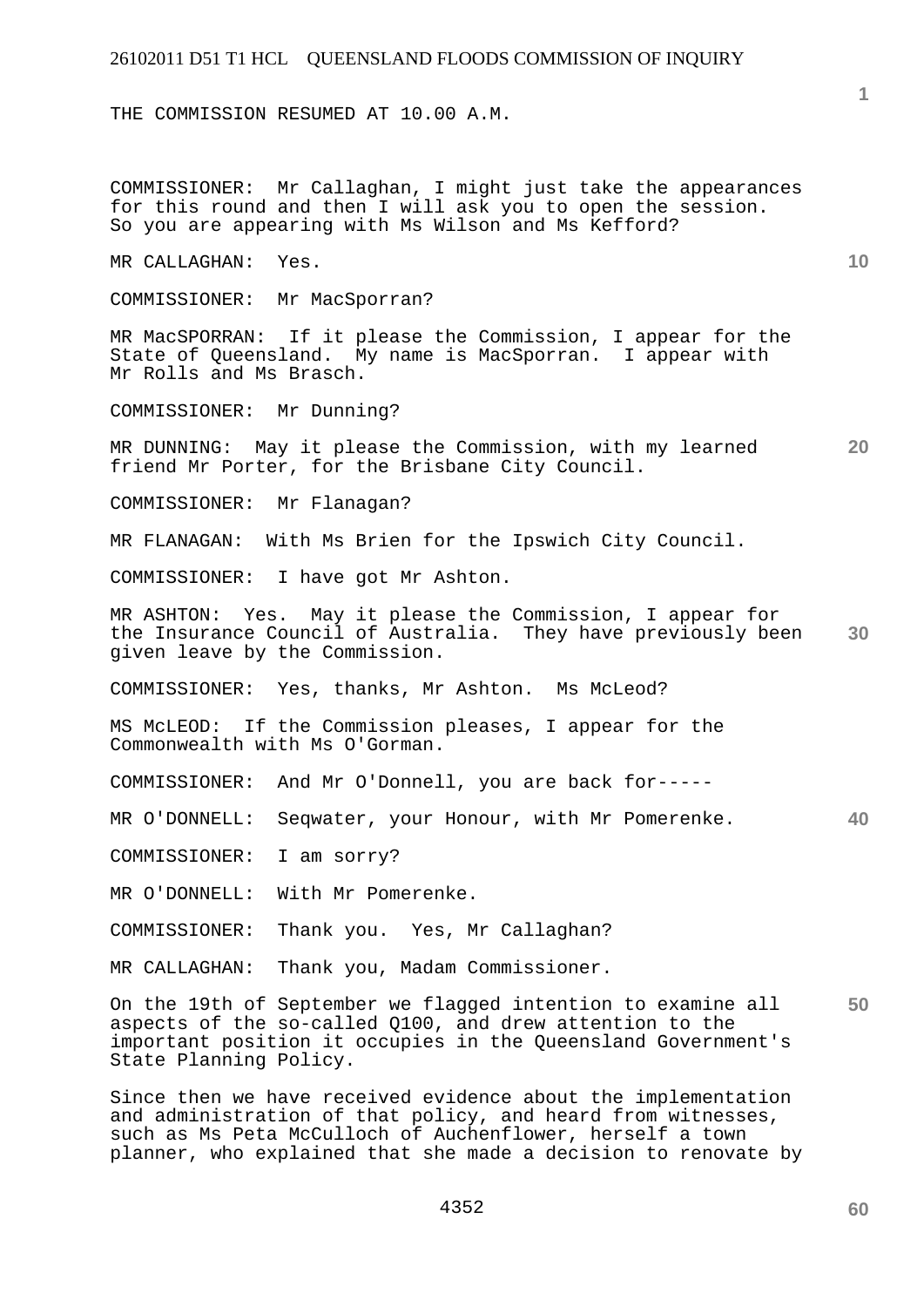reference of her understanding of the Q100. Ms McCullough then shared with us her experiences of 13 January 2011.

It seems to us that, on the strength of such evidence and other materials now before us, the question is squarely raised: is it time to move away from the Q100 mentality and towards a different approach to risk management?

The Q100 mentality was, in fact, challenged by the Joint Flood Taskforce which reported to the Brisbane City Council in March of this year. That report is relevant to this part of the Commission's investigations, as is the ongoing update of the Wivenhoe manual in which Seqwater is now engaged.

Nevertheless, the Commission's terms of reference have directed us to our own consideration of the Q100 concept.

This begins, logically enough, with an examination of its history, and, in particular, its history since the completion of the Wivenhoe Dam. The estimation of Q100 flood heights has been, since that time, contentious. Best estimates have ranged from 3.16 to 5.34 metres at the Brisbane City Port Office gauge, and at Ipswich between 15.28 metres and 18.65 metres.

Against that background, an independent hydrologist, Mr Mark Babister, was briefed, within the constraints of time and resources available to the Commission, to provide his own assessment of these two Q100s. His reports have provided the basis for the process that followed. The Brisbane report was given by the Commission to two other recognised experts, Dr Rory Nathan of Sinclair Knight Merz, and Dr Michael Leonard from the University of Adelaide.

Mr Babister's report was also provided to all parties with a relevant interest in this topic. Brisbane City Council, Ipswich City Council, and the Insurance Council of Australia took up the invitation to obtain further reviews. As a result, reports have been received from an additional five experts: Professor Colin Apelt, Mr Drew Bewsher, Erwin Weinmann, Mr Neil Collins, and Dr Sharmil Markar.

All of those hydrologists named then took up the further invitation to attend a private conference independently facilitated by Mr Peter Davis SC. A list of questions about the Brisbane Q100 and the concept generally was provided to this group in order to supply a focal point for the discussion.

**50**  Following their first conference on Sunday a second meeting was held yesterday and it was there that a joint statement was signed by all eight experts in attendance.

I tender that statement.

COMMISSIONER: Exhibit 881.

**10** 

**1**

**20** 

**30**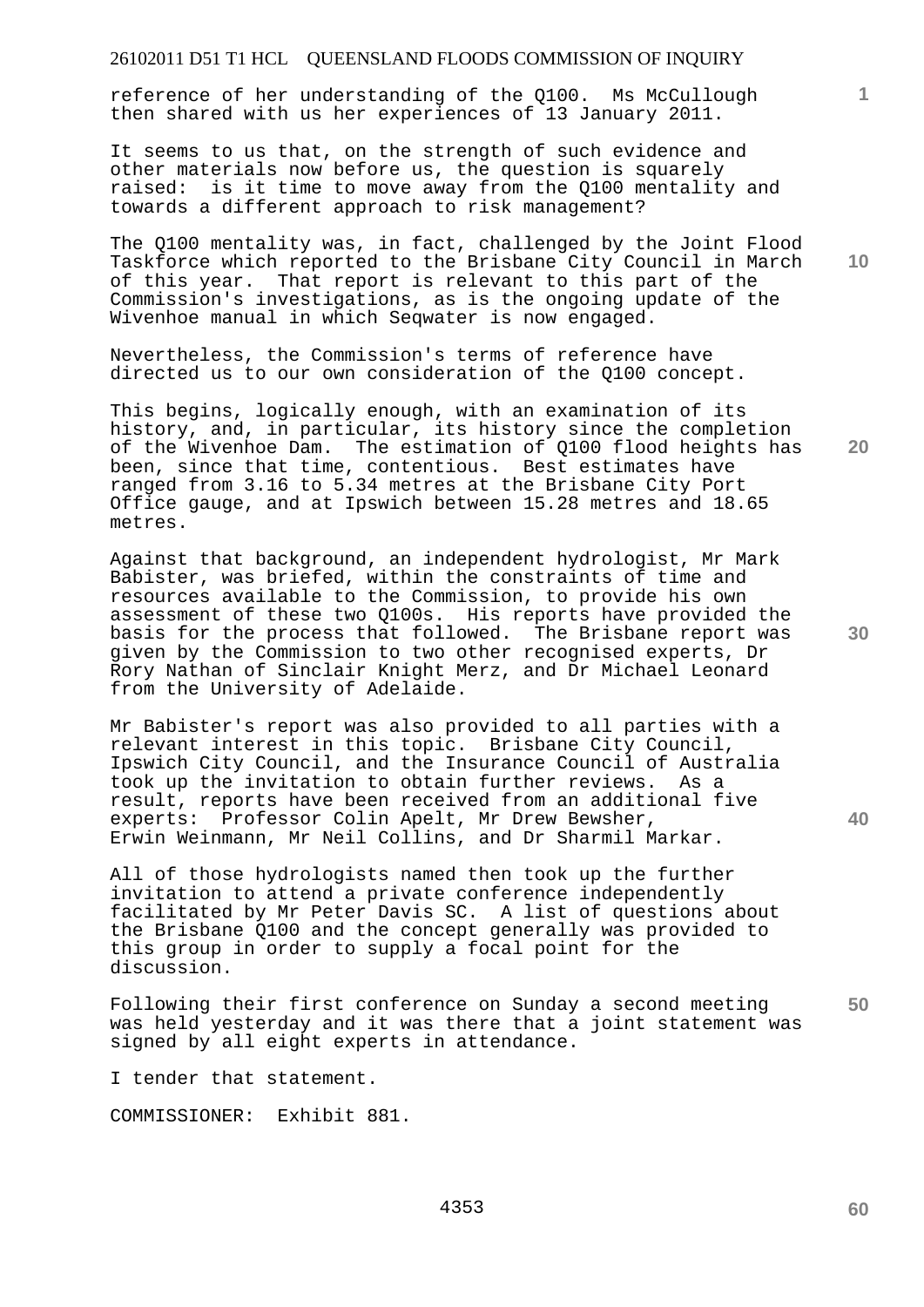ADMITTED AND MARKED "EXHIBIT 881"

MR CALLAGHAN: A similar procedure has been conducted in relation to the Q100 at Ipswich. The experts have drawn attention to the fact that additional complexities are involved in any study of the Ipswich area by reason of the interaction between the Brisbane and Bremer Rivers and the influence of backwater on flood levels in Ipswich.

These additional complexities make it appropriate that the question of flood studies for Ipswich and surrounding areas receive separate and special consideration, and this was given during an extra private conference with Mr Davis on Monday. From that conference another joint statement was produced yesterday referable to the Ipswich Q100, and I now tender that statement.

COMMISSIONER: Exhibit 882.

ADMITTED AND MARKED "EXHIBIT 882"

MR CALLAGHAN: Madam Commissioner, the eight experts are now present and available for questioning. Given the nature of this evidence, it is proposed that they testify concurrently, such that at some stage, at least, each expert is in a position to provide the Commission with his opinion on any given subject.

We suggest that we deal first with the issue insofar as it relates to Brisbane - all eight experts will contribute to that - and we suggest there should then be another session addressing the Ipswich issue, which will involve five of those eight.

Madam Commissioner, it seems to us that the results of the private conferences must inform the approach which should now be taken to this issue. One conclusion which might be drawn from the propositions advanced in the joint statements is that the variation in the figures which have been proffered as a Q100 could be the inevitable consequence of the manner in which these figures were required to be provided. That is, such a figure is only produced in response to a request in the form of a question, and the content of and, in particular, the time allowed for the response to such a request has, necessarily, obviously, affected the answers given. Any differences between those answers must be understood in the light of the process by which they were created.

And in some our attention is now drawn not so much to the results, but to that process, and it is to what actually should occur in such a process that the experts have turned **10** 

**20** 

**1**

**40**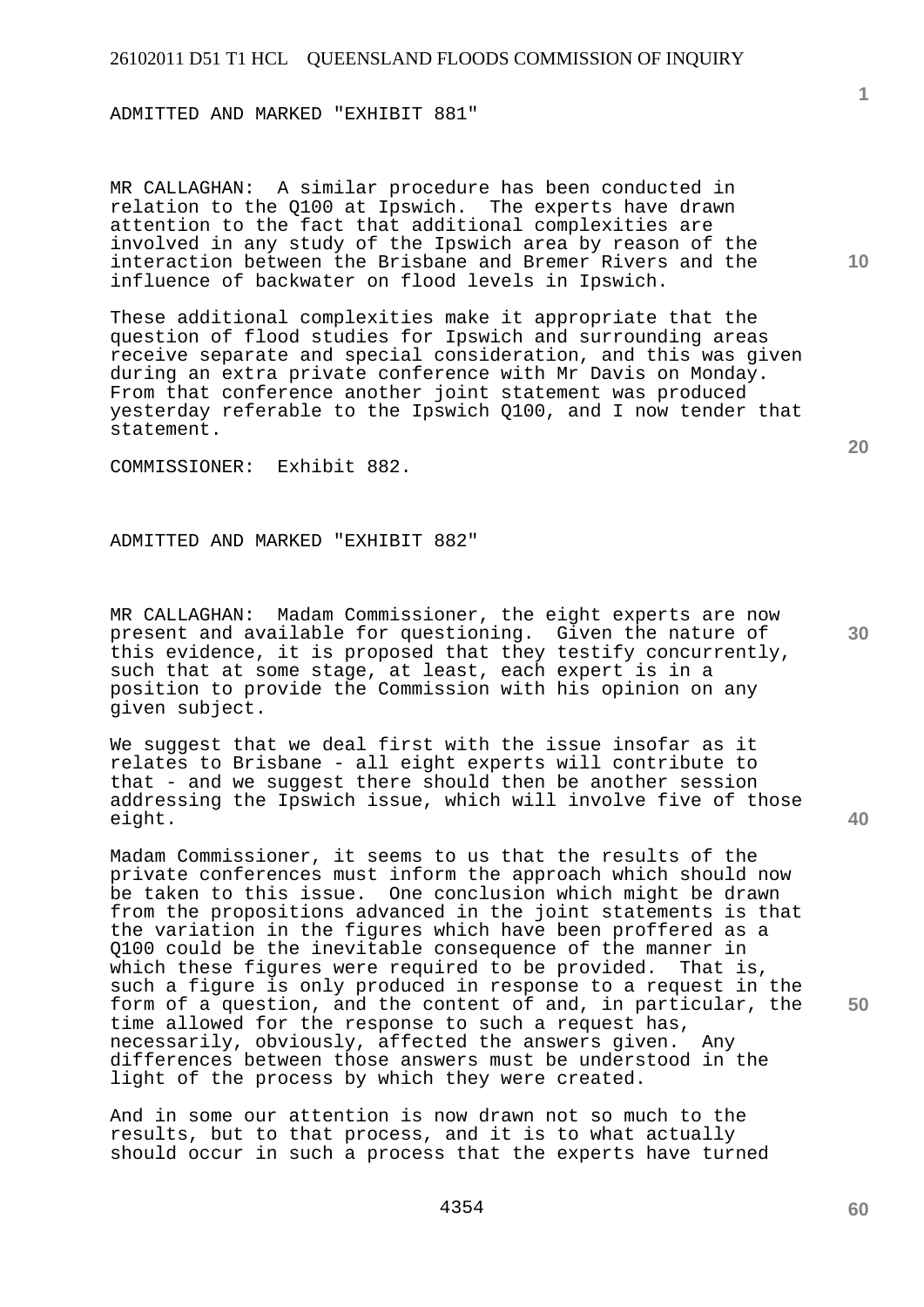their attention and reached agreement.

There is now accord between the eight who have gathered for this purpose as to that which must be done in order to complete a comprehensive flood study. There is agreement on the need for a central repository of all available data, agreement on that which is required by way of hydrological and hydraulic modelling, and agreement that a factor relevant to any such study will be climate change.

Importantly, Madam Commissioner, these gentlemen also agree that without doing the work that all now agree must be done, it is inappropriate to set a figure corresponding to Q100 for any purpose at the present time.

In the light of that agreement, we shall, in this part of the hearings, examine whether to this point requests for a Q100 figure have ever been accompanied by a requirement that such a rigorous study take place before the figure was provided.

We will see whether it has been part of any request for a Q100 figure that the scientists adopt and implement what is known as the Monte Carlo method of analysis. This is relevant, given that some reports which have answered requests for, or reviewed a finding of a Q100, have been qualified by reference to the desirability of the issue being approached in this way. And we should note that the Commission's request to Mr Babister was accompanied by no requirement for Monte Carlo analysis, nor was Mr Babister requested to do much of that which the panel now agrees is an essential prerequisite to the delivery of a Q100 figure.

As to those requirements, we are hopeful that in the evidence that you will receive today it will be open to the panel to elaborate upon and emphasise aspects of that which has already been agreed, such that the Commission can, with some confidence, make recommendations as to the manner in which this issue should be approached from hereon.

**40**  But having addressed these fundamental considerations, we must then return to the wider question to which I alluded earlier, about the use to which a Q100, however calculated, is put. The experts on the panel have also agreed that characterising flood behaviour over the full probability domain is an essential requirement for sound, risk-based planning and management, a task that is not performed by hydrologists. The issues raised extend beyond the realm of science and into the area of social policy and government process.

In that regard, we shall, in the week after next, examine the use which has been made of flood risk information by the Brisbane City Council. This is not an exercise in merit assessment of decisions made some time ago; rather, we look to Brisbane and to the Brisbane situation, and we look to that in order to examine the process by which flood studies are obtained by council, assessed within council, and used in planning schemes. That is to be done in order to determine whether its methods might be instructive to other councils in

**10** 

**1**

**20**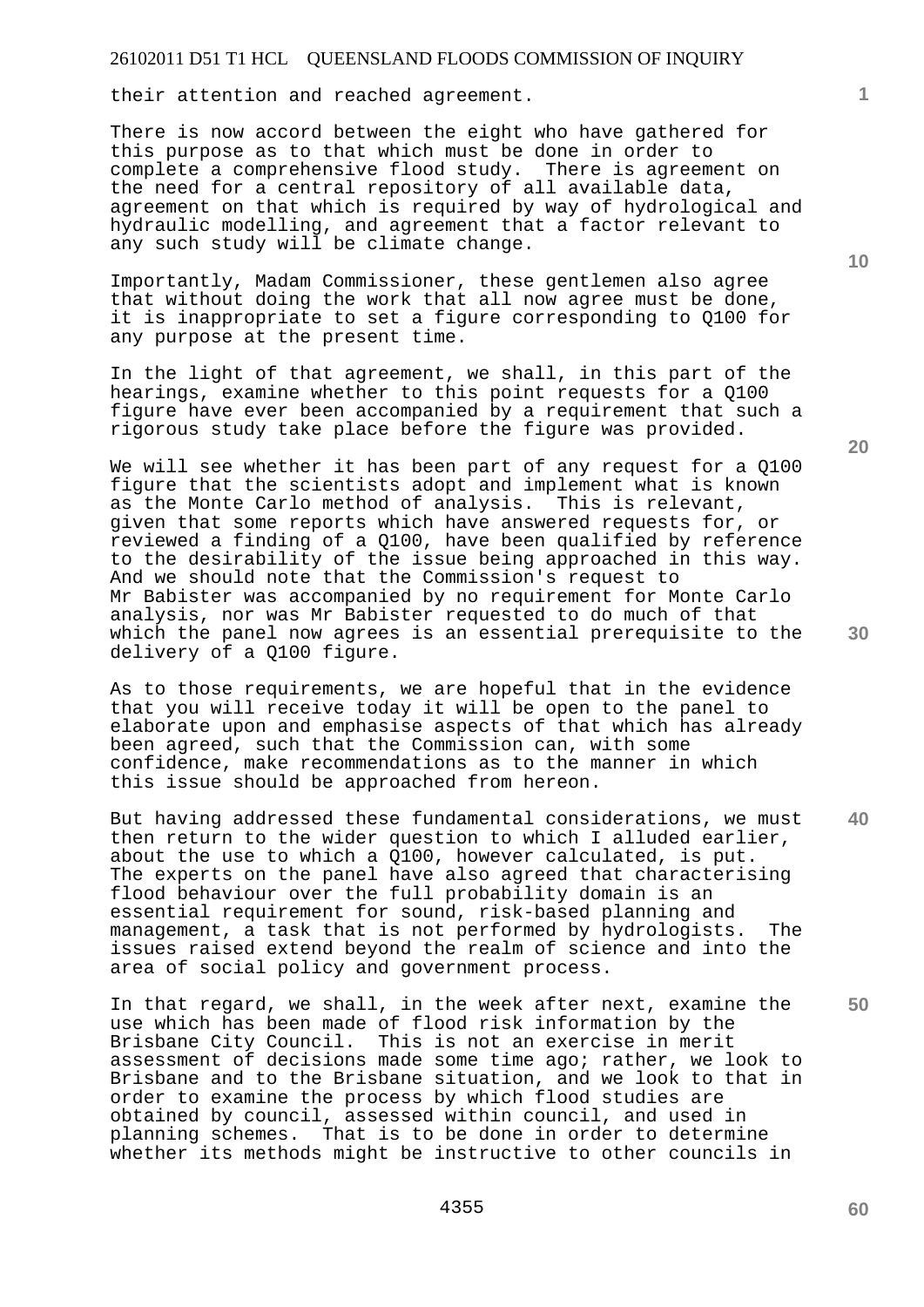Queensland.

Furthermore, we anticipate that relevant risk-based planning options will be canvassed in some expert evidence also to be received in the week commencing 7 November.

In the meantime, Madam Commissioner, the format probably demands that we adjourn briefly to rearrange the courtroom before the panel evidence commences.

**10** 

**1**

COMMISSIONER: All right, thank you. We will adjourn for as long as that takes.

THE COMMISSION ADJOURNED AT 10.13 A.M.

**30** 

**20** 

**40**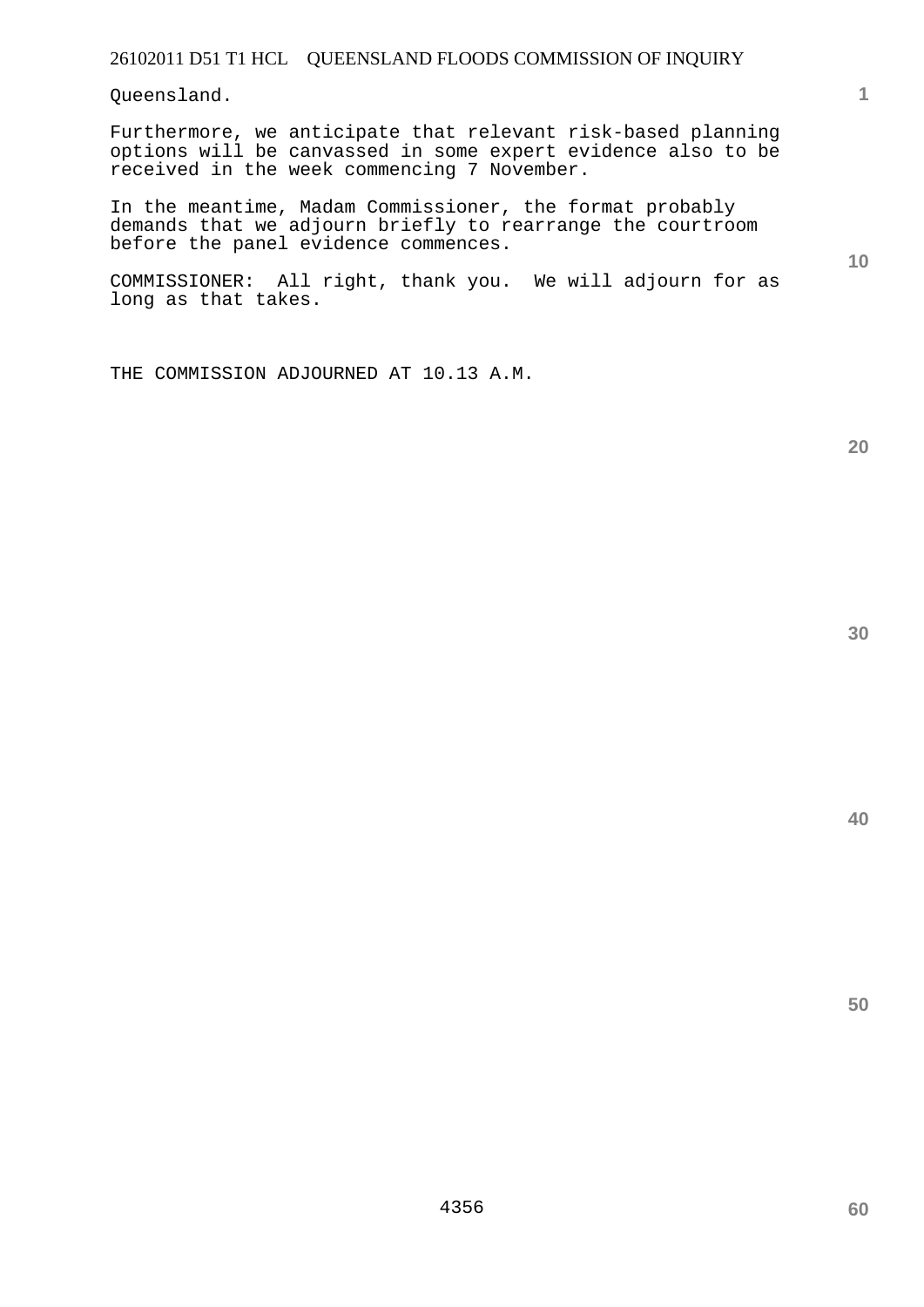THE COMMISSION RESUMED AT 10.23 A.M.

COMMISSIONER: NOW, are we ready for the - I don't even have a counsel at the moment. There you are. This is very hard to keep track of. Are we ready for the experts to take their place?

MR CALLAGHAN: Almost. I thought I might tender some materials first, and then I propose to call them one by one so that they can be sworn individually, if that's appropriate.

COMMISSIONER: Yes, okay.

MR CALLAGHAN: Initially, I will tender a folder which contains an index to the common expert reading lists for Brisbane and Ipswich, and a USB which contains the content outlined in the index.

COMMISSIONER: That will be Exhibit 883.

ADMITTED AND MARKED "EXHIBIT 883"

**30**  MR CALLAGHAN: I can indicate that contains all the expert reports reviewed by the panel. I tender also a statement of Roderick Nathan, dated 4 October 2011.

COMMISSIONER: 884.

ADMITTED AND MARKED "EXHIBIT 884"

**40** 

**50** 

**1**

**10** 

**20** 

MR CALLAGHAN: And a statement of Scott Abbey, dated 4 October 2011.

COMMISSIONER: Exhibit 885.

ADMITTED AND MARKED "EXHIBIT 885"

MR CALLAGHAN: I now might call each of the experts to be sworn. I will first call Dr Michael Leonard.

COMMISSIONER: You are prudently doing this in order of seating, are you?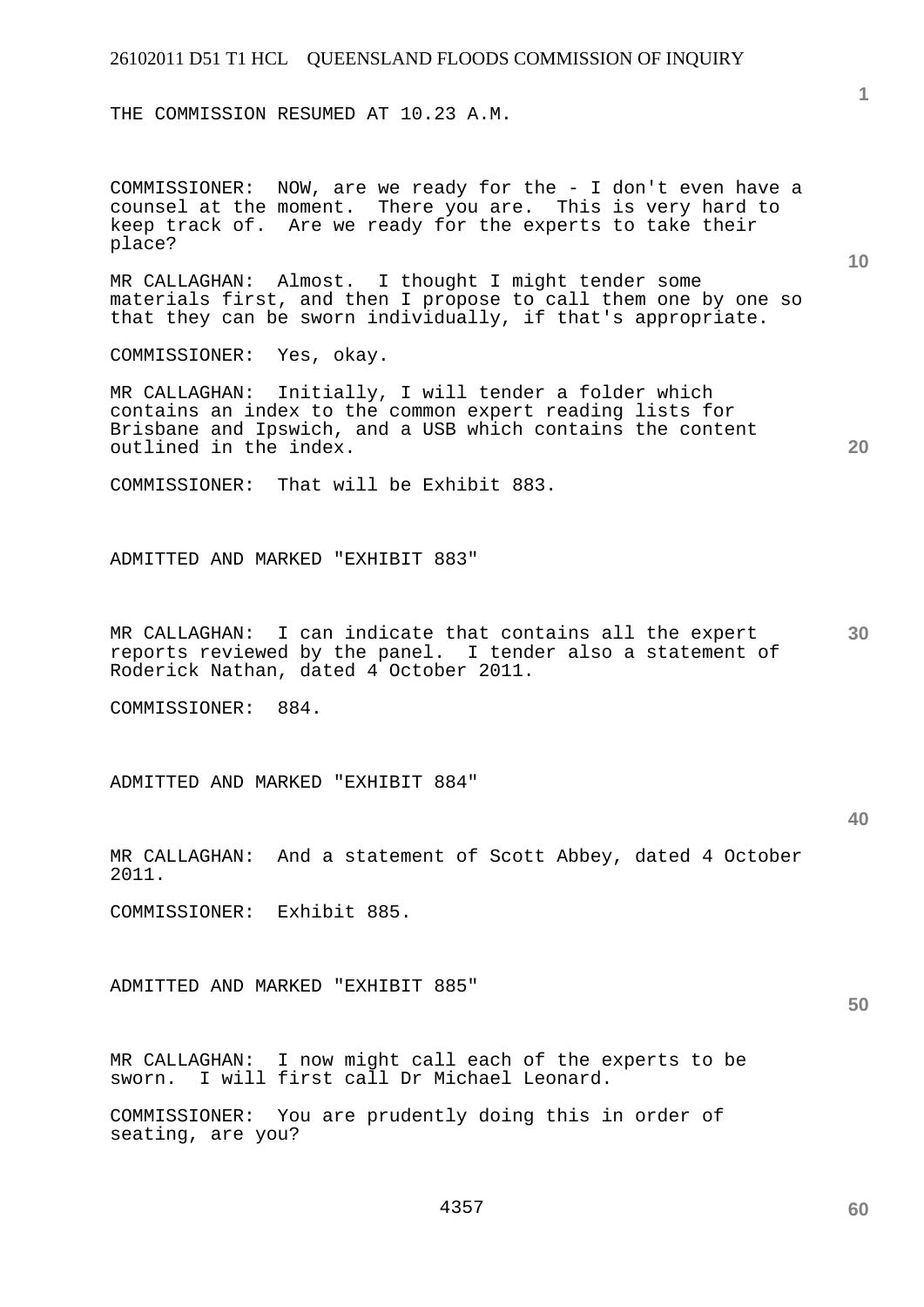| 26102011 D51 T1 HCL QUEENSLAND FLOODS COMMISSION OF INQUIRY |    |
|-------------------------------------------------------------|----|
| MR CALLAGHAN: I am.                                         | 1  |
| MICHAEL LEONARD, SWORN                                      |    |
| MR CALLAGHAN: I call Mark Babister.                         | 10 |
| MARK BABISTER, AFFIRMED                                     |    |
| MR CALLAGHAN: I call Roderick Nathan.                       |    |
| RODERICK JOHN NATHAN, AFFIRMED                              | 20 |
| MR CALLAGHAN: I call Erwin Weinmann.                        |    |
| ERWIN WEINMANN, SWORN                                       | 30 |
| MR CALLAGHAN: I call Colin Apelt.                           |    |
| COLIN APELT, AFFIRMED                                       |    |
| MR CALLAGHAN: I call Drew Bewsher.                          | 40 |
| DREW BEWSHER, SWORN                                         |    |
| MR CALLAGHAN: I call Neil Collins.                          | 50 |
| NEIL COLLINS, SWORN                                         |    |
| MR CALLAGHAN: And I call Sharmil Markar.                    |    |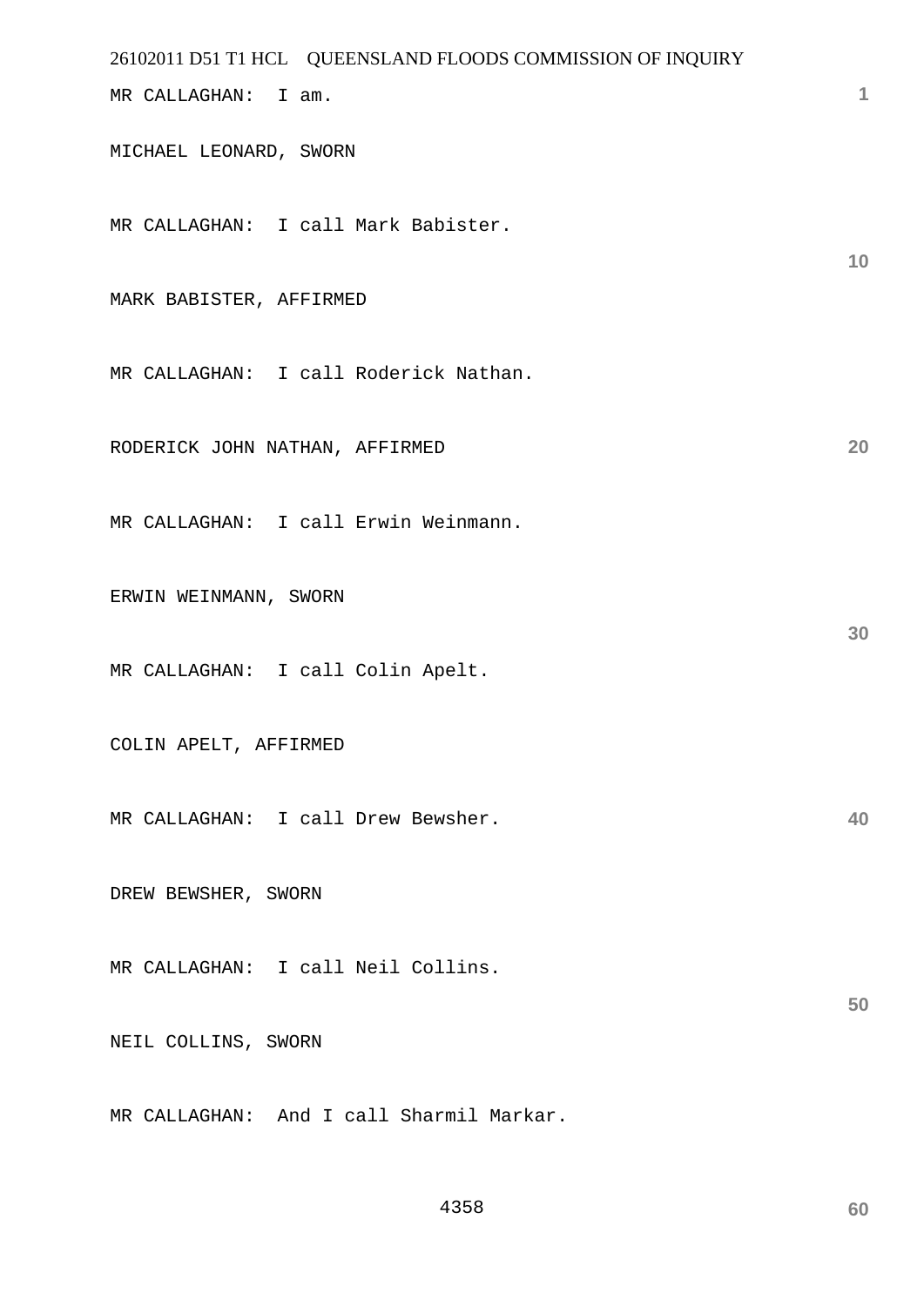SHARMIL MARKAR, AFFIRMED

**10 20 30 40 50**  MR CALLAGHAN: Gentlemen, for the record, I will go down the line again and get you each to state your full name and occupation. Dr Leonard? DR LEONARD: My name is Michael Leonard, from the University of Adelaide. I am a research associate. Mr Babister? MR BABISTER: Mark Kenneth Babister. I am a flood hydrologist. MR CALLAGHAN: Dr Nathan? DR NATHAN: Roderick John Nathan, known as Rory, and I also a flood hydrologist. MR CALLAGHAN: Mr Weinmann? MR WEINMANN: I am Peter Erwin Weinmann, known as Erwin Weinmann, and I am a flood hydrologist working as a private consultant. MR CALLAGHAN: Thank you. Professor Apelt? PROF APELT: I am Colin James Apelt, a retired Professor of Civil Engineering from the University of Queensland in the field of water engineering. MR CALLAGHAN: Thank you. Mr Bewsher? MR BEWSHER: I am Andrew Bewsher. I am a Flood Risk Management consultant and a hydrologist. MR CALLAGHAN: Mr Collins? MR COLLINS: I am Neil Ian Collins. I am the principal hydraulic engineer at a consulting firm BMT WBM. MR CALLAGHAN: And Dr Markar? DR MARKAR: Mohamed Sharmil Markar, principal engineer with a water resources engineering consulting firm. COMMISSIONER: Gentlemen, thanks very much for your attendance today, and also for your efforts over the last few days, which I gather have been very considerable and have probably shortened what we need to do today very considerably. The process that we'll adopt is this: those barristers who wish to cross-examine will do so, starting with Mr Callaghan. They will ask those of you whom they have questions, whatever questions they have.

**60**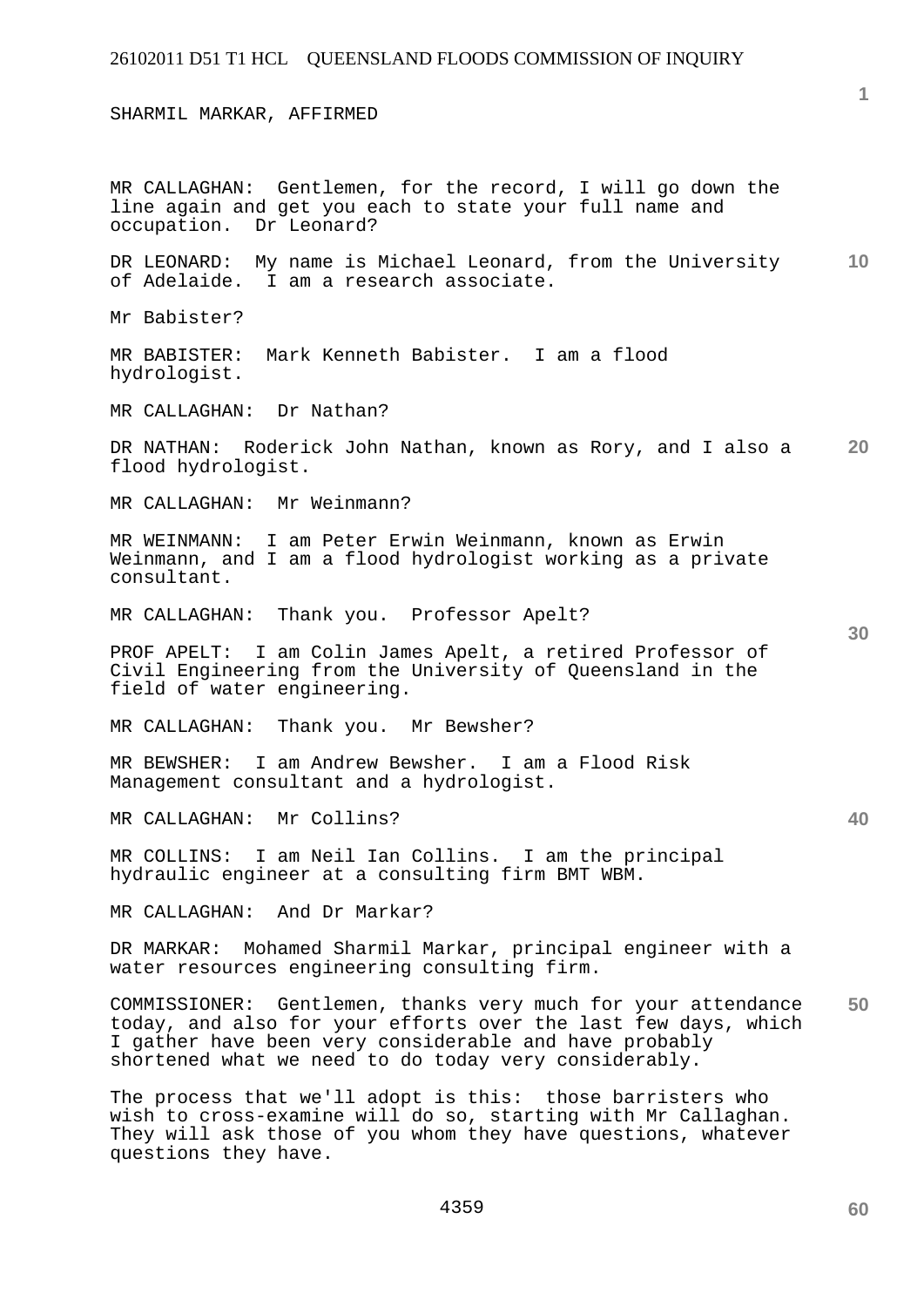I do want to get the input of all of you, but I think, given the numbers, I won't ask you to interject or to indicate in the process of the evidence that you have something to say.

What I will ask you to do is to note anything with which you take issue along the line, any point that you want to make later, anything that with which to disagree. You may find that in the process of the giving of evidence, your point is superceded, you no longer need to ask it, but at the end of all of the questioning, I will come to each of you and see what it is, anything that you want to add, any point that you want to make.

Have you all got some means of making a note, either electronically or physically? Because we have spare bits of paper and pens for anybody who doesn't.

PROF APELT: I would welcome some more paper.

COMMISSIONER: All right. We will see to that at once. If you prefer lined paper I think we can achieve that, too, actually.

PROF APELT: This is fine, thank you, Commissioner.

COMMISSIONER: Is everybody comfortable with that process? Thanks. I will ask Mr Callaghan to start.

**40** 

**50** 

**1**

**10**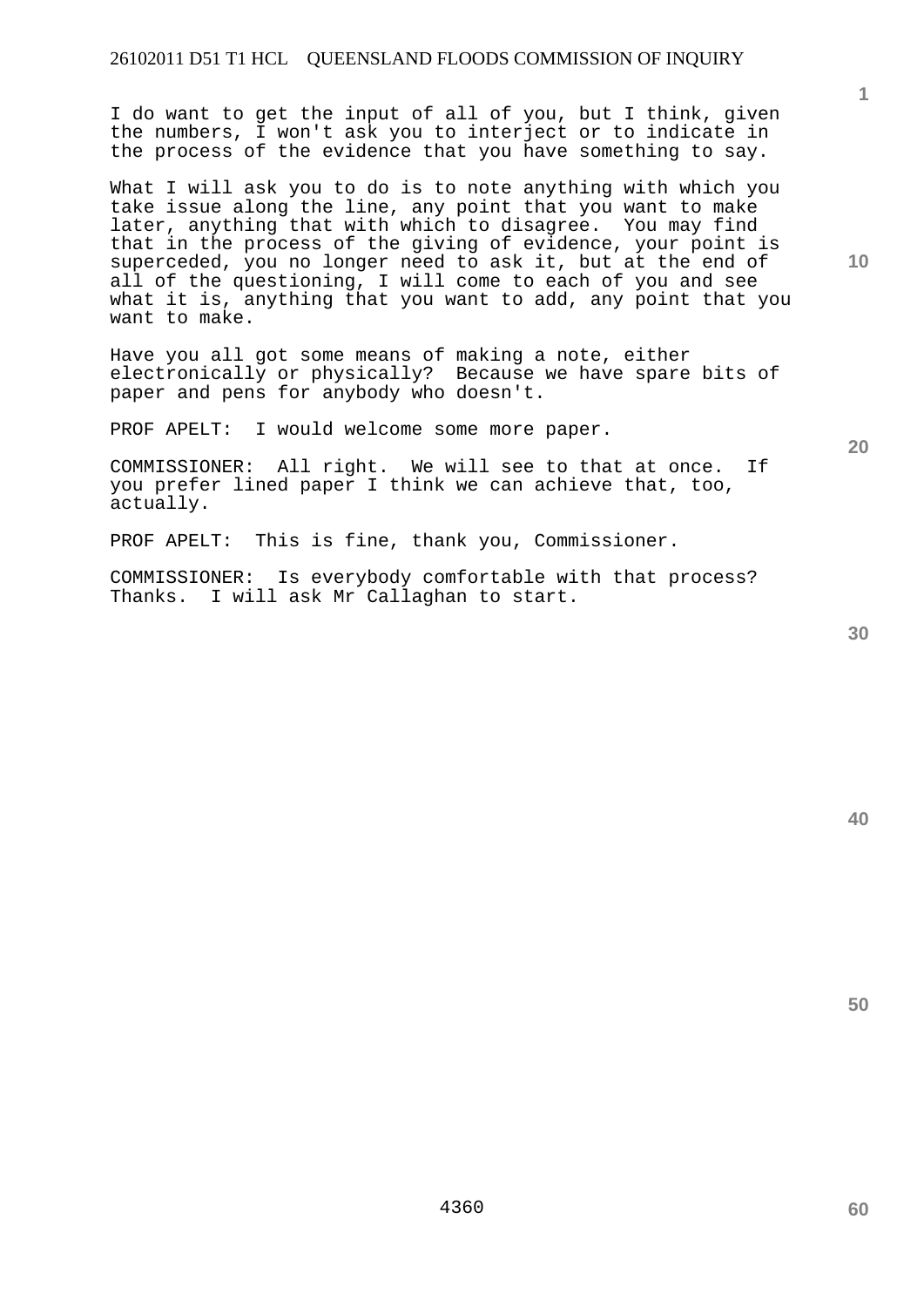MR CALLAGHAN: Thank you. Gentlemen, as we know, you have all signed a statement which outlines a considerable number of matters on which you agree. I'm assuming or hoping that you all have access, again either electronically or otherwise, to a copy of that statement because I propose that my questions really follow sequentially through the paragraphs in the statement, not all of them, and I want to begin with paragraph 11 and direct a question to Professor Apelt. Professor, you would have heard me a moment ago give some prominence to the challenging statement made by the Joint Flood Taskforce and repeated in your report as to the need to move from the Q100 mentality.

PROF APELT: Yes

MR CALLAGHAN: And I was wondering whether that should or that statement should be read in conjunction with paragraph 11 and whether we are talking about the same or the concepts are related and whether you'd care to elaborate upon the matters raised both in that part of your statement and in that paragraph of the joint statement.

PROF APELT: The whole of the answer to question 6, which 11 is the preliminary, really covers the concerns that I expressed or we expressed in that recommendation, and 11 really sets a little bit of the context for that

MR CALLAGHAN: All right. Can I move, then, to paragraph 16 and the joint statement there sets out three factors to be taken into account in a comprehensive flood study. Some of the questions that I will ask will be elementary because we do have a wider audience, and I will just ask Dr Nathan in this regard to briefly explain how each of those factors is used in a flood study.

DR NATHAN: Yep. The - I guess can I put my answer towards a Monte Carlo kind of study, or are you wanting just in general terms?

MR CALLAGHAN: Really general at this stage.

DR NATHAN: Or very high level? There are three factors, one is data and that relates to the sort of data that's required that defines the shape of the river, how much flow it can hold, the topography around it, rainfall data, stream flow data. These are all things that are required to calibrate and inform our models. We then need a hydrological model, which is a model used to convert rainfall to stream flow, and then we need a hydraulic model which is a model used to convert stream flow to an inundation level and extent.

MR CALLAGHAN: Thank you. Yes. There is a microphone in front of Professor Apelt which I understand will amplify. It's not a recording microphone. Could I ask that it be passed to whoever is speaking because I am told that certainly at the back of the room, given that you're all to one side, the amplification is not good.

**20** 

**10** 

**1**

**30**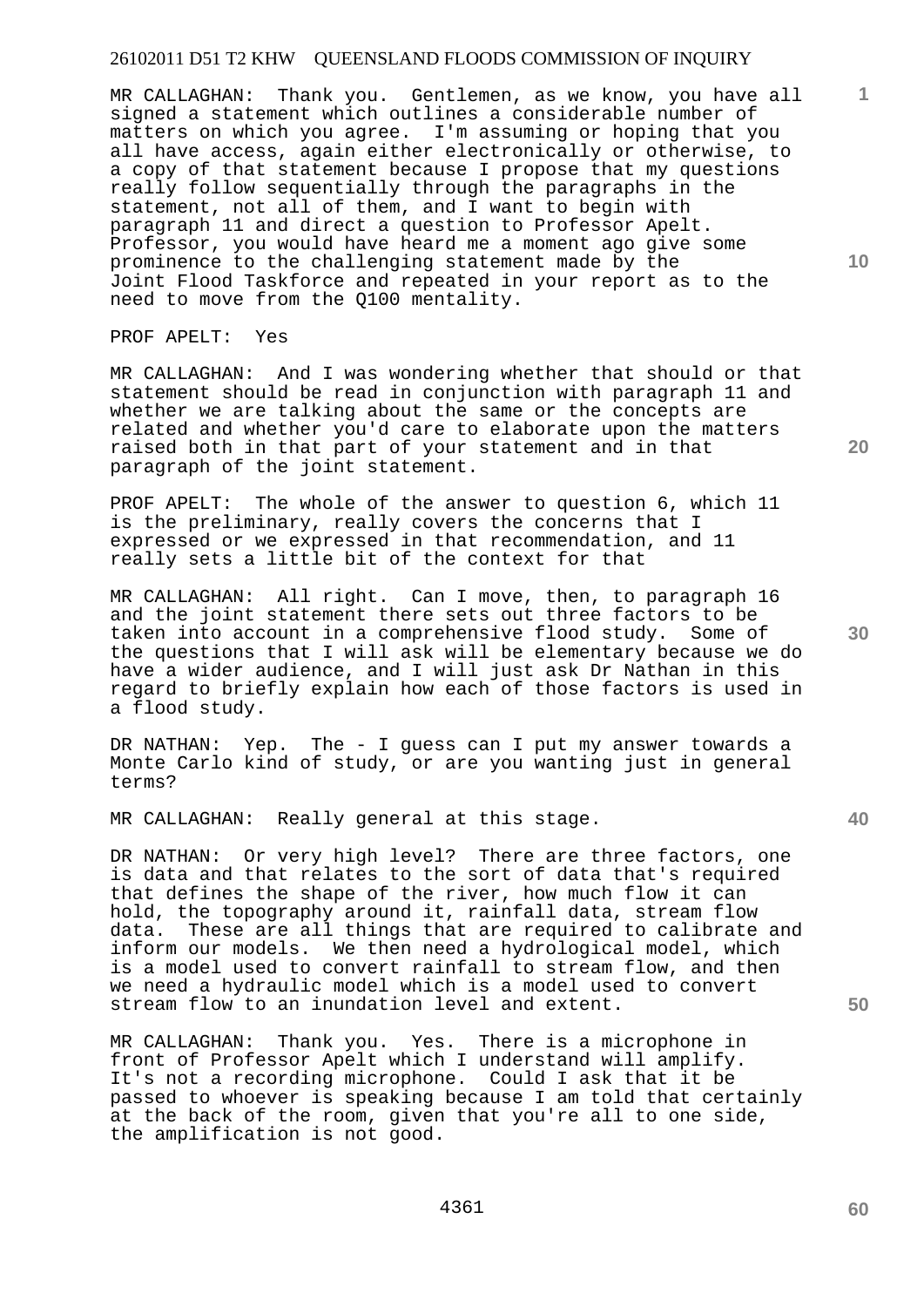Well, gentlemen, can I take you to paragraph 17 and following in which you have informed us of the frustration that you collectively feel about the lack of a central repository for available data. Can I direct this one to Mr Babister? Can you, Mr Babister, give us some examples which are alluded to, I think, at the end of paragraph 19 of date that you have had difficulty in obtaining?

MR BABISTER: There's been quite a few examples and I wouldn't want to - anybody to imply that the one I mention means it's the only one, but like access to some of the DERM data on the simulation of the dams really would have helped inform the process on how the pre-dam to post-dam behaviour occurs, and that's frustrated earlier studies and certainly frustrated my attempts to try and find this behaviour, but there's been quite a few examples where data's been held in different locations and it hasn't been able to all been compiled and put together, whether it's rating - rating and gauging information, and the central repository would make this so much easier or at least access by all parties to information, and even people knowing information is available means work will be more efficient and there will be savings for the State.

COMMISSIONER: Is that microphone actually working? Can some random person up the back - Ms Rolf, can you tell me is it working all right? You can hear? Thank you.

MR CALLAGHAN: Dr Nathan, do you have any examples to add to this topic?

DR NATHAN: One example might be, say, LIDAR data which is used - which is very high resolution data that describes a topography. Now, probably all the agencies within interest along - with an interest in the river would be able to use that data and you can imagine that's another type of data set that would be of use to several agencies and people who work for them.

MR CALLAGHAN: Just to assist us, which sort of agencies, which different government agencies might use-----

DR NATHAN: I would imagine any of the municipal planning, certainly Brisbane City Council, Ipswich Council, Seqwater, they're agencies that would have access and use for detailed information on topography.

MR CALLAGHAN: And again perhaps in high level general terms just explain how that is actually used in a flood study?

DR NATHAN: The main point - the main purpose of that data from a hydrologist perspective would be to define the potential for the flood plain to absorb flood run-off, and would also - allows you to define how much - what's the carrying capacity of the river for flood flows for hydraulic modelling purposes.

MR CALLAGHAN: And the effect of what you are saying is that

**10** 

**1**

**20** 

**30** 

**40**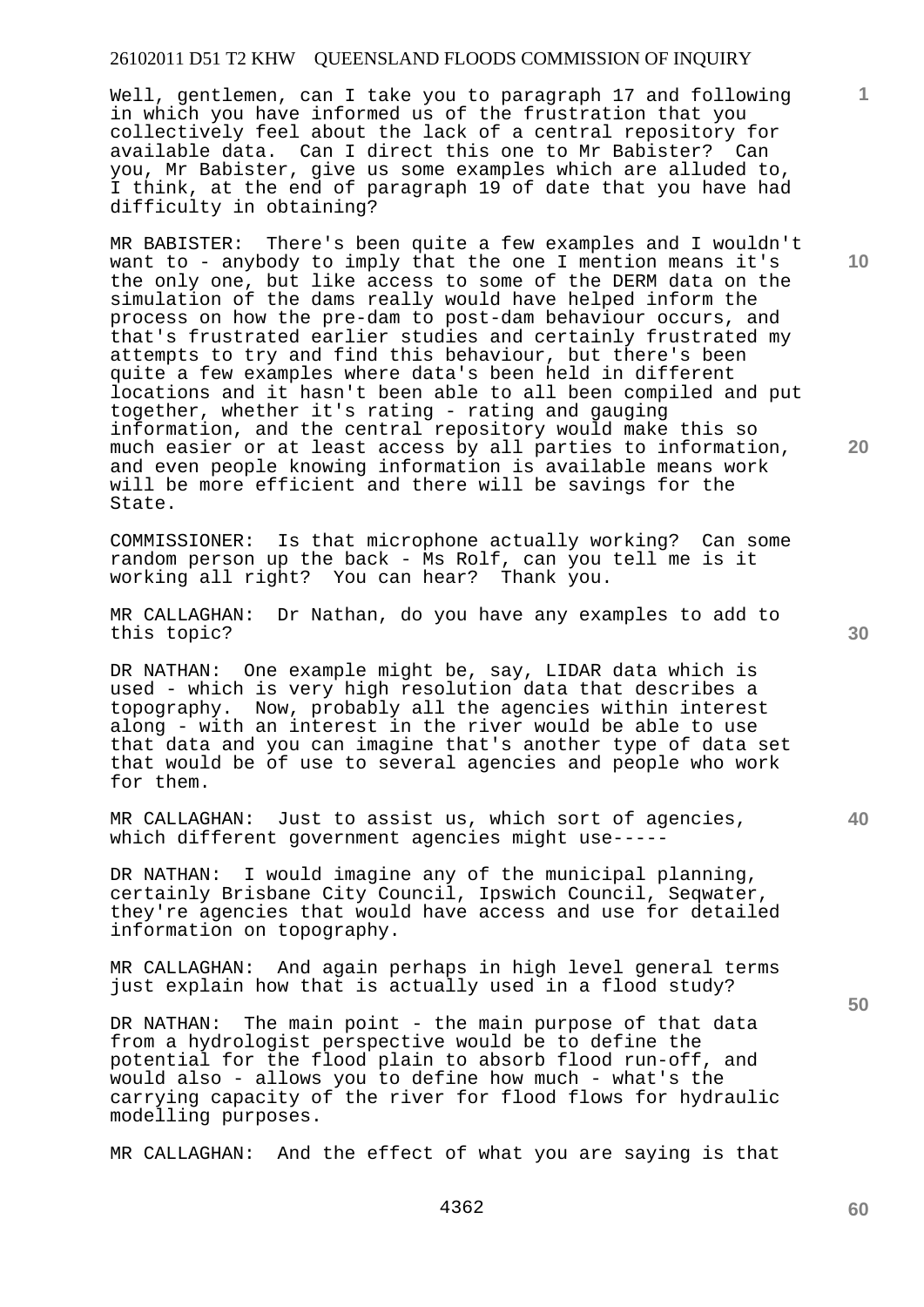if such information was available to Local Governments and their consultants that could reduce the costs of obtaining data for a flood study?

DR NATHAN: Yes, that would share - if they could share the costs and, therefore, share availability, and I should have mentioned a very obvious point there is that it also allows you to estimate the extent of flooding once you know the levels.

MR CALLAGHAN: While you have the microphone, can I ask you to turn to paragraph 20 subparagraph F or point F, "Dam Operations Discharges and Level Data."? What sort of dam operations data would you seek to obtain?

DR NATHAN: There's two types of dam data that's relevant to a study like this. One would be information on how you operate the dam during the flood, the operating rules. Historic information on inflows and outflows from the dam are also very important for looking at behaviour in the catchment. The second major use of dam operation - dam information is longer term behaviour of dam - of dam levels over time which allows you to look at likelihood of the dam being at certain levels at the onset of a flood.

MR CALLAGHAN: Is there any specific example that you can point to and the manner in which data, historical data perhaps, might have been useful?

DR NATHAN: Well, certainly in previous - any previous flood study that tried to take - that tried to look at the influence of the dam on the flood - flood outflows would have been requiring access to that data.

MR CALLAGHAN: Can I take you - just hang to the microphone for a moment, because since I'm asking you to give some general explanations, I will take you to paragraph 22 where the panel endorses a Monte Carlo approach to hydrologic modelling. Now, the Commission was introduced to this concept during the first part of the year and, as I say, I suspect we now have a new audience. So, could you, please, for the record give us an explanation as to what is involved in the Monte Carlo approach as best you can for lay people?

DR NATHAN: I will try. Monte Carlo is a technique that - the mathematics involved in its execution is quite complex, but the actual concepts underlying what we are trying to do are really quite - quite simple, and really it provides a means for - to use a computer to sort of mimic the behaviour of natural variability of flood producing processes. So, in essence, Monte Carlo mimics mother nature. So, what you might do is it allows for all the factors that go into producing a flood to be - its particular focus is how they randomly come together to actually produce a flood. So, for instance, you might have in one event the rainfall might occur for upstream for dams, like it did in 1893 or the 1955 flood. Another time you do a simulation the rainfall might fall below the dams as it did in '74, or it might fall in the middle of the catchment

**10** 

**1**

**20** 

**50**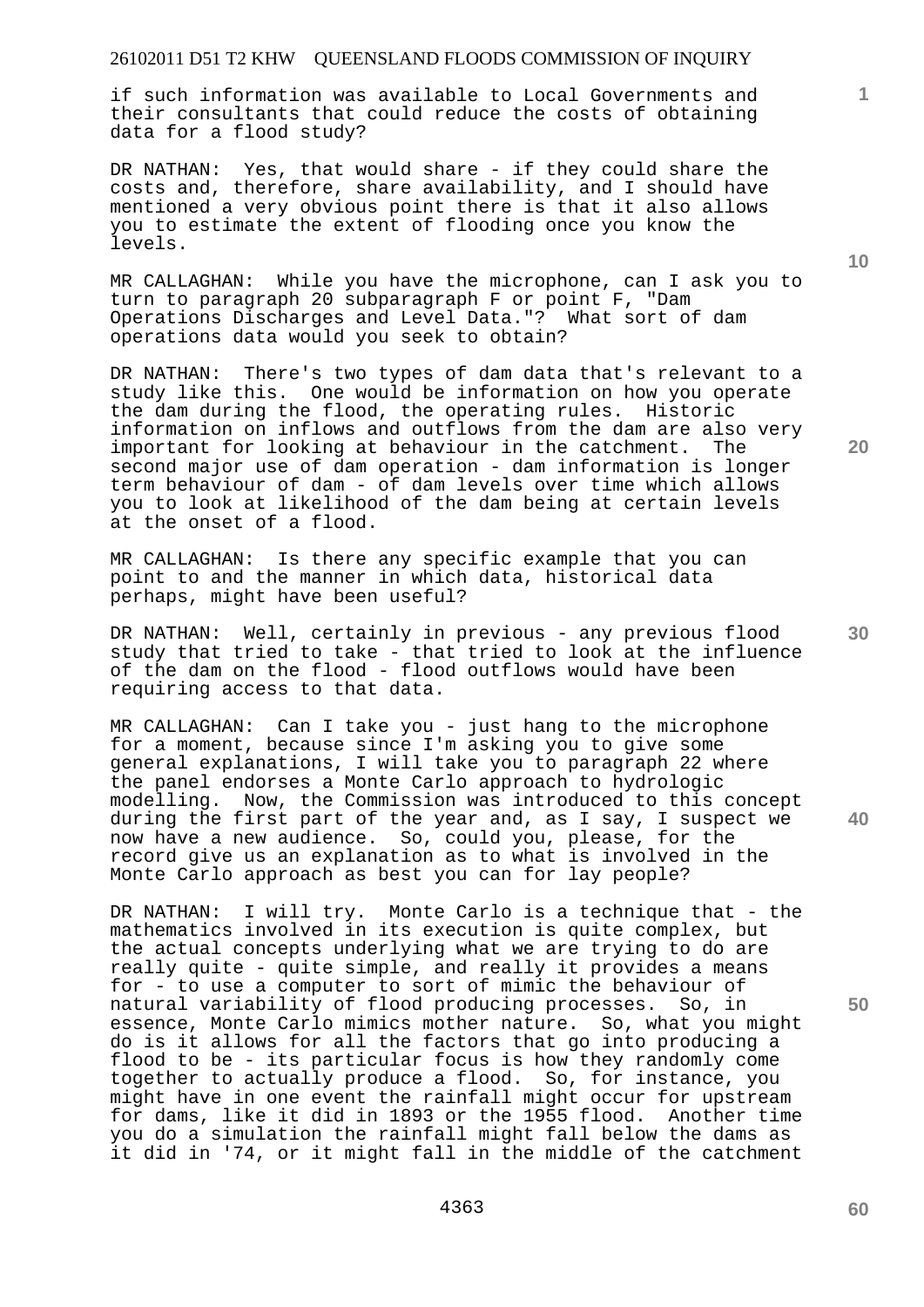as it did in January of this year. Each time you simulate an event like that, you then also look at what are the other factors that combine towards producing a flood, and it might be did the rainfall all occur in the first 24 or 36 hours, did it occur in one peak or two peaks like it did in January, did it occur over a five day period, was the catchment wet before the rainfall fell? When you look at all these factors - what was the initial level in the reservoir. When you look at all these factors, there were a lot of different things happening and the best way to understand flood behaviour downstream of the dams is to actually consider all those factors altogether, and so it means you might end up running - undertaking many hundreds or actually many thousands of simulations to capture that flood behaviour, and then you analyse results and it gives you the Q100, it gives you the Q500 or the Q1000 or the Q50.

MR CALLAGHAN: Mr Babister, you recommend the use of the Monte Carlo approach in your report to the Commission as well as your response to the peer reviews. You see it as the appropriate way forward?

MR BABISTER: It's definitely the most appropriate way forward to characterise flood risk in Brisbane and Ipswich

MR CALLAGHAN: Dr Leonard, your peer review notes that the Monte Carlo approach is the only way to address these issues. Why is it the only option?

DR LEONARD: Because it relies on - you can't just use one event, it relies on understanding those random combinations, and it's really a combined effect. So, how rainfall in various catchments, the Bremer, the Lockyer and above Wivenhoe would all contribute, and, yeah, those patterns - rainfall is highly variable, so those patterns will vary each time.

MR CALLAGHAN: While you have the microphone, can I take you to paragraph 22D which speaks to the potential variability of operating procedure and physical operating conditions? Can you just explain that and indicate how that might be incorporated into a Monte Carlo analysis?

DR LEONARD: Well, the rules for operating a dam, I understand, are fixed, but I think that depending on how the forecasts look, there might be, in fact, a little bit of variability there, and so the point of a Monte Carlo analysis is to combine all of the sources of variability, and that point there, point D, is to say that there may be a little bit of variable. It may turn out that that variability is not a significant factor in the end, but it's important to consider that it is a source of variability.

MR CALLAGHAN: All right. Mr Babister, paragraph 23 of the joint statement deals with the issue of validating the hydrologic model against historic data; is that right?

MR BABISTER: Yes.

**10** 

**1**

**20** 

**40**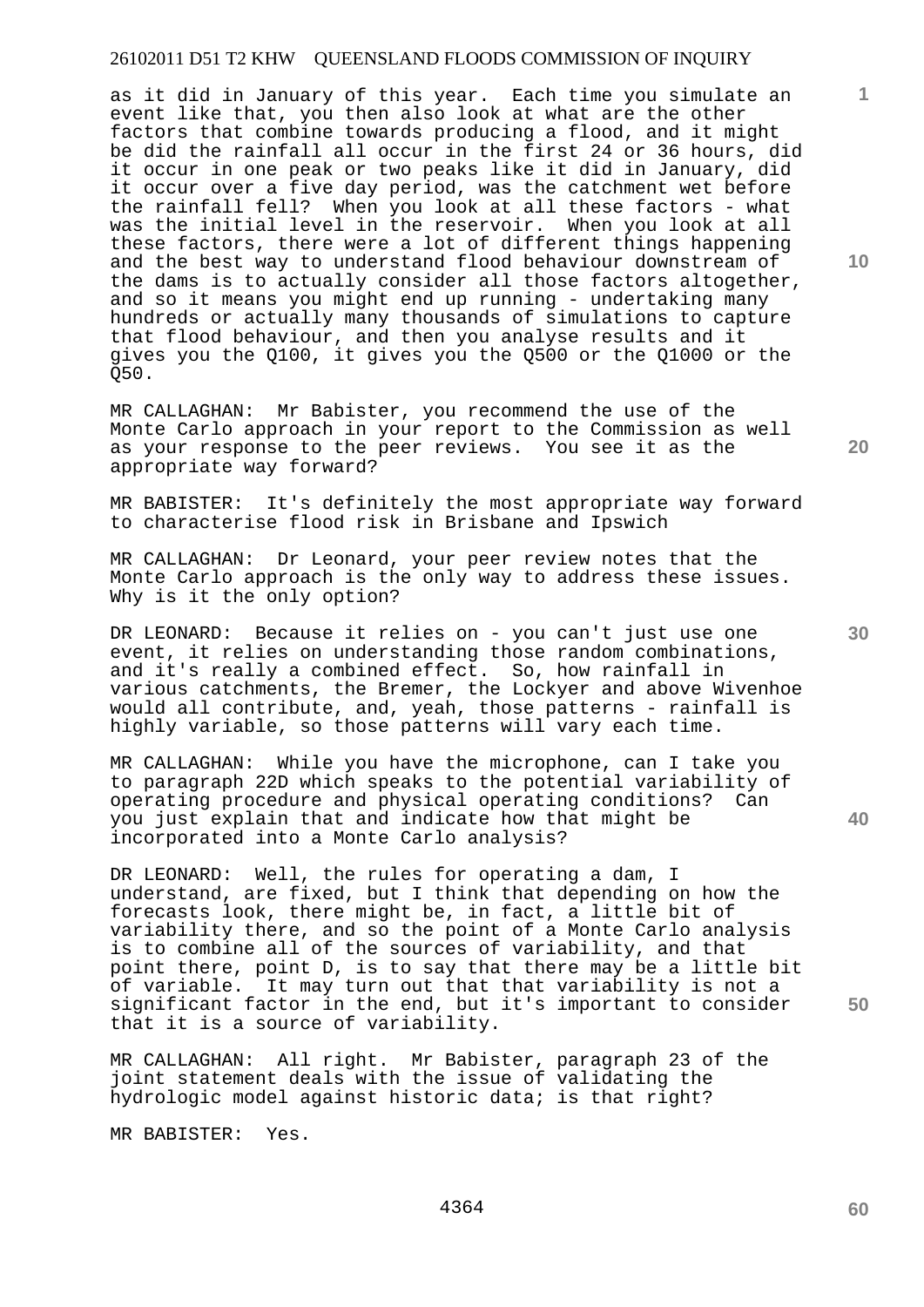MR CALLAGHAN: Why is that so important?

MR BABISTER: Well, the Monte Carlo process can capture and replicate all of this observed variability, but the items listed under 23, they're all about then validating that the model is exactly reproducing the observed variability and like D, we'd really want to make sure that the Monte Carlo process gets all the variability and tributary flows, because - in their timing, because that's very crucial to the operation of any dam.

MR CALLAGHAN: You'd see that - of the matters listed there in A to E inclusive in paragraph 23, you identify tributary flows as being of particular importance?

MR BABISTER: Oh, it is particularly important but the other ones are pretty - of similar importance.

MR CALLAGHAN: Dr Nathan, do you have any comment on that?

DR NATHAN: No, I would agree with that.

MR CALLAGHAN: While you have the microphone, can I take you back to paragraph 22 and to the first point of subparagraph A, which relates to temporal and spacial patterns of rainfall? Do you have a particular view about the importance of that?

DR NATHAN: Look, I think for a catchment - sorry, for a catchment the size of Brisbane River, it's actually the way rainfall falls On the catchment, particularly as the dam is midway down the catchment is of particular importance. So replicating the space/time characteristics of that rainfall is particularly important for this catchment.

MR CALLAGHAN: While you're there and we're looking at paragraph 23 and the features identified there, you have got in B and C reference to flood volume and peak flow frequency and distribution. Are these matters about which you'd have an observation to share?

DR NATHAN: They're both important, but at different locations in the catchment. So upstream of the dam it's particularly important to get the combination of volume of the hydrographs as well as the peak because the dam is obviously very dependent upon how much flood storage is available, whereas in the tributaries downstream of the dam it's probably more important to get the peaks right, but by and large it is what we're talking about here is demonstrating the model has an ability to reproduce the observed flood behaviour in the catchment in a probabilistic sense, because that's the - it's that ability that determines whether or not it's fit for estimating something like a Q100.

MR CALLAGHAN: Moving on from the concept, which you allude to, of the area from which information is obtained, paragraph 25 speaks to the pooling of regional information where considered relevant and appropriate. Mr Babister, can you just elaborate on that and explain what you meant by----- **10** 

**1**

**30** 

**20**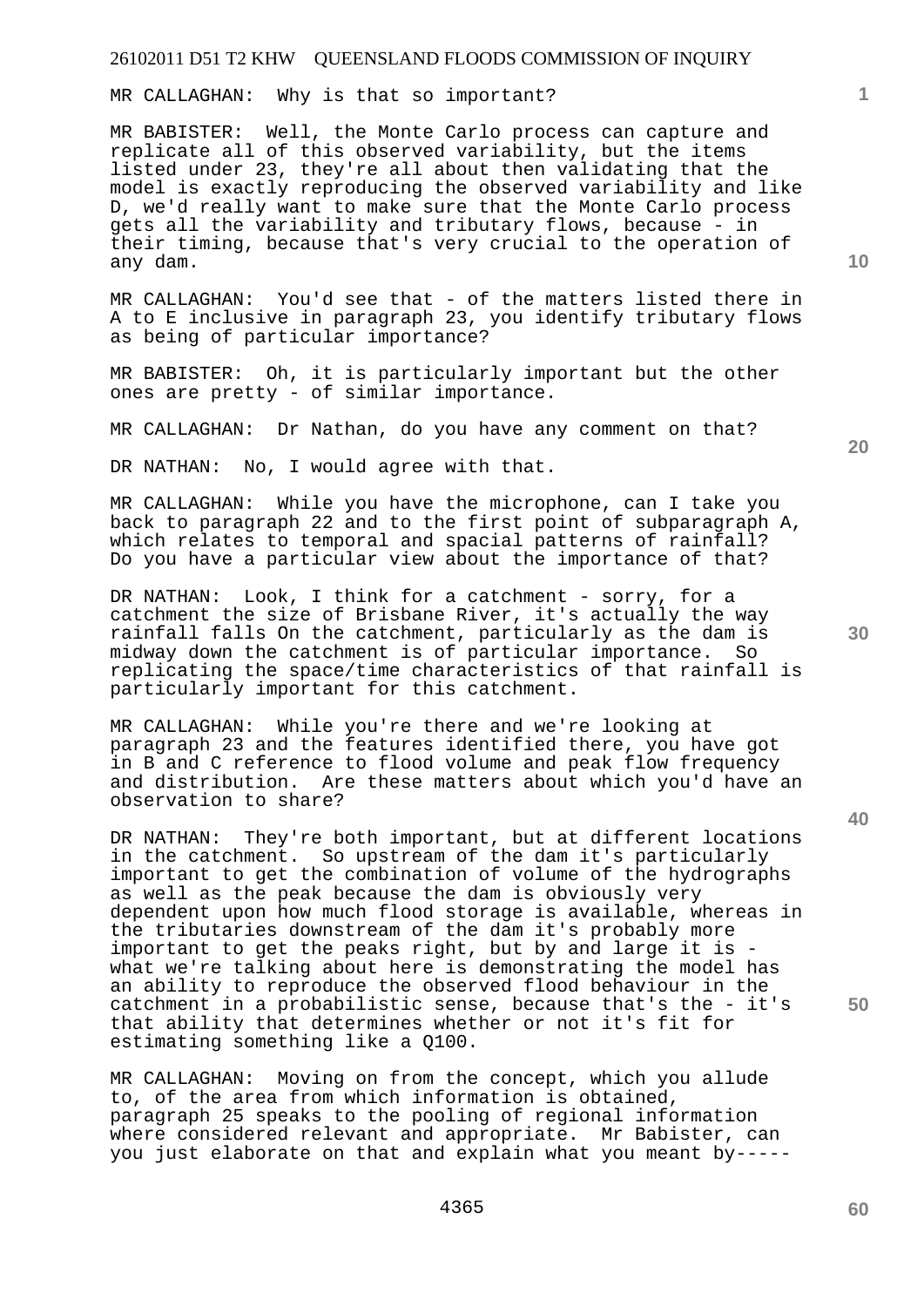MR BABISTER: Ys. Look, with our short record in Australia and 100, 200 years is relatively short, and many of our gauges records are much shorter - we can gain extra information by looking at other gauges or other surrounding catchments or their behaviour or their statistical properties. So, by pooling information, recognising we have a short record, we look at nearby hydrologically similar regions and take information from those regions, or use that information from those regions to look at the behaviour we're observing to make sure it is appropriate. So, we effectively can generate something equivalent to a longer record by replacing time for space.

MR CALLAGHAN: Dr Nathan, am I right in that you used regional information for the 2003 SKM report?

DR NATHAN: Yes, in 2003 we used some information from other flood gauges to help inform the shapes of the probability distributions that we were using.

MR CALLAGHAN: Can I move, then, to paragraph 31? This is probably a self-evident point, but, Mr Babister, it points or it speaks to the probability of - a joint probability of river flooding and ocean levels. Logically enough it would seem this arises because of Brisbane's proximity to the ocean.

MR BABISTER: Yes, this is a problem all along the coast and it's probably that's only became tractable for us to deal with in recent time. The synoptic system that causes a flood will often cause elevated ocean levels on top of the normal tide, and it's really important to understand how they interact, because in a place like Brisbane it will have - make quite a difference to the flood levels, and there's now a framework to understand that complex joint probability.

MR CALLAGHAN: Thank you. If I move to paragraph 32 under the heading of, "Other Comments.", and there is a reference there to relevant stakeholders. Dr Nathan, can I ask you in the context of that paragraph who are the stakeholders?

DR NATHAN: Well, from a hydrologist's perspective, I think the stakeholders for the lower Brisbane are going to be Seqwater, Brisbane City Council being the main ones, Bureau of Meteorology, and depending on where your focus is, Ipswich Council.

MR CALLAGHAN: How are they differently involved throughout the process of a flood study?

DR NATHAN: Well, Seqwater obviously have most of their focus on how they operate the dam for both water - water conservation and flood security, and so they have most information about the upper parts of the catchment. The Brisbane City Council have most information about the topography and the impacts of flooding and the hydraulics associated with flood behaviour in the lower reaches. The Bureau of Meteorology is central to providing - assisting with **10** 

**1**

**20** 

**40**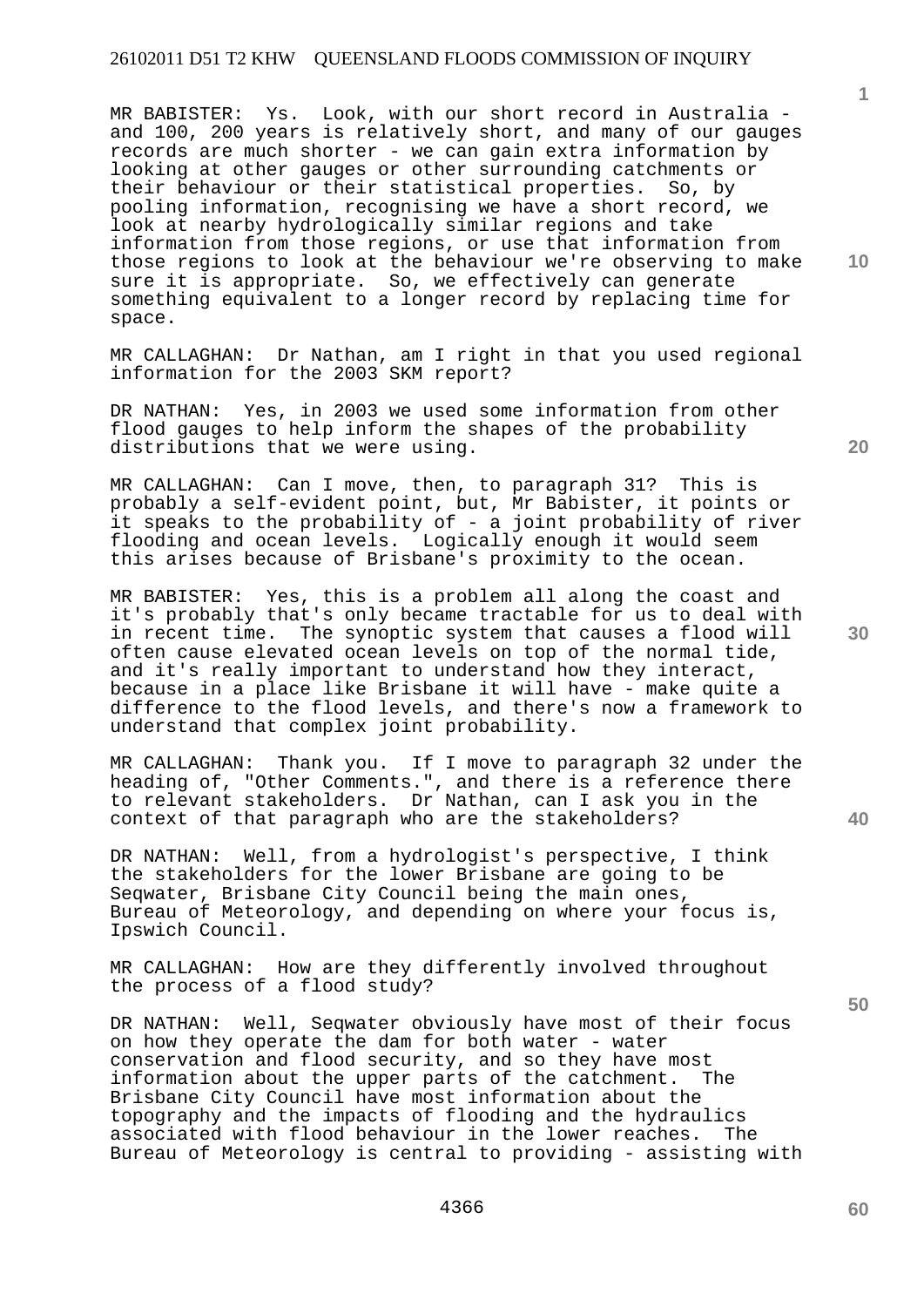the provision of rainfall information during - during an event and also flood forecasting. Ipswich City Council has the same role as BCC, but in a more restricted - due to geography.

MR CALLAGHAN: And while you're there, paragraph 34, there's a reference to climate change. So we know, can climate change be included in a Monte Carlo analysis?

DR NATHAN: Yes, it, can. I think there is obviously uncertainly about what attributes of climate change are important. I think we have got probably a reasonably good handle on sea level rise. We have less understanding of how climate change impacts on the intensity of rainfalls, but these are things that can be explored in the Monte Carlo framework and the uncertainty rising from that can be accommodated in - for planning purposes.

MR CALLAGHAN: Dr Leonard, does the uncertainty related to climate change compare with uncertainty related to other factors?

DR LEONARD: Yeah, I think that it probably needs to be said that there is lot of uncertainty already without climate change just trying to understand rainfall patterns, but certainly I think climate change is another order of magnitude of uncertainty. So, I would have thought that you would do a Monte Carlo study without - comprehensively without thinking about climate change as a status quo, and then climate change would be additional factors

MR CALLAGHAN: All right. Well, gentlemen, the joint statement sets out what should now be done in a comprehensive flood study. Can I just get a bit more information about exactly how such a study might proceed? I think we have identified obvious stakeholders. Is there a comment that can be made about the part of the work which must be done or which should be done first? Dr Nathan?

DR NATHAN: You will see in the joint statement that we have identified a lot of issues that need to be considered and I think we're all in agreement that these issues are all potentially quite important. One of the aspects of this that we didn't have time to consider was the relative importance and quite possibly at this point in time it's too difficult to determine whether one factor is going to be more important than the other. So, this is something that we haven't really discussed or commented on in the report, but my personal view, I think, to get a handle on this, that the best way to proceed would be to perhaps put in place an initial Monte Carlo simulation. The objectives of that would not be to come up with a Q100 to rely on, but to come up with an estimate that people could see was based on reasonable assumptions, and you could use that as a vehicle to then determine what are the factors - what are the factors of uncertainty that are most important in driving that Q100 estimate. So, having first come up with an integrated framework for assessing flood risk, you can then use that for exploring which factors - the uncertainty and which factors having most influence on that.

**30** 

**1**

**10** 

**20**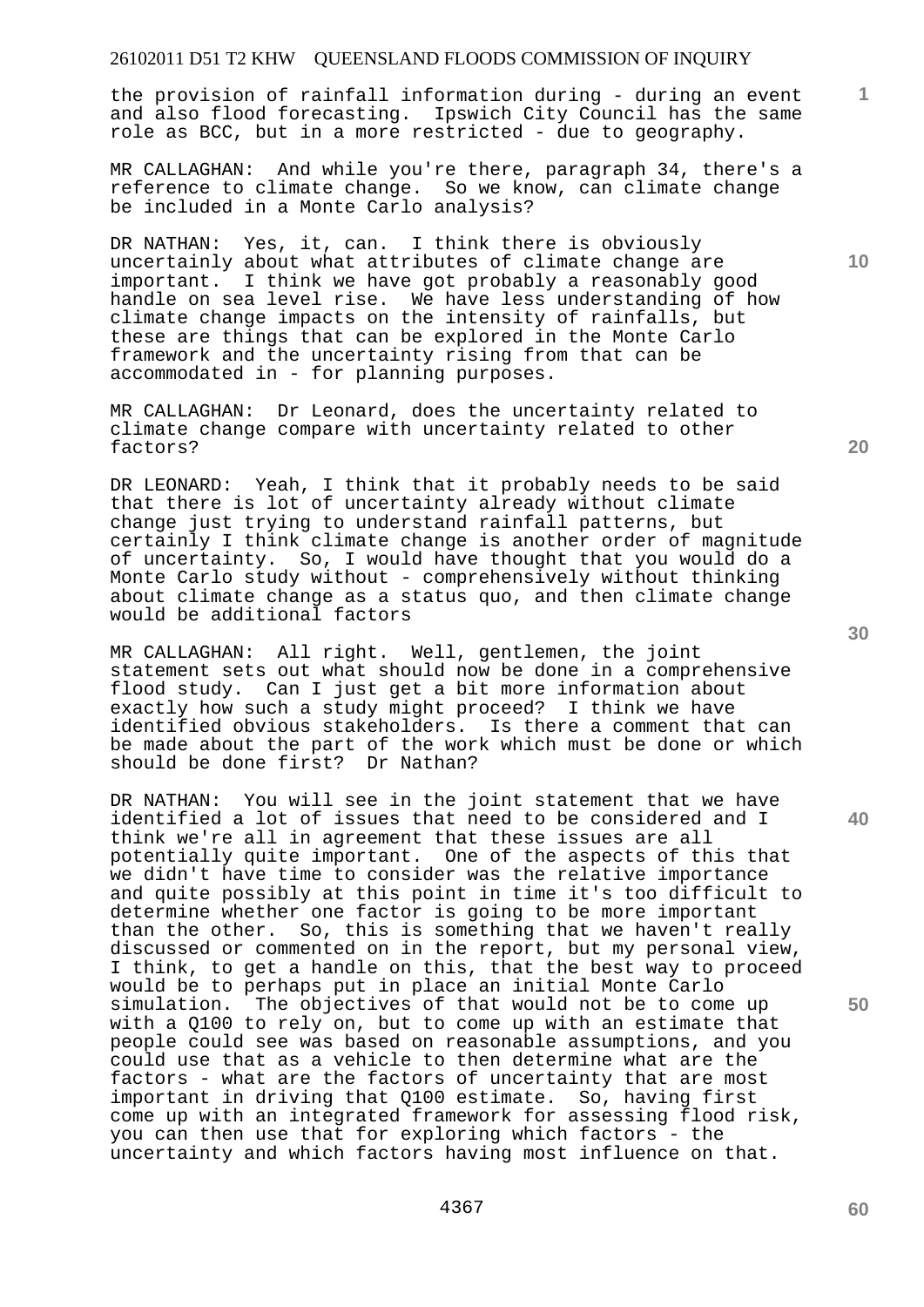You would then be able to, I think, prioritise investigations such that you could then prioritise investigations and focus them on the ones that are most important to that outcome and incorporate them back in the Monte Carlo analysis and come up with a refined estimate.

MR CALLAGHAN: All right. We might attest the approach of the panel at this point. Dr Markar, do you have a comment on what Dr Nathan just said?

MR MARKAR: Yes, I do. The importance of assembling all the data, especially for the most recent event, get it altogether, and understand what really happened during the event and better understand flood behaviour, and not only that recent event, maybe 1974 and some of the past events as well, that will help us understand variability, proper understanding of the variability of the various floods and understand how the system, the river system behaves. So that should be one of the first things I would have thought before - and I agree with Rory that some preliminary analysis has to be done, but a proper understanding of that flood behaviour is also an important part of the process.

MR CALLAGHAN: Mr Collins, your thoughts on what has to be done first, in addition to anything that's been said?

MR COLLINS: I don't disagree with either Mr Markar or Dr Nathan, but you can do multiple things equally at once, and one of the most critical tasks, in my view, is to complete and expand the complete - the survey work that's underway on the rivers, the streams, the tributaries, and also some of the flood plains, because the changes in those systems in all the major tributaries, all the rivers, has been enormous due to the flood. The amount of sediment lost from Lockyer Valley was incredibly large. That needs high level survey. I understand that a lot of that work is underway, if not some of it's already completed. I think the bathymetric survey of the river might be completed of the Brisbane River, and I'm not so sure about all the other key parts of the tributaries that we need that data. So, that has to be fast tacked. That's a fairly long lead time item that will affect the duration of any of these investigations.

**20** 

**30** 

**40** 

**50** 

**1**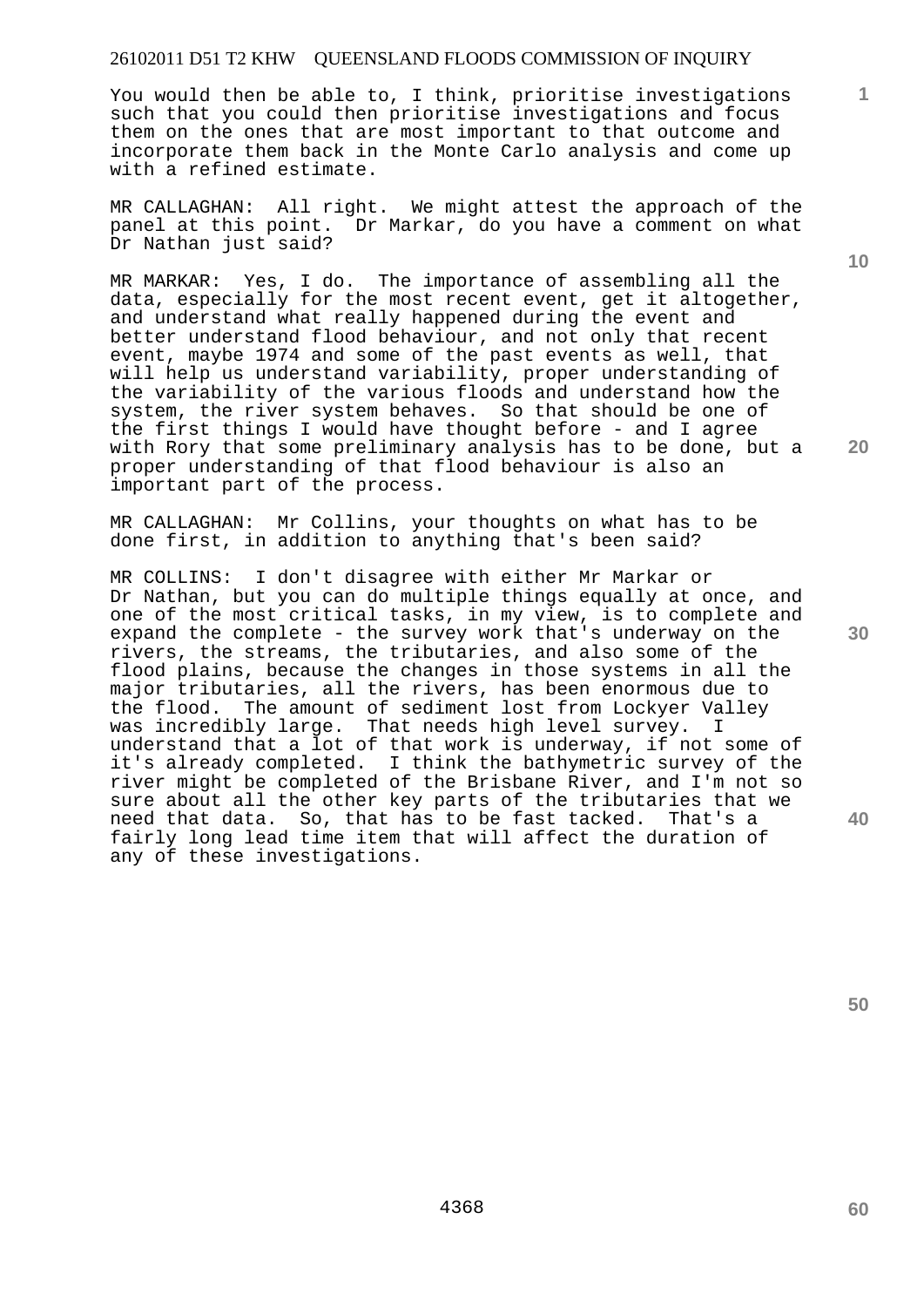MR CALLAGHAN: Mr Bewsher, you were nodding during Mr Collins' Answer. Does that-----

MR BEWSHER: Yes. I would agree with the comments of Dr Nathan, Dr Markar and Mr Collins. I would say the first priority would be the data, and I'd agree with Mr Collins' comment about some of that may take some time to collect, and I would agree with Dr Nathan's comment that initial Monte Carlo will help then focus the remainder of the study and identify the areas where most attention is needed, that might initiate some further data issues as well.

MR CALLAGHAN: Professor Apelt, anything to add?

PROF APELT: I'm not clear what question I'm answering at this stage.

**20**  MR CALLAGHAN: The question I put to Dr Nathan was, in essence, what should be done first. Now, it may be a question that oversimplifies the issues, and I think Mr Collins has identified it's possible to do more than one thing at once-----

PROF APELT: Yes, yes.

MR CALLAGHAN: -----but we were attempting to see whether there was anything which should be prioritised, I suppose.

PROF APELT: I see, okay. Well, now, I agree with what has already been said, particularly in respect to gathering the data-----

MR CALLAGHAN: Yes.

PROF APELT: -----because without that you're really not being able to develop models at a level that one would hope that they would be developed for accuracy, and if I could just expand a little bit? There was a comment in among this about stakeholders. I think the stakeholders are part of this picture and my view about the importance of having the stakeholders involved in all of the process is that it's not just - they each have sources of information that are somewhat different. They may not all agree in detail. These need to be worked out at that stage. They also need, I believe, to be involved to be able to accept the results of what's been done instead of getting into some disagreement, and I'd like to add that another stakeholder not mentioned is the State Government.

MR CALLAGHAN: And I was going to come to that sort of thing in a moment but since you're there and developing that, we are interested in your views on that, and you say the "State Government", are we talking about DERM here or other agencies as well?

PROF APELT: Well, DERM and other aspects of the State Government. Well, there are statutory authorities that answer to ministers-----

**10** 

**1**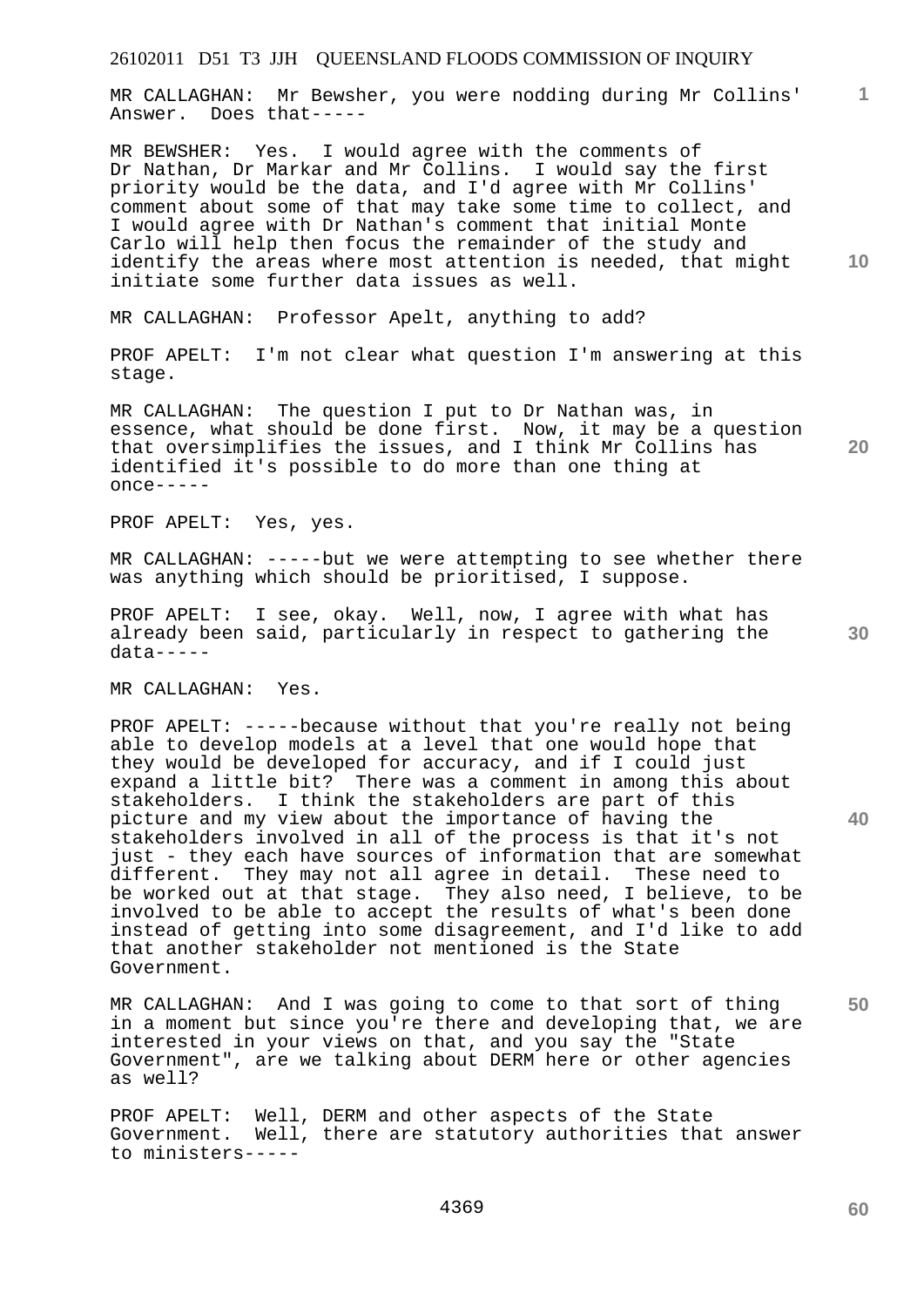MR CALLAGHAN: Yes.

PROF APELT: -----and, for example, the QWC obviously is a part of the whole system that would need to be involved in this.

MR CALLAGHAN: Okay.

PROF APELT: So at this stage I would not be able to give you, shall we say, an exhaustively list.

MR CALLAGHAN: No, I wasn't asking for a list-----

PROF APELT: No.

MR CALLAGHAN: -----but that is a topic on which we are interested in your views.

PROF APELT: Yes.

**20**  MR CALLAGHAN: Is there anything you would care to add in case we miss-----

PROF APELT: Well, this is perhaps - well, this is certainly outside my area of expertise, but my understanding is that ultimately decisions are made at State Government level about matters that are particularly involved with substantial amount of money and it's not going to be found just from individual sources, so I would think that for this process to actually work the State Government needs to be part of that and actually, in a sense, agreeing with it, if not fostering it.

MR CALLAGHAN: And, again, you might say this is out of your expertise, but do you have an opinion as to the manner in which that should happen?

PROF APELT: Well, I know some of the organised stakeholders are very concerned that this should take place, and, again, I know that they realise that they cannot do it themselves so some of them are actually trying to develop the initiative through a collaborative approach, so I - as I said, it's outside if my field, I'm talking very much as a layman here, but I would hope that ultimately these various stakeholders would talk together and come to an agreement to proceed with this.

MR CALLAGHAN: Thank you. All right. Well, I will bring it back to the question that we started with, which now goes to Mr Weinmann, and it was the perhaps oversimplified question of what part should be done first that I started off with Dr Nathan, and you've heard the responses made along the line, do you have anything to add?

MR WEINMANN: Yes, and I think that the data is the priority but beyond that the Monte Carlo simulation approach really aims to go beyond the range of observed data, observed events. We have a very limited number of large events that we're particularly interested in, and the purpose of the Monte Carlo simulation is to extend that range by using all the relevant

**30** 

**40** 

**10** 

**1**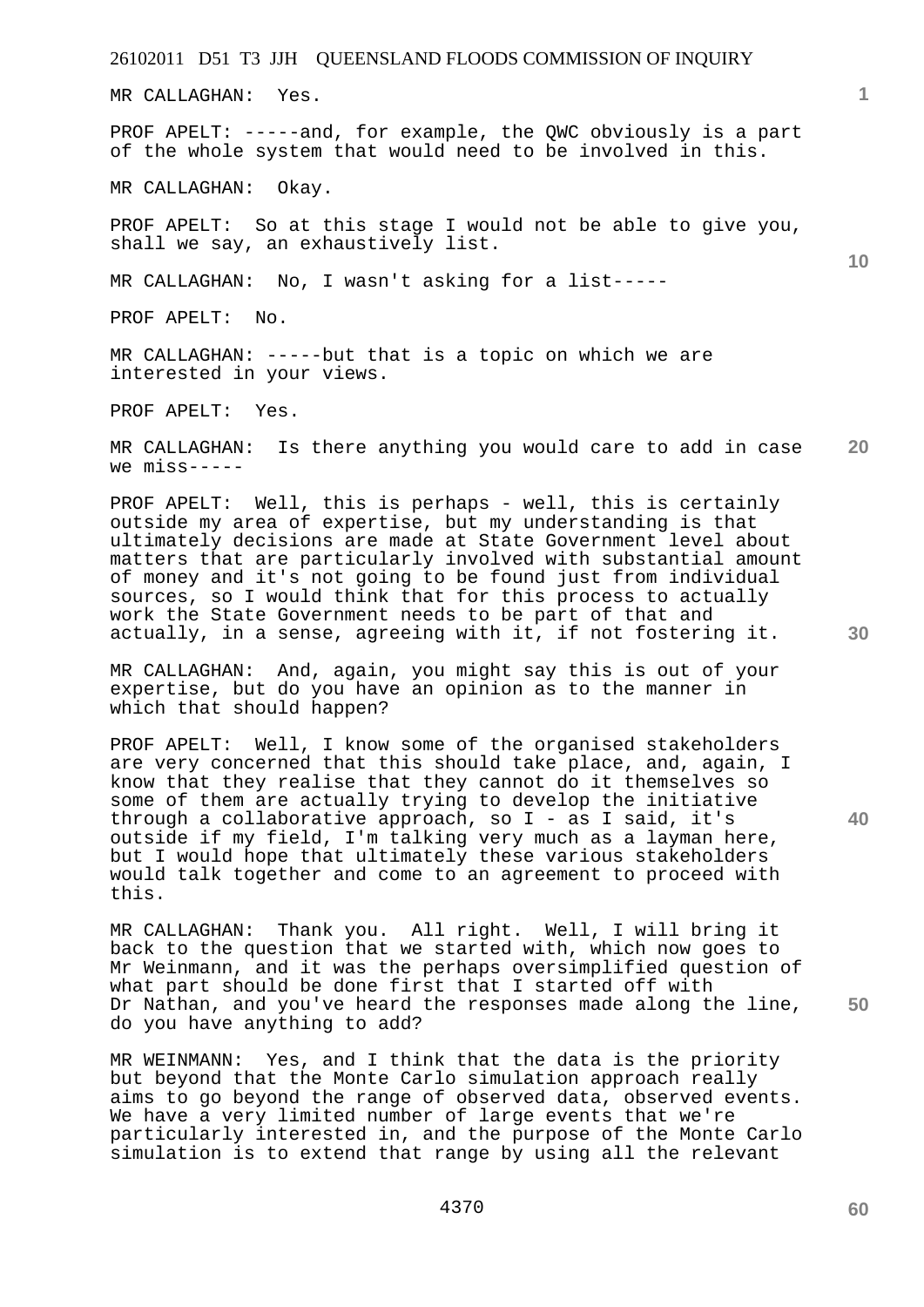information and putting it together in a statistical probabilistic framework. For that to work we need to make first sure that the models that we are using can work in reproducing observed - actual observed events. In other words, the few large events that we have experienced. So that will - after the data is available for doing that, then that needs to be our first step, before we then start to vary the inputs to these models to produce this extended range of well, simulated observations.

MR CALLAGHAN: Okay.

MR WEINMANN: So I see that as an important step, and again I think those results then need to be exposed and discussed and interpreted to make sure that we're happy with what's been produced.

MR CALLAGHAN: Okay. I might send it down to Dr Leonard then, back this way.

DR LEONARD: My emphasis is a little bit different from the other experts and I suppose I would probably most agree with Dr Nathan but I would take it further. I think all of the things we have listed are important but you're asking a question about priorities and I think all of these things are important to be able to sign off on a final result and say that it's defensible, robust and all of those things. think, though, that if you're asking to construct a study and it's going to be involve a few iterations and what's the first step of that study, I would suggest that understanding the statistical behaviour of the dam and the rainfall patterns that are incident on it, and the other catchments, that that is the key thing that needs to be done. So you will note from our analysis that we use terms like, for flood frequency, "pre-dam" and "post-dam" or "with dams" or "without dams". So the analysis gets done as if the dams weren't there, and I would say that there's a strong agreement on what happens there. But then when you try and take - consider the influence of the dams, I think that that is the area where there is the main challenge, and so I would say that that is the main priority.

MR CALLAGHAN: Well-----

DR LEONARD: Not withholding the other things but-----

MR CALLAGHAN: No. We know about work being done in the update of the Wivenhow and Somerset Dams' manual. Does the other work have to wait until after those procedures are set?

DR LEONARD: No, I don't think so. I tend to take an iterative view to things-----

MR CALLAGHAN: Yes.

DR LEONARD: -----that what you want to do is you want to tease out what are the biggest sources of variability and uncertainty in our understanding, and you can do that as a

**10** 

**1**

**20** 

**30** 

**40**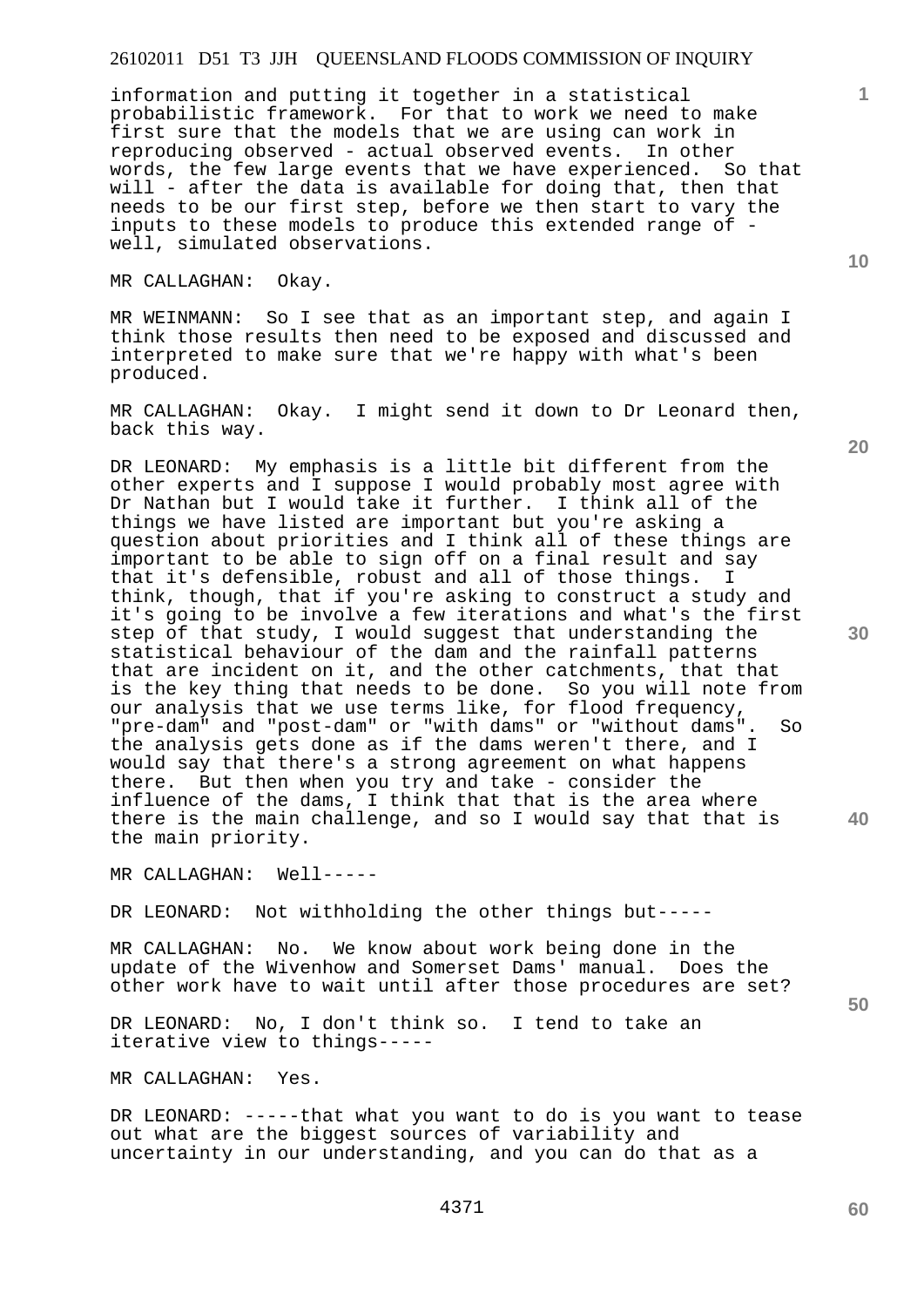first pass with a Monte Carlo study where the data may not be perfect, but then with that understanding and with new data and with better hydraulic models you can then combine it into a final study.

MR CALLAGHAN: Mr Babister, remembering we're starting back with the question that I-----

MR BABISTER: There's not really much more I can add-----

MR CALLAGHAN: No.

MR BABISTER: -----I agree completely with what everybody's said and certainly with Michael and Rory's emphasis on understanding the key variability in some of these items in an initial Monte Carlo work. One thing that I would add, though, is we talked about getting hold of all the data, it's also important to actually understand the assumptions that people have used in collecting data as well, and probably getting some of the different agencies to understand why they've got slightly different interpretations because they've made different assumptions, and that's an important stakeholder task.

MR CALLAGHAN: All right. Dr Nathan, I'll give you the final word, seeing as we started with you. I'm not going to start - I'm not going to go down the line again but do you have  $any---$ 

DR NATHAN: Possibly one last point that I would like to make, and again there's nothing I've heard that I wouldn't agree with, is that to make the point that what we're talking about here is developing a model to define flood risk for planning purposes or to evaluate the benefits of different operating procedures or different potential mitigation options. The issues that we've been talking about here aren't particularly relevant to flood forecasting operational purposes-----

MR CALLAGHAN: No.

DR NATHAN: -----so I just wanted to - I think that's something we provide in a statement that hasn't yet come up.

MR CALLAGHAN: All right, thank you. Well, as you know, we will be having a separate session about Ipswich but we can't probably divorce the concepts completely and I would at least like to get some comment in this session, perhaps starting with you Mr Babister, about whether the work - how the work recommended by the joint expert statement for Brisbane fits in with the work needed for Ipswich. Presumably the work that needs to be done for Ipswich is fairly reliant upon what happens for Brisbane; is that right?

MR BABISTER: That's exactly correct. The Brisbane work will form the overall framework and Ipswich is, I guess, a special case of the overall Brisbane work, Brisbane River work, and Ipswich has a couple of particular issues with these two flooding mechanisms having such a dominant influence on flood

**20** 

**10** 

**1**

**30** 

**40**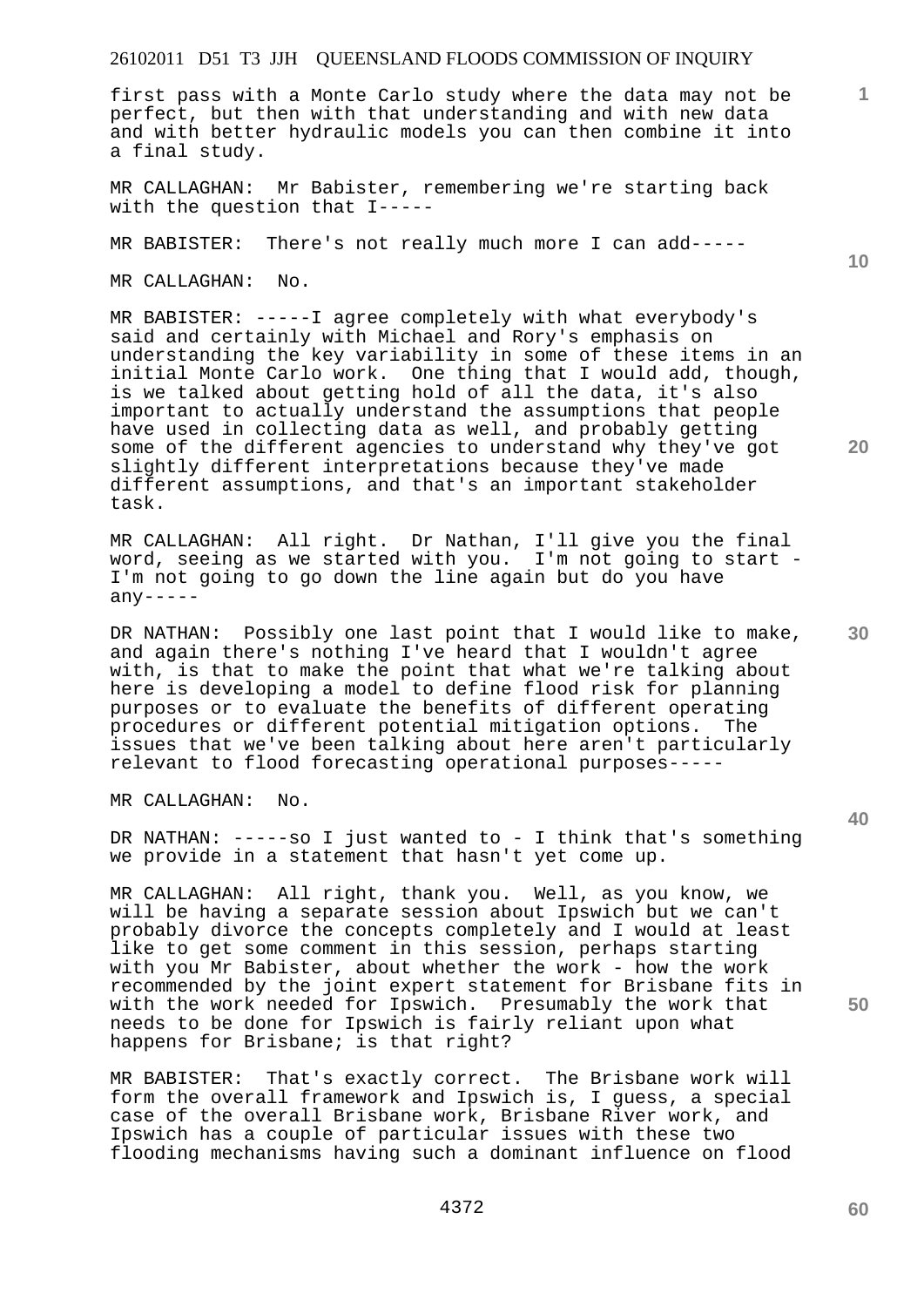levels at Ipswich that it needs to be treated as a little bit of a special case once the Brisbane works progress to a suitable point.

MR CALLAGHAN: All right. I'll leave the balance of that and those interested in Ipswich can comment on it during the Ipswich session. Mr Babister, while you are there, can I ask you about Australian Rainfall and Runoff Project. Can you tell us, first of all, what it is.

MR BABISTER: Yes. Australian Rainfall and Runoff is the national guideline document on how we do things like flood studies and calculate flood risk, and the current document was last published in 1987 so it's considerably out-of-date. There is an update afoot but it's pretty much got to the halfway point and run out of funding and there's an application for funding into the Federal Government for about \$5 million to finish that task. I might add, too, that a large number of people at this table work on that project with me, and largely in a voluntary capacity, but if we don't get funding that document will be delayed for several years.

MR CALLAGHAN: And with funding?

MR BABISTER: With funding it will be out in a couple of years and some of the things that will be in it will be things like Monte Carlo analysis, so this will be a lot more approachable for industry.

MR CALLAGHAN: All right. Mr Babister has indicated that a number of you are involved in that. If there was any particular one of you who wanted to add any particular comment to what he said. No? All right. Well, as we know, you've all agreed on that which ought to be done by way of work addressing the Brisbane situation but can you give us some indication of the time frame which might be regarded as reasonable for the completion of all the work that you've recommended for the Brisbane River, and I appreciate there are going to be a number of variables, but, Mr Babister, do you have a-----

MR BABISTER: Look, realistically if you rush that whole process I don't think you could do it in two years, it's probably a three-year study with all the stakeholder involvement and getting all the agencies to sign off, but that would sort of - you'd need to see a project plan to sort of have a more robust estimate.

MR CALLAGHAN: All right. I don't know that we need to attempt to reach a final figure on this, but, Dr Nathan, do you have a view on the range of time that might be available might be required, rather?

DR NATHAN: I think there are two different aspects. I agree with Mark, with Mr Babister that it might take two or three years to fully evaluate different options that might be considered for alternative operation or mitigation actions. I think you could probably refine - come up with a firmer

**10** 

**1**

**20** 

**40**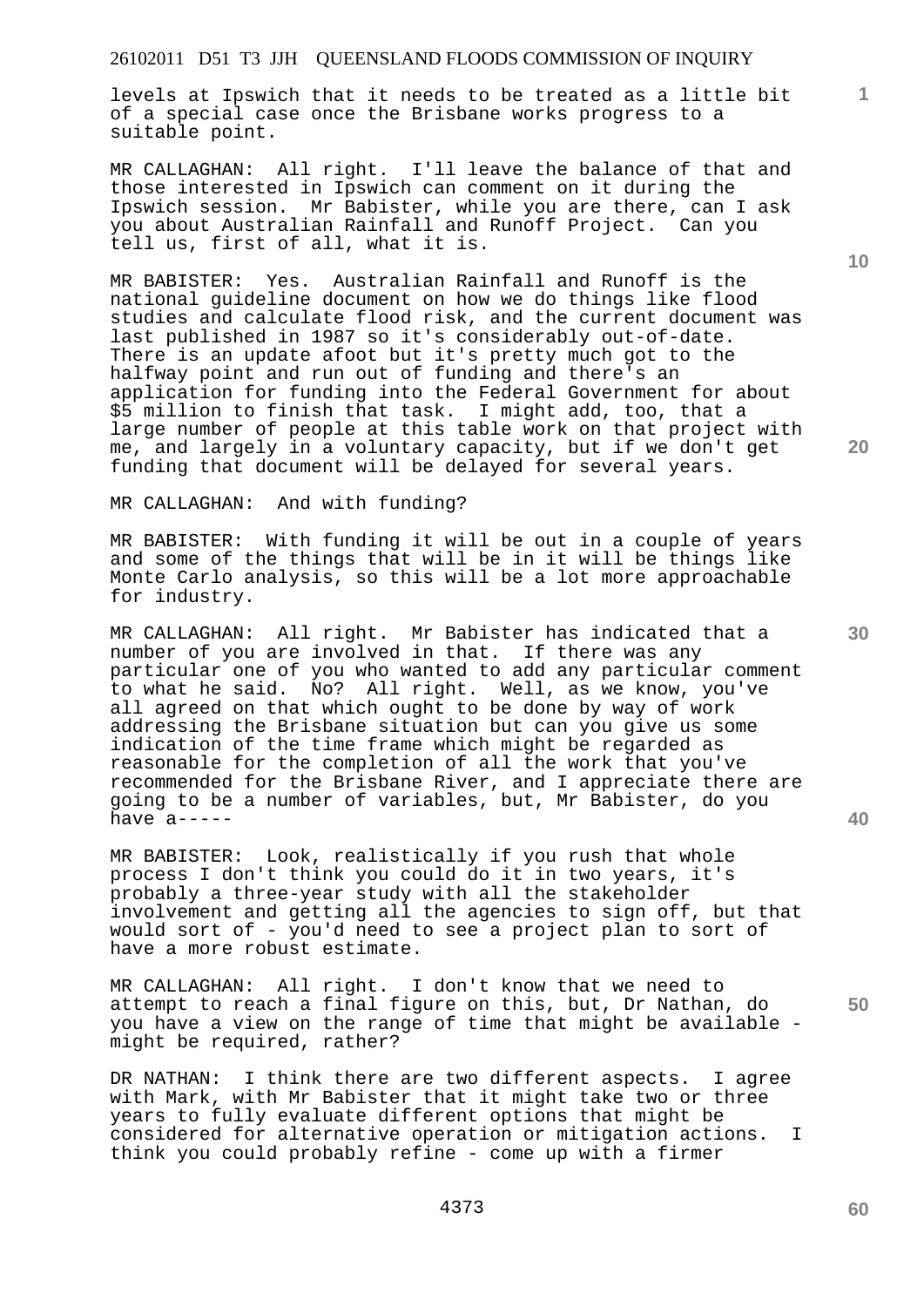understanding of flood risk in a much shorter space of time but only as a starting point, to then look at the other matters that are of interest. So, again, my answer there is bias as being a hydrologist, I think you can characterise flood risk fairly early on in the process and then use that to help inform the decisions and the processes that then follow.

MR CALLAGHAN: All right. But in terms of - well, can I ask you this: those who have no background in this area would have no idea about the costs of these things, and of course costs are not just professional fees, but for all we know the work that you've proposed - well, we have no idea as lay people what we're talking about here, it could be hundreds, it could be millions, it could be hundreds of millions. Can you give us some context for the sorts of costs that were involved in the professional fees that would be involved in this - in the work which the joint panel is recommending?

DR NATHAN: So, I think, very specifically just talking about the professional fees associated with the hydrological components to do this investigation, they're of the order of some hundreds of thousands, not several millions.

MR CALLAGHAN: All right. That's probably all we needed to know. And, presumably, the time frame would be affected by any number of variables, including the level of cooperation of the parties.

DR NATHAN: Yes, that's certainly relevant, and I think Mr Bewsher made the point earlier that the stakeholding engagement was very important. I think part of that is it allows then people doing the analysis or being involved in the analysis to actually get their understanding of the local catchment, and it's the agency people who have that best understanding of sources of data, the assumptions behind it, how things happen, so I think there's a certain amount of time required to engage everybody's perspectives and understanding of the catchment behaviour in the process, so - and that just by virtue of the fact you're dealing with a number of agencies, that kind of slows the process down but I think adds a lot more value to the outcome.

MR CALLAGHAN: Coming back to the joint statement. Dr Leonard, can I direct this one to you in relation to paragraph 37, where you collectively point to the importance of salient assumptions upon which assessment being based being clearly stated and significance explained. Can you give us an example of the type of assumption that might not clearly have been stated in any of the reports with which we've been concerned?

DR LEONARD: I think that stating assumptions is a critical step in the process and I would say, having reviewed the documents, that with the 2003 expert panel that they had some assumptions about the dam that were hard to tease out, so I think that that's one example. Another example would be in the Ipswich report, which I don't think is being discussed today but Mr Babister has used the figure of point 6 as an

**10** 

**1**

**20** 

**50**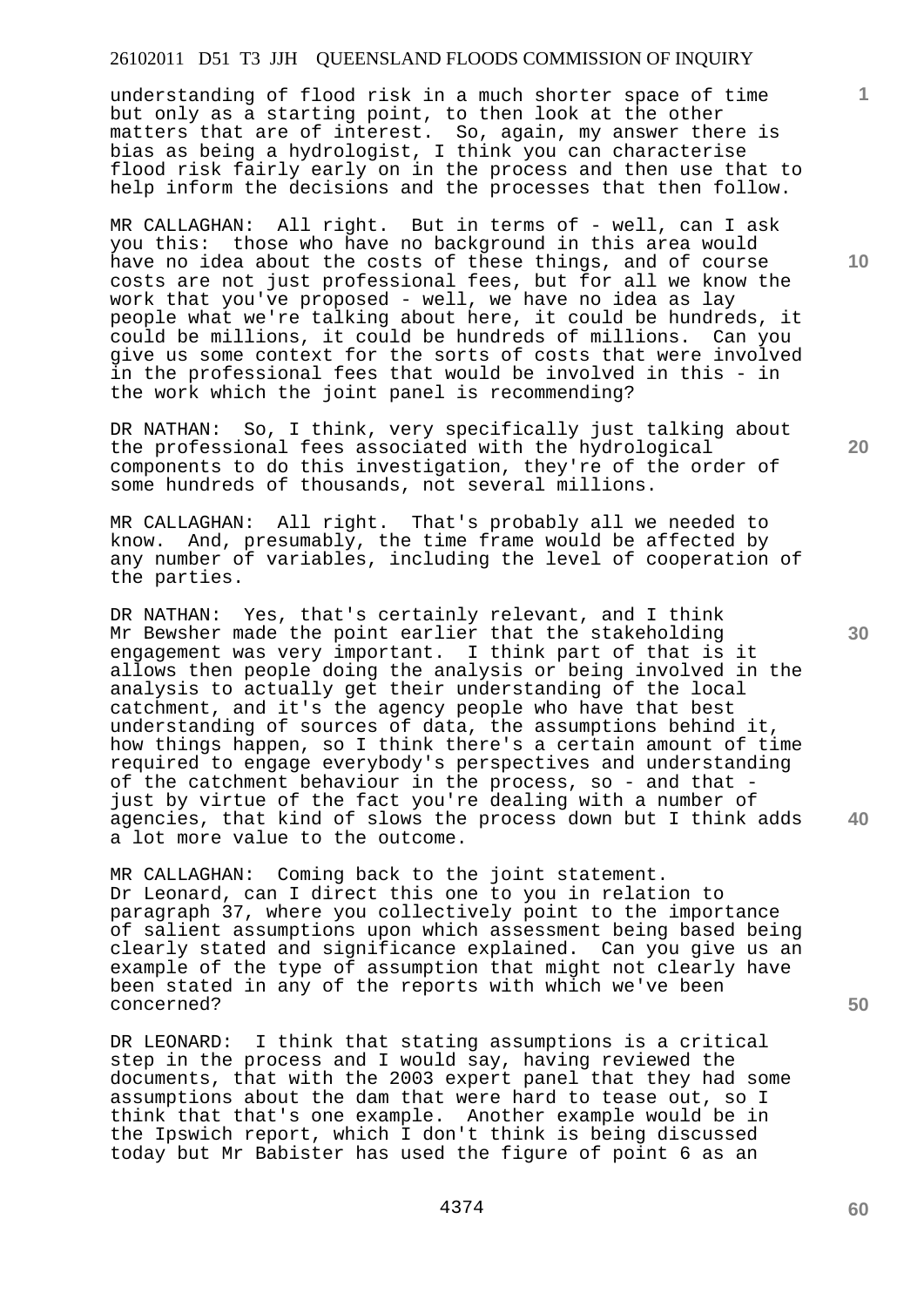area to sort of factor flows, and what's needed is an assessment of whether that figure is appropriate and what the range of variability might be in it.

MR CALLAGHAN: And when you spoke about the 2003 report and the assumptions about the dams, what specifically are you talking about, which assumptions?

DR LEONARD: Well, to get from a case where you don't have dams to a case where you do have dams you have to say what the effect of those - of what the dams are going to do, and so there's some factor, attenuating factor there, but it's not just an assumption of what the factor is but also the variability about that factor, what it could likely be, so it's not just one number it's a whole range of possible numbers, and the critique of the number that is - has been used, whether the people think it's sensitive or not.

MR CALLAGHAN: You say that didn't come through clearly in the-----

**20** 

**30** 

**40** 

**50** 

**1**

**10** 

DR LEONARD: No, I - so - there are statements there, and an engineering report, it's point is to list the assumptions and discuss the analysis, but I think that assumptions need to be clearly stated, and I found it difficult to tease out some of those assumptions in that expert review report.

MR CALLAGHAN: I suppose the question which is left hanging by paragraph 37 is how do we determine what is a salient assumption. Is that the sort of thing on which you are ever going do be able to reach-----

DR LEONARD: No. I mean, you can assume that one plus one equals two, so you can be exhaustive to the point of ridiculousness-----

MR CALLAGHAN: Yes.

DR LEONARD: -----but - I think it's apparent that you can when you - to construct an estimate you can list all of the most significant, and you can probably even prioritise what you think the most significant assumptions are and have a brief discussion to say why one factor - you have to sort of sort them out, so that way anyone reviewing it can clearly see where the authors think that their most - their weaknesses or their weaker areas are and where the strengths - strengths are.

MR CALLAGHAN: Thank you.

COMMISSIONER: Mr Callaghan, have you got some time to go  $with---$ 

MR CALLAGHAN: Look, I do, and I was just about to move on to a significantly different topic-----

COMMISSIONER: Shall we take a break?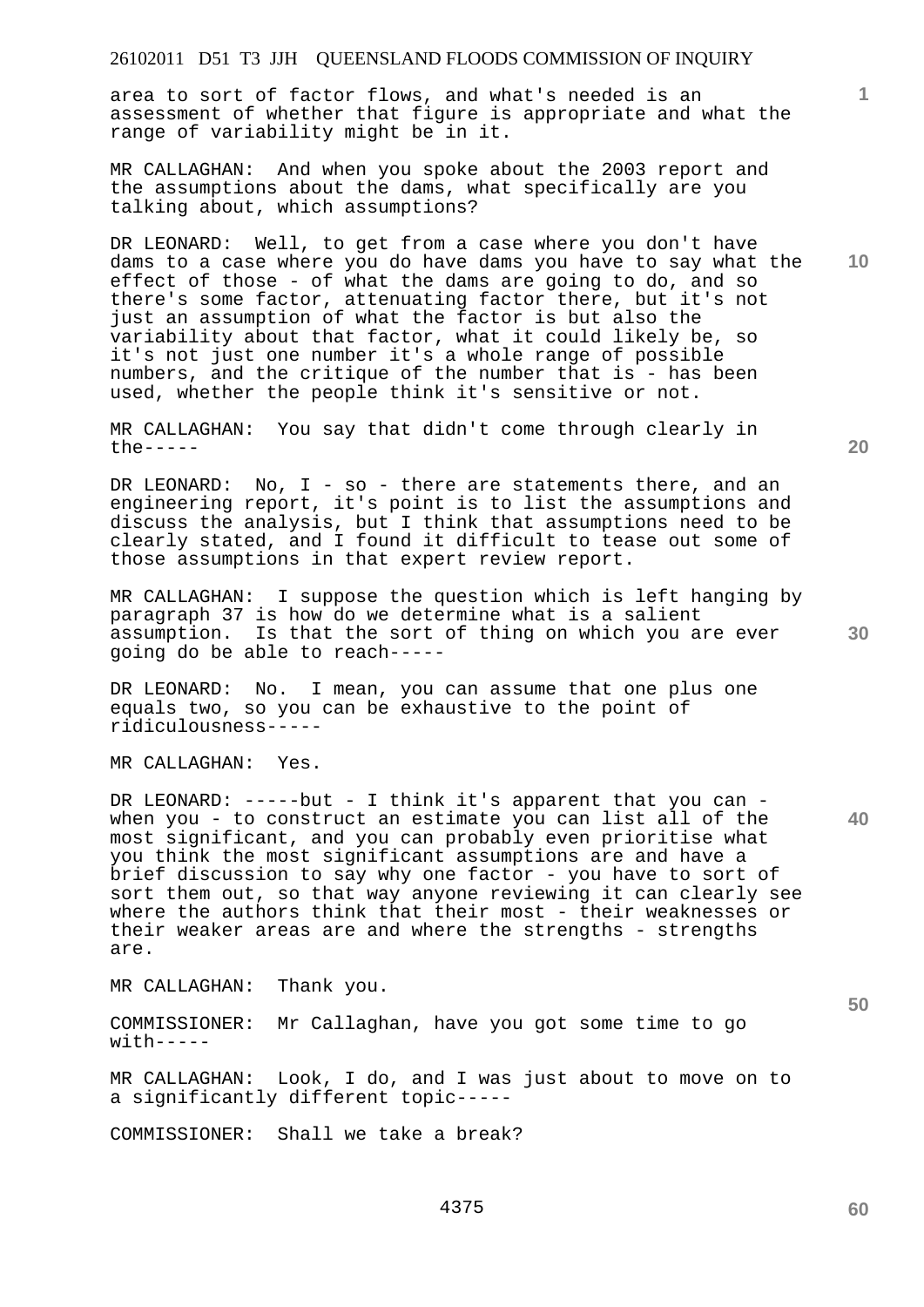MR CALLAGHAN: It might be as good a time as any. COMMISSIONER: All right, we will come back at 25 to.

THE COMMISSION ADJOURNED AT 11.19 A.M.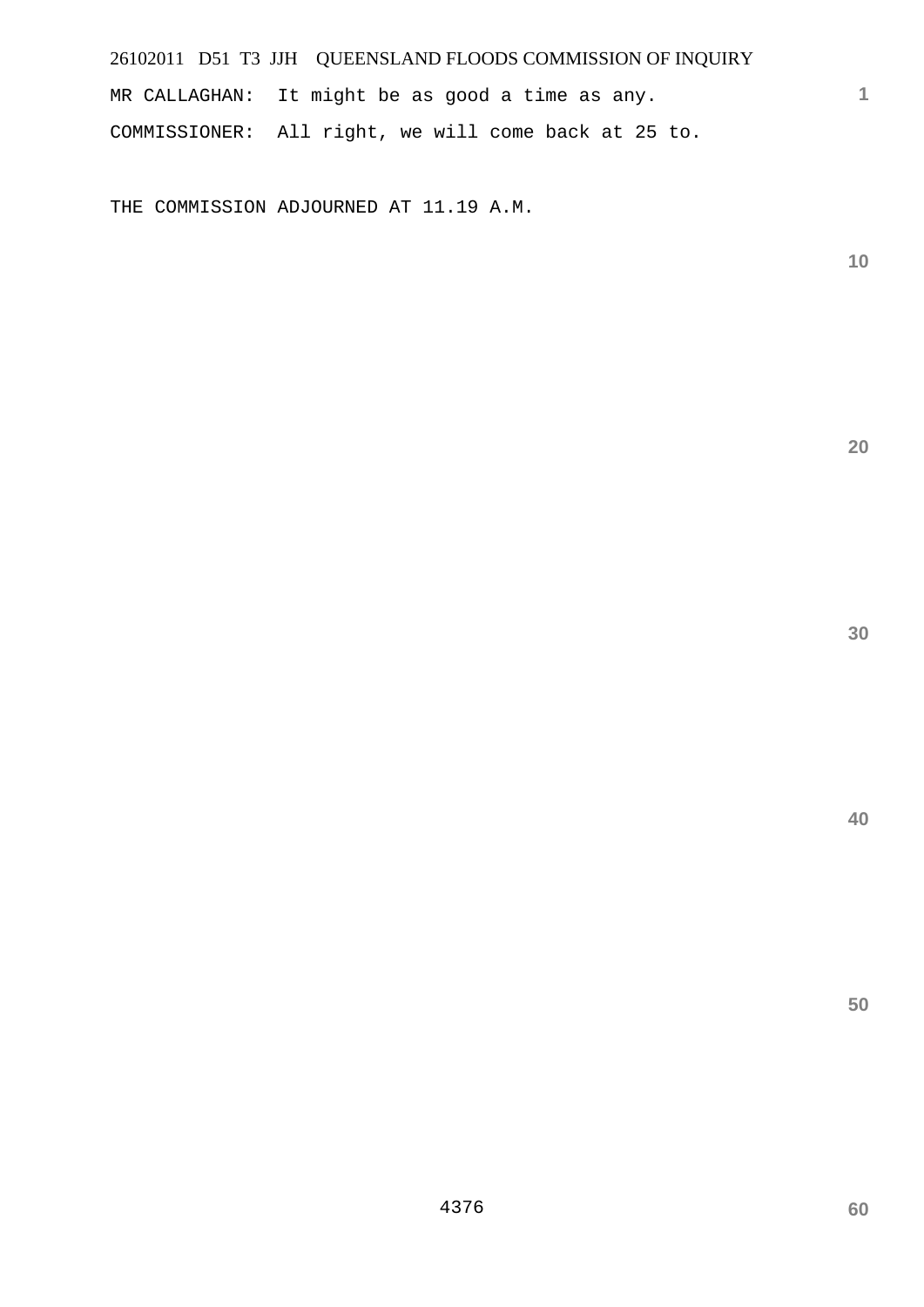THE COMMISSION RESUMED AT 11.34 A.M.

MR CALLAGHAN: Dr Nathan, can I just go back to the question that I asked earlier about the costs involved in that which has been recommended by all of you in your joint statement. The figures that you gave us were referable just to the hydrological work involved, is that correct?

DR NATHAN: Yes, thanks for the question. I think, yeah, my focus in that answer was on the effort required to refine the estimate of the Q100. I think the natural next step after that is obviously to convert that to flood inundation and extent. I think there is a certain amount of the survey information required to do that, and to map that across the sensitive areas would require, you know - that's where the costs would start getting into the low numbers of millions, I think, just required to get the information on surveys. So my answer was more around hydrologic risk rather than inundation extent.

MR CALLAGHAN: All right. Thank you for that. Now, can I move to paragraph 39 of the joint statement? And it is stated - or the effect of that is that the panel found it impossible to conclude whether certain particular estimates of the Q100 were appropriate. Now, some of you gentlemen were involved in those studies, and I just want to confirm that which is probably obvious on the face of them, but that there were limitations, qualifications placed upon those estimates at the time they were given. First, Dr Nathan, you were involved in the SKM Bremer River Flood Study Report in 2003?

DR NATHAN: That's correct.

MR CALLAGHAN: And, gentlemen, for your assistance I think it is number 6 on your expert reading list, which I am told you all have available to you in one form or another. The short point being, Dr Nathan, that this study did not involve the did not involve all of the work that the joint panel now<br>suqqests is necessary for a comprehensive flood study. That's suggests is necessary for a comprehensive flood study. correct?

DR NATHAN: That's correct.

MR CALLAGHAN: And one obvious reason is the time-frame within which this report had to be completed?

DR NATHAN: That's correct.

MR CALLAGHAN: What was that time-frame?

DR NATHAN: The time-frame was about - it was about a one to two-month period was available for doing the analysis. That was then submitted for peer review by the independent reviewers.

**10** 

**1**

**20** 

**40**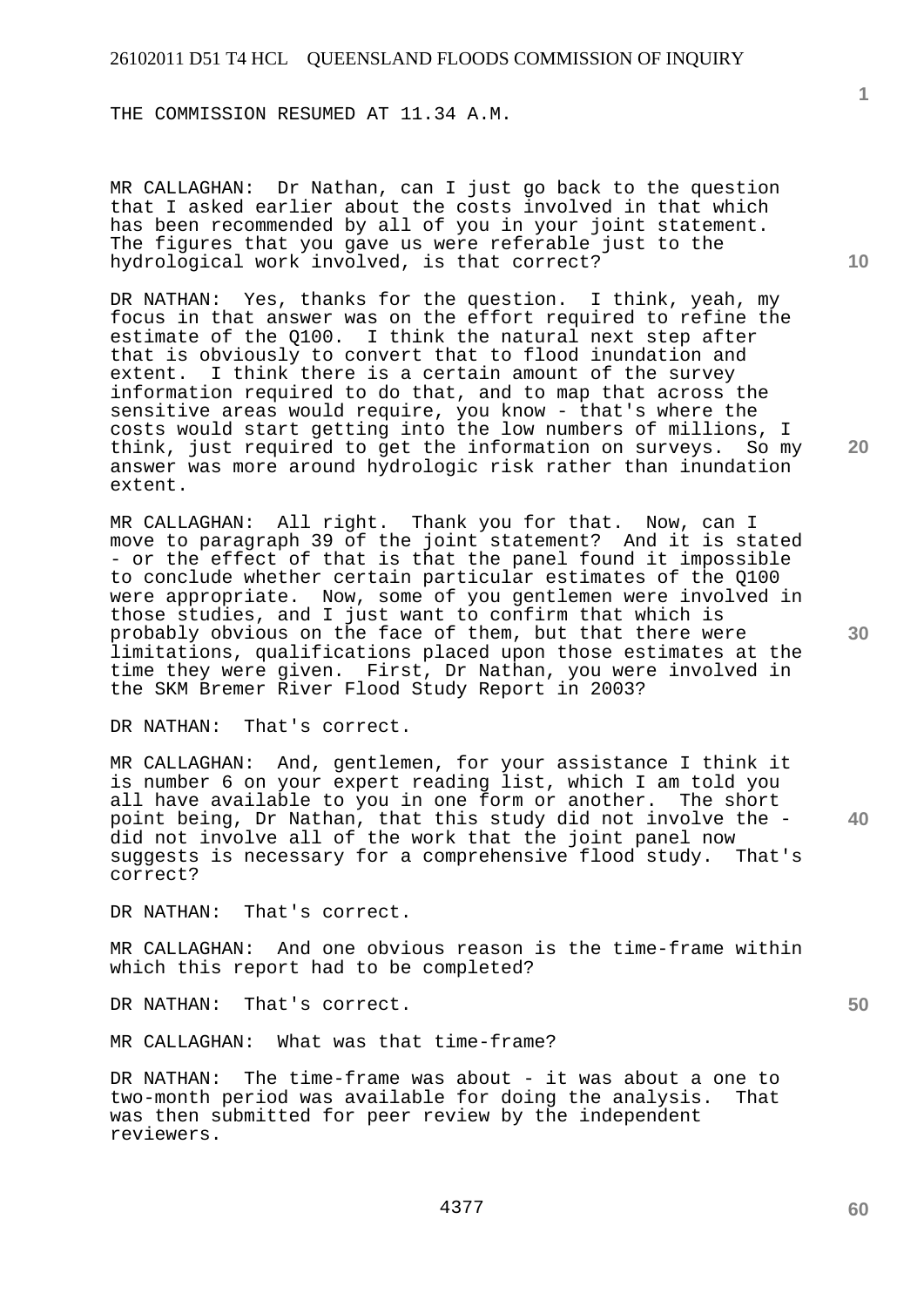MR CALLAGHAN: Is it the case that you were also required to produce draft reports?

DR NATHAN: Yes. Because of the tight time-frame, it was slightly unusual that we issued a number of draft reports. The information that report - the quantitative information regarding flood magnitudes did not vary in those successive drafts, but our ability to kind of describe how we got there, and justify it, and put the colour around it that makes it easy to understand and interpret was happening successfully over a period of time.

MR CALLAGHAN: All right. Now, do you have that report-----

DR NATHAN: Yes.

MR CALLAGHAN: -----in front of you? I will just take you to some parts of it where the limitations of the study were reflected. And if there are others to which you wish to draw our attention, by all means do. But on page 3 you - or the report notes that "the flood mitigation potential of the dams is affected by operating procedures, initial dam levels, spacial and temporal patterns of rainfall"?

DR NATHAN: Correct.

MR CALLAGHAN: And then say that, "The most sophisticated way of dealing with these matters is by way of Monte Carlo analysis", is that correct?

DR NATHAN: Correct.

MR CALLAGHAN: Of course, this study did not involve a Monte Carlo analysis. At page 5, where the best estimate of Q100 is given, you note that based on the current level of investigation, it is clear that there is uncertainty in any estimate of the 1:100 AEP flood event, is that right?

DR NATHAN: Correct.

MR CALLAGHAN: Page 6 there is a further recommendation for the Monte Carlo framework to be adopted?

DR NATHAN: Correct.

MR CALLAGHAN: Page 9, you set out the data that was used for the statistical flood frequency analysis. This is data that we gather was received from the Bureau of Meteorology and what was then the Queensland Department of Natural Resources and Mining, is that right?

DR NATHAN: That's correct.

MR CALLAGHAN: Were there other agencies from whom you would have liked to - or put it this way: now, in accordance with what's agreed ought to be done, were there other agencies from whom data ought to be collected in a comprehensive study?

**30** 

**50** 

**60** 

**10** 

**1**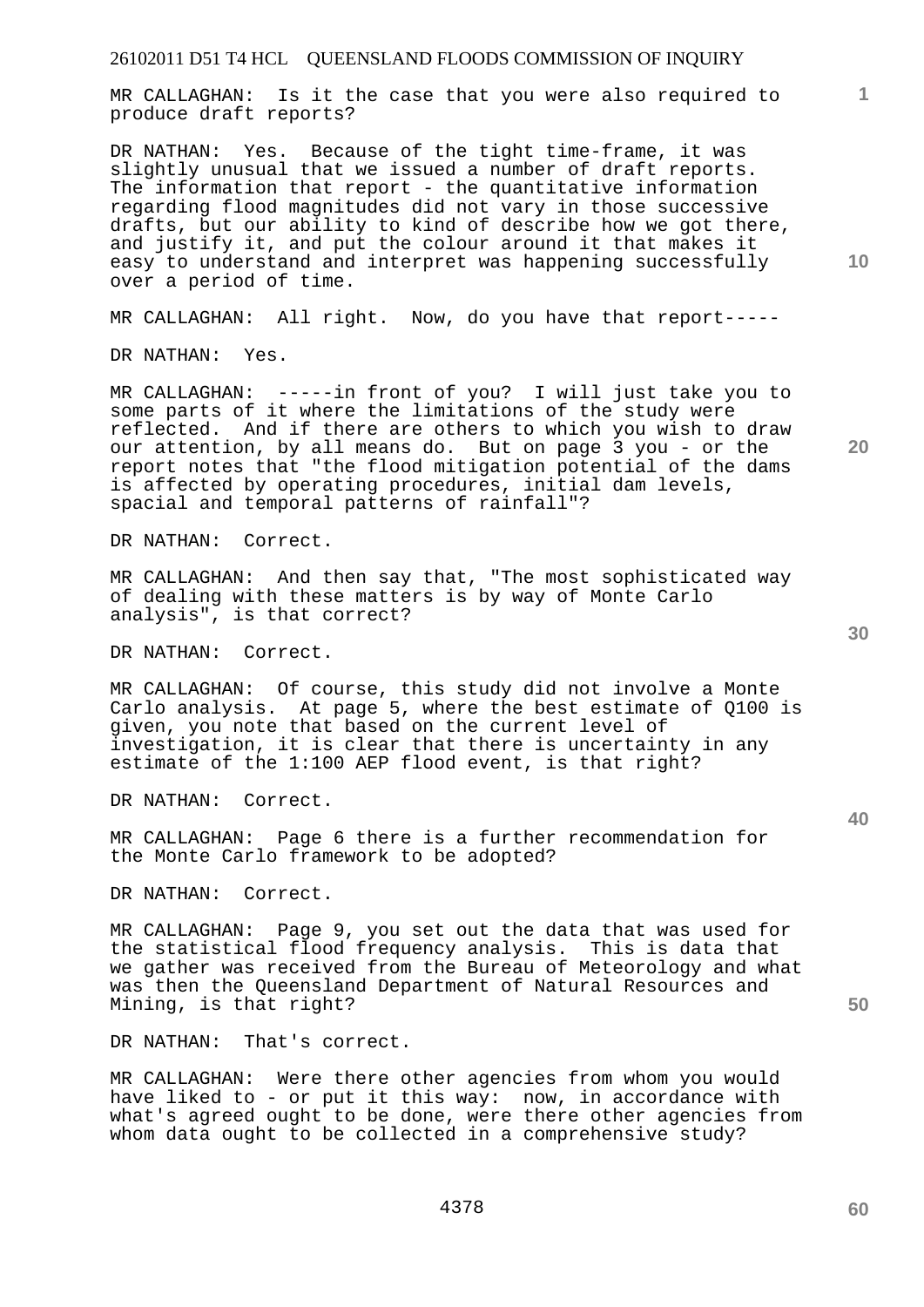DR NATHAN: I am comfortable at the time, they were the agencies that had the most relevant data sets for us at the time.

MR CALLAGHAN: Now, would there be others that-----

DR NATHAN: Of course, now you'd need to involve Seqwater, and I think - depending on the scope of the investigation, you also expect Brisbane City Council, obviously, to be heavily involved in that, as they were in this study.

MR CALLAGHAN: All right. Still on page 9, it is noted that the data sets were taken as provided. We infer that means there was no independent verification undertaken as part of this study?

DR NATHAN: That's correct.

MR CALLAGHAN: Would that be something that would be done in what's now suggested as the preferred way forward?

DR NATHAN: Yes. You will see in the joint statement we have prepared that one of the problems that have beset most people undertaking studies is you tend to have a starting point that relies on information from previous studies, and as these studies are often separated by long periods of time, it can sometimes be quite difficult to find the relevant information and to understand the assumptions behind that data and how it was used. So you end up being presented with data that you end up having to take and use and it would take quite considerable effort sometimes to understand the source and the assumptions used to derive that data.

MR CALLAGHAN: Okay. If we could move to page 31, the section on hydrologic modelling. It is stated there the models which were used. So no model was created from scratch?

DR NATHAN: That's correct.

MR CALLAGHAN: Again, is that a different process from that which is now suggested by the panel?

DR NATHAN: Yes. We feel that it would be quite important to - at the commencement of this process to develop either a new model or model that takes advantage of the modelling capability and understanding that's been developed over that intervening period.

**50**  MR CALLAGHAN: All right. Page 31 also it is noted that the model runs were undertaken only for the 1:100 AEP flood event. Does this mean not across the range of probabilities from 50 per cent to a PMF - probable maximum flood?

DR NATHAN: That's correct, yes.

MR CALLAGHAN: Again, that's something that the consensus now should be done?

**10** 

**1**

**20**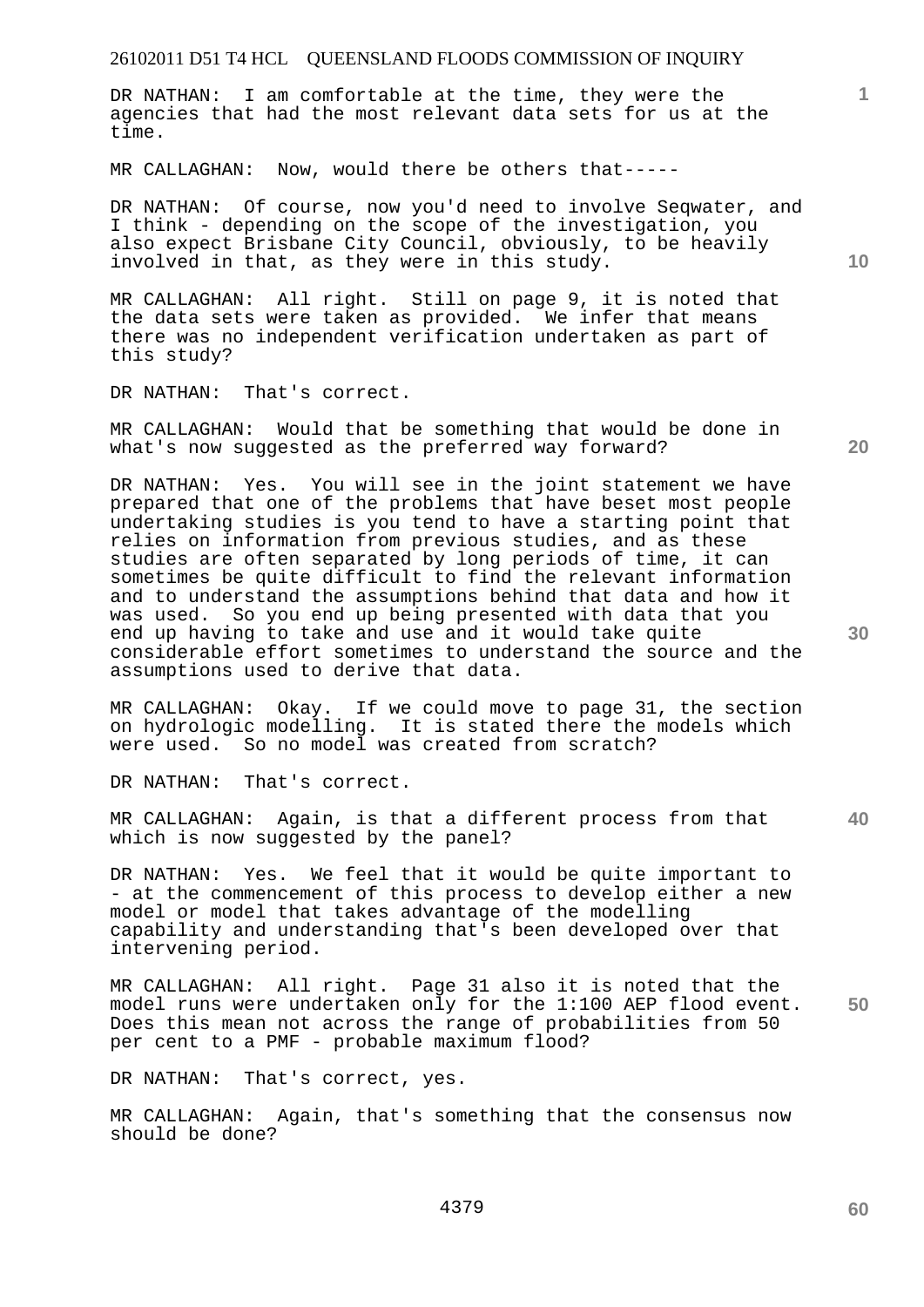DR NATHAN: That's correct.

MR CALLAGHAN: Page 36, towards the bottom of the page, comparison of Q100 estimates. Such a comparison is part of the work suggested by the joint expert statement now, is that right?

DR NATHAN: Yes, that's correct. An example of that.

**10**  MR CALLAGHAN: There was a difference in the Q100 result obtained using those two methods?

DR NATHAN: That's correct.

MR CALLAGHAN: You say at the bottom of the page there that the difference indicates that there are underlying factors which have not been adequately addressed to date, is that right?

DR NATHAN: That's correct.

MR CALLAGHAN: On page 37 you have a list of those factors?

DR NATHAN: Correct.

MR CALLAGHAN: And, once again on page 37, there is reference to the fact that a Monte Carlo framework would enable at least the first four factors to be dealt with?

DR NATHAN: That's correct.

MR CALLAGHAN: All right. Again, this is something that's now within the scope of what's recommended by the joint expert statement, I think paragraph 22 to 24?

DR NATHAN: That's correct.

**40**  MR CALLAGHAN: Can I take you to page 40 of the 2003 study? It is noted that it didn't - the study didn't investigate this is right down the bottom - "didn't investigate partial catchment storms on the lower Brisbane, Bremer and Lockyer catchments"?

DR NATHAN: That's correct.

MR CALLAGHAN: That is work of a kind which would be undertaken if the effect was given to the joint expert statement?

**50**  DR NATHAN: That's right. So the issues raised there would be naturally accommodated within a Monte Carlo framework.

MR CALLAGHAN: And that's - the reference to Monte Carlo occurs again twice on page 42, is that right? The second paragraph and the last paragraph on that page?

DR NATHAN: That's correct.

**1**

**20**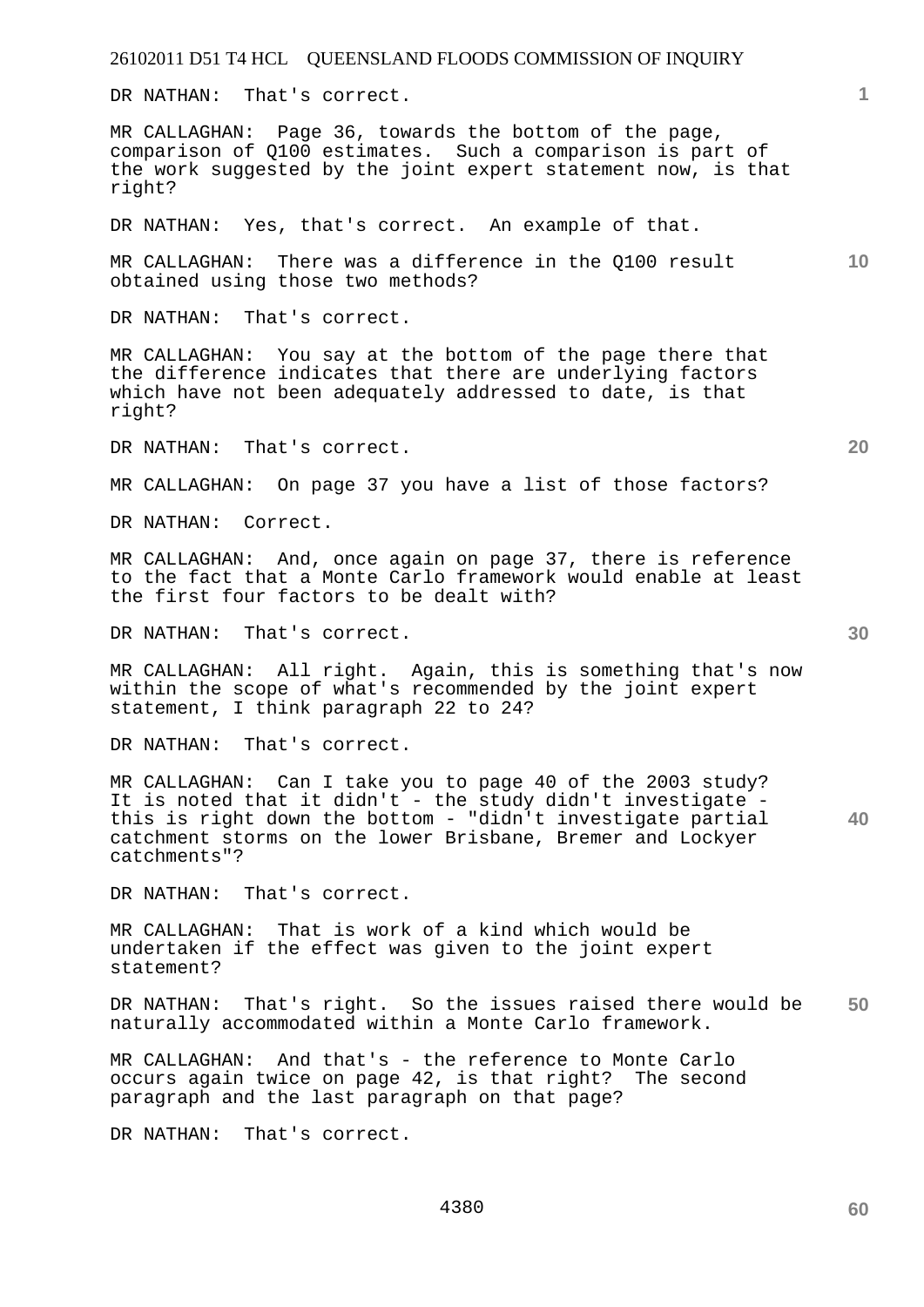MR CALLAGHAN: On page 44 there is a reproduction of the table which contains a plausible range, and it is immediately followed by another qualification that the hydraulic modelling did not take tidal level variation into account, is that correct?

DR NATHAN: That's correct.

MR CALLAGHAN: Is that something which would now be addressed?

DR NATHAN: Yes.

MR CALLAGHAN: Page 46 of your conclusions, you say that the this is in the second full paragraph, "The boundaries of the plausible range are reasonably broad. This reflects significant sources of uncertainty", and so on?

DR NATHAN: That's correct, yes.

MR CALLAGHAN: And further down that page there is another reference - this is in the third paragraph from the bottom another reference to the Monte Carlo framework, is that right?

DR NATHAN: That's correct, yeah.

MR CALLAGHAN: Further references to the Monte Carlo framework on page 48?

DR NATHAN: Yes.

MR CALLAGHAN: Okay. So there may be other qualifications and limitations. As I say, if there were any in particular to which you wished to draw our attention, please do, but in some the - this study was - or this report was delivered in circumstances where the data capture and analysis was not that which is now recommended as should be done?

DR NATHAN: That's correct.

**40**  MR CALLAGHAN: The hydrological modelling was not done on a Monte Carlo basis?

DR NATHAN: Correct.

MR CALLAGHAN: And the hydraulic modelling was not completed with the level of rigour which is now suggested by everyone sitting near you?

DR NATHAN: That's correct.

MR CALLAGHAN: The limitations weren't just stated in the report, is that right; you made the council aware of them during this study?

DR NATHAN: Yes. There was interaction with Brisbane City Council and the independent review panel during the course of the study.

**30** 

**10** 

**20**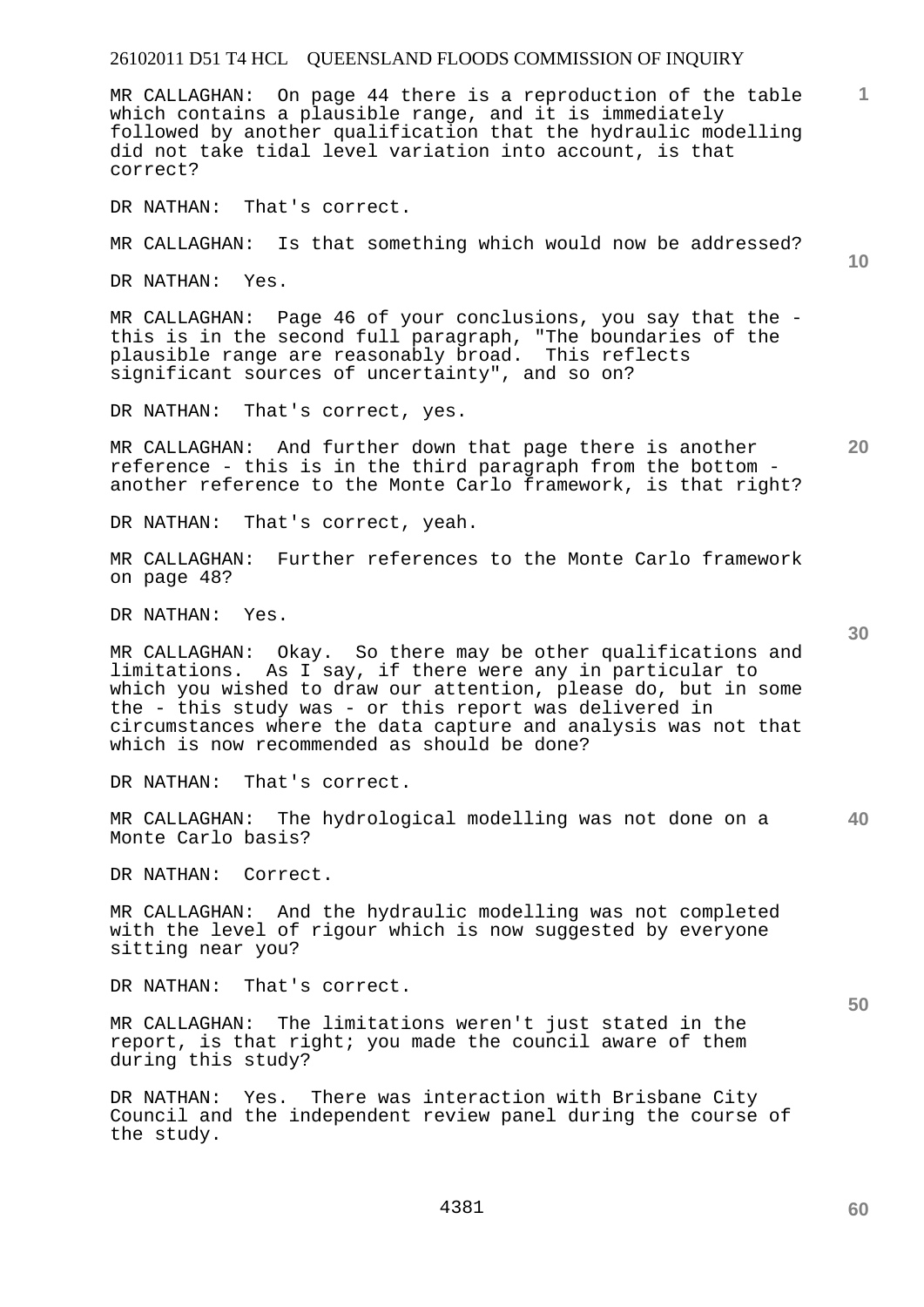MR CALLAGHAN: Your statement is Exhibit 884, and in paragraph 45 you speak there about some discussions with representatives of the Brisbane City Council and the Independent Expert Review Panel. These are discussions in which your view about the desirability of the Monte Carlo method was expressed, is that right?

DR NATHAN: Can you just refer again - this is paragraph-----

MR CALLAGHAN: I am sorry, paragraph 45.

DR NATHAN: Of my witness statement?

MR CALLAGHAN: Of your statement.

DR NATHAN: Yes, that's correct. It is, yes.

MR CALLAGHAN: And you made the point also, I believe, that a meeting of the Independent Expert Panel, the minutes of that meeting are attached to your statement as annexure 31. Can I refer you to those? The last page of those minutes in the box headed number 6, the second paragraph of that box. We can read what it says. "Much discussion as to how this can be developed to assist in the main task", and so on. The last words, "six weeks, ie TOO LONG", in capital letters. Can you put that in context for us, the "too long"?

DR NATHAN: As I said, there was about a one to two-month period available to do the investigations that this report is based on, and during the study it became evident about - it became evident to us how important this issue of variability was to consider, and while it was recognised during the course of the study that Monte Carlo approach would address that, it was also recognition that there was no way that that approach could be implemented within the available time period.

MR CALLAGHAN: It all came back to the time-frame?

DR NATHAN: Correct.

MR CALLAGHAN: Okay. Can I take you to the draft report dated the 8th of August 2003? That was a draft report provided to the Independent Expert Review Panel. Page 4 of that report that's number 5, gentlemen, on your expert reading list, and I am taking you to page 4 -where the significant - the sources of uncertainty that could affect the Q100 estimate are identified. Can I ask you are these the sorts of things that are going to be - would be eliminated following the adoption of the approach suggested by the panel?

DR NATHAN: Look, they would be. The lists - the source of uncertainty on that page specifically relate to the flood frequency analysis, that is the statistical analysis of historic data. This would be - it is a kind of a special subset of the broader issues addressed in the joint statement.

MR CALLAGHAN: I probably don't need to take you to it but the SKM draft report of 22 August 2003, which is number 4 on the

**50** 

**60** 

**40** 

**20** 

**10**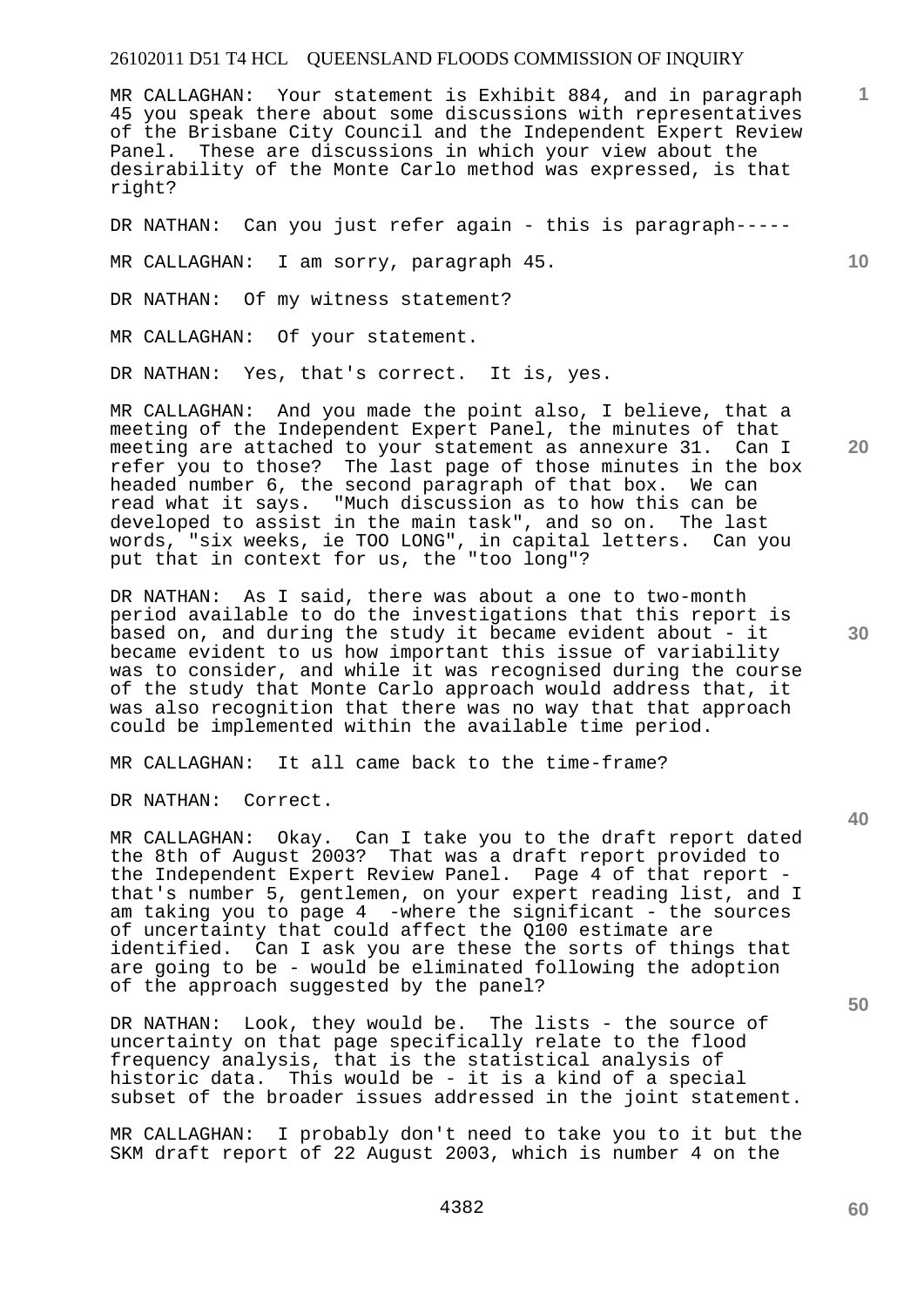reading list, you can take it from me that on page 1 of that report there is also a reference to the fact that the most appropriate way to deal with the study is to undertake Monte Carlo analysis?

DR NATHAN: That's correct.

MR CALLAGHAN: The point was made repeatedly, in other words. Okay. Can we move then to the Independent Expert Review Panel Report, which is number 1 on the reading list. Professor Apelt and Mr Weinmann, you were both part of this panel which was to review the estimates of Q100 given by Sinclair Knight Merz. So I will address my questions to either or both of you. But the panel's work, you'd agree - well, it was a review, but even allowing for that, it is probably obvious that the panel's work did not extend to all of the work that is required for a comprehensive flood study as now set out in the Joint Expert Statement?

MR WEINMANN: I will start off.

MR CALLAGHAN: Do I have to choose?

MR WEINMANN: Yes, I think that's quite correct. The basis of it was the work that was presented in these draft reports.

MR CALLAGHAN: And Dr Nathan has explained the limitations on that?

MR WEINMANN: Dr Nathan has explained and the discussions that took place during that process, there were some other stakeholders involved. We had presentations from Brisbane City Council and we had presentations from DERM representatives at the time. But it was mostly based on the detailed analysis, or the analysis that was reported in this draft report.

MR CALLAGHAN: Can I ask you this: what was the time-frame within which you were required to prepare this report?

PROF APELT: We had five weeks from our first - the first meeting was probably telephone or email meeting until the presentation of the report which was a little bit after the date the council initially set, which was 25th of August.

MR CALLAGHAN: Right, okay. And, look, again, the - your report stated clearly the limitations - its own limitations, and I will just take you to (i) in the executive summary. The second paragraph from the bottom indicated "there is an inevitable degree of uncertainty in any estimates of this kind."?

PROF APELT: Yes, that's correct, yes.

MR CALLAGHAN: And, indeed, you indicate that the uncertainty could be reduced with further investigation as outlined later in the report?

**10** 

**1**

**20** 

**30**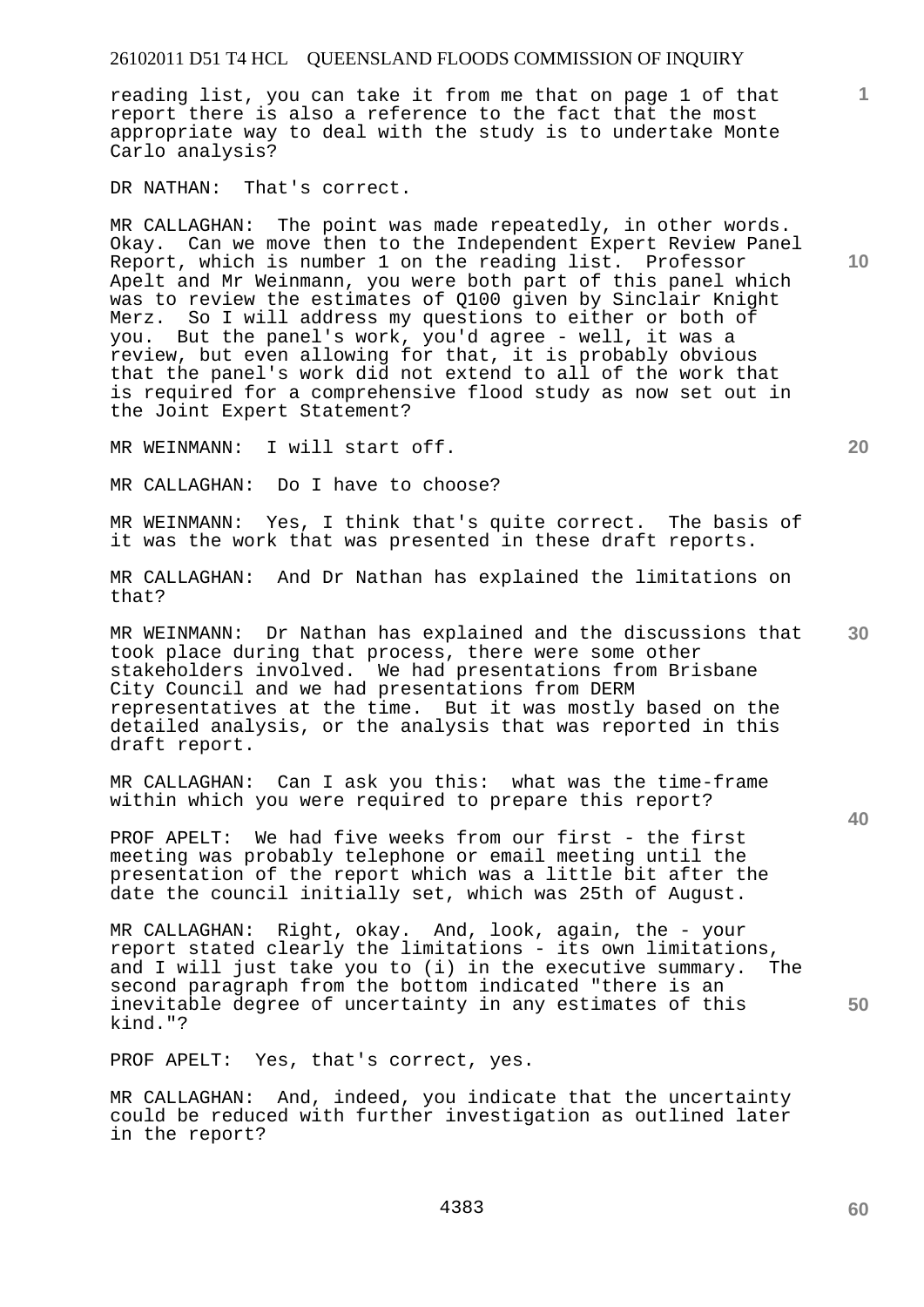PROF APELT: That's correct, yes.

MR CALLAGHAN: Page 19, I think, you set out a number of areas of remaining uncertainty. We can read them for ourselves but that was all included as a qualification on that which was being proffered by the report, is that correct?

PROF APELT: That's certainly correct, yes.

MR CALLAGHAN: Yes. And, as I say, we can check those for ourselves. On page 20, down towards the bottom of the page under the heading 4.8, Best Estimates, there is reference in that paragraph to spacial distributions of the design storm which was used to calculate the Q100 and was regarded as critical, is that correct?

PROF APELT: Yes, that is correct.

MR CALLAGHAN: That was not something - I am sorry-----

PROF APELT: Mr Weinmann might want to add to that?

MR WEINMANN: Yes, I think this was undertaken as a sensitivity analysis; in other words, to determine how the variability in this particular factor affected the results. That's quite different from a Monte Carlo analysis in its scope but it is the sort of thing that I think Dr Nathan suggested that should be done at the outset of his new study to assess sensitivity to various factors.

MR CALLAGHAN: Yes. You made recommendations at the end of the report - well, if I can take you to page 22, paragraph 5.2(a)? There was a recommendation for Monte Carlo analysis in respect to storm variability. You strongly recommended that such a study be done. In the last sentence at paragraph (a) there, is that right?

MR WEINMANN: Could you just state that one?

MR CALLAGHAN: Page 22.

MR WEINMANN: Yes.

MR CALLAGHAN: Paragraph 5.2.

MR WEINMANN: Yes.

MR CALLAGHAN: Subparagraph (a).

MR WEINMANN: Yep.

MR CALLAGHAN: The last sentence of that paragraph you made a strong recommendation?

MR WEINMANN: Yes. Yeah, that's quite correct, yeah.

MR CALLAGHAN: Okay. There are further recommendations contained in there?

**30** 

**40** 

**1**

**20**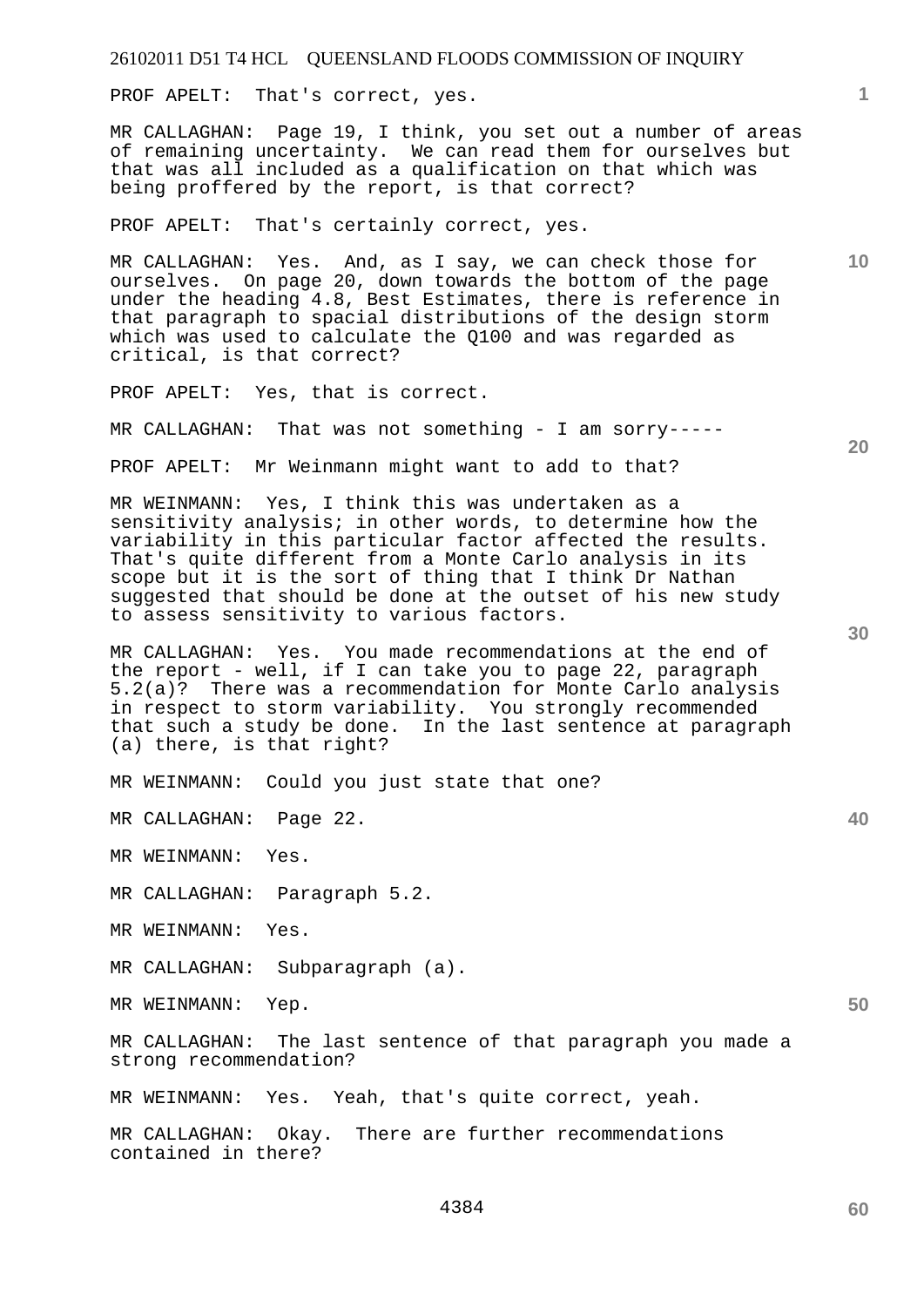MR WEINMANN: Yeah.

MR CALLAGHAN: The obvious point being that for the reasons I think Dr Nathan has identified, which obviously obtain to what you were doing as well, namely time limitations, these things were not done?

**10**  PROF APELT: That is correct. I think also it is worth adding that within that paragraph we were looking at before, SKM were working under very difficult time constraints and the independent review panel likewise, but also asking SKM to do further work-----

MR CALLAGHAN: Yes.

PROF APELT: -----it was very much a challenging process to get to the result we did, and we have underlined the uncertainty attached to all of the recommendations because of the incompleteness of the analysis.

MR CALLAGHAN: You did.

MR WEINMANN: Can I just add something? I think perhaps the executive summary on page (i), at the bottom paragraph, perhaps puts this a bit more into context. In other words, what the panel directly found and what it recommended then needed to be done beyond that.

MR CALLAGHAN: Yes. Was there communication about these topics beyond that which is contained in the report or was the report a document which spoke for itself?

MR WEINMANN: Yes, that was it.

PROF APELT: When you say communication, between the panel and SKM or-----

MR CALLAGHAN: No, to the council?

PROF APELT: No, there was a further presentation of Independent Review Report to the council. I was certainly there present - I don't think all members were there - but one of the points we had recommended and which I emphasised here was that what we had done was the best estimate on - with the information available, but that the existing defined flood level which was higher, we strongly advised them not to lower it.

MR CALLAGHAN: All right, thank you.

PROF APELT: And that recommendation was accepted.

MR CALLAGHAN: Yes. And finally in this exercise, Mr Babister, your report is number 7 on the expert reading list. And that responded to a request to give an estimate of the Q100 key locations on the Brisbane River and to estimate the magnitude of the January 2011 flood event. You were given

**20** 

**1**

**30**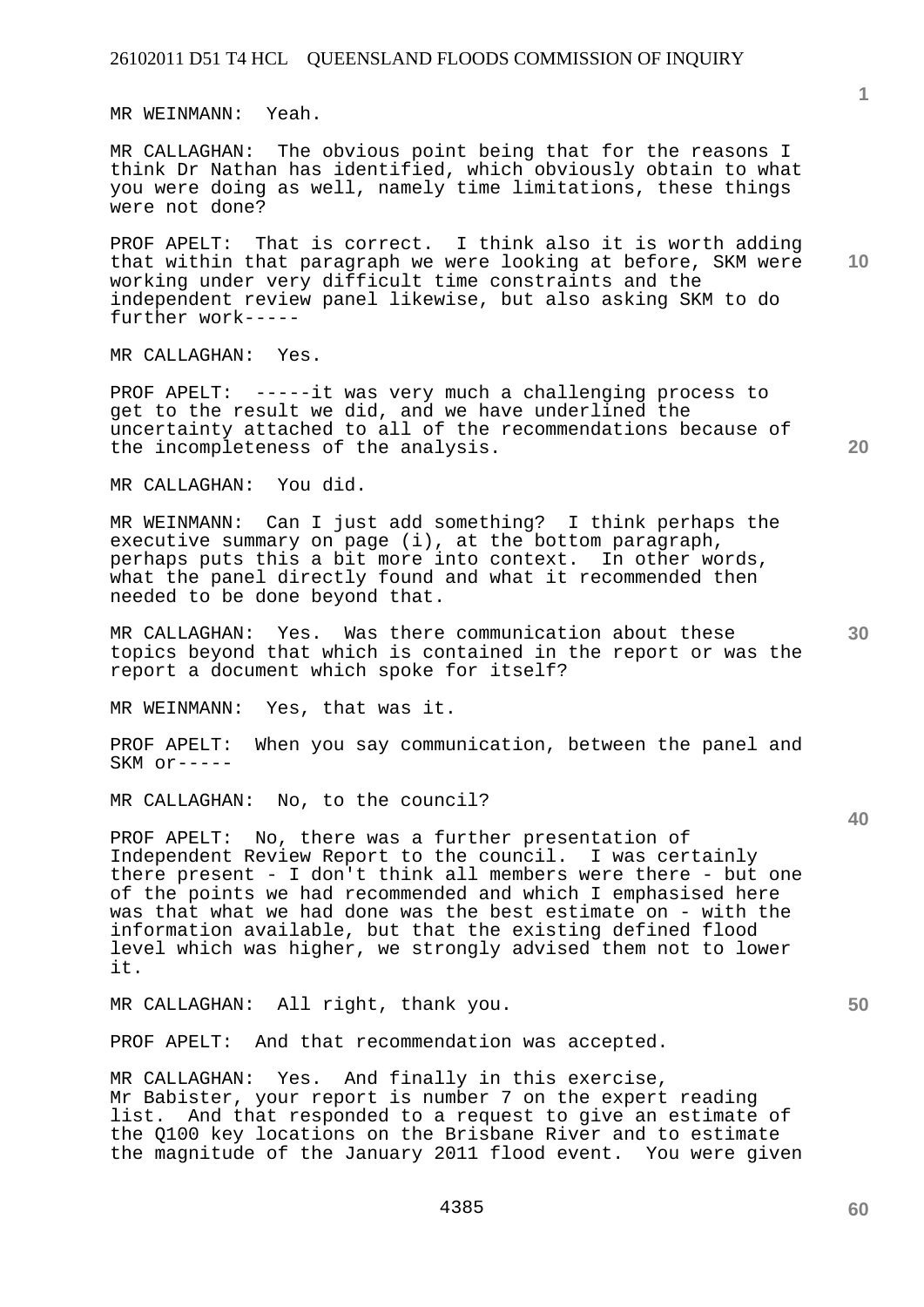approximately one month to complete that report?

MR BABISTER: Yeah, probably slightly less than a month.

MR CALLAGHAN: Okay. In that report you qualify answers that you gave to some of the questions. In paragraph 2 you identify problems with the data set, is that correct?

MR BABISTER: Yes, particularly with the rating and also not being able to sort of confirm some of the assumptions.

MR CALLAGHAN: And, indeed, made recommendations around the resolution of those issues?

MR BABISTER: Yes. The conclusions section has some quite extensive recommendations, and the sort of work that I did here would be like one small part of the study we have described of the experts, and at one location when you do this sort of work at multiple locations.

MR CALLAGHAN: All right. And if we move to page 41 and paragraphs 147 to 149, they are some of the recommendations that you refer to, and there is also a qualification about the uncertainty for the rating curve at the Port Office gauge, is that correct?

MR BABISTER: That is correct.

**30** 

**20** 

**40** 

**50** 

**1**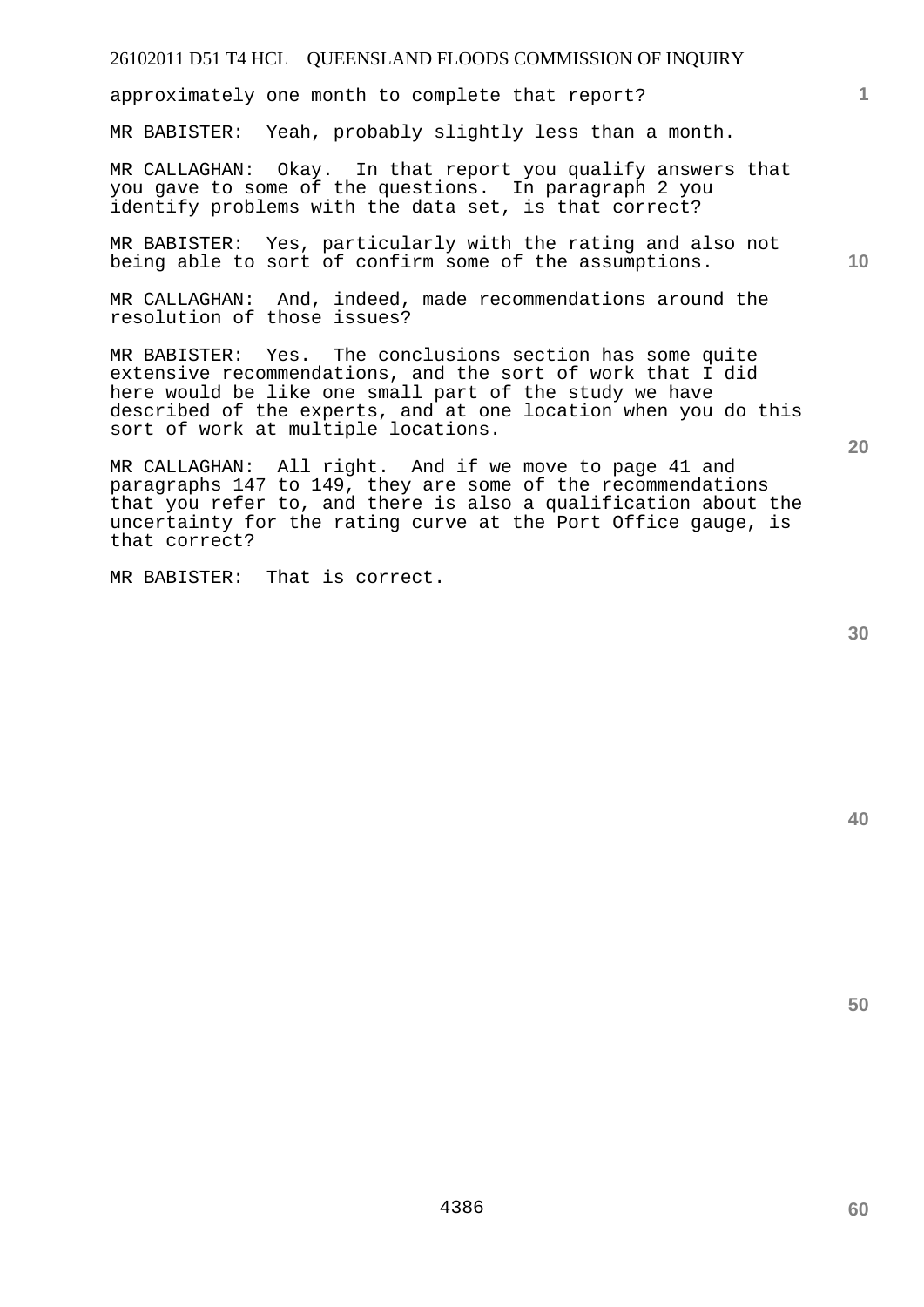MR CALLAGHAN: Well, gentlemen, can I ask you all to turn to the joint expert statement and to paragraph 43 of that statement, because as I conclude I will direct this question and ask for a response from each of you, because we read paragraph 43 and I'd suggest to you that if a member of the public came upon this paragraph in isolation, without any of the context which we have enjoyed over the last few days, but someone reading this paragraph in isolation would be curious as to the practice adopted or at least what was being done by hydrologists in the past, because the fact is that requests for an estimate of the Q100 have been met, questions posed to hydrologists on this topic have been answered, and it might well be asked why, having not done the work you now recommend, hydrologists have been willing to give estimates of the Q100 to Local Governments, and I will invite comment from all of you. I might begin with Dr Nathan. Do you have an observation or a response to that proposition?

DR NATHAN: I do feel there are sort of two parts of this probably three parts. I think it's important that - for the studies that have been undertaken to date hydrologists do talk about there's no dam situation and current dam, and I appreciate for nonhydrologists you'd think the former consideration was pretty irrelevant, but to a hydrologist it's actually really vitally important to be able to understand what that no dam Q100 estimate is and - because it really reflects the flood risk due to nature, it's the natural flood risk, and the only way of getting a handle on that or the best way of getting a handle on that is through a long - a long period of record, and we have actually got that in the Brisbane River, and what we will see over the last few decades of studies, most people have come up with an estimate that is about the same. So, I think that is an estimate that's reasonably robust, and Mr Babister in his most recent work, I think, importantly showed that even if we take account of the January 2011 event occurring, that doesn't change our understanding of what that natural flood risk is in the catchment. So, very - and I think all the experts would agree that we're about right on that.

Where we fall down in the process, then, is converting that to current conditions. I think the good news is we don't need to wait 160 years of - to get data to actually understand that, but - the problem is quite tractable, but it is complex. So, I think when you're asked a question as an engineer you will try and come up with an answer within the given constraints - I think that's, if you like, a differentiation of engineering from science - and we then qualify that answer with our concerns around uncertainty, and so I think we have provided answers within the time constraints, we have qualified our answers, and I think possibly what we haven't done a good enough job of - job probably as a profession is truly communicating what that uncertainty is and what the implications of that uncertainty are for future decisions.

MR CALLAGHAN: Okay. Dr Leonard? DR LEONARD: I think anything I have to say is really just

4387

**60** 

**10** 

**1**

**20** 

**40**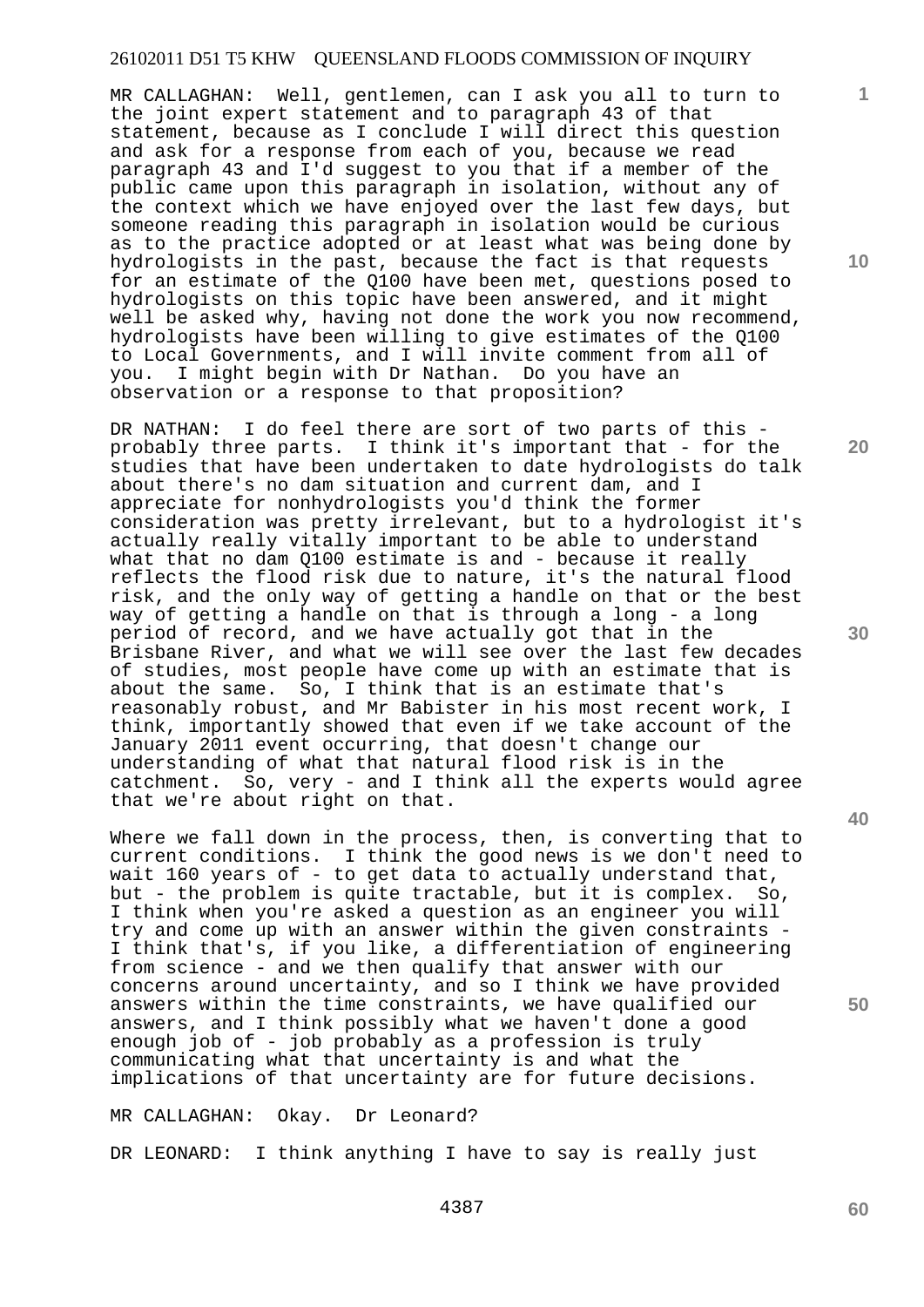going underscore exactly what Rory said, that we provide estimates, best estimates, we do our best, because that's what's required and that's the job of an engineer, but quite often there are significant limitations and maybe they're best estimates but also they're not as good as what we'd like, and so they get flagged with all of the caveats and qualifications, and I think perhaps a weakness has been to clearly communicate how crucial or how important some of those limitations really are.

MR CALLAGHAN: We might bring the microphone right down to Dr Markar and take it down.

DR MARKAR: Thank you. I agree with what has been said before, but I would also like to add that the methodology, the models, tools, that's been available for these type of studies has evolved and improved over time, so it's probably not fair to criticise all the work that's been done in the past, because they have been based on the best available tools and methodologies available at the time. For example, even Monte Carlo methods, even though it's been talked about and said maybe in the last 10 years or so, the tools to do that type of modelling have not been freely available to hydrologists until recent times, and the other factor, obvious factors, is the limited scope given to hydrologists and the limited time available to come up with results. That's been probably a factor and some of the limitations in the previous work as well.

MR CALLAGHAN: Thank you. Mr Collins?

MR COLLINS: Well, the first thing I'd say is we don't actually know yet whether the previous studies were wrong

MR CALLAGHAN: No.

MR COLLINS: So, we have got to do the detailed studies to determine that

**40**  MR CALLAGHAN: That's not really what's being asked, though.

MR COLLINS: Well, let me continue in a different vein then. One thing that is different from the previous studies is that the January 2011 flood, it changed conditions so substantially in the river systems that completely new models are required, both flood and hydrologic models, and that is a significant change and that change alone may explain some differences, at least in flood levels, that have been experienced, and just supporting what Dr Markar said, the Monte Carlo analysis has certainly been used in cyclone work for some decades, but its use in flood work in the general industry and in practice, and Rory will correct me if I'm wrong, I would have thought probably the early 2000s was when it was really starting. So, whilst that's a little while ago, it's not that long ago in the bigger scheme of things.

MR CALLAGHAN: It was certainly being recommended by Dr Nathan and the panel in 2003.

**10** 

**1**

**20**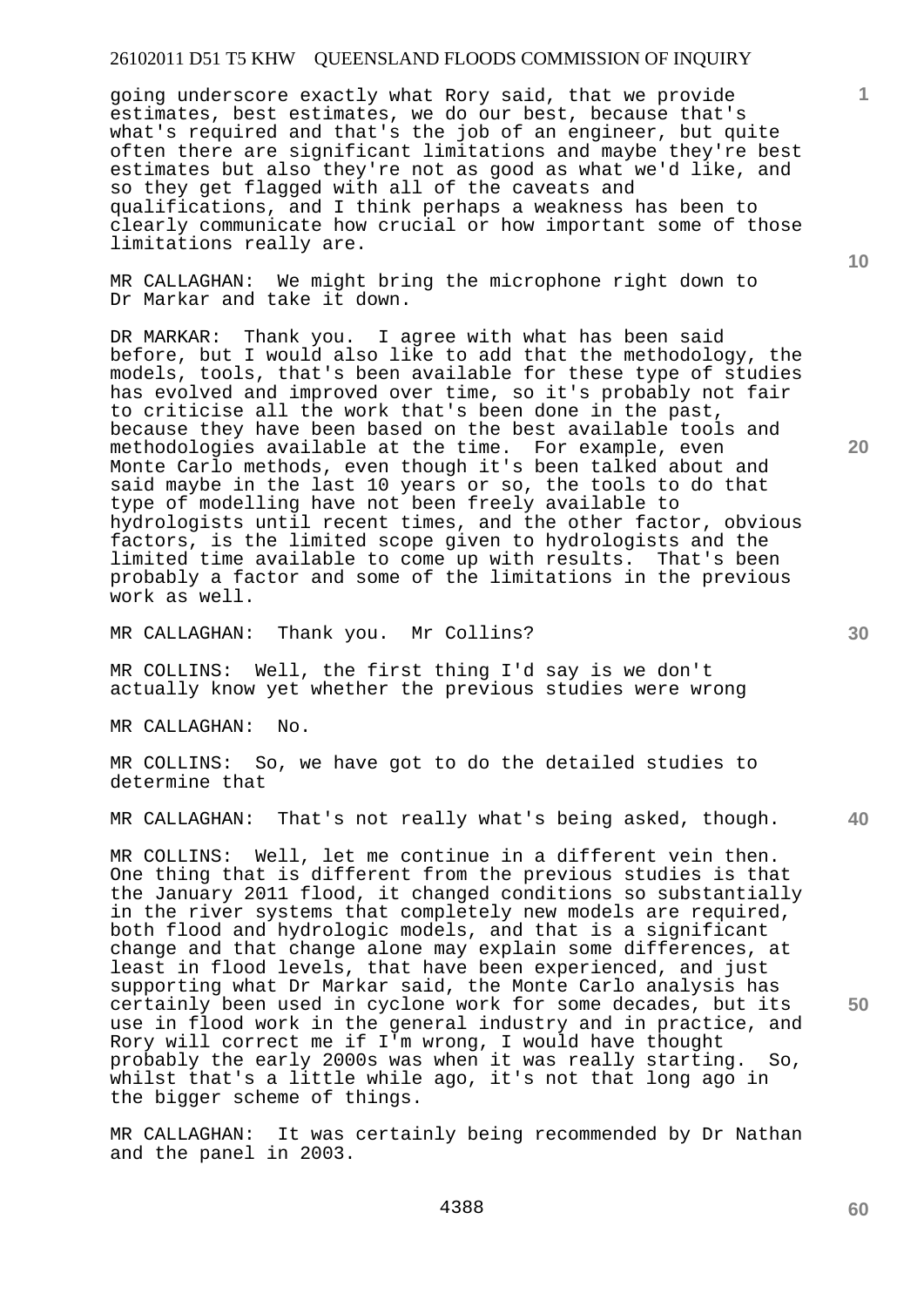MR COLLINS: I acknowledge that

MR CALLAGHAN: Mr Bewsher?

MR BEWSHER: I think we need to be aware that hydrology is an inexact science and models are only approximations of real world behaviour and it's always possible by more effort to get a better or alternatively to reduce the uncertainty in the answer provided. The recommendations that this group has come up with in their answer to question 6 in the joint report flows from a large amount of work done by the eight individuals at this table, the benefit of information from the 2011 flood. I'd agree in relation to Monte Carlo that the actual Monte Carlo approach is - it's a reasonably straightforward approach, the methods have been available for a long, long, time, but to application in a river flood study like the Brisbane River, I'm not aware that that has been undertaken to date, and I'd certainly agree that one of the issues is the computing power needed to actually do that. So, as time has gone on, some of these techniques, the ability although we knew those techniques existed, the ability to practically apply them has changed over time. Yes.

MR CALLAGHAN: Thank you. Professor Apelt?

PROF APELT: I would agree with what has been said. I particular endorse what Mr Collins has said about changes to the system requiring a reanalysis now. I have a slight footnote to what Mr Nathan said about the pre-dams flood frequency analysis. I accept what he says and agree that that's the conclusion that comes out of what has been done. I have - would like to see myself a closer study of the estimates of the actual flood flows that are - form part of that flood flow analysis. It may have already been done at a sufficient level of accuracy to satisfy me, but I haven't seen that evidence.

In terms of - turning to the question of the - answering the Q100 from the point of view of post-dam situation, I agree, again, with what has been said in terms of the answers were given that were possible within the constraints. I would like to make a point of a general kind, and it was touched on by one of the others, that models don't describe reality, they provide a basis for judgment. The estimate of the Q100 might be simply about that's their best estimate for what might happen. Where I think the - we could have done better was actually making sure that the people who were going to make judgments on those estimates did it in the context of a flood risk analysis coming back to the point we've made about not just fixated on the Q100.

MR CALLAGHAN: Yes.

PROF APELT: But that's - you know, shall we say that's a bit of rear vision situation because the approach throughout the profession and generally has been developing and there's always a catch-up issue, and my final comment would be, sure,

**10** 

**1**

**30** 

**20** 

**40** 

**60**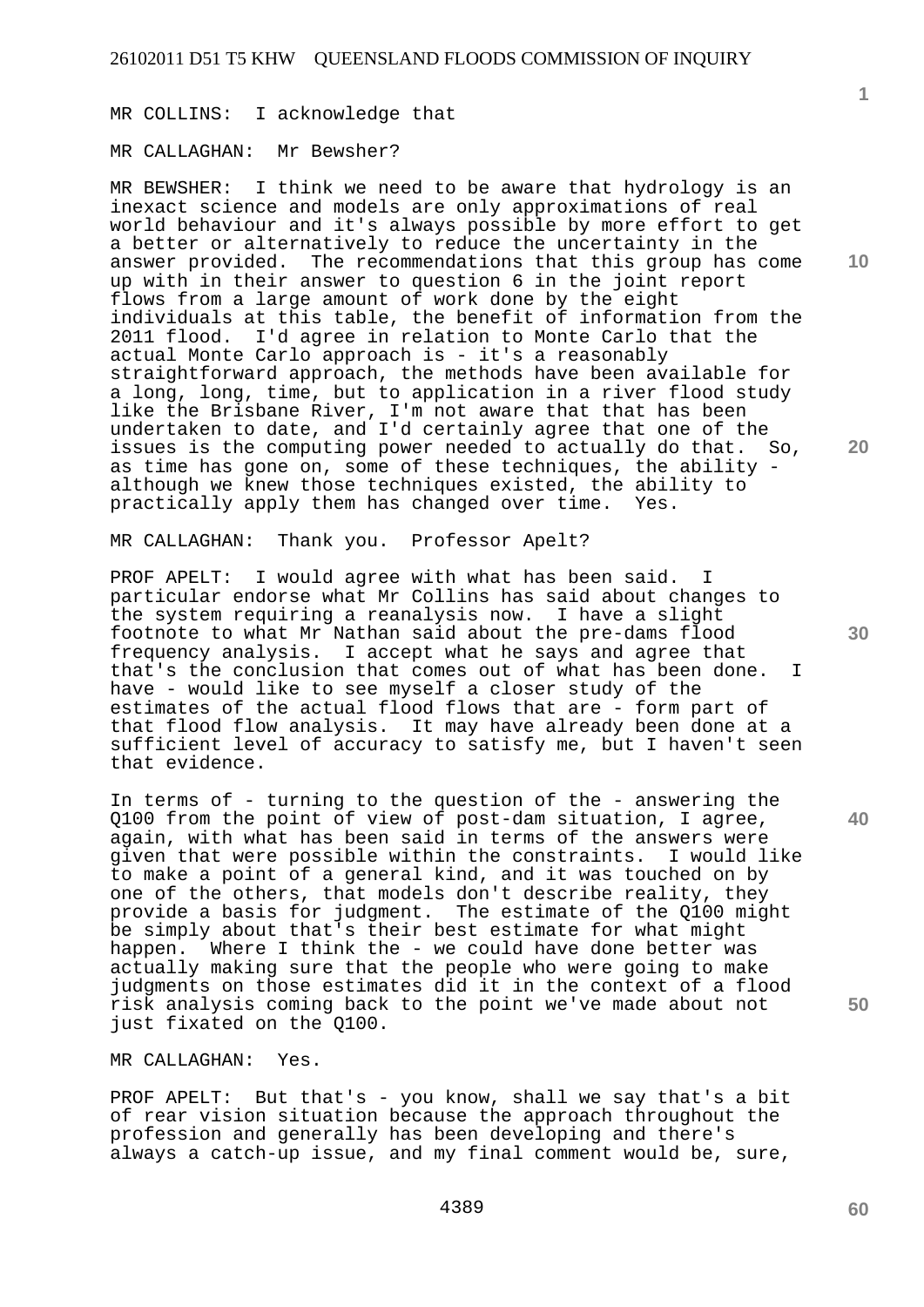we recommended in 2003, and others did, of a Monte Carlo analysis. It would have been a much huger undertaking then than it would be now, because of the growth in computational power.

MR CALLAGHAN: Okay.

MR WEINMANN: Yeah, I would like to add something about how uncertainty is treated. The revision of Australian rainfall and run-off that Mr Babister referred to previously will strengthen the - will really ask practitioners to much more clearly identify uncertainties and state them than has been asked in the previous guidelines, and there are actually - the recommendation is also to use risk management based approaches, and there are approaches that can use this information on uncertainty as a basis for decision making. So, it's - the point, in fact, I make is that both the best estimate and the statements on uncertainty can be used for decision making, so that they're not - it's not just the best estimate that that's of interest in the decision making process.

MR CALLAGHAN: Right. Is that something that you think has been clearly enough communicated in the past?

MR WEINMANN: I think that's been an area that has evolved in this period of time and I think this - the developments within this Australian rainfall and run-off guideline reflect that. So, I think that's been an important change in this period.

MR CALLAGHAN: Mr Babister, I will give you the last word.

MR BABISTER: There is really not much more I can add to my colleagues' comments. I think they have covered nearly all the issues, and just to reiterate, hydrology is an inexact practice and there will always be some uncertainty and - what we're called on to do all the time is really to make best estimates in complex situations, and the technology - we might have had Monte Carlo analysis in this field for nearly 10 years, but even defining this problem to get the volume and the peaks and the timing correct is quite challenging and it might not even be the total answer. I would suspect that the actually the PhD that Michael's - Dr Leonard's recently finished probably will show a new way forward in five or 10 years once we get a better radar database to parameterise that work, so there be still be some residual uncertainties after all this work.

MR CALLAGHAN: Thank you. Thank you, Madam Commissioner?

COMMISSIONER: Thank you.

MR CUMMINS: I have got three questions.

COMMISSIONER: Deputy Commissioner Cummins has some questions.

MR CUMMINS: I have just got three questions. The first to Mr Collins: you have referred to the changes in the hydraulic **10** 

**1**

**20** 

**40**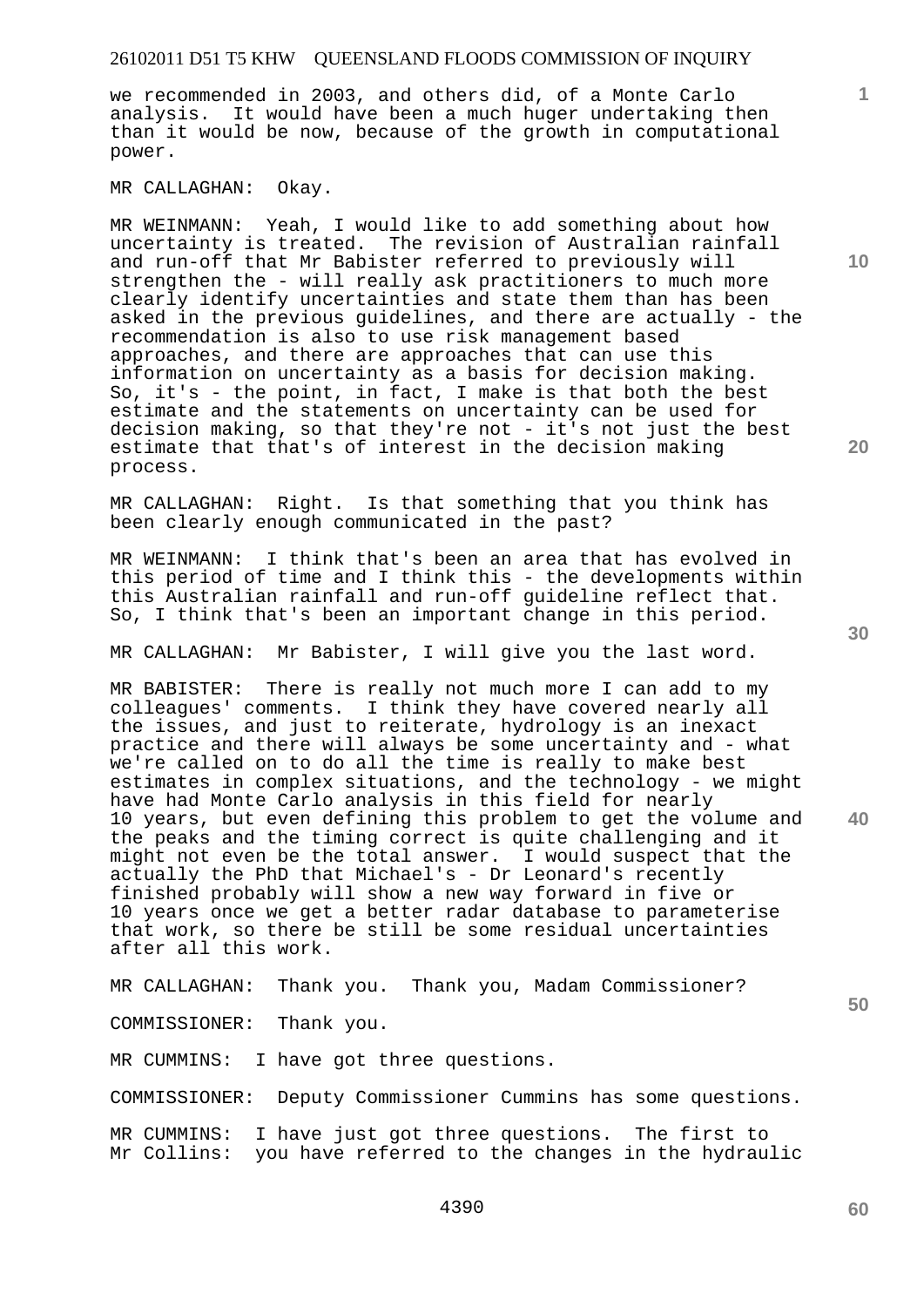environment due to sediment movement in the recent floods. Do you have a methodology for including that sedimentation movement in the next one per cent flood?

MR COLLINS: One of the recommendations in our joint report has been to do field investigations to collect more geomorphologic data on sediment movement, and the hydraulic models that are available now have inbuilt capabilities of moveable bed hydraulics; that is, during the flood the cross-sections - the actual flow carrying channels change. The challenge is actually getting enough information on pre and post floods to be able to calibrate those models, but with the computational power now available, whilst I don't believe it's feasible within the framework of the Monte Carlo simulation, some sensitivity testing can be done, and because of the changes that occurred in the 2011 floods in the major water ways and because we had surveyed before the flood and now after the flood, there is a reasonable proposition of actually being able to calibrate those models.

MR CUMMINS: The second one I am not sure about, perhaps Mr Babister. In section 20F of the joint report you refer to dam operations. Do you think that might be - we might be better to clarify that a little bit by referring to the need to take into account both human risk issues and gate operation - gate reliability into that?

MR BABISTER: That's right. I agree, there are two components to that. One is human decision making type aspects and the other part is operational behaviour and just what occurs

MR CUMMINS: And that they need somehow to be incorporated into the model?

MR BABISTER: Yes

MR CUMMINS: Okay. And the final one to Professor Apelt is that is it correct that we would need to do a something similar but perhaps scaled down version of the Bremer study into each of the other major tributaries within Brisbane, particularly, say, the Oxley Creek?

PROF APELT: The kind of study would be somewhat different. Yes, scaled down, but the dimensions of it would be somewhat different, because they - Oxley, for example, is a much simpler interaction, even though it's a very complicated catchment, than what happens between the Bremer River and the Brisbane and the dam. So, yes, but conceptually there will be some differences, not just scaled down.

MR CUMMINS: Thank you, Commissioner.

MR CALLAGHAN: We did propose to rearrange at the Bar table because of visibility issues.

COMMISSIONER: I will just check where we're going first. But Mr MacSporran, I think you'd indicated you hadn't questions?

**10** 

**1**

**20** 

**40**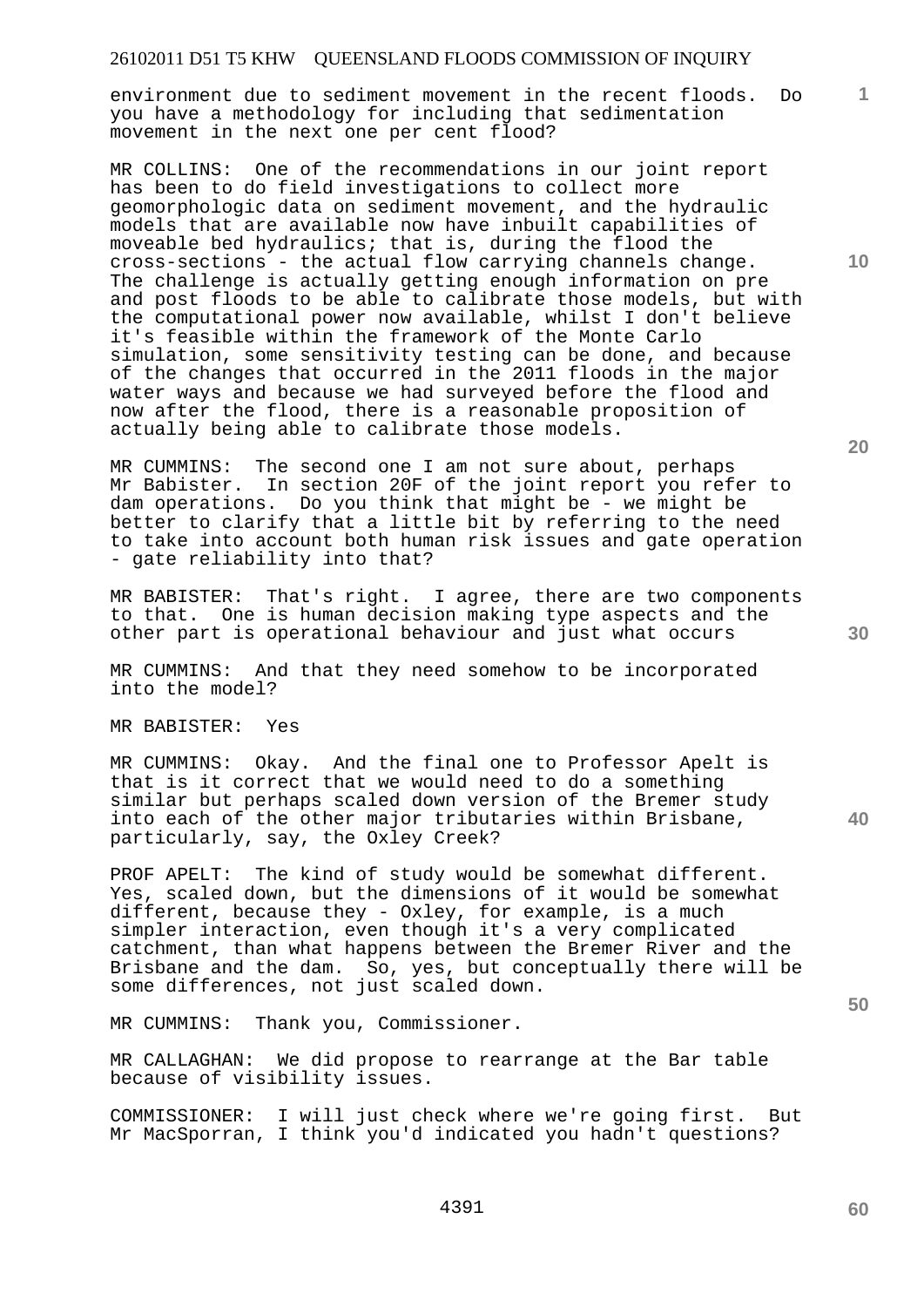# 26102011 D51 T5 KHW QUEENSLAND FLOODS COMMISSION OF INQUIRY **1 10 20 30 40 50**  MR MacSPORRAN: Yes, that's currently the case. We had agreed at the Bar table, if it was convenient to you, Commissioner, that Mr Dunning goes first. COMMISSIONER: All right. MR MacSPORRAN: And then we will see what happens after that, but I certainly have none at the moment. COMMISSIONER: Okay. Do you propose to swap with Mr Dunning, Mr Callaghan? MR CALLAGHAN: We can. COMMISSIONER: How are you placed, Mr Dunning? Can you talk from there? MR DUNNING: Commissioner, provided it's acceptable to everybody and the experts use the microphone I have no difficulty staying here. COMMISSIONER: All right. Before you begin, can I suggest to you that most of the questions outlined in respect of most of them you have really won the point without firing a shot already, haven't you? MR DUNNING: Well, Commissioner, I really wouldn't - I probably wouldn't adopt necessarily that language, but the points that were critical to me I would expect on the basis of Exhibit 881 must inevitably now be resolved in favour of the argument we put. COMMISSIONER: All right. Can I work through some of them with you perhaps? MR DUNNING: Of course, Commissioner. COMMISSIONER: The Terms of Reference - this is the Commission's Terms of Reference to Mr Babister. MR DUNNING: Yes. COMMISSIONER: I will hereby make the admission on the part of the Commission that he was asked to do something which was just unrealistic and that the result in consequence is based on an examination which isn't of the sort of robustness which would ever lead you to rely on the result. Sorry, Mr Babister, but I think we may have wasted your time, although the end result is probably worthwhile because of the examination it's caused. MR DUNNING: Certainly, Commissioner. May I interrupt - I am reluctant to interrupt - but I hope we haven't not conveyed any sense of the pejorative in the way we've approached it. COMMISSIONER: No, not in the least. I am simply being straightforward about this and saying you're right about one effectively.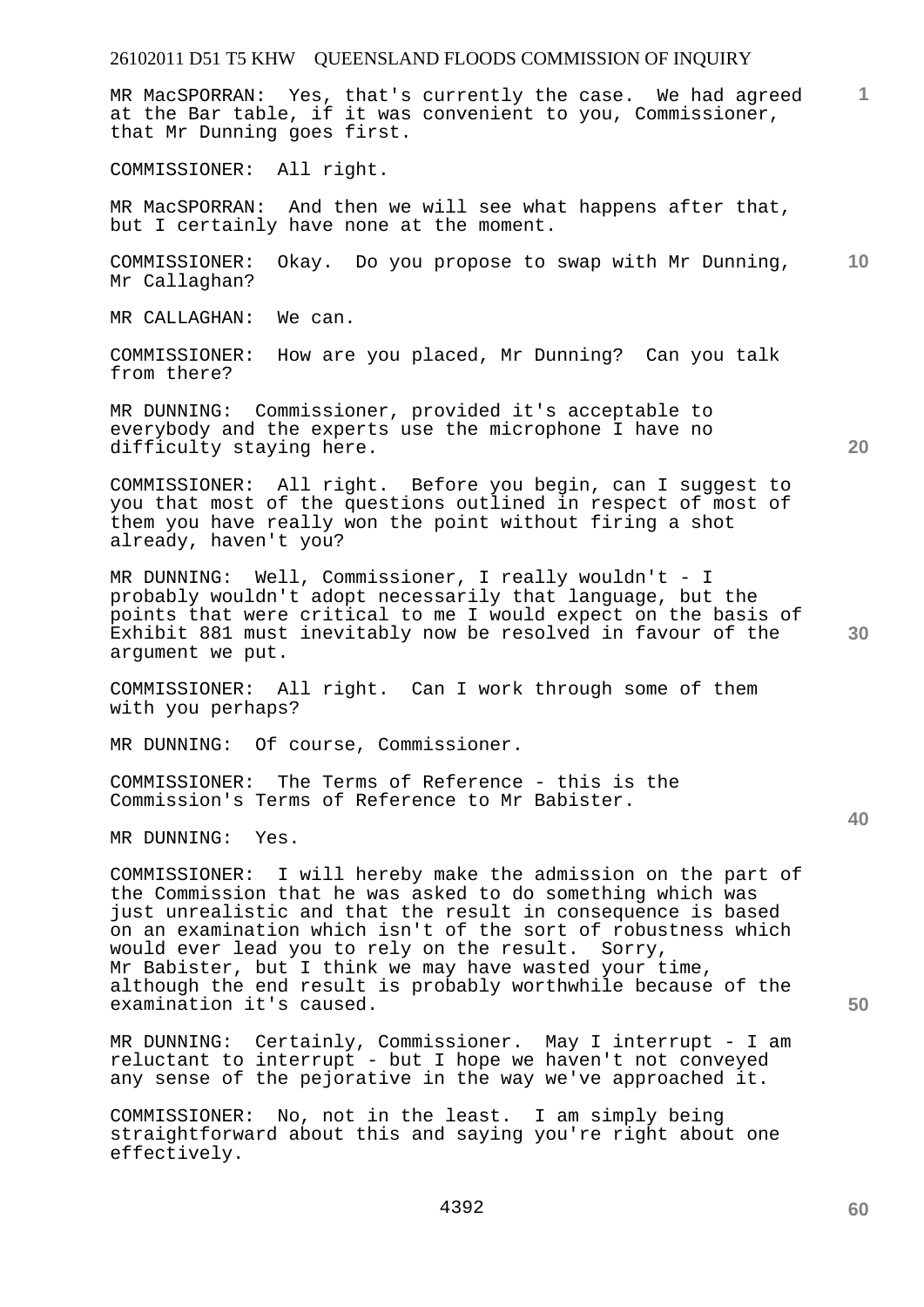MR DUNNING: Yes.

COMMISSIONER: Topic 2, the Q100 number without dams, I suppose there might be some sort of live issue there, although there seems generally to be acceptance of the 12 to 13,000 CUMECS figures.

MR DUNNING: Perhaps, Commissioner, if I may reflect this back to you and perhaps it will speed it up. It seems that anybody, even somebody like me with no scientific background, provided they nominated a number between about 11 and 14,000 couldn't actually be told they were wrong. We put the position no stronger than this: for the reasons we have articulated, you would not presently move from the 12,000, that is the current theory, to the 13,000 that's propounded in Mr Babister's report, but it's accepted that it's a matter that will be the subject of a full review. That's the extent of what we want to make about point 2.

COMMISSIONER: I think we're ad idem on that.

MR DUNNING: Very good, Commissioner.

COMMISSIONER: Topic 3, Mr Babister with the other experts recommends the Monte Carlo approach. We pushed him into a situation where it couldn't be applied, so I don't know that it's worth labouring that point.

MR DUNNING: Yes. Commissioner, on the issue of dam attentuation, may I make this point, and - sorry, I hope I am not interrupting you.

COMMISSIONER: No, not at all.

MR DUNNING: The point that we most want to illustrate in relation to this topic of dam attentuation and to the extent, in our respectful submission, is not fully appreciated yet, at least in a broader public sense, is that, if I can perhaps be a little inelegant about it, but if you view the vessel as a dam - the dam as a vessel, it has a certain capacity. During the flood events of a limited magnitude it will have good attentuation results. During an event of enormous magnitude it will have ever-decreasing attentuation results, so that you don't get this linear relationship between peak inflows and peak out flows, rather you get a curve that indicates exactly that, during events of lesser magnitude you achieve greater attentuation and greater magnitude, lesser attentuation, to potentially the point where you are achieving virtually no attentuation because the dam is now full to its capacity.

Now, there are a number of other complicating factors in relation to that in relation to things like temporal space and distribution of rainfall and other - I am oversimplifying it, but the point that we do think is important to illustrate is that the nature of dam attentuation is a curve, so that ultimately everybody, the public included, will come to understand that during a smaller event you will get good -

**1**

**10**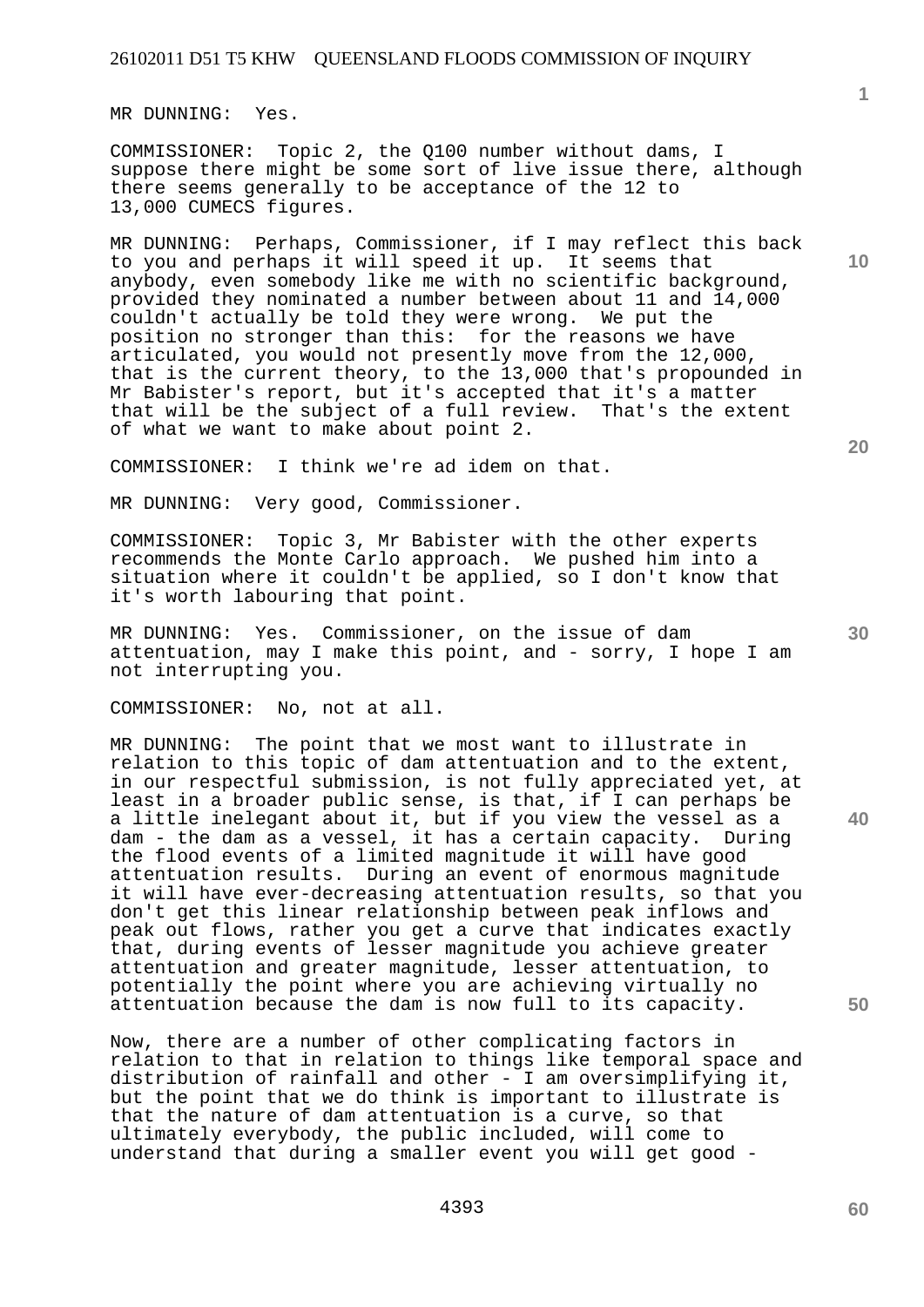**1** excellent attentuation, in fact. In 1999 most people probably didn't realise we had a flood.

COMMISSIONER: All right. Look, essentially you want to ask some questions about that.

MR DUNNING: Yes.

**10**  COMMISSIONER: Fine. Topic 4, the unreliability of Mr Babister's calculated Q100 levels. It is academic, isn't it, given that we all accept that a different approach is needed anyway?

MR DUNNING: Yes, provided that's accepted, yes.

COMMISSIONER: I am not giving anything away that I shouldn't be here, Mr Callaghan?

**20**  MR CALLAGHAN: No, I thought that was fairly - if it wasn't flagged clearly enough in that which has transpired already, I don't think that's controversial.

COMMISSIONER: All right. Topic 5, I wasn't quite sure what you were getting at there, Mr Dunning. I didn't notice that there was a particular characterisation of the previous studies, I thought it was more just a setting out of the history of them without much in the way of analysis.

MR DUNNING: Look, there's some commentary that surrounds the - those studies around the period of 1999 and they produce those three high estimates of the Q100 number, and the point ultimately we want to make is - and, in effect, they're critical in provoking the inquiries that lead to Dr Nathan and SKM's report in 2003 and the expert panel review in 2003, and what it demonstrates is the three high Q100 numbers that have been arrived at were plainly wrong. Our concern is that Mr Babister's report, and we understand that the concessions that are being made and the utility of doing so, nonetheless remains an historical record and for that reason needs to be understood in its context. I naturally take the full force of the intimation that you are making to me that we not traverse points that have become sterile because of where the parties have got to.

COMMISSIONER: All right. I am not quite sure yet just exactly what you want to cover there but I think we might cross that bridge when we come to it.

MR DUNNING: Very well, Commissioner.

COMMISSIONER: Topic 7, Mr Babister's estimates are premature.

MR DUNNING: That correct.

COMMISSIONER: Well, that's clearly so given that a much more exhaustive approach is needed.

Topic 8, I didn't really notice again that Mr Babister had

**30** 

**40**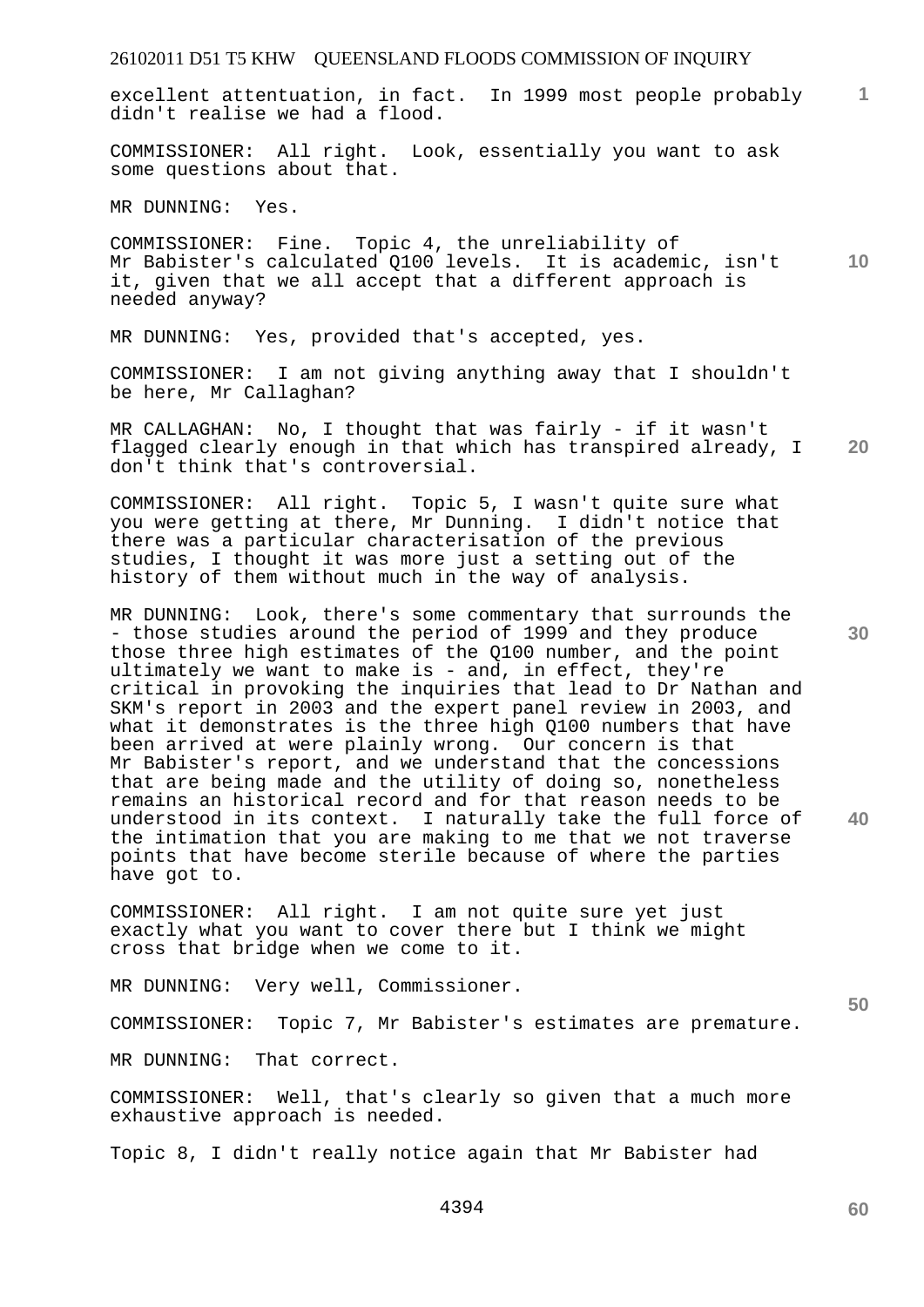criticised the SKM 2003 hydrological model.

MR DUNNING: Commissioner, I think I'd have to in light of the concession I made though from the previous one - I am happy to develop the point if you want me to - but it's difficult to see that that isn't a matter that isn't squarely within the purview of the study that everybody recommends, is to properly reassess the - properly reassess the models and, indeed, as Mr Collins pointed out a little earlier, we won't actually know whether these things are right or wrong until that process has been undertaken. So, that's not the point that I need to press.

COMMISSIONER: All right. Well, having streamlined it thus far, if you want to proceed on that basis then?

MR DUNNING: Thank you, Commissioner. Commissioner, may I tender, please, three documents? If I may I will pass them up to you as a bundle, and copies for your Deputies, Commissioner, and a spare copy for the record. I have handed copies to all of our learned friends. Commissioner, the first of those is really just a glossary of some terms which we thought might be useful. I have asked Professor Apelt to have a look at them. I will get him to refer to them specifically, but subject to one minor qualification it's a glossary he would adopt. I thought it might just be useful for later reading the evidence.

COMMISSIONER: Do you want it as an exhibit or - I don't mind either way.

**10** 

**1**

**30** 

**20**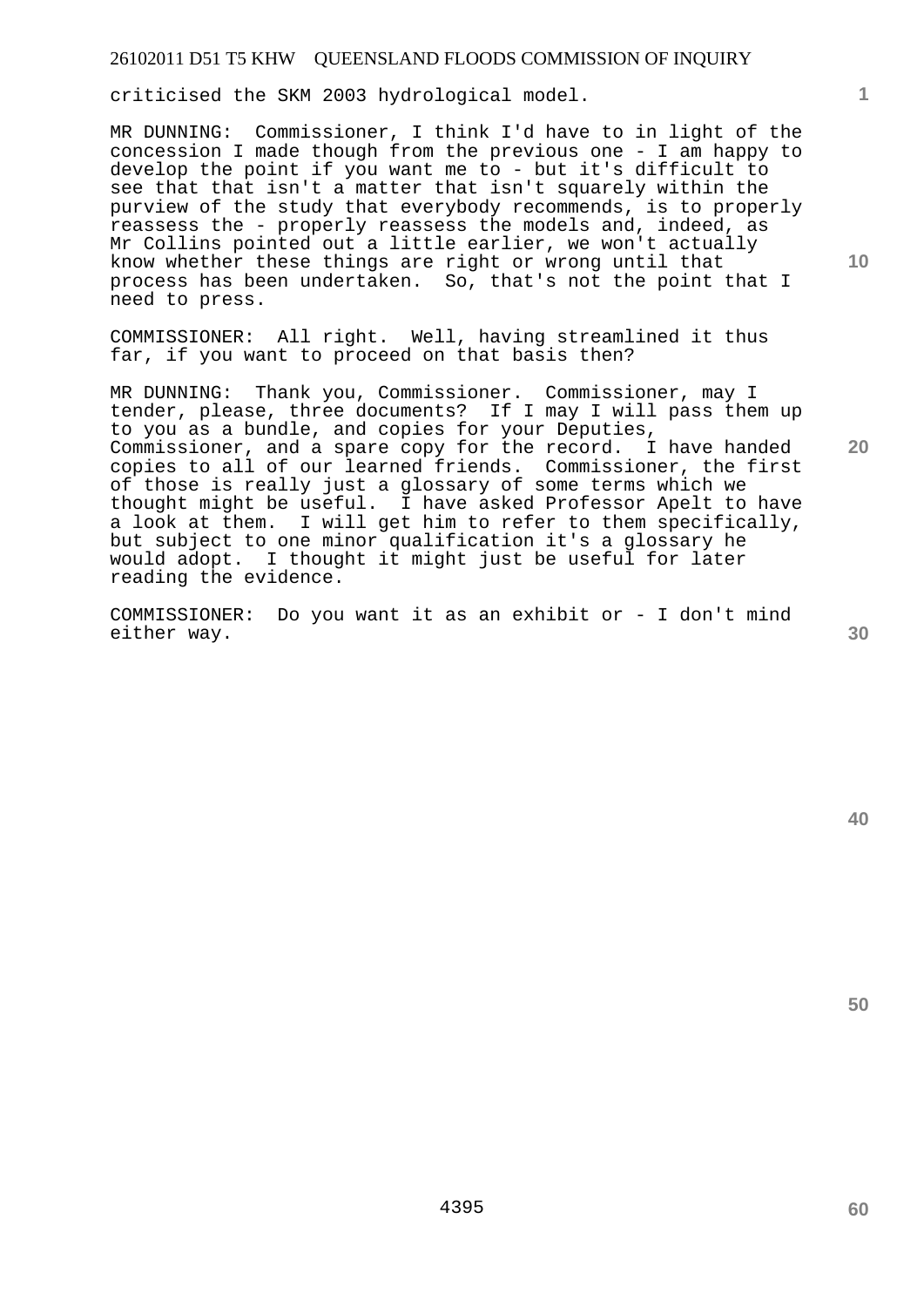MR DUNNING: I was content to make it an exhibit but I'm in your hands, Commissioner.

COMMISSIONER: All right. Eight eight six.

ADMITTED AND MARKED "EXHIBIT 886"

MR DUNNING: Commissioner, the second document is an illustration that Professor Apelt's prepared over the last couple of days. I'll get him to speak to it in due course but perhaps it's convenient if I tender it now.

COMMISSIONER: That will be 887.

ADMITTED AND MARKED "EXHIBIT 887"

MR DUNNING: And, finally, Commissioner, there's an exchange of correspondence. My solicitors wrote to the Commission to qualify an aspect of Mr Babister's report that we assumed but we're not sure of. The Commission kindly responded confirming that to us and we prepared a table that reflects that. We will - can I tender that now, but we will give Mr Babister, obviously, an opportunity to look at it and see whether he is happy with it.

COMMISSIONER: Exhibit 888.

ADMITTED AND MARKED "EXHIBIT 888"

MR DUNNING: And we will have a bundle circulated to each of the experts now, if that's convenient, of those three exhibits.

Gentlemen, for those of you who don't know me, my name is "Dunning". I appear on behalf of the Brisbane City Council. Can I perhaps start from the proposition that our learned friend Mr Callaghan finished on, and that is this question, no doubt I'm hoping to illuminate for the public, why it is these numbers are not set in stone?

Can I suggest some context, and I will ask each of you about it, but can I suggest to you that the appropriate context in which to look at an analysis of Q100 over the period with which we are particularly concerned is this: you have a flood in Brisbane - a river flood in Brisbane in 1974. It promotes

**20** 

**10** 

**40** 

**60**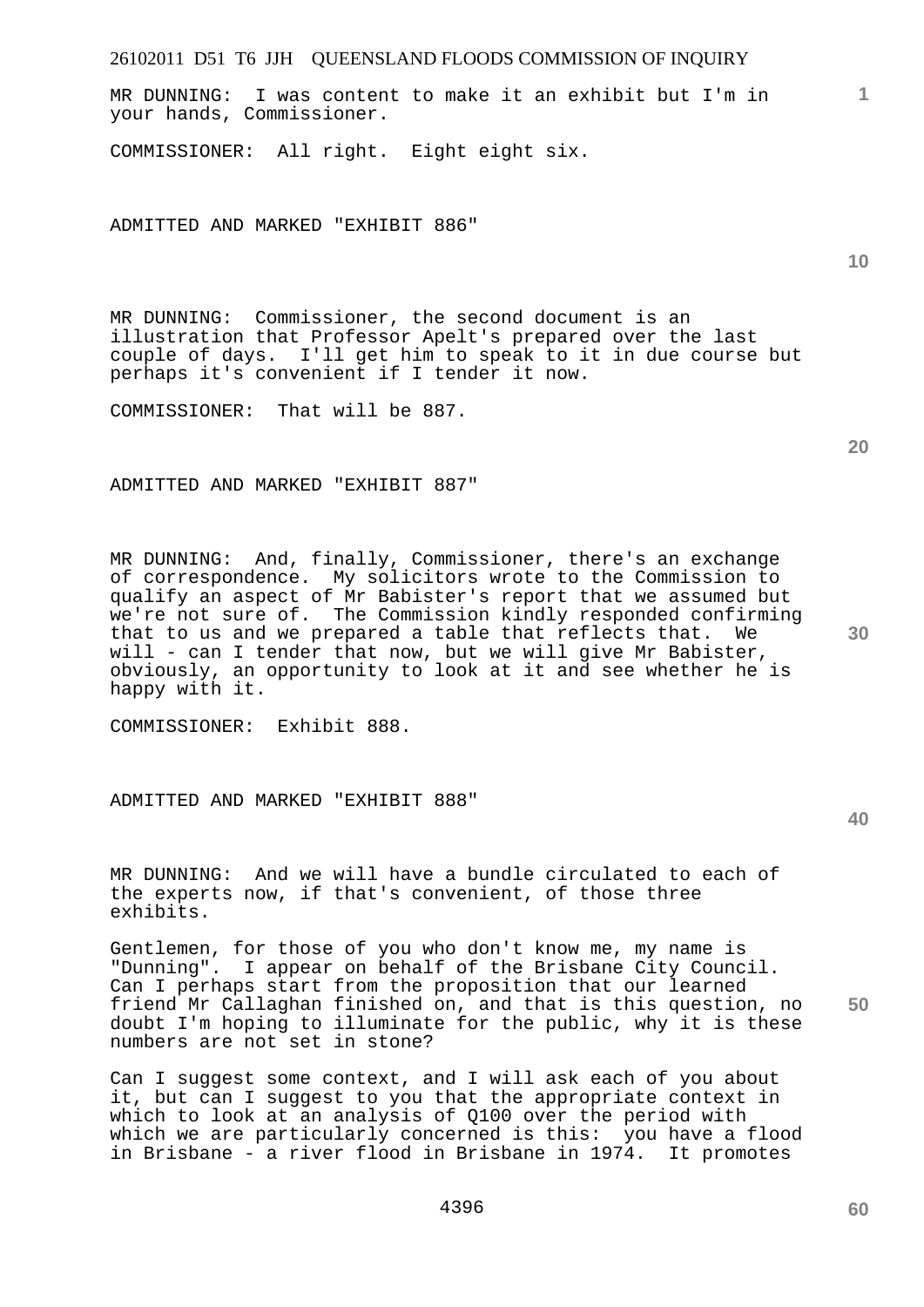the construction of major dam in the form of Wivenhoe that's finished in around 1984. There is obviously a good deal of engineering that goes into the design and construction of that dam. That produces the study in 1984 by Weeks that Mr Babister refers to in his report and strikes this metric of Q100. But it necessarily does so to the backdrop of the work that had gone into designing the dam that was just finished.

There are a number of additional studies that Mr Babister records in his report during the 80s and into the 90s. In 1999 you have a flood in which the dam is able to attenuate with complete success. Controversy arises at the end of 1999, or at least by the end of '99, as to whether a higher Q100 figure should be settled upon. A number of figures are posited. The response to that is to, in 2003, engage SKM to consider the topic of an appropriate number and to then have that reviewed by the expert panel, which, upon doing that, does not find a justification to depart from the number that had - or around the number that was then being used and had then been adopted.

At about that time Monte Carlo becomes a viable option to consider riverine flooding but the capacity to use Monte Carlo is vastly enhanced in that period really between 2000 through to the 2011 flood by the great increase in computation power and then you have the 2011 event which brings with it the changes and the new information to Mr Collins has adverted, and, in effect, you have a coincidence in terms of time of the new data that comes as a result of 2011 - the 2011 event coinciding with the capacity to exploit Monte Carlo because of the enhancements in computation in a way that wasn't the case 10 years or possibly even five years before.

Now, perhaps, Dr Nathan, if I can start with you - a long question, I appreciate - but is that a fair comment in which to consider the question upon which our learned friend Mr Callaghan finished?

DR NATHAN: In summary I'd agree. I think we're better placed now to address this more comprehensively than we would have been 10 years ago, and I think probably particularly with respect to the space:time correlations associated with the extreme rainfalls.

MR DUNNING: All right. And can I just ask you to elaborate on why we're better equipped when it comes to the space:time correlation.

DR NATHAN: I think our understanding of how to take advantage of information that we've gained out of radar information and there's been quite a bit of statistical work by Dr Leonard and others who have been able to characterise the behaviour of extreme rainfalls in a way that you could employ very usefully in Monte Carlo. So I think we would be in a position to employ that in a more sophisticated and more robust fashion today than we would have been five or 10 years ago

**20** 

**10** 

**1**

**30**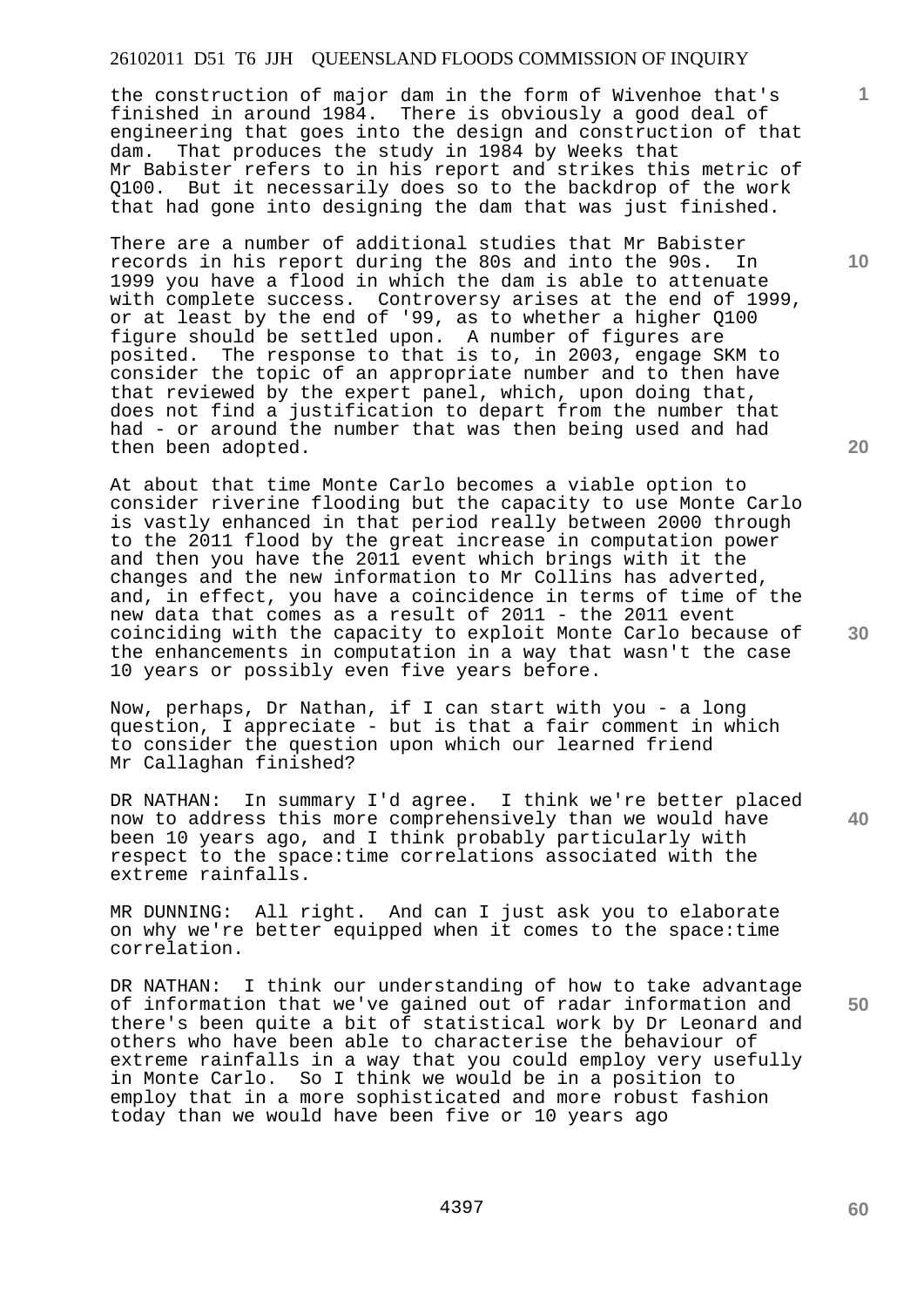MR DUNNING: Thanks, Dr Nathan. Perhaps we might go down to Dr Markar and then just work our way back up.

DR MARKAR: I agree with what Dr Nathan said and not a lot more I can add except that, as I said before, the tools, the computing power available to-----

MR DUNNING: Excuse me, Dr Markar, could I ask you to talk a little closer to the-----

DR MARKAR: Sorry.

MR DUNNING: That's all right.

DR MARKAR: I agree with what Dr Nathan said before and the tools and the computing power we have to better analyse the hydrology of the Monte Carlo method has certainly improved and that will make it - that will enable us to assist these - look at these things in a more comprehensive manner and reduce the level of uncertainty we would have had otherwise a few years ago.

MR DUNNING: Thanks, Dr Markar. Mr Collins.

MR COLLINS: I don't really have a lot to add. I thought the summary I agreed with from my understanding of what's happened. I have seen some Monte Carlo work on flooding done earlier, that is in the early 2000s, but it was on much simpler systems. I mean, we've got two major river systems, we've got two dams, we've got a very complicated system, dam flood mitigation, we've got a large number of significantly contributing tributaries, it just adds to the complexity of the problem, so I suspect when Rory Nathan - I suspect he would actually have a better answer on what would actually be physical - more technically-feasible at the time but even now it's a fairly challenging task.

MR DUNNING: Mr Collins, perhaps if you could, a number of you, yourself included, have spoke to this increasing power of computation in relevantly recent years. For those of us who are not engineers can you try and give some practical examples of what a computer can do now compared to what, say, a qualified engineer would have had to do manually a nominated period before?

MR COLLINS: Well, I will put it in context of my particular expertise, which is in hydraulics. I'm not a hydrologist and others can comment on that, but when I started practise in the early 80s you could run a model that might have had several hundred computational points. By the 90s we were running tens of thousands to hundreds of thousands. We can now run models with millions of points and in oceanographic models multiple layers, so tens of millions of points, and it's all governed by - in a practical sense by being able to do the runs in a reasonable time frame, and that rule hasn't changed significantly since the early 80s, from a practical sense, in that unless you can get runs to run overnight models really are very hard to use except for very specific purposes. The

**10** 

**1**

**20** 

**40**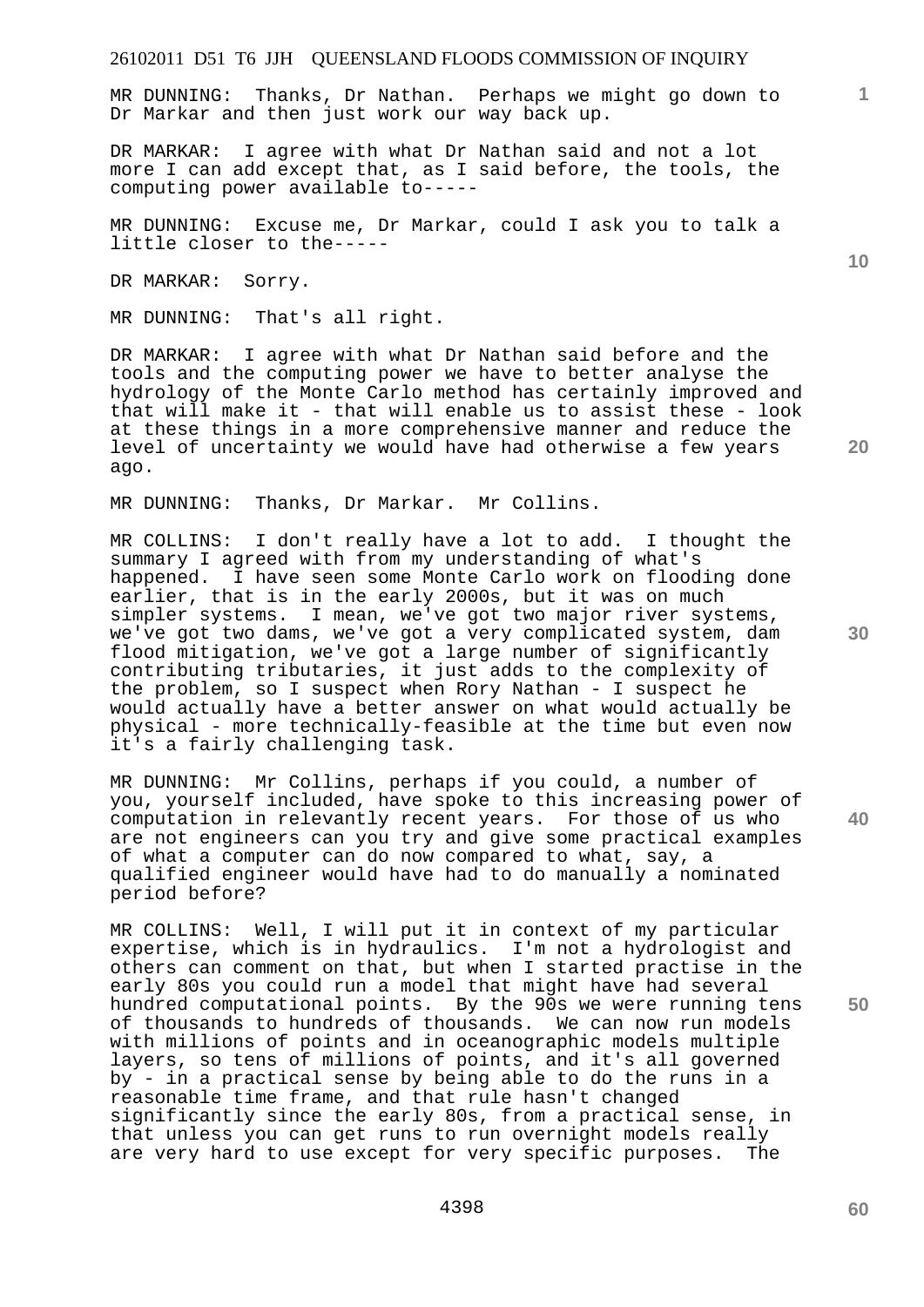computational power is going up so quick we can run tens of millions of point model now relatively - relatively quickly with supercomputers

MR DUNNING: Now, does that - does that bear upon the explanation you gave to me a little earlier that the instances of Monte Carlo you could think of sort of 10 years ago related to simpler systems than the Brisbane-Bremer system?

MR COLLINS: Well, again I would respect the evidence of some of the other experts who are more qualified in that area than me but from other studies I've done that's certainly the case.

MR DUNNING: All right, thank you. Mr Bewsher.

MR BEWSHER: Yes, I'm not sure I can had too much. I just say, and I think the 2011 flood itself has added information and I'm by no means an expert in what all of that information is and haven't followed the conduct of this Commission as closely as others, but issues relating to human factors, double-peaked event, better rainfall information, information about how the river itself can scour during the event. I mean, it's not only the computational power, the 2011 itself has also added information.

MR DUNNING: So, Mr Bewsher, just before you take the microphone away, does that mean that inevitably there will be some learning as a result of an event like 2011 that you cannot get without the event?

MR BEWSHER: Of course. I think that's self-evident

MR DUNNING: Right, thank you. Professor Apelt.

PROF APELT: I think your initial question was about changing in computing-----

MR DUNNING: It was really to identify, in relation to the question Mr Callaghan had last asked you gentlemen about, and that was, well, why is there this controversy, and, in effect, why have we now embarked upon this large task? It was really to set out for you whether that was - well, I set out for you, was a reasonable context in which to under the figures that have been arrived at to date.

PROF APELT: Yes. Well, I believe it is. I don't have don't disagree with anything that's been said by my colleagues. I would like just to, shall we say, give a local example of what might be - and what might be more meaningful to people here about the effect of computational power. After the 1974 flood, when Wivenhoe Dam was built, an estimate was calculated as to the impacts of the Wivenhoe Dam on the 1974 flood if it had been in existence. That was done with a one-dimensional model, and by that we mean that the whole of the cross-section of the flood at one point was characterised by a level and an average velocity. And it was done in steady state because that was as much as computing power allowed to be done. And that, indeed, was the basis of the defined flood **30** 

**1**

**20** 

**50** 

**60**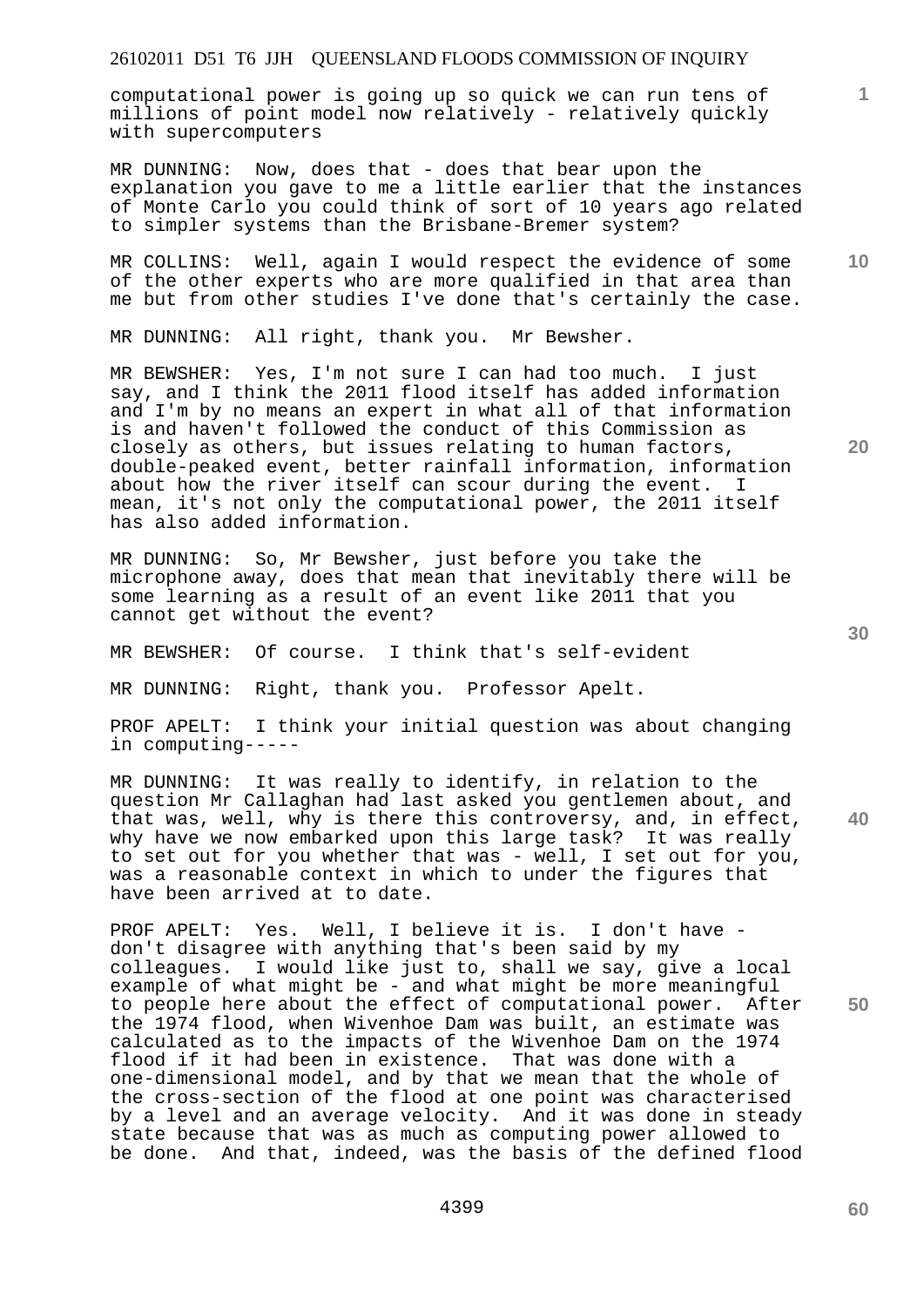level ultimately. Now, the same organisation has a two-dimensional model which is time-dependent to cover the full extent of the floodplain and is able to simulate floods, you know, over a whole range of magnitudes and behaviour. So in - just one example of how we can do things now that we would have liked to have done a long time ago. And ultimately the - the sequence that you referred to certainly accords with my knowledge of it, the only comment I'd make was that when you - there was reference made to controversy in the - would have been the late 80s - sorry, late 90s, it was more within council officers working through processes and trying to come to some understanding of what the situation was. As far as I'm aware the controversy was normally in that level of professional discussion and debate.

MR DUNNING: Yes. Yes, thanks Professor Apelt. Mr Weinmann.

MR WEINMANN: If I understand correctly you will want to explore what the feasibility and practicality of application of Monte Carlo simulation approach is.

MR DUNNING: Yes.

MR WEINMANN: Yes. Well, in the early 2000s this was part of a CRC for catchment hydrology research project that I was the project leader of and so it was a really researched stage methodology at that time and by the - by 2003 it had been proved that it could work so the feasibility was established, but there were very limited applications at the time, and since then some applications have been produced but none of that - the complexity of this particular situation, and I think we've identified that as a - still a cutting edge sort of application at the moment. Yeah, I think that-----

MR DUNNING: Thank you, Mr Weinmann. Mr Babister.

MR BABISTER: Could you repeat the question, it's been a little while and it's evolved.

**40**  MR DUNNING: I can repeat the question for you from start to finish if you wish but-----

MR BABISTER: Just the salient points

MR DUNNING: -----the salient point is that you the dam designed in '84, you strike a number that's no doubt informed by the engineering and design that went into it. That number remains relatively consistent. You see '99 flood. Within council there comes to be an issue as to what is a suitable number for Q100. In the end that goes out to Dr Nathan and then the independent panel, and you really then have this coincidence of not only the feasibility of Monte Carlo being established in the early 2000s but the capacity to apply 2011 coinciding with the 2011 event and that really goes to contextualise the question you were last asked by Mr Callaghan. Is that something you would agree with?

**10** 

**1**

**20**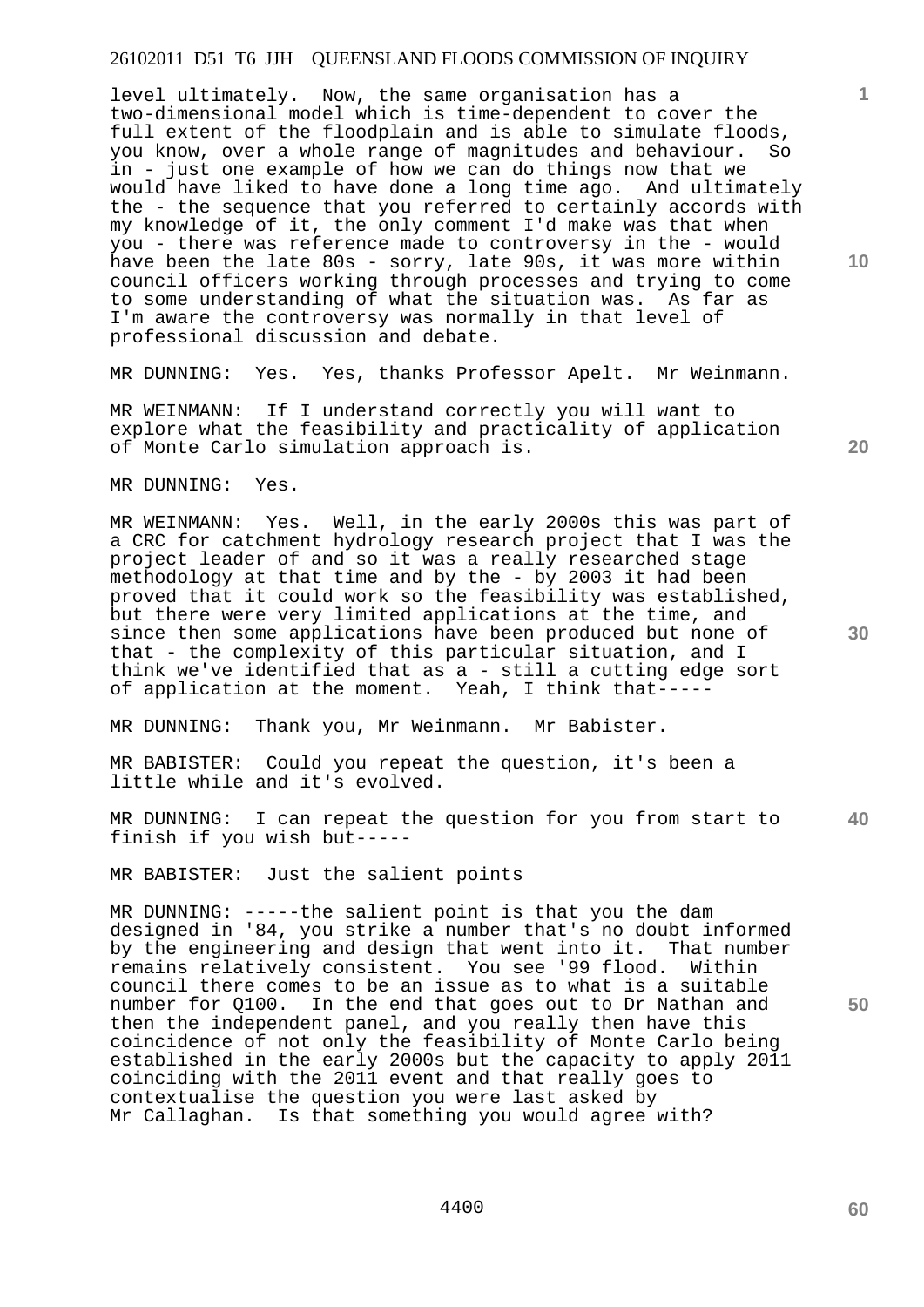MR BABISTER: Yes, I certainly agree we are in a much better position to apply Monte Carlo work now-----

MR DUNNING: All right.

MR BABISTER: -----and also to understand this space:time issue. The correlation structure which is crucial

MR DUNNING: All right. Thanks for that, Mr Babister. And then finally Doctor - sorry, finally Dr-----

DR LEONARD: Leonard

MR DUNNING: -----Leonard. Sorry, Dr Leonard.

**20**  DR LEONARD: So I agree that we are in a better position now but I think that when it was recommended in 2003 that they weren't recommending stuff they couldn't do, so I think that Monte Carlo would have been feasible back then, although better and more computing power now. But also I would like to just point out that the joint statement that we've made is that a Q100 is not appropriate and a risk assessment is needed, and conducting a risk assessment means how vulnerable are in the event of a flood, and that that is not - that is it's informed by a Monte Carlo analysis but that can be done without a Monte Carlo analysis.

MR DUNNING: The risk-based assessment can be

DR LEONARD: A risk assessment, yeah. So there's a coincidence here in being able to conduct a Monte Carlo assessment but not a coincidence in being able to conduct a risk-based assessment.

MR DUNNING: No, but - I understand why you say that but the question that was asked here was ultimately one of strike the Q100 number. Your response is to say, well, Q100 is just a number, it's what you do with it that in fact matters, if I understood you correctly-----

DR LEONARD: Yeah.

MR DUNNING: -----you agree?

DR LEONARD: Yeah.

**50**  MR DUNNING: Okay, thank you. Then, gentlemen, if I could ask you to take up Mr Weinmann's report. Do you all have that handy? And what I'm going to ask you to do - I needn't probably ask Mr Weinmann to do it - but at pages 9 to 10 of Mr Weinmann's report at point 2.3, I would like you to read the narrative and in particular have a look at figure 2. Dr Nathan-----

MR WEINMANN: Have I been asked to explain?

MR DUNNING: No, no-----

**10** 

**1**

**30**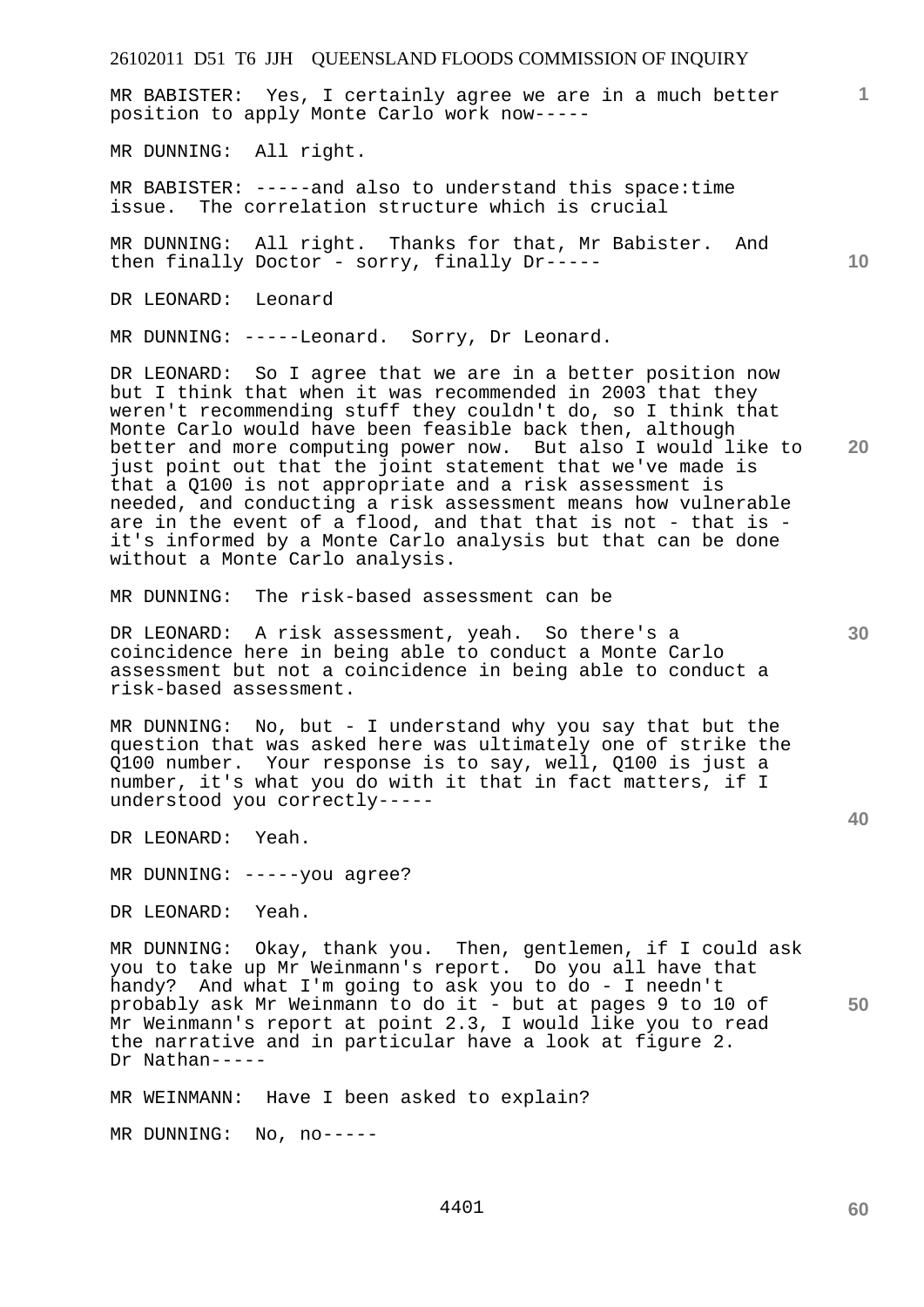26102011 D51 T6 JJH QUEENSLAND FLOODS COMMISSION OF INQUIRY **1 10 20 30 40 50**  MR WEINMANN: No. MR DUNNING: -----I haven't. Dr Nathan, have you had a chance to read that? DR NATHAN: I was looking at figure 2. MR DUNNING: Figure 2, and in fact the narrative that surrounds it on pages 9 and 10. DR NATHAN: I've got some understanding of it. I didn't unfortunately just read it in that interval, sorry, but----- MR DUNNING: That's all right. What's depicted in figure 2, is that something conceptually you agree with? DR NATHAN: Yes. MR DUNNING: All right, thank you. Perhaps then I might start at the end and ask Dr Markar if that - have you had a chance to read the passage I've referred you to? DR MARKAR: Yes. I've looked at figure 2. I haven't read----- MR DUNNING: Well, look, perhaps - I needn't - perhaps we can just focus on figure 2. DR MARKAR: Yeah. MR DUNNING: The principal matters that I wanted to see if you are in agreement with is that the attenuation result that you will achieve you would typically expect to be a curve, not a linear relationship? DR MARKAR: Certainly it's unlikely to be linear. I'm not sure whether you can say it's a single curve. It's a band we are talking about here----- MR DUNNING: Yes. DR MARKAR: -----and there's a wide margin in that band as well. So we can see the three particular floods referred to here, February 1999, January 1974 and January 2011, and that shows the sort of variability that we can expect for different types of event. MR DUNNING: Certainly, and in so much as it depicts this notion that you have, in effect, a range of - a plausible range of attenuation with a sort of higher and lower area in that range, does that accord with your view of how you would expect actual events to unfold? That is, some of them you will turn out to get a higher level of attenuation and others a lower level of attenuation.

DR MARKAR: That's certainly correct but then it will also depend on where the rain falls in the catchment and how much. It's not only the peak, amount of volume of water coming into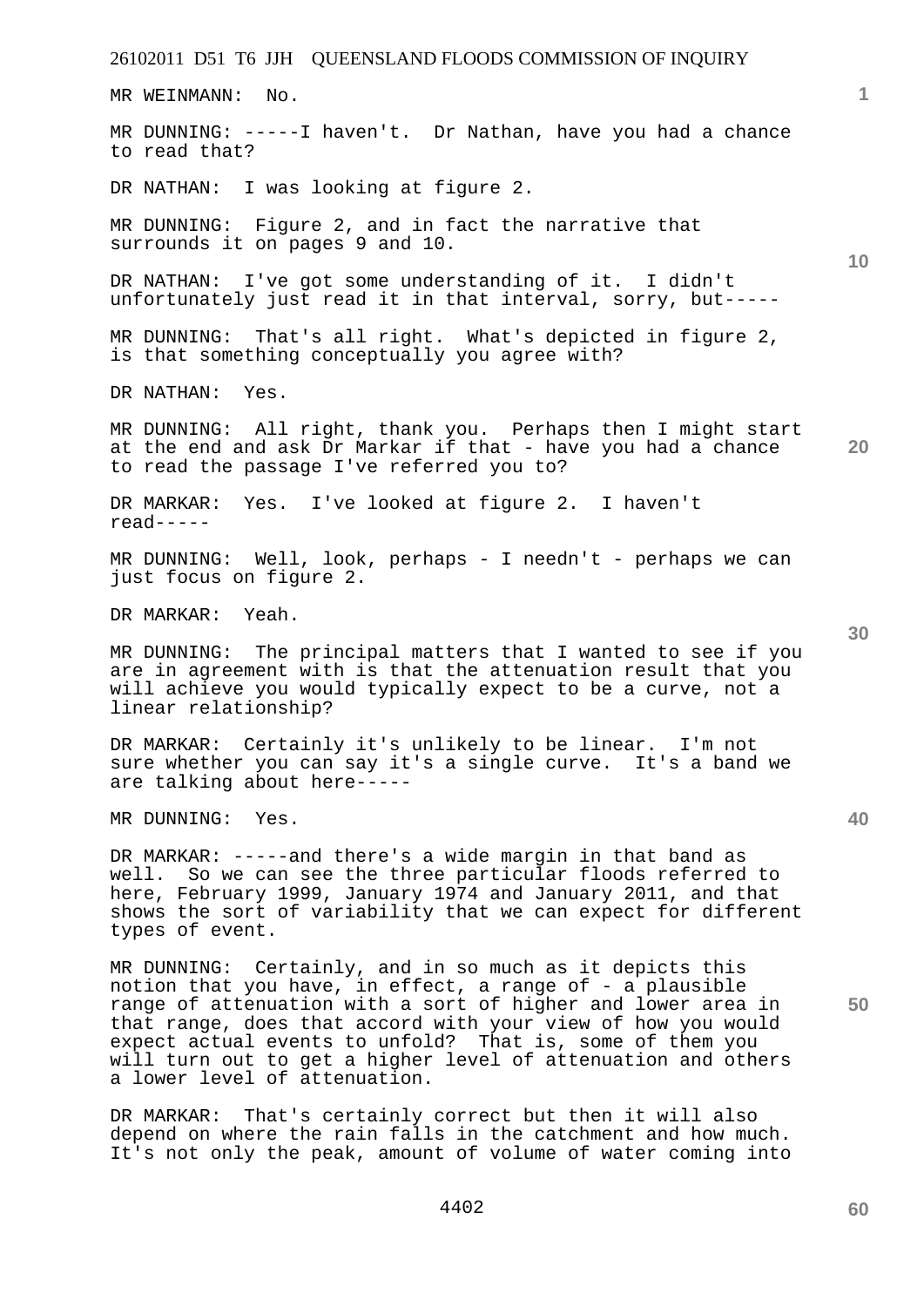the dam. So you might have the same peak but you might have different attenuation depending on the volume of the hydrograph-----

MR DUNNING: Yes.

DR MARKAR: -----inflow coming in as well. So there are multiple factors affecting that level of attenuation.

MR DUNNING: Certainly. Thank you, Dr Markar.

Commissioner, I was wondering, it's nearly 1 o'clock. I was going to ask the others this question, and also about Professor Apelt's diagram. I might just get Professor Apelt to briefly explain it and then even if we finish a few minutes earlier would it be convenient to break a little earlier?

COMMISSIONER: Yes, by all means. Is it Professor Apelt's diagram?

MR DUNNING: Is-----

COMMISSIONER: I thought it was Mr Weinmann.

MR DUNNING: -----Exhibit 887.

COMMISSIONER: Oh, I'm sorry. The one that you tendered, yes, of course.

MR DUNNING: Yes. Professor Apelt, I appreciate that you've provided the notes to this document but not everybody in the room as got it. Would you mind just briefly explaining it to us?

PROF APELT: Well, the diagram was one that I developed to help to clarify for myself and to illustrate the point that the way in which the dam operates is very much a function of the flood inflow to the dam and that to simply describe the flood - the dam behaviour in terms of the ratio of peak<br>outflow to peak inflow was a very incomplete picture. It's outflow to peak inflow was a very incomplete picture. not incorrect but it's incomplete. And so what I've done there - it's conceptual accept for a few data points that I can identify - is to illustrate the ratio of the peak outflow over peak inflow as a percentage on the left-hand axis as a function of the ratio of the flood inflow volume to the actual flood storage capacity in the dam, and the - one of the important points that I wanted to make was - and it's implied in some of the other diagrams, is that if the total flood inflow volume is less than what is available for flood storage in the dam, then you have the option of having no outflow, but usually the dam operators control the outflow according to specifications. Then, as you move into a situation of larger inflow than the dam storage capacity, then you are into the position where what happens is a function of that inflow volume and how you operate the dam, and those two lines that I've - or curves that I've drawn there, the one I've indicated "maximum attenuation possible" and "least attenuation", they are very much conceptual, they probably would be better shown

**10** 

**20** 

**1**

**30**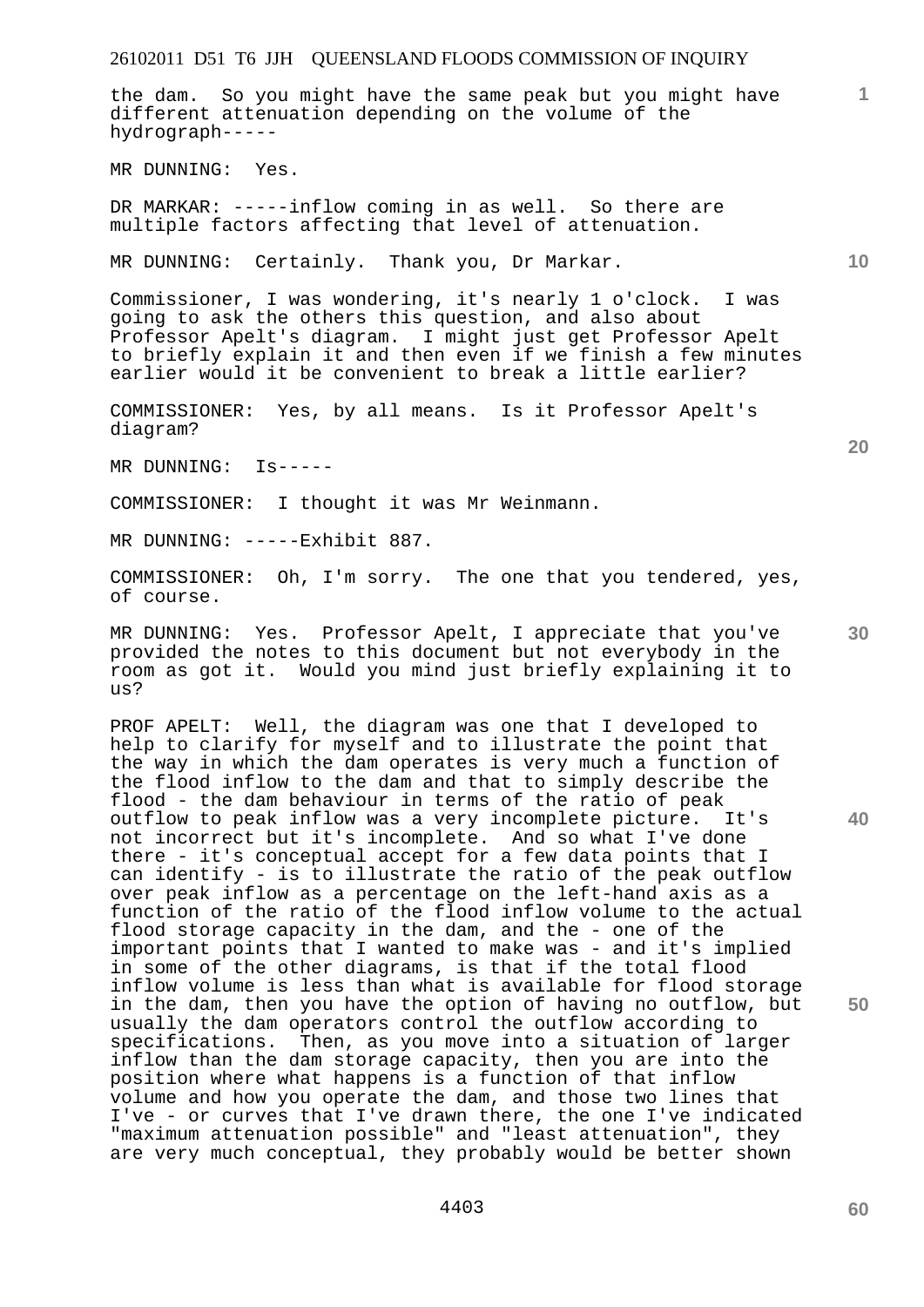as a band in each case, but it's just to illustrate there's a range between that maximum attenuation possible and what might be achieved in terms of the decisions of the dam operations.

MR DUNNING: All right.

PROFESSOR APELT: So that - and the other aspect of that general presentation was to - for myself and for others to separate the notion of ratio of peak outflow to peak inflow from the notion of attenuation. Clearly one is simply the other, taken away from a hundred per cent, but in some of the discussion they were getting mixed up, so on the right-hand axis I've shown the attenuation of the peak flow as a percentage, which is simply the reverse coming down. So, for example, if you get a peak outflow or a peak inflow of 25 per cent then you have an attenuation of 75 per cent. The other points, if you would like me to continue, is just to explain what those four plotted points are. Would you like me to do that?

MR DUNNING: Yes, I would like you to do that, please.

PROF APELT: There are two that relate to the recent January 2011 flood, and they are based on the data I've taken from the Seqwater report of March 2011 and the one - the right - the red one up in the upper part of the diagram between the green and the brownie-coloured curve is simply the ratio of the peak outflow over the peak inflow plotted against the total volume of the flood, which in fact was 183 per cent of the design flood storage capacity, and most of  $-$  I mean, those diagrams are done with the general perspective that the dam will be at full supply level but there's an exception I will make in a<br>moment. The point I wanted to make by plotting the second The point I wanted to make by plotting the second data point for the 2011 was that, indeed, it was double-peaked, it was different from previous floods, and while not everybody might agree with me on this, I wanted to look at the two peaks to see how the dam was managing, and if - as I explained in my notes, I identify the first peak as the part of the flood inflow up to the point of the minimum rate of inflow to the dam before the rise began again for the second peak. So I took the volume of that first peak to work out - and also the peak outflow that occurred during that time, to calculate that point that's shown in blue in the bottom left-hand section of the diagram, which shows that the dam was being - was managing that flood, but then the second peak came, which, in fact, was slightly larger in volume and it came into a dam which had already exhausted a big part of its flood storage capacity and the end result was the red plotted point. The ones for 1999 I added to illustrate, you know, from the specific example, the point I was making, that if your flood inflow is less than the actual flood storage volume available you've got total control, and what the operators did was to limit their outflow to 1800 cubic metres a second so that the major bridges were not taken out, and so the ratio of that controlled outflow to the peak inflow is 24 per cent, and I plotted two points there, the one on the right-hand side is where I simply take the ratio of the flood inflow to the actual design storage volume, which is 85 per

**10** 

**1**

**20** 

**30** 

**40** 

**60**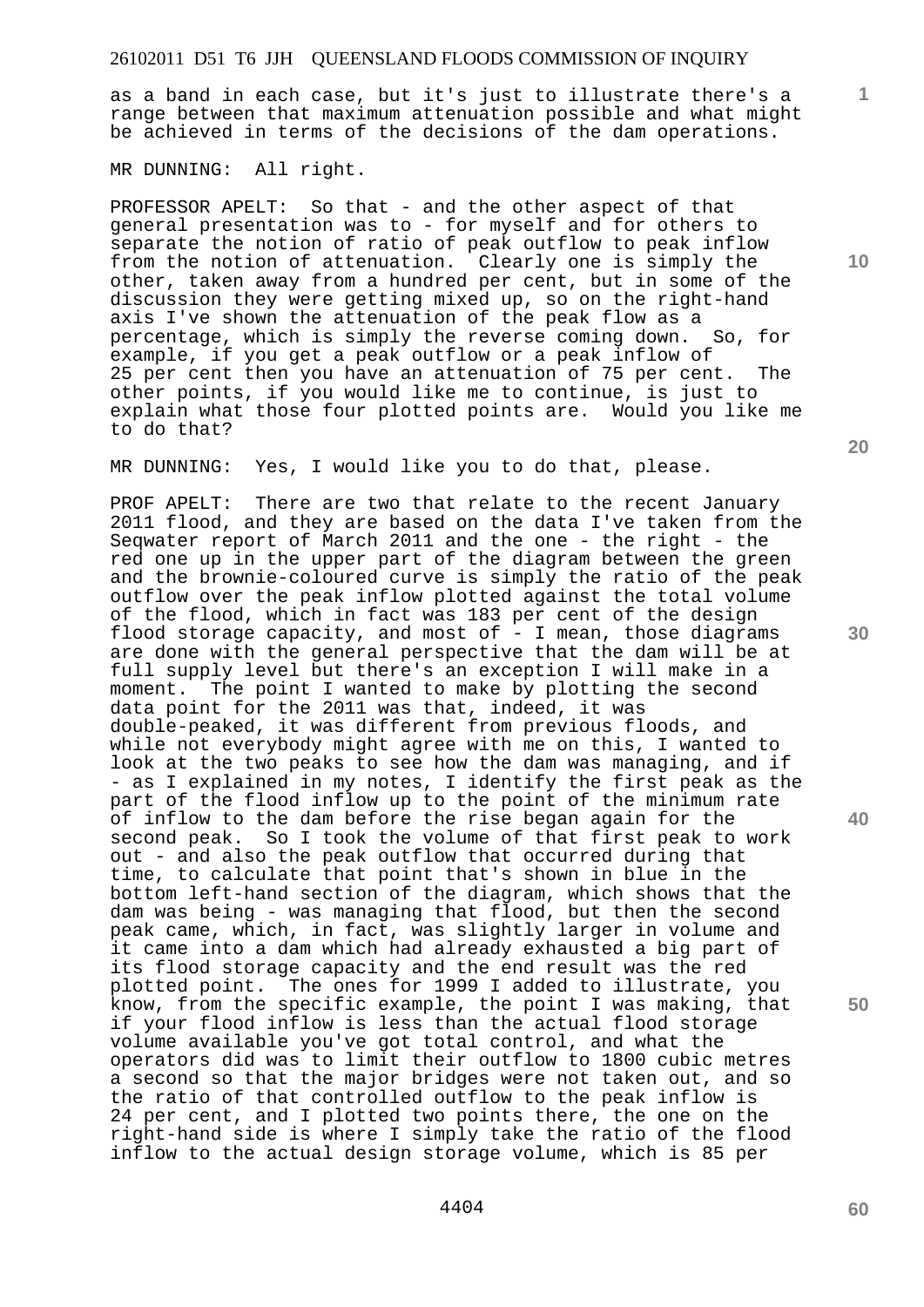cent. The reality is that in 1999 the full - the dam supply was at about 72 per cent of the full supply volume, so, in fact, there was more flood storage capacity available because of that, and the data point to the left marked "1999" is the one where I've calculated the ratio of flood inflow volume to available flood and storage capacity, taking account of that.

MR DUNNING: All right. Can I just ask you then a couple of additional questions. You, in effect, treat, in this depiction, 2011 as two floods about 30 hours apart; is that correct?

PROF APELT: That's correct, yes

MR DUNNING: Yes. Now, in terms of those two floods, can you try and give us some - in terms of the volume or the magnitude of them, sense of that by comparison to 1974, which is something that everybody has a sense of?

**20** 

**10** 

**40** 

**60** 

**50**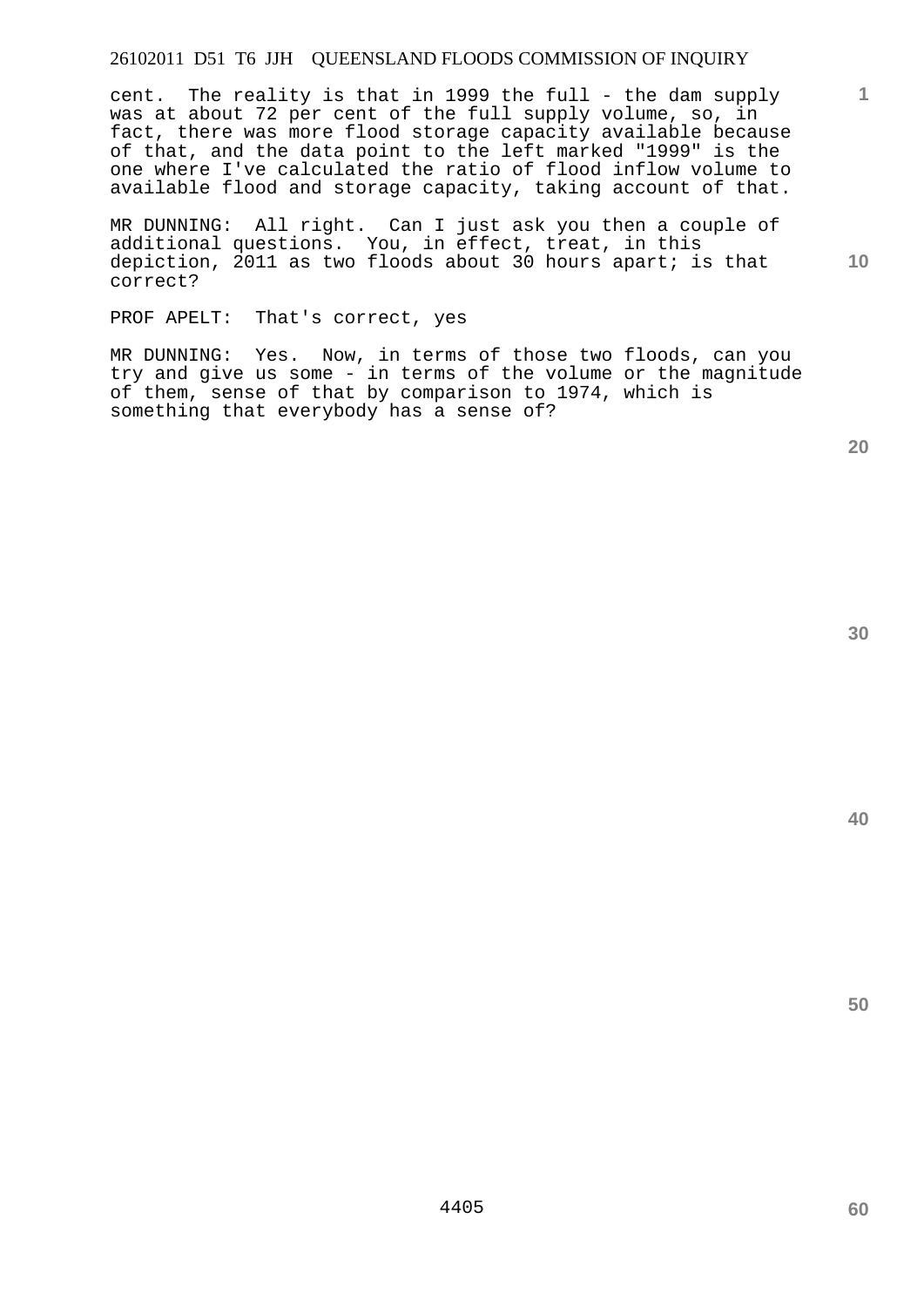PROF APELT: Yes, well, I can. The first peak calculated, as I have indicated, it amounted to 80 - sorry, if I use the percentages of the flood storage compartment, that's probably easier for people to take on board - that represented 87 per cent of the design flood storage compartment. For 1974, if the dam had existed, it's inflow volume would represent 97 per cent of the flood storage volume. The second peak of 2011, as I have defined it, accounted for - amounted to 96 per cent of the available - the design flood storage volume. You have to keep making the distinction between the design volume and what was there. So they were both comparable. Each peak, as I have defined them, was comparable to 1974 alone.

MR DUNNING: So, in effect, when we talk of the 2011 event, what you are suggesting is we are really considering two 1974 floods, 30 hours apart?

PROF APELT: In a very approximate way, yes, yes. To underline that, if those peaks had been delayed by about a week between them, each would have been managed pretty well, in my view.

MR DUNNING: And can you give us some perspective on the magnitude of 1999 compared to, say, '74, or the twin peaks in 2011?

PROF APELT: 1999 was 85 per cent of the design flood storage capacity, so a little bit smaller than the 1974 but not vastly so.

MR DUNNING: Thank you. Is that a convenient time, Commissioner?

COMMISSIONER: Yes, 2.30.

THE COMMISSION ADJOURNED AT 1.02 P.M. TILL 2.30 P.M.

**40** 

**50** 

**10** 

**1**

**20**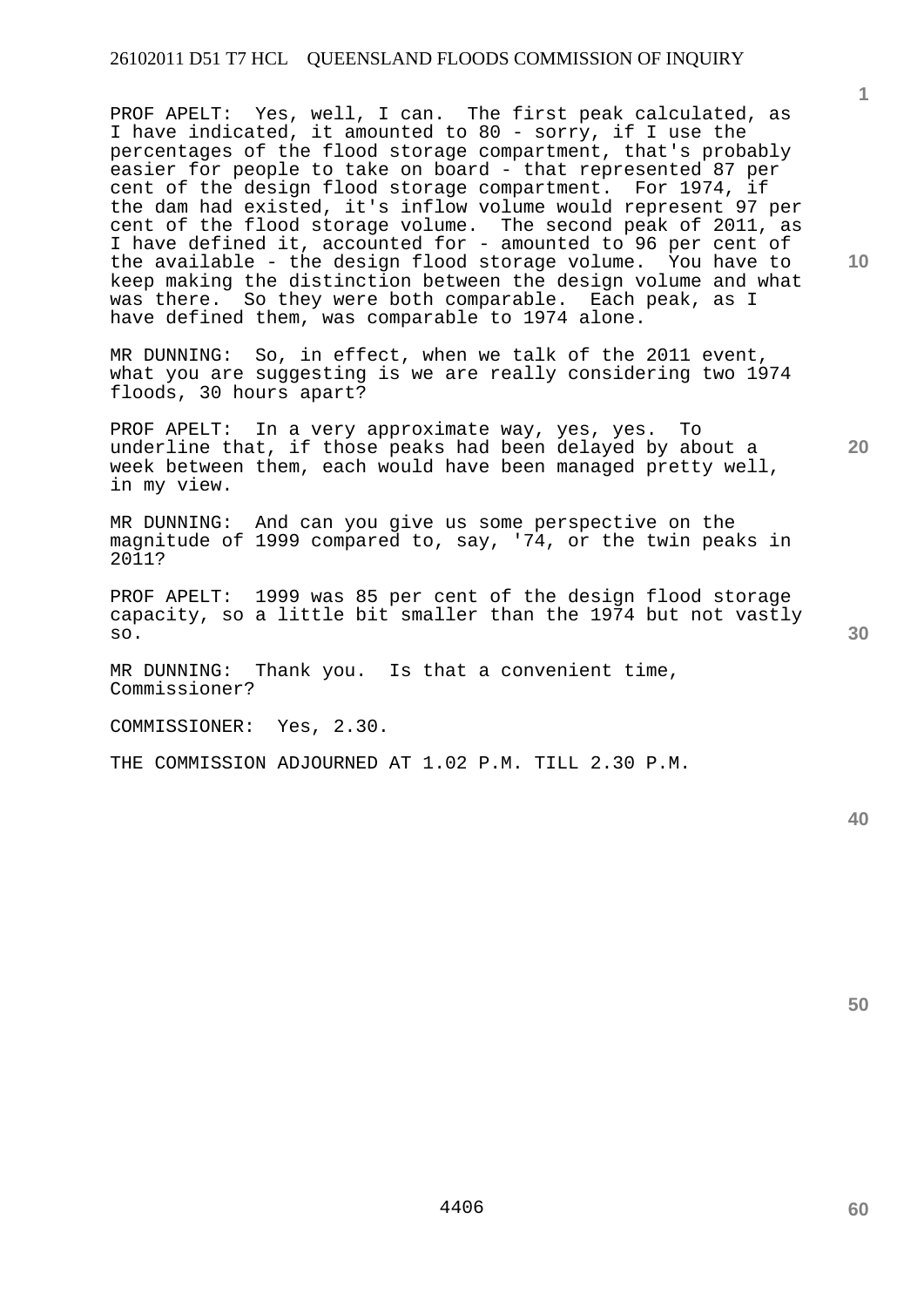THE COMMISSION RESUMED AT 2.29 P.M.

COMMISSIONER: Yes, Mr Dunning?

MR DUNNING: Thank you, Commissioner. Now, Dr Markar, did you have a chance to have a look at Professor Apelt's illustration over lunch as well?

DR MARKAR: You are talking about this document?

MR DUNNING: I am, yes. You did have an opportunity to have a look at it over lunch?

DR MARKAR: I did have a look at it over lunch but I understood what-----

MR DUNNING: Oh, you understood it, all right. But having listened to Professor Apelt's explanation of it, is it an illustration and the points that it seeks to make ones that you agree with?

DR MARKAR: Yes, I do.

MR DUNNING: Thank you. Mr Collins, if I could direct your attention again to Professor Apelt's explanation and his illustration, and also to the - perhaps if I start there. You heard Professor Apelt's explanation?

MR COLLINS: Yes.

MR DUNNING: Are the matters he identifies and that he illustrates in that illustration ones that you agree with?

MR COLLINS: Yes, it's a good illustration, which, I guess, is a very useful and simple way of trying to demonstrate the uniqueness of the event.

MR DUNNING: All right, thank you. Can you just elaborate what you - sorry, do you mind speaking just a little closer to the microphone - elaborate a little bit by what you describe as the uniqueness of the event?

MR COLLINS: Well, firstly, the two peaks with so much volume, and the proportion they take of the available storage capacity - so that's at the - well, it appears to be trending to the upper end of the scale, which was what Erwin Weinmann's figure also was suggesting. I mean, they're both qualitative illustrations.

MR DUNNING: Yes. And we won't be able to do anything more than qualitatively illustrate it until the study that we all agree is necessary has been done. Is that a fair comment?

MR COLLINS: Yes.

**10** 

**1**

**20** 

**40**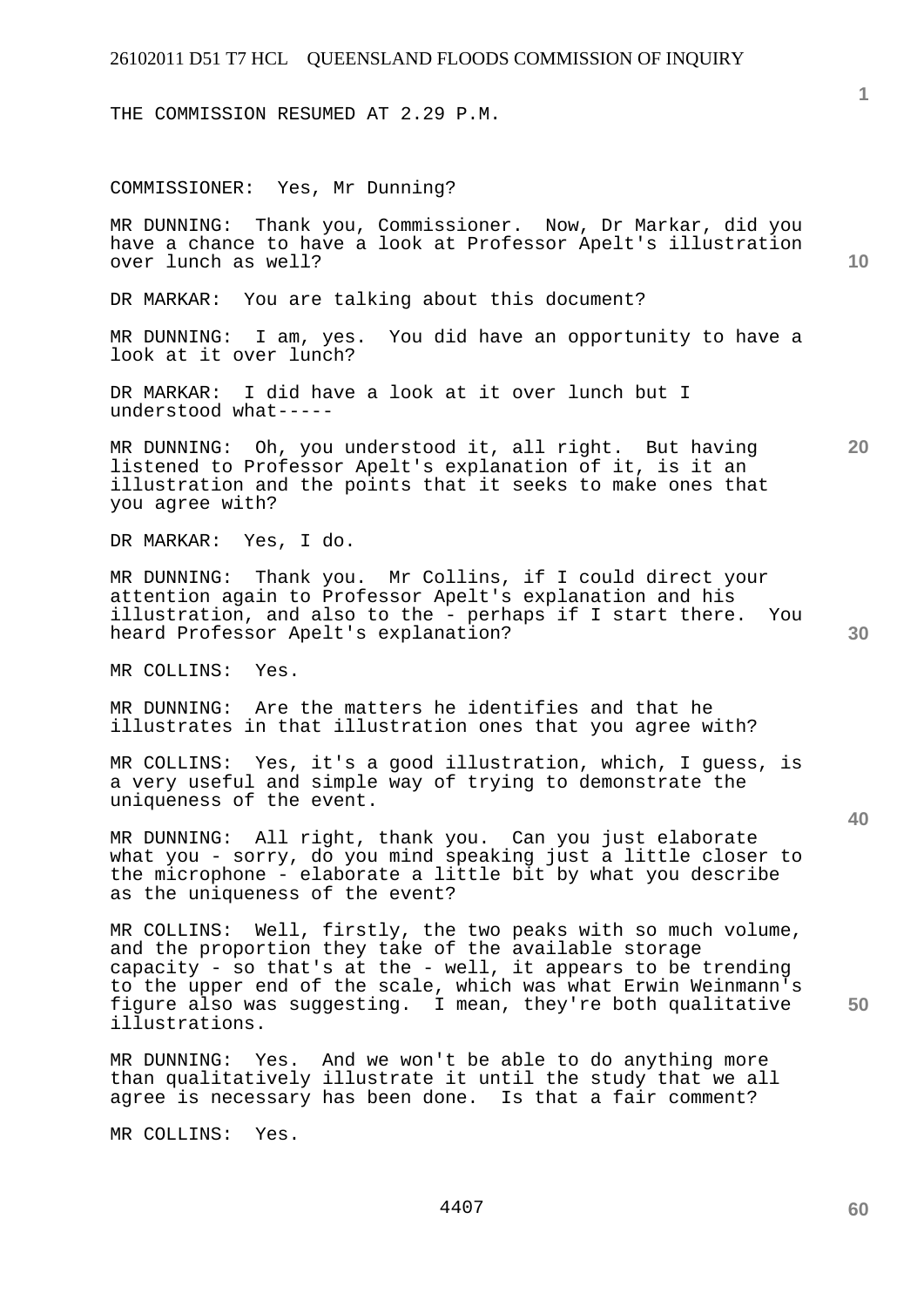MR DUNNING: Does it follow then, Mr Collins, that you are also in agreement with the illustration - or the conceptual illustration set out in figure 2 of Mr Weinmann's report page 10?

MR COLLINS: Well, for the purpose that it was produced, I agree with it conceptually, and I agree with it in that it shows certain trends. The purpose it was produced was clearly to see whether there was a bias in the analysis that Mr Babister was undertaking, and to show that perhaps perhaps there was a little bit of bias to the conservative side. Where the actual lines end up, there is insufficient data available to actually determine that without the more detailed study.

MR DUNNING: Yes, yes. And it makes that clear in the text of them?

MR COLLINS: It does, yes.

MR DUNNING: Yes, thank you, Mr Collins. Mr Bewsher, again, I am really asking you to look at those two illustrations and tell the Commission whether they are matters you agree with or not?

MR BEWSHER: Yes, I am happy with Professor Apelt's diagram, the two conceptual lines, the plotting of the points, and I am generally happy with Erwin Weinmann's figure 2. I might have drawn some things slightly differently, but generally I am happy with it.

MR DUNNING: Right. When you say you might have drawn things slightly different, that's your impression at the moment of where those conceptually identified lines will ultimately lie?

MR BEWSHER: Correct.

MR DUNNING: Thank you. Yes, Dr Nathan? You have already commented, I think, on Mr Weinmann's figure 2. May I ask you, please, to comment on Professor Apelt's illustration?

DR NATHAN: Yes, no, I am very comfortable with it. I think it needs to be interpreted as a band of opportunity, if you like, for the dam to absorb the flood volume, and it is a - it will have a - depending on where the rain falls in the catchment, it will or will not take advantage or move between those lines.

MR DUNNING: Thank you. Mr Babister? You have had an opportunity to look at figure 2 in Mr Weinmann's report?

MR BABISTER: Yes, I have.

MR DUNNING: All right, thank you. And do you share the view expressed by your colleagues in relation to it?

MR BABISTER: Not exactly, no. I think Erwin's - what -Mr Weinmann has plotted up three events; the 2011, the '74 and

**20** 

**1**

**10** 

**40** 

**50**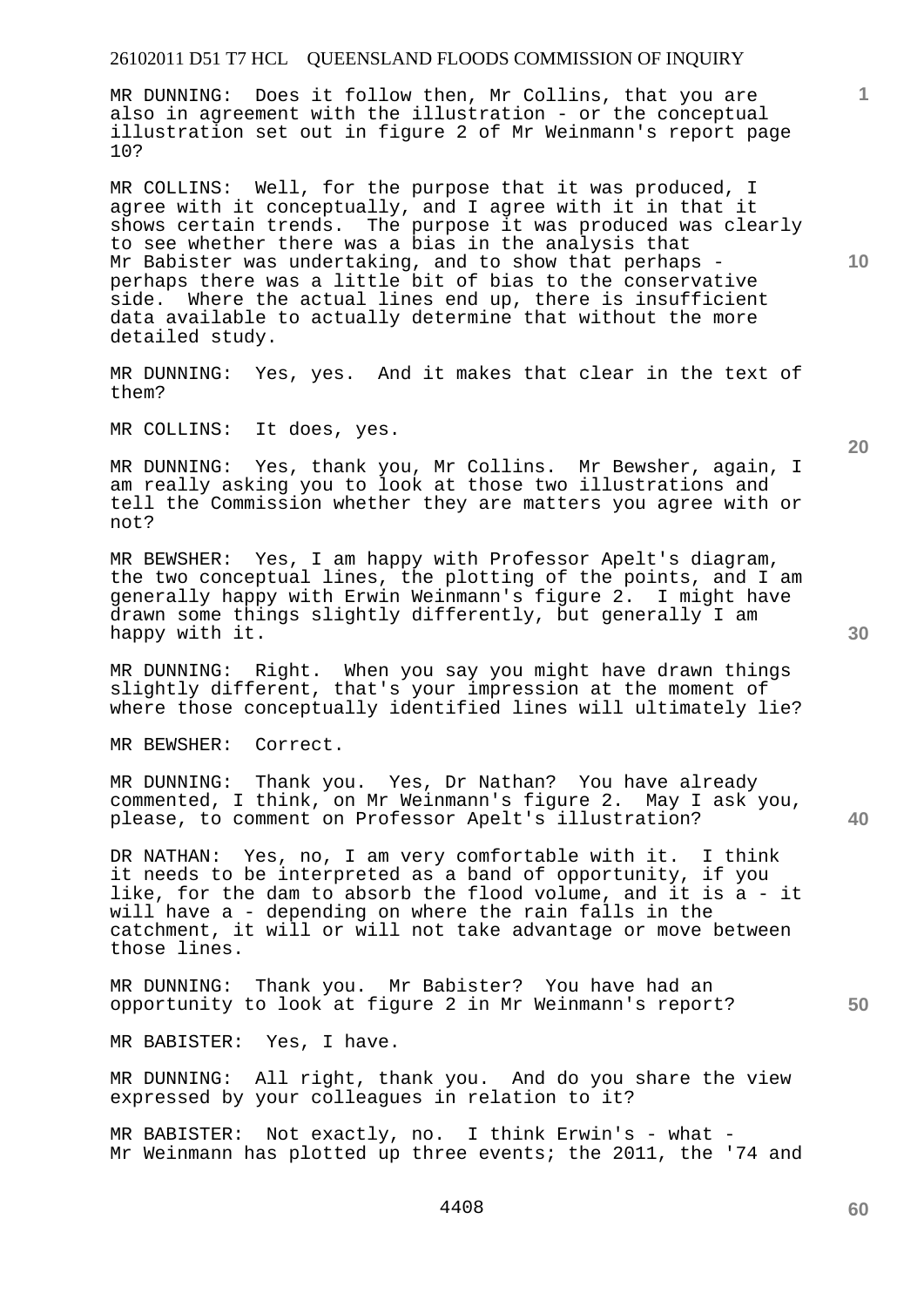the 1999. The 1999, in the same vein as my figures, the 1999 I only plotted data where the dam was full or essentially full. That's a very different event. The dam was down a long way and pretty much absorbed the whole, and that's quite unique, probably more unique than the 2011 flood, in that studies done in the past have shown that the dam in nearly every case would be full or nearly full. So it is a bit of an outlier. The other comment I would make about that-----

MR DUNNING: Can I just interrupt you there? One point in relation to that I would like to make. Do I mind if I do it now?

MR BABISTER: Certainly.

MR DUNNING: You describe '99 as an outlier because the typical result is that you'll only have the weather pattern that will produce a flood in circumstances where there has been sufficient rain already to have the dam at around full supply level?

MR BABISTER: Yeah, around. I wouldn't say always at full supply.

MR DUNNING: But of that sort of order?

MR BABISTER: Yes.

**30**  MR DUNNING: And insomuch as Mr Weinmann depicts February 1999 as sitting underneath or outside his conceptual line for large attenuation, that would be consistent with your descriptor of it as an outlier?

**40**  MR BABISTER: Yeah, but I'd actually argue, too, that that blue line he's fitted - or the 50 per cent line, or the blue line, takes no account of the operation of the dam. The operation of the dam through W1, 2 and 3 actually tries to constrain the flow. So you would expect that graph to be relatively flat for quite some time when you're in those modes and the flow's constrained, and then you would expect, once you kick into W4 for that graph to kick up.

MR DUNNING: Yeah, and continue to get steeper?

MR BABISTER: Yes, and then start to level off.

MR DUNNING: And then start to plateau, effectively, as  $you---$ 

**50**  MR BABISTER: Well, not plateau off, but go at a fixed shape.

MR DUNNING: Yes.

MR BABISTER: So I think a trend line through three points, one of them is very different to the other two, I think is a very simplistic assessment of the data. And the other thing is up near that 2011 event is our best interpretation based on SKM's work of the 1893 event, the other big event we know

**10** 

**1**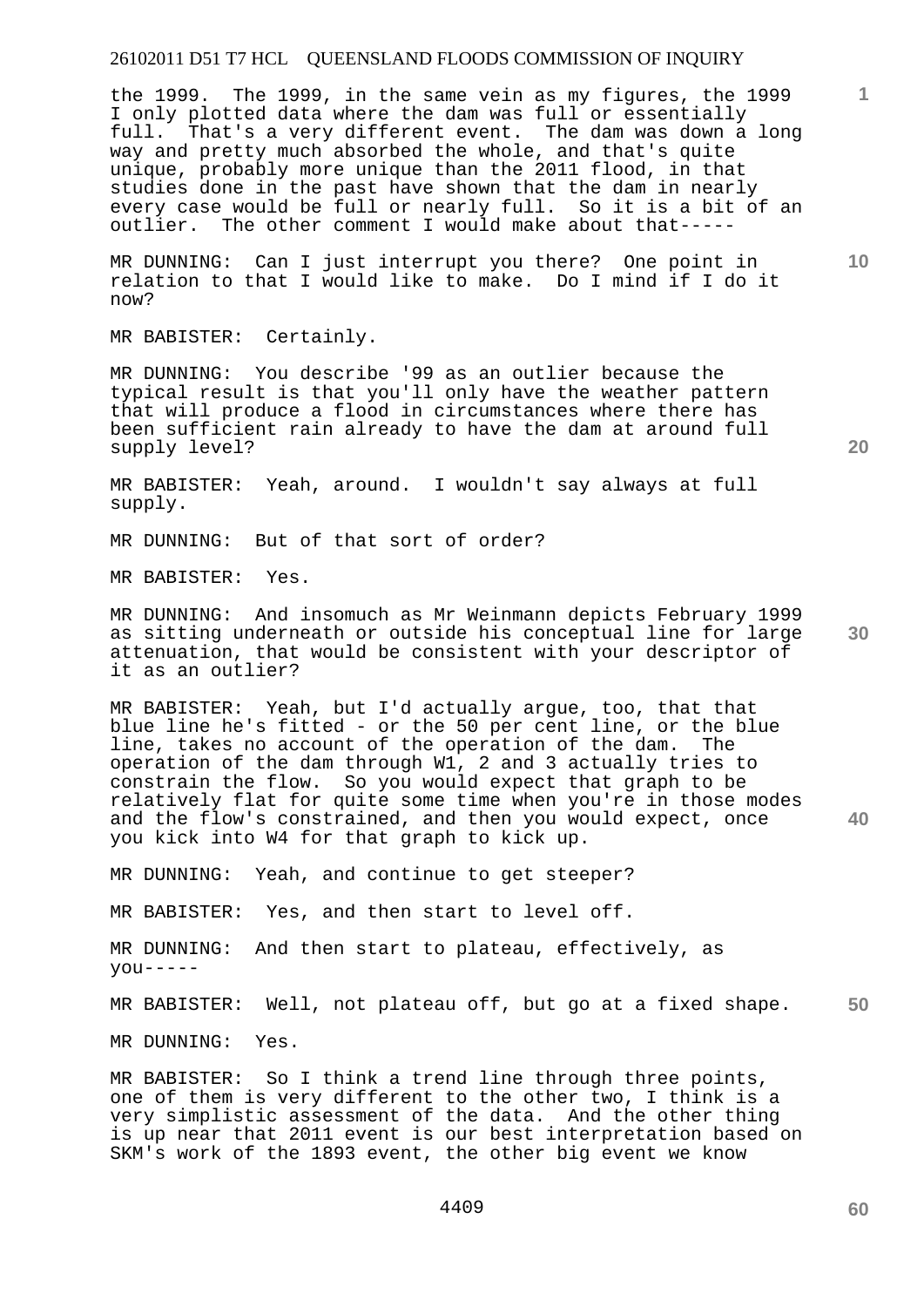something about.

MR DUNNING: Something, there was something else you were going to say?

MR BABISTER: I think I have said enough.

MR DUNNING: What about Professor Apelt's illustration?

MR BABISTER: Look-----

MR DUNNING: Do you share your colleague's view of that?

MR BABISTER: Look, it has some use, I don't doubt that, but I have a few issues with it.

MR DUNNING: Sure, but just for the moment my question was do you share the views expressed by your colleagues-----

MR BABISTER: Only some of them.

MR DUNNING: You can tell us which ones you do and which ones you don't?

MR BABISTER: The problem is once again we've put two events in this graph, one that's an extremely large event and one that's got an extreme drawdown, and there is plenty of other events we could populate this graph with. If we look at some of the data points, like the 2011 event, the red one, we know that the operators were very close to triggering the next set of gate operations, and a reasonable interpretation of the operating manual could have. So it could jump up quite substantially above there, above Professor's least attenuation line. So I think that line's got a few questions about it. The other thing is that we know from some of the modelling work done if the dam was drawn down by 17 per cent, it would make no difference to the peak outflow because of the way the operation uses the storage earlier on. So that line could move across very simply with a drawdown, and there are a couple of points. I guess the third point I'd make is the first and second peak of that event were generated by single synoptic system. It is somewhat - it is - I don't think it is particularly fair to separate them into two events. It happened as one, and there is then questions if you try and separate them, what happened to the extra volume that would have been in the recession of the first peak, which I don't think the Professor has properly taken account of, which would shift that point again.

MR DUNNING: All right, thank you. Now, can I ask you, Mr Babister, to take up your report, your September - sorry, your final report, September '11. May I ask you, please, to go to page 22 of that? Now, can we just agree a few things to start off with? The green line between 5 and 6 metres AHD, that is the 1974 result and obviously an unattenuated result, agree?

MR BABISTER: Yes, other than Somerset.

**30** 

**1**

**10** 

**20** 

**40**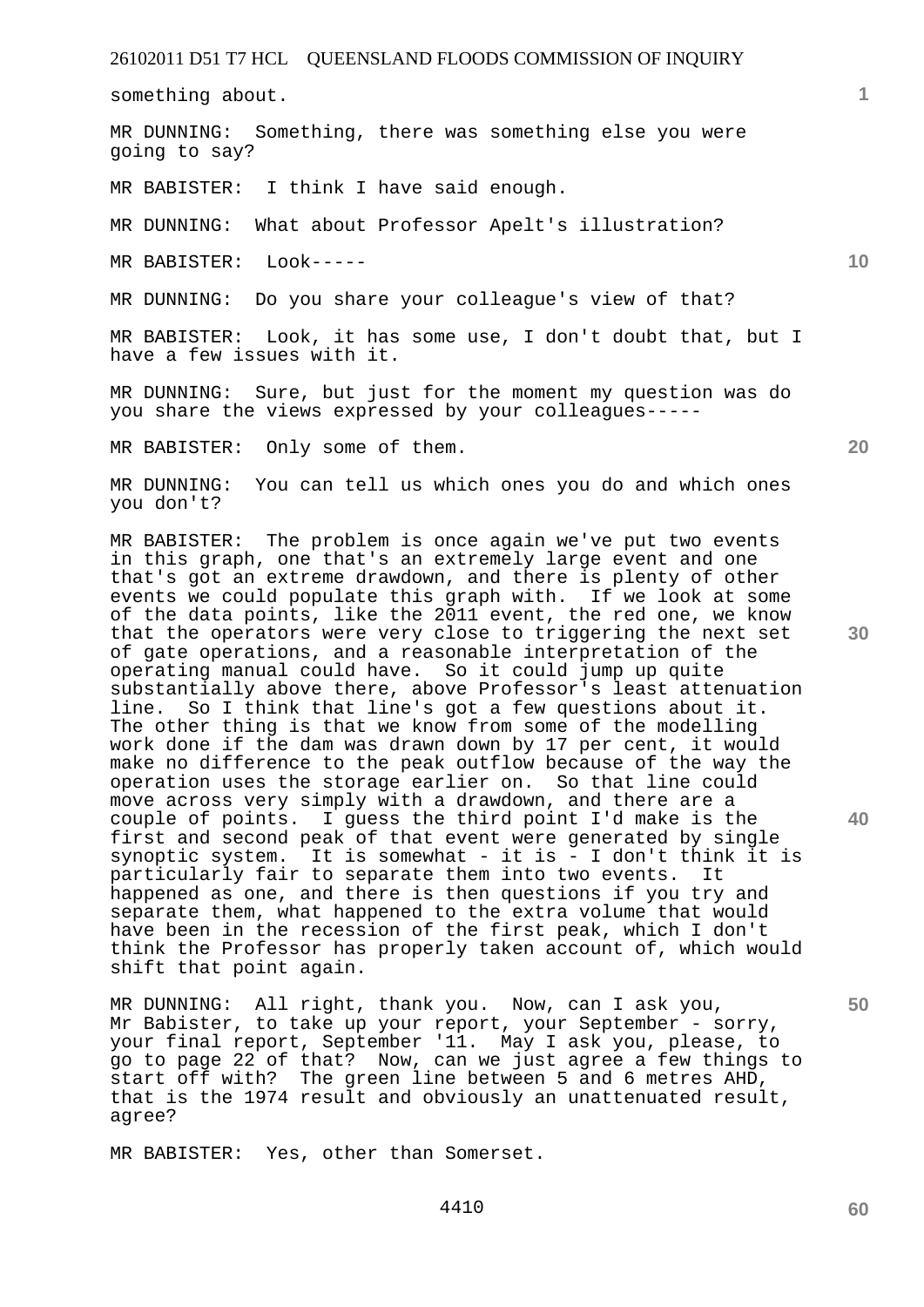MR DUNNING: Sorry, yes. Unattenuated by Wivenhoe, quite correct. If we then go to the purple line, that is the result at City gauge in 2011?

MR BABISTER: Yes.

MR DUNNING: Whilst there is controversy as to the precise magnitude of the 2011 event, it seems to be common cause that the 2011 event was greater than 1:100, agreed?

MR BABISTER: Agreed.

MR DUNNING: Now, what we can then - I think you will agree with me safely - sorry, what we can then safely deduce, can't we, is that the attenuated result, or the post dam flow past the City gauge is something less than that 4.27/4.46 figure. Agreed?

MR BABISTER: That would be a best estimate. It would be somewhat less than 4.46, yes, but there is a lot of uncertainty, as we have discussed this morning.

MR DUNNING: Indeed. But what we can say with a good degree of confidence is that if that's the level you achieve in an event greater than 1:100, the 1:00 number is going to be something below that. As to what it is, that might be controversial but you would expect it to be below?

MR BABISTER: Look, the answer is we would expect, yes. It doesn't mean it is a certainty.

MR DUNNING: I think we can agree you would reasonably expect it to be below that?

MR BABISTER: Yes.

**40**  MR DUNNING: Okay. Now, if we go back to the 1974 figure - so that is the unattenuated by Wivenhoe result of 5.45 metres bear in mind the point of inquiry ultimately is the amount of attenuation being achieved by Wivenhoe - it would be uncontroversial, wouldn't it, that there would be at least some marked - there would be some noticeable attenuation by Wivenhoe agreed?

MR BABISTER: In the dam was in place when '74 occurred, yes.

MR DUNNING: How does 1974 compare to a 1:100 event?

MR BABISTER: I think on the best information we have it is less than a 100 year event.

MR DUNNING: Thank you. So if we then take that information and we know that the 1974 unattenuated, less than 1:100 is that 5.45, the 1:100 after attenuation, whatever it might be, you would expect to be somewhere, at least noticeably under the 1974 line, agree?

**10** 

**1**

**20**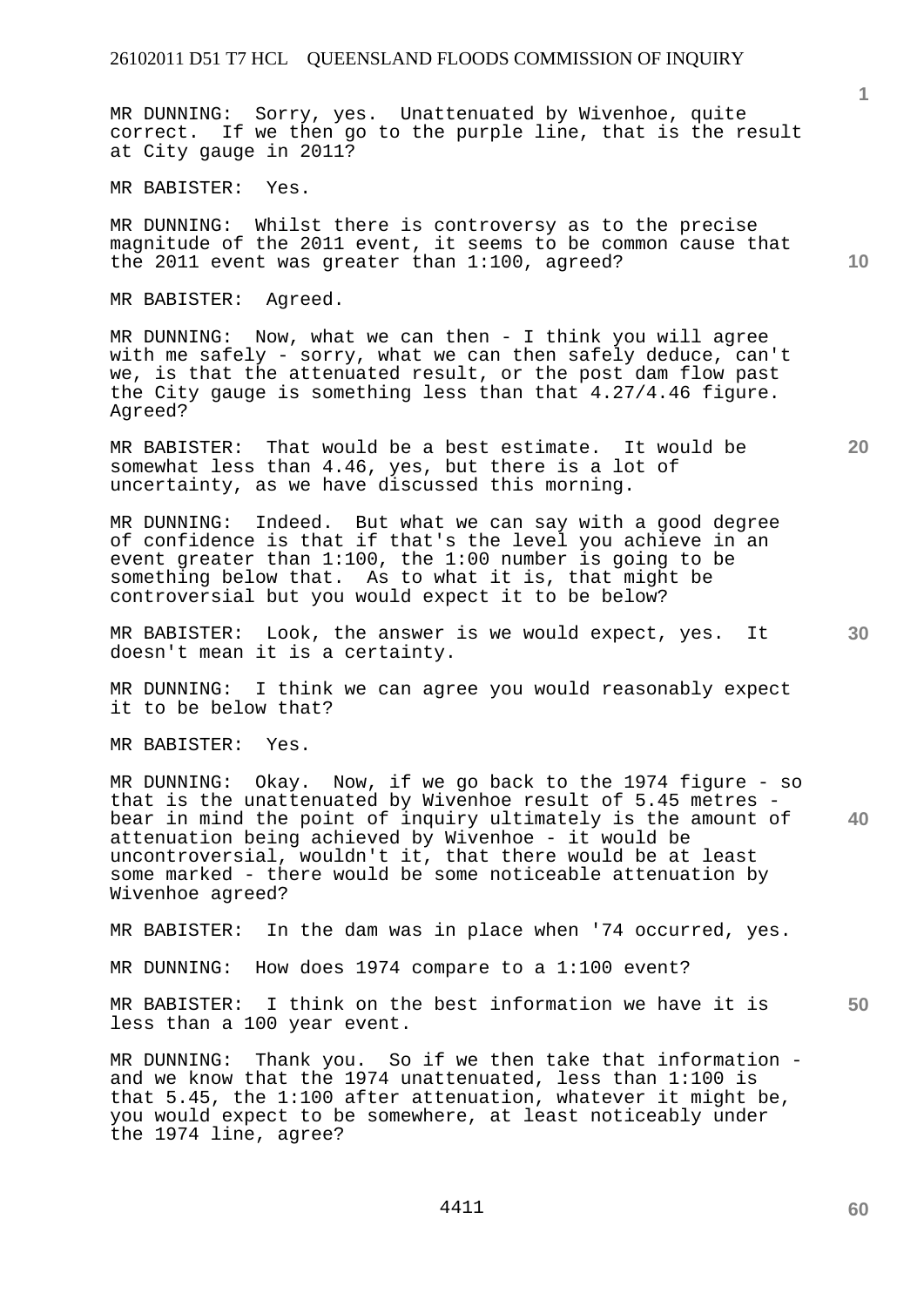MR BABISTER: Yes. Under the green line, yes.

MR DUNNING: Yes, all right, thank you. And noticeably so?

MR BABISTER: Certainly under the green line, yes.

MR DUNNING: Thank you. Can I suggest to you that once you have a look at the Q100 estimates that are plotted in your figure 7, it is apparent in 2011 that those figures of heights of 4.70, 5 and 5.34 we would reasonably expect to be above 1:100?

MR BABISTER: Reasonably, yes, but we haven't explored the full uncertainty of all the variability and stuff, but reasonably.

MR DUNNING: All right. So that when anybody was - had those figures promoted to them, say in 1999, a reasonable response would have been to have expected that they would be overstating the 1:100 result, agree?

MR BABISTER: I think particularly with the high ones, but I think, say, something like 4.7 is not very far away from.

MR DUNNING: Well, do I take that to be an answer-----

MR BABISTER: I would suggest that the high ones, that's a very reasonable argument, and that argument becomes less reasonable as you move closer to 4.7 and those values, given all the uncertainties.

MR DUNNING: Yes, thank you. Can I just have one moment, Commissioner? Can I just address a couple of matters very briefly - and perhaps, Dr Nathan, you're the best person to start with on this. When it comes to the application of the Monte Carlo, it is right, isn't it, that mastering the data is critical to a successful outcome?

DR NATHAN: Yes.

MR DUNNING: Because its power comes from the sheer volume of iterations or alternatives that you feed into it to develop an area where you would expect events to occur with a certain probability?

DR NATHAN: Yeah, that's correct. It is particularly the distribution and the correlations between those input data.

MR DUNNING: All right. It means, then, that you can't - you cannot effectively achieve satisfactory outcomes from Monte Carlo unless you have, in reality, mastered the necessary input data?

DR NATHAN: That's correct.

MR DUNNING: Okay, thank you. Does anybody else on the panel express a contrary view to that, rather than go through and ask you?

**30** 

**10** 

**20**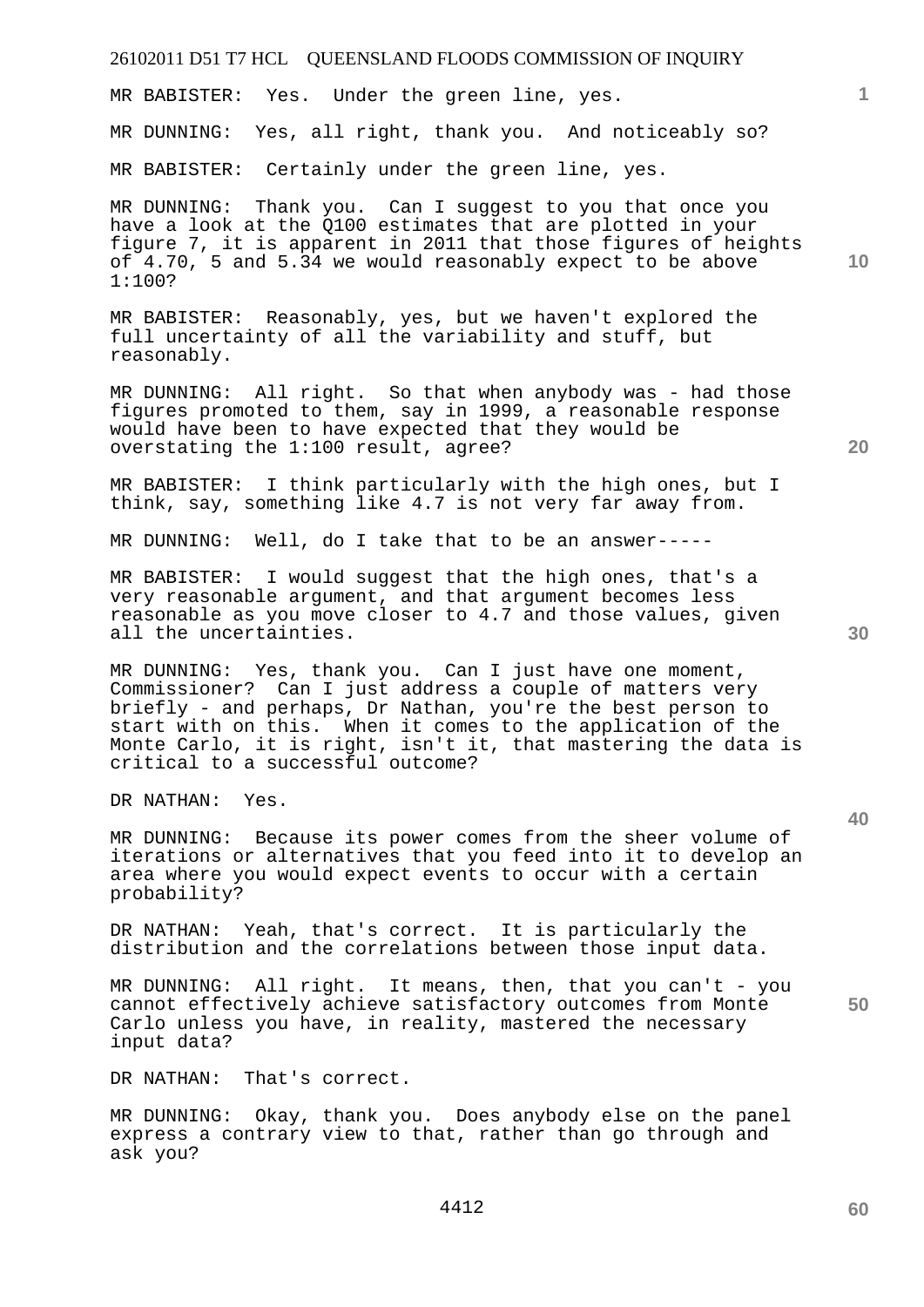MR BABISTER: I wouldn't express a contrary view but I would phrase what you stated differently. You have to understand the data. But I think what Rory said, in my view, is you have to understand the distributions of the data and the correlations structure between the data, not necessarily the data. They are much more important.

**10**  MR DUNNING: Right. Would this be fair then: you need to, first of all, understand the nature of the data that you need to assemble? Agreed?

MR BABISTER: Yes.

MR DUNNING: You need to find and obtain from the various sources holding that data access to it? Agreed?

MR BABISTER: Yes.

MR DUNNING: Then you need to assemble it?

MR BABISTER: Yes, but you then need to do those two other steps. You need to look at the distribution that data is telling you about, the relationship of any of the variables, like losses or drawdowns of things, and, more importantly, for a system like the Brisbane River you need to understand the correlation structure between different variables. You can't just have them all random because they are not completely random. When one thing happens, something else is more likely to happen, or less likely to happen, and that's the key.

MR DUNNING: Then would I be right in understanding you, Mr Babister, to be saying there is - it is not simply a mechanical exercise of collecting this data; there is a great deal more sophistication required to being able to assemble the data-----

MR BABISTER: A very sophisticated analysis, yes.

**40**  MR DUNNING: Does anybody else on the panel disagree with that statement by Mr Babister? All right, thank you very much. Finally, may I ask this - and, again, perhaps, Dr Nathan, I might start with you on this topic: in terms of going forward, is there much futility, in your opinion, in a further detailed analysis of what flood studies have been done in the past and why?

DR NATHAN: Only to the extent that they might yield some data that's irrelevant to the future study.

MR DUNNING: But beyond the data that might be contained in them, no?

DR NATHAN: No.

MR DUNNING: Right. Gentlemen, does anybody else have a contrary view to that expressed by Dr Nathan? Gentlemen, thank you for your attention to my questions. That's - excuse **50** 

**20**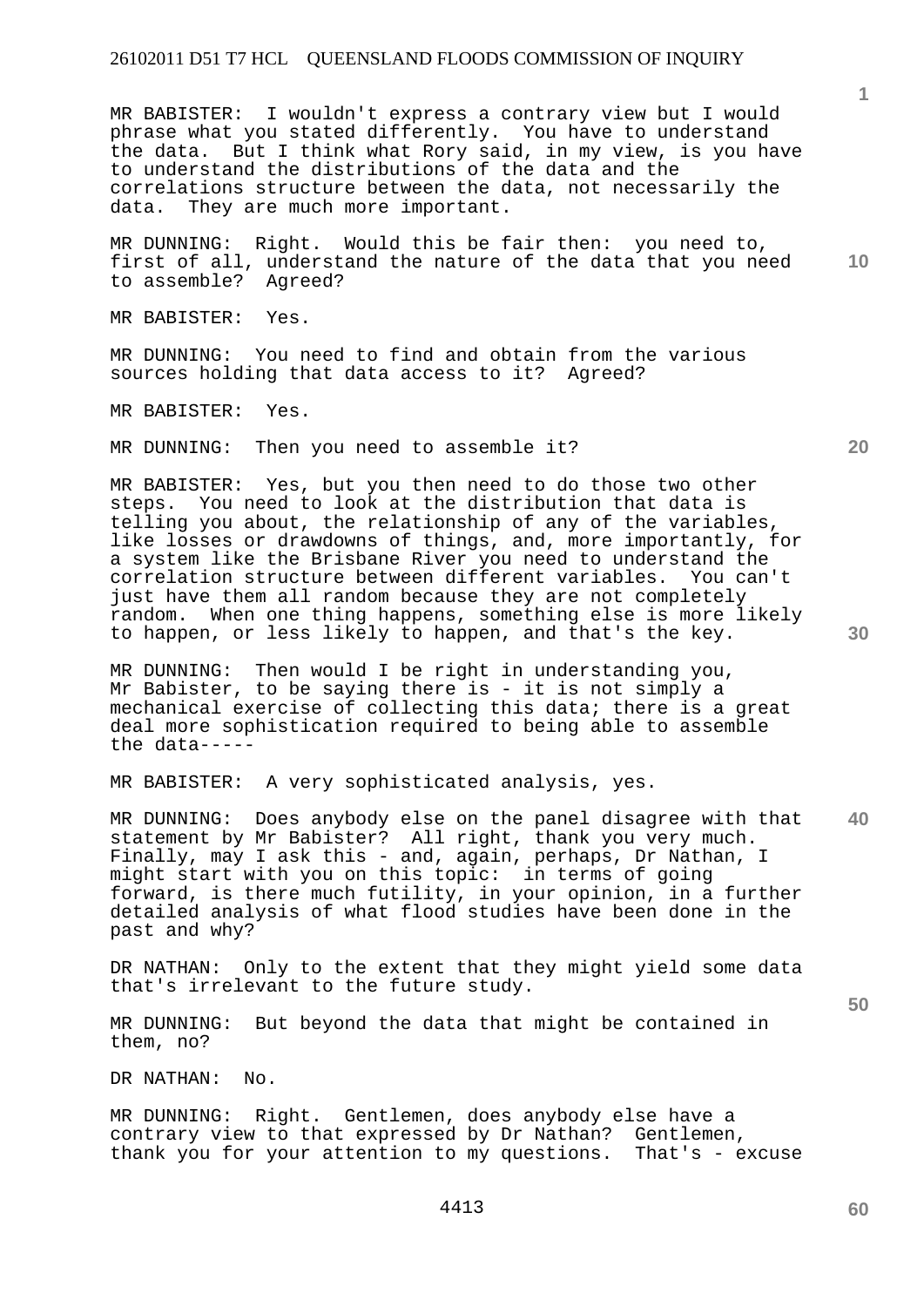me one moment, your Honour. Mr Babister, over - just as we were breaking for lunch we showed you a table that has been made Exhibit 880 something. Have you had a chance to have a look at that over lunch?

MR BABISTER: The question is to me?

MR DUNNING: It is, yes.

MR BABISTER: Yes, yes, I have, and I think we probably need to talk a little bit. I think you've misinterpreted things. I don't think you've taken advantage of my supplementary response to Dr Nathan and Dr Leonard, where I explain probably what you've been struggling with for the last few days. There is a simple table in that document that suggests how far below the 2011 flood levels I would expect my estimate to be.

MR DUNNING: Can you give us a reference to that?

MR BABISTER: Sorry?

MR DUNNING: Can you give us a reference to the table you are referring to?

MR BABISTER: The document's dated the 7th of October, and the table is table 2.

MR DUNNING: All right. And you say that that accurately records the adjusted figure-----

MR BABISTER: No, no, no, it sets out how much you should subtract from the 2011 flood, if you want to. My original estimate was based on some data that I got from the joint taskforce report. I thought it was observed flood levels because it said "subject to validation". I thought that meant it had been surveyed from actual flood debris and it would be validated later on, when, in fact, it was generated by computer model at council - not an unusual procedure to do that to understand flood profiles - and I used that in my analysis and made some conclusions, which this document I am talking about addresses. Those conclusions clearly needed to be adjusted in the light of new data.

MR DUNNING: And you have identified where we'll find the adjusted figures?

MR BABISTER: I haven't had access to your data. The better information on the flood levels achieved - the flood levels in 2011, that council, I understand, surveyed. But if you took that information that council's collected and subtracted these values in the table on the screen from them, you would get my answer.

MR DUNNING: Okay. That's all I wanted to know. Thanks, Mr Babister. Thank you, Commissioner.

COMMISSIONER: Just before we go on, I just wanted to ask you all a prosaic question, and that's about who is to be the

4414

**30** 

**40** 

**50** 

**1**

**20**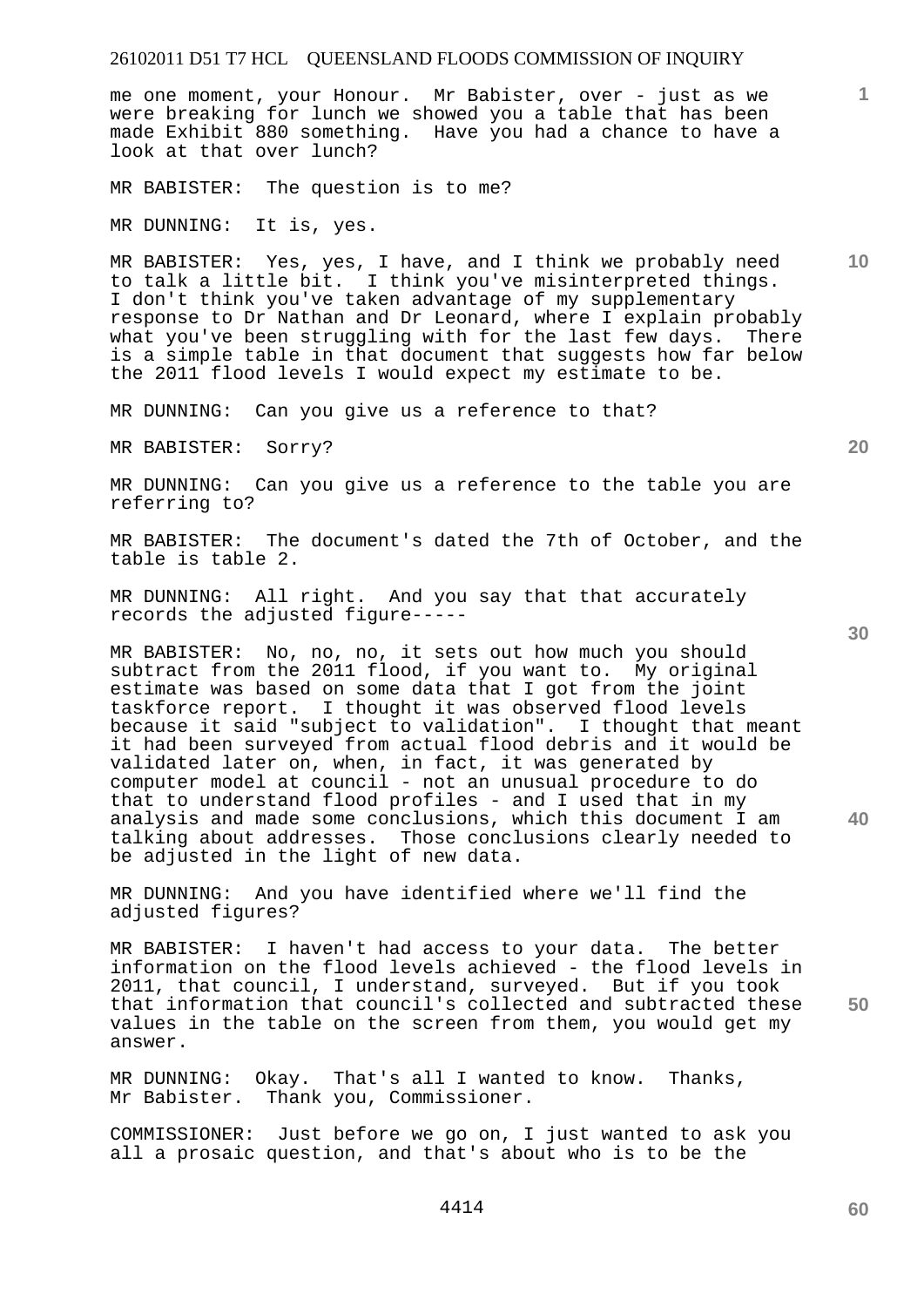repository of data. Does anybody have a view about what type of agency is best to do it, and has anybody experience in another State where there is such a central repository? Mr Babister, you are from out of town, can you help?

MR BABISTER: I have struggled with the same question as well, because whoever does that needs to have funding, and ongoing funding to do that. So that's not clear. It probably would be the lead water agency in the State but it is not really that clear. Another possibility would be for somebody just to maintain a database and everybody to agree to data sharing, instead of actually going through the central repository. Sort of having the actual holding of the information<br>distributed, it is not an easy question. The Bureau of distributed, it is not an easy question. Meteorology are essentially doing that on a national basis, which wouldn't be appropriate for this, but - so I guess I would look at how they're doing things. There would be some good leads from that. I think that's all I can add.

COMMISSIONER: Does anybody else have a view on it? Mr Bewsher?

MR WEINMANN: In Victoria, moves for a common user database started 25 years ago, and was implemented to some degree, but in the more specific situation of flood information, there was a project done about ten years ago that assembled all the flood information from the various agencies, and put them into a database that's maintained along similar lines as has been suggested in this joint expert report.

COMMISSIONER: So who actually maintains it?

MR WEINMANN: Who maintains it?

COMMISSIONER: Mmm.

MR WEINMANN: I think it is the State agency that's tasked with flood plan management, which is our equivalent of DERM here, I think. DCE, Department of Conservation and Environment. But then it is the catchment management authorities that then really use and supplement the information that's on that database.

COMMISSIONER: Thanks. Mr Bewsher, did you have a view about it?

MR BEWSHER: Only briefly, Commissioner, and I support the view that possibly the bureau would be the right agency. The sort of problem that has been discussed about agency cooperation, sharing data, it is a common issue in any large valley, I think the benefit of having a Commonwealth agency involved is significant provided they have the funding.

COMMISSIONER: Mmm. I expect that's woken Ms McLeod up. There may be more questions. Mr Flanagan, I don't think you'd identified any cross-examination?

MR FLANAGAN: No, because of the joint report that was

**20** 

**10** 

**1**

**40**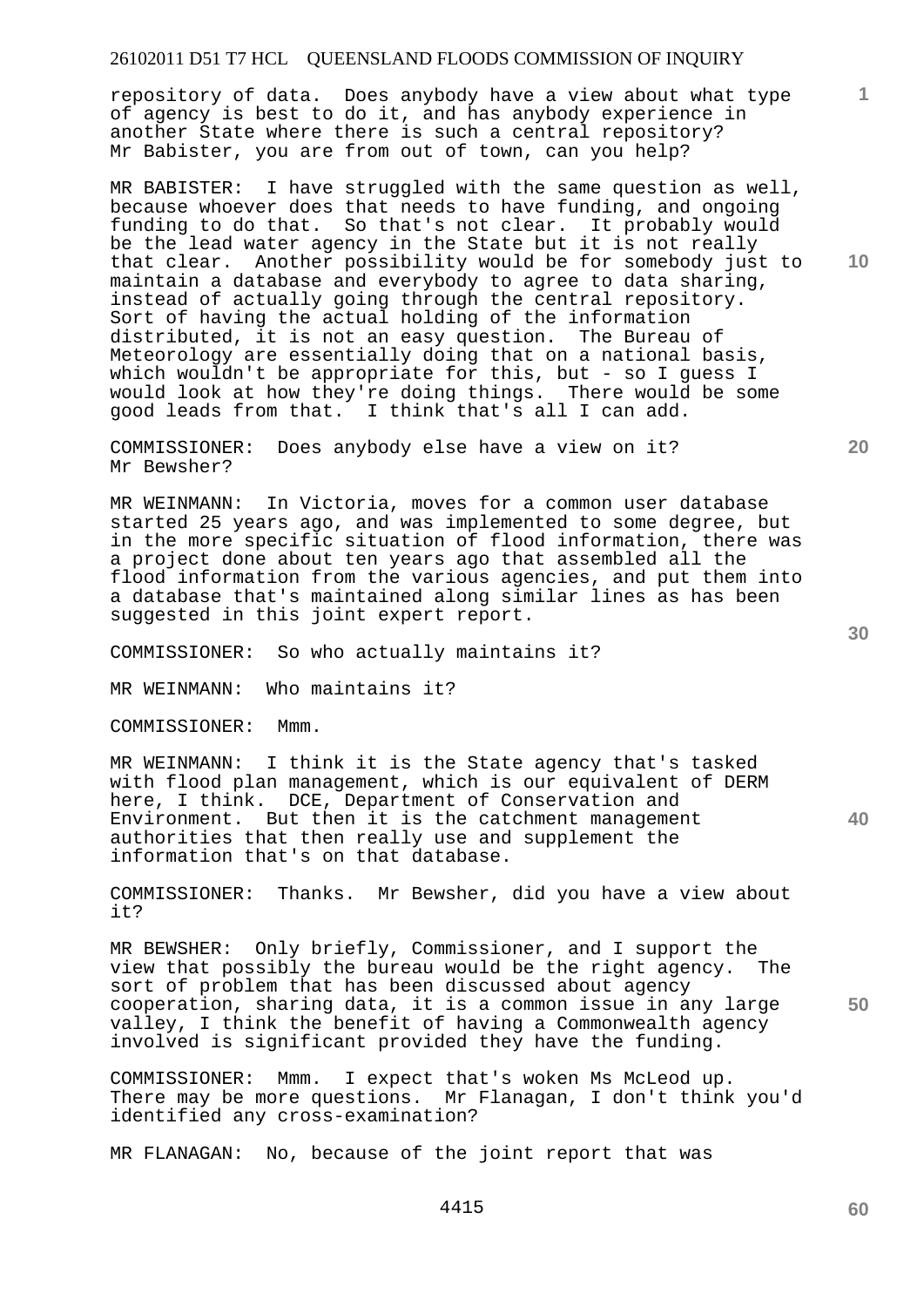received, but may I just follow on from - I was going to ask the very question that you asked, Commissioner. May I follow on from that?

COMMISSIONER: By all means.

MR FLANAGAN: Gentlemen, in relation to the data that goes on the central database, you have identified in your joint report the need to, in effect, calibrate that data; that is, it is data from all different sources that may have its own internal limitations, its own internal uncertainties. Quite apart from the body that maintains and updates the central database, have you thought about or identified a body who will be responsible for, in effect, calibrating the data that is to be entered on that central database? Professor Apelt?

PROF APELT: Well, I am thinking on the run a bit but I would think that it would work best if it was the same authority looking after that, and I was reflecting about the Commissioner's question, recognising that this is a Statewide issue, not just - I mean, obviously we focus on the Brisbane River - I would think a State authority would need to be the repository for that data, and DERM, in a sense, is a fairly natural identifier, but it would need to be set up in such a way that that activity was quite separate from the ongoing other aspects of DERM.

MR FLANAGAN: And would the calibration of the data, as the initial step to entering it on the database, require a panel of experts, for example?

PROF APELT: Well, here again - I am thinking as I go - I would think not. I think some expert review of the work rather than, you know, a panel working on it, there would be people, I would envisage, who would develop the skills to do what's required, but be subject to review by external, you know, experts from time to time.

MR FLANAGAN: Thank you.

MR WEINMANN: I think this is a matter for technical expertise, and a lot of these questions on data, for instance, in relation to rainfall are not just Australia specific. The world meteorological organisation has a whole set of standards and clear indications on what constitutes proper data collection, proper data storage collection, and in relation to flood - sorry, stream flow data and flood data, a similar sort of set of guidelines exist, and in Australia there is a hydrographers' association that sets technical standards in relation to these things. So many of those standards exist, and some of them might need to be modified, perhaps, or expressed more clearly for a specific situation, but most of the ground work is there.

MR FLANAGAN: May I take you then, perhaps, Dr Nathan, to paragraph 17 of the joint report, where you suggest that access to this central database is by all relevant stakeholders, and, Professor Apelt, you have identified with **10** 

**1**

**20** 

**40**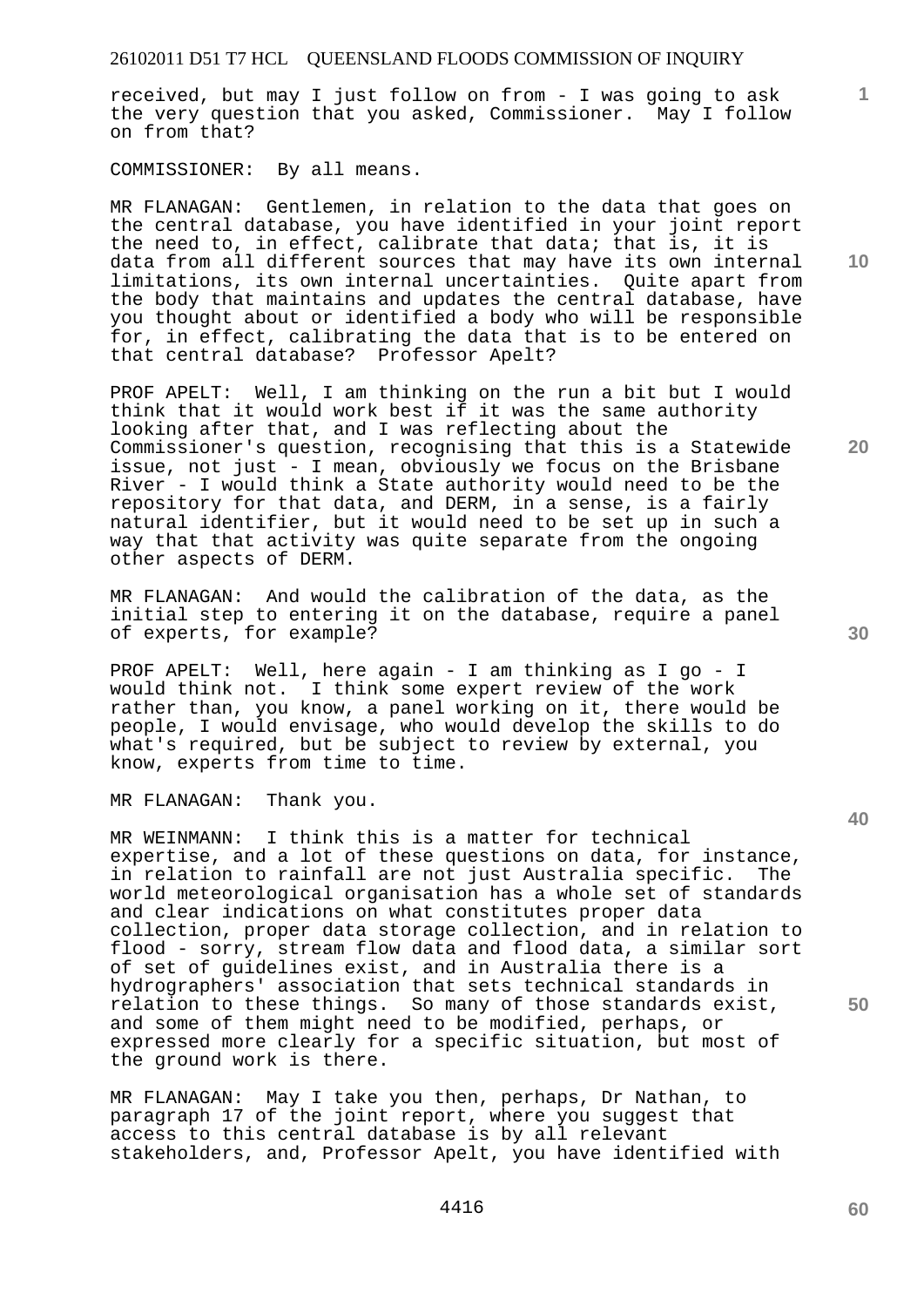others who are the stakeholders. Do you see that statement in the joint report as suggesting that access to the central database be limited only to those stakeholders, or can it serve a wider purpose; for example, in relation to a flood expert doing a report for a particular development in a particular area along the Brisbane River or the Bremer River?

DR NATHAN: When we wrote that, it was very much with that point in mind, that we're expecting that to be - I mean, with the - there needs to be some governance around that data, and I think it would be, if you like - access to the data should be through the auspices of the stakeholders who manage it.

MR FLANAGAN: Thank you.

DR NATHAN: But could I just add a slightly different view to my colleagues? That I actually feel in terms of the governance around the data, that the more localised that governance is kept, the more, if you like, passion and interest in its integrity and maintenance. One of my fears if it went to a Commonwealth or even State agency is you lose that sense of local ownership and sense of importance of what that data represents. So my personal view is that I think it would be better trying to find an agency that had a responsibility for Brisbane as a catchment and that that was shared within the catchment.

MR FLANAGAN: Would there need to be a protocol - Dr Nathan, would there need to be a protocol in relation to how the central database is updated? For example, if one writes a report at a certain date, you use the data that's available to you on the date you write your report. If the central database is subsequently updated, to understand the report you've previously written one needs to understand the data it is based on, is that correct?

DR NATHAN: That's correct.

MR FLANAGAN: So the updating of the data for the central database would need to ensure that data at particular times are still maintained so that one can refer back to it for the understanding of uncertainties in any particular report?

DR NATHAN: Absolutely.

**50**  MR FLANAGAN: Does the panel agree that such a protocol should be in place in relation to the maintenance or updating of the central database? Thank you. With your indulgence, Commissioner, may I ask one more question of slightly different topic. May I direct it to Mr Collins? A number of your reports, indeed a number of the historic previous reports in relation to both the Brisbane River and the Bremer River have relied on the MIKE-11 modelling. May I ask has the 2011 flood event informed the panel as to the degree of uncertainties in the MIKE-11 model itself? May I start with Dr Leonard in that regard - sorry, with Mr Collins then we'll go to Dr Leonard?

**10** 

**1**

**30** 

**20**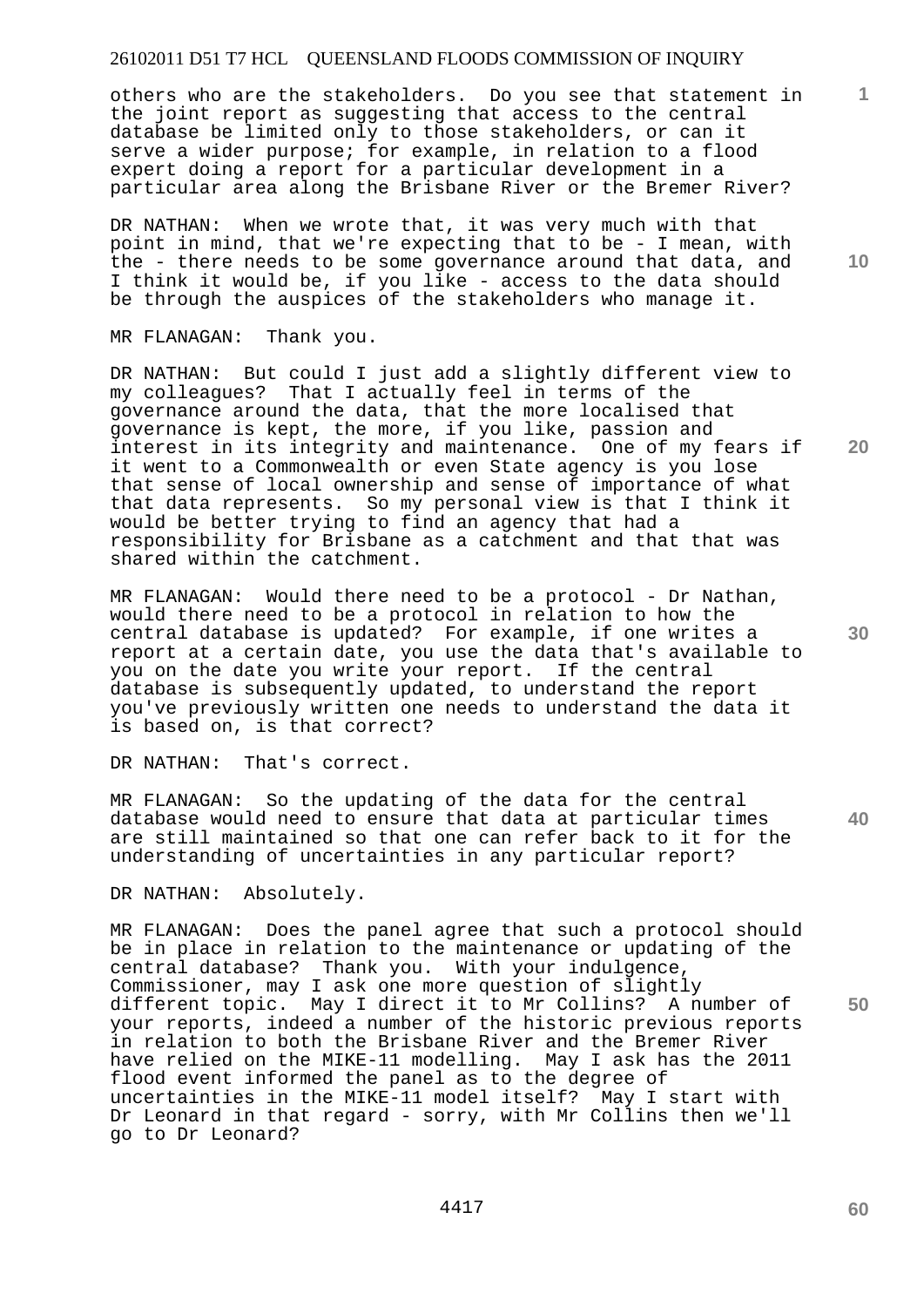MR COLLINS: The 2011 flood has certainly focussed on another review on that MIKE-11 model and using the data from that flood has allowed us to further investigate some of its shortcomings, which wouldn't have been apparent without the flood. For example, significant level differences along the river for the 2011 flood compared to those predicted by the Mike-11 model for the same event.

**10** 

**1**

**30** 

**20** 

**40**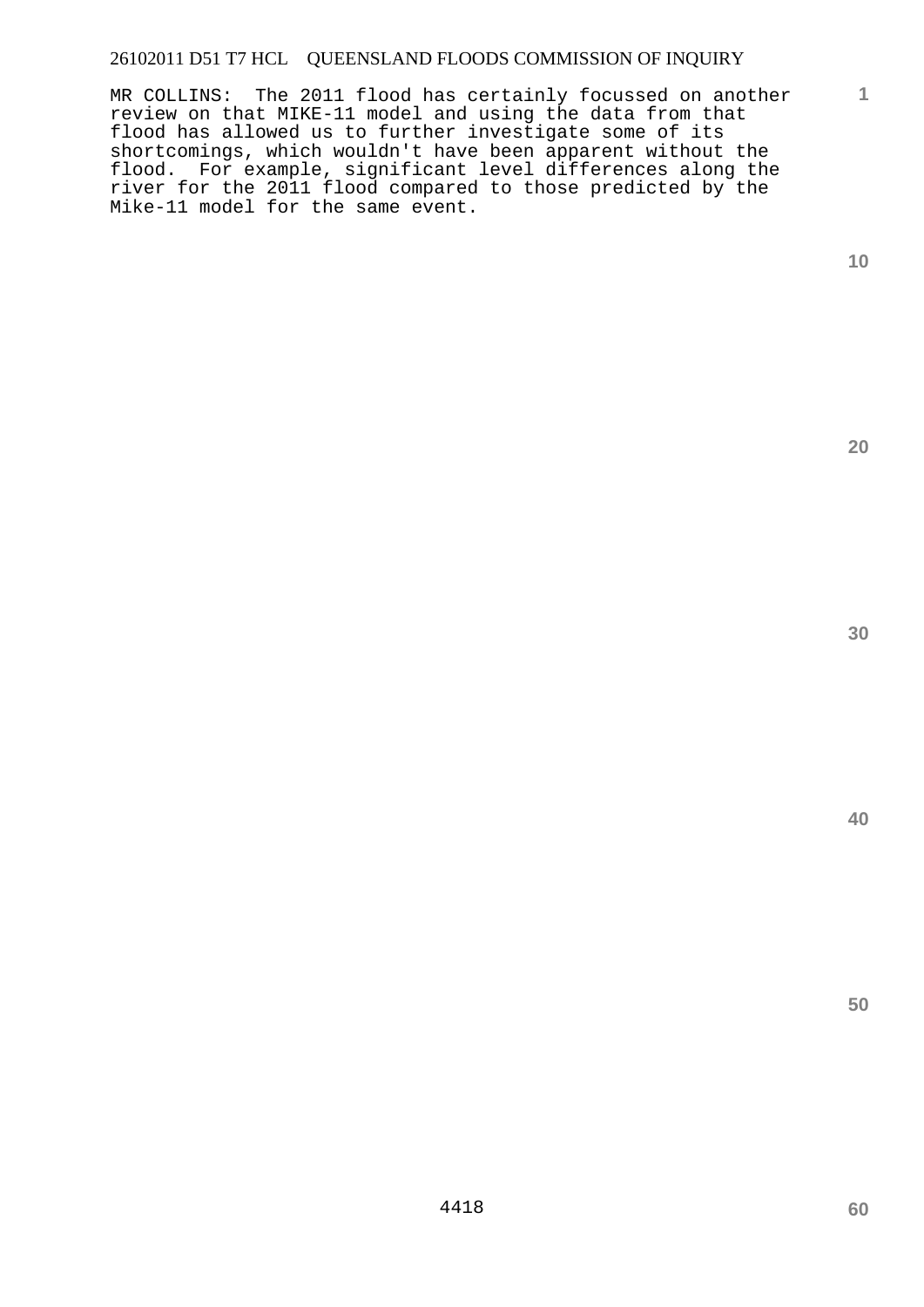So, the answer to the question, I guess, is yes and how much an independent review earlier might have uncovered on the Mike-11 model is a little difficult to say, because without the 2011 flood data to focus the attention, there wasn't really a lot of - a lot of reason to drill into that model. We had a long period of drought, so to invent a new flood model in the middle of a drought perhaps might have been wise in hindsight, but there certainly wasn't a lot of funding around for that type of activity.

MR FLANAGAN: Dr Leonard, did you wish to comment?

DR LEONARD: I don't have anything to add.

COMMISSIONER: Any other member of the panel?

PROF APELT: Well, I would certainly agree with what Mr Collins has said, and for my reading the description of the Mike-11 model, it certainly needs to be extended beyond its present coverage to be able to simulate better what's happening between Wivenhoe Dam and Moggill and, indeed, up the Bremer River.

MR FLANAGAN: Thank you, Commissioner.

COMMISSIONER: Mr Ashton?

MR ASHTON: May I be permitted just one clarification in relation to this central repository idea, Commissioner? Thank<br>you. Gentlemen, perhaps it will assist if I state what I Gentlemen, perhaps it will assist if I state what I understand your report to be saying and ask one question and then you can comment on my statement and answer the question, if you would. I'm correct, I think, aren't I, that you have in mind in relation to this central repository not merely raw data or data of the kind, for example, which you might assemble for a Monte Carlo analysis, you go beyond this and you would see this repository containing people's work product where they use that to carry out various studies or whatever might be the case, and the results of those studies would be available. I correctly understand that. I think that's implied in what you say in paragraph 18, perhaps it's not even implied, it's expressed. In paragraph 27, you talk about site specific investigations and the obvious theme there is achieving uniformity, and I presume that's best achieved by some cross-connection with this repository. I'm wondering is there - this is my question. If I have incorrectly stated any of my assumptions so far, please tell me. I am wondering is that a crossover to mapping and flood prediction where it seems that the - what's undertaken is rather of a regional character and somewhat diverse in the approaches and yet in the result it's the main interface with the stakeholders, the ultimate stakeholders, the citizens and the town planners and the nasty old insurers and everybody else, is there a place<br>for that? Is there an avenue to move to that sort of Is there an avenue to move to that sort of coordination through such a repository? I don't mind who tackles that question.

4419

**30** 

**1**

**10** 

**20** 

**40** 

**60**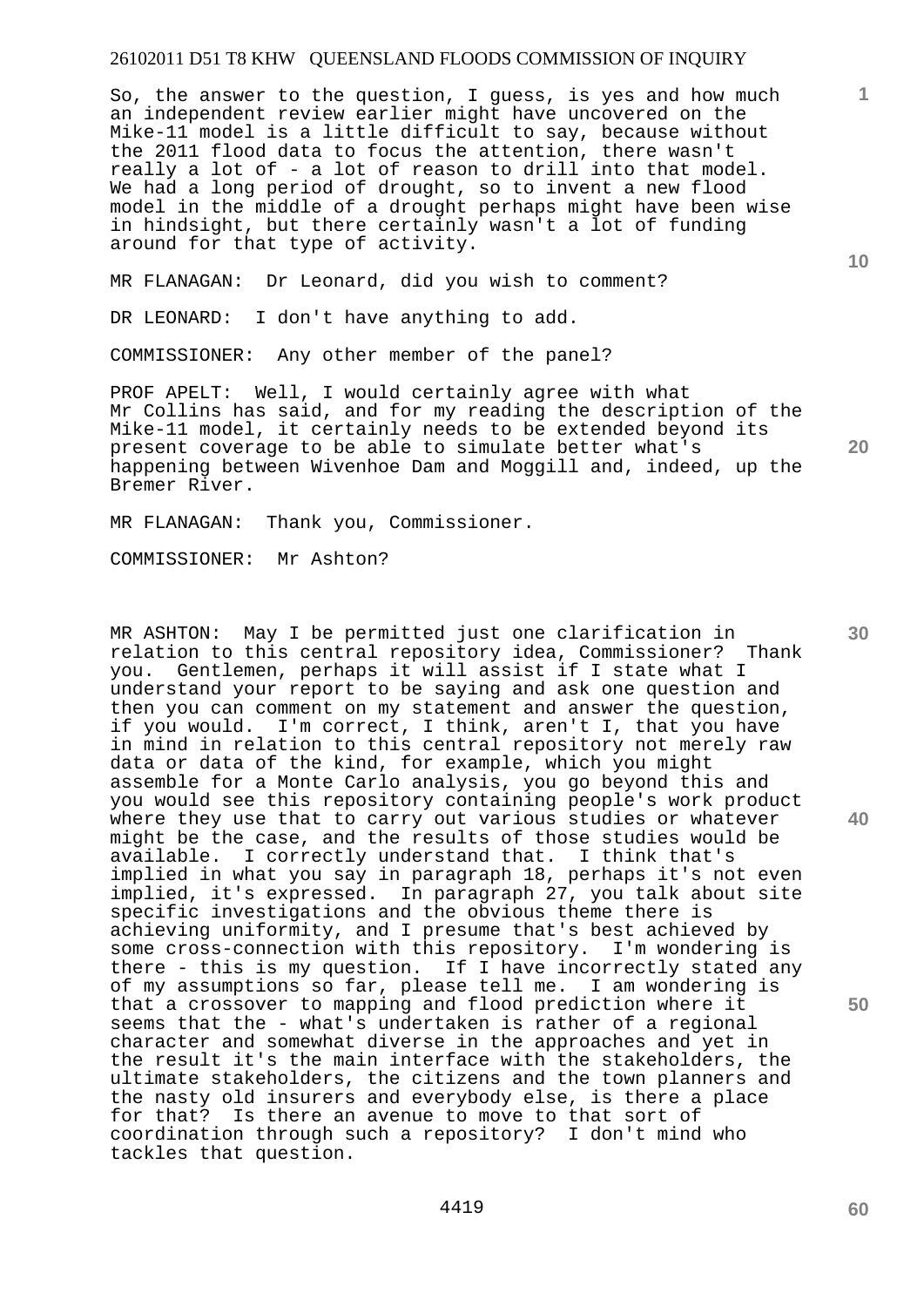MR COLLINS: I will have a go. That ties in a little with something that we haven't talked a great deal about today, which is it's all very well predicting flood levels or flood flows, but the ultimate end requirement for a variety of reasons, including town planning, is mapping, and the mapping's fundamental as an outcome to any of these investigations, and to get to the mapping there's another level of detail which we haven't really gone into, which is fine scale - potentially fine scale hydraulic modelling and then GIS mapping, so the whole thing's integral, as you suggested.

We're already seeing mapping coming out from the Queensland Reconstruction Authority and, indeed, draft codes for development associated with that process. So, a possible vehicle for all this data management could be as an adjunct to that type of process back with the State Government, but you're quite right, unless the mapping's coordinated in the same manner that the data management is, because it's the ultimate end product that's used by the planners, well, we're missing an important part of the investigations.

MR ASHTON: Thank you, Mr Collins.

DR MARKAR: I agree with what Mr Collins said, but can I also add something that related to the previous question or the data repository and what is contained there. One of the things we have identified in the joint report associated with that data, the source of that data and the methodology used to obtain that data should be also specified so that whoever is using that data for any analysis would - can review and assess how reliable the data is or how much reliance one should place on that data as well.

MR BEWSHER: So, just in relation to the earlier question about the data, and I think you asked whether the results of the analysis would be part of the repository as well, and I think the way it was put it implied there was agreement from all of us that that should be the case. I am not sure that we actually expressed that view in the joint report.

MR ASHTON: I had in mind particularly, Mr Bewsher, on that point paragraph 18.

MR BEWSHER: Yes, and so you're - you're the Insurance Council, you're representing - I am just thinking in terms of mapping information for individual properties, that's a very sensitive piece of information and my view is that that needs to be carefully controlled, that doesn't necessarily mean it's entirely restricted, but that the assumptions that are in that data are very clear, and usually the Local Government authority is probably the right body to control the release of that data, particularly because when there are issues arising for Mums and Dads they have got to wear the flack and explain it as well to people. So, I just wanted to put that qualification there in terms of 17 and 18, that I wouldn't necessarily support that fine scale mapping of flood

**1**

**10** 

**20** 

**40** 

**60**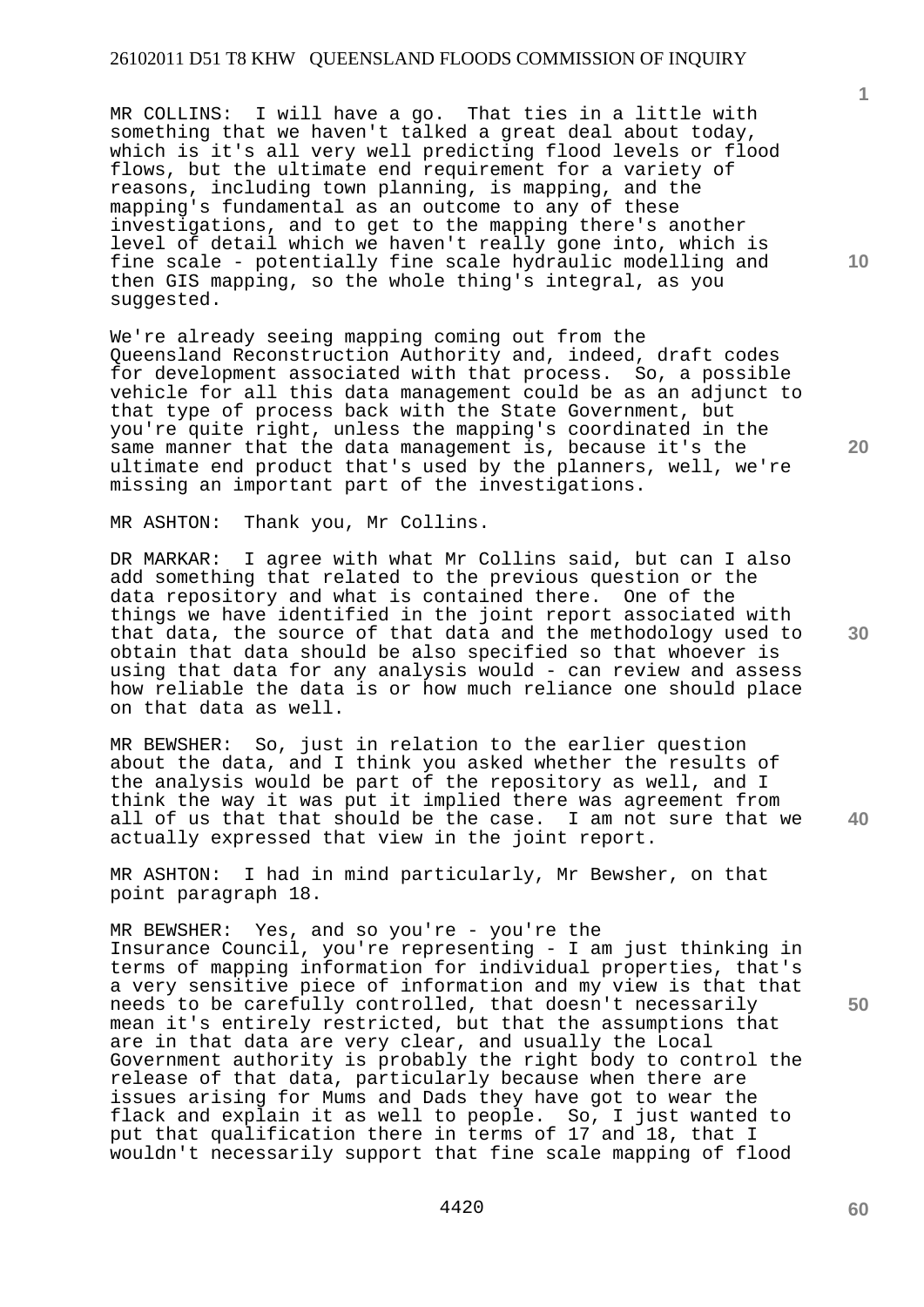risk on individual properties being in a central repository.

MR ASHTON: Well, I am not sure that I was proposing that, or anything in particular.

MR BEWSHER: Okay.

MR ASHTON: In fact, I am sure I wasn't, but 27, paragraph 27 perhaps suggests a compromise you might have in mind; that is to say, it seems to suggest that the central control and modelling and so on would perhaps form site-specific investigations and perhaps influence a uniform approach.

MR BEWSHER: Yes. I fully support that.

MR ASHTON: So, for example, in relation to Local Government mapping, whether it's going to be the Local Government area or the catchment, which is the better, which is the more appropriate, ought to be the subject of consideration perhaps beyond the reaches of any particular council?

MR BEWSHER: Yes, yes, I agree with that

MR ASHTON: Thank you. Thank you. Anybody else? Thank you, gentlemen. Thank you, Commissioner

COMMISSIONER: Ms McLeod, I didn't mean to suggest before you were anything other than your usually attentive self, but the Bureau did suddenly surface there.

MS McLEOD: Yes. Thank you, Commissioner. I don't have any specific questions for the panel but can I indicate, given the scope of data that's been identified this morning and this afternoon and the range of features, local features and so on, operation of dams and so on that are considered relevant, our submission would be that this is a matter for policy consideration that goes beyond the Bureau, so it would be more appropriate for us to make a submission about it rather than ask the panel about it.

COMMISSIONER: Certainly. Mr O'Donnell?

MR O'DONNELL: Thank you. I have a questions for you, Mr Babister. I have a narrow focus. If you turn to your 18 September report, please? Page 10, paragraph 46. You comment there on the maximum height reached in the river at the Port Office gauge during the January '11 event. You refer to the second sentence that there were two different gauges on opposite sides of the river, one recorded 4.27, one recorded 4.46.

MR BABISTER: Yes.

MR O'DONNELL: And elsewhere in your report you comment on the importance of arriving at the correct maximum height reached at the Port Office gauge, it being important to analyse flood

**30** 

**20** 

**10** 

**1**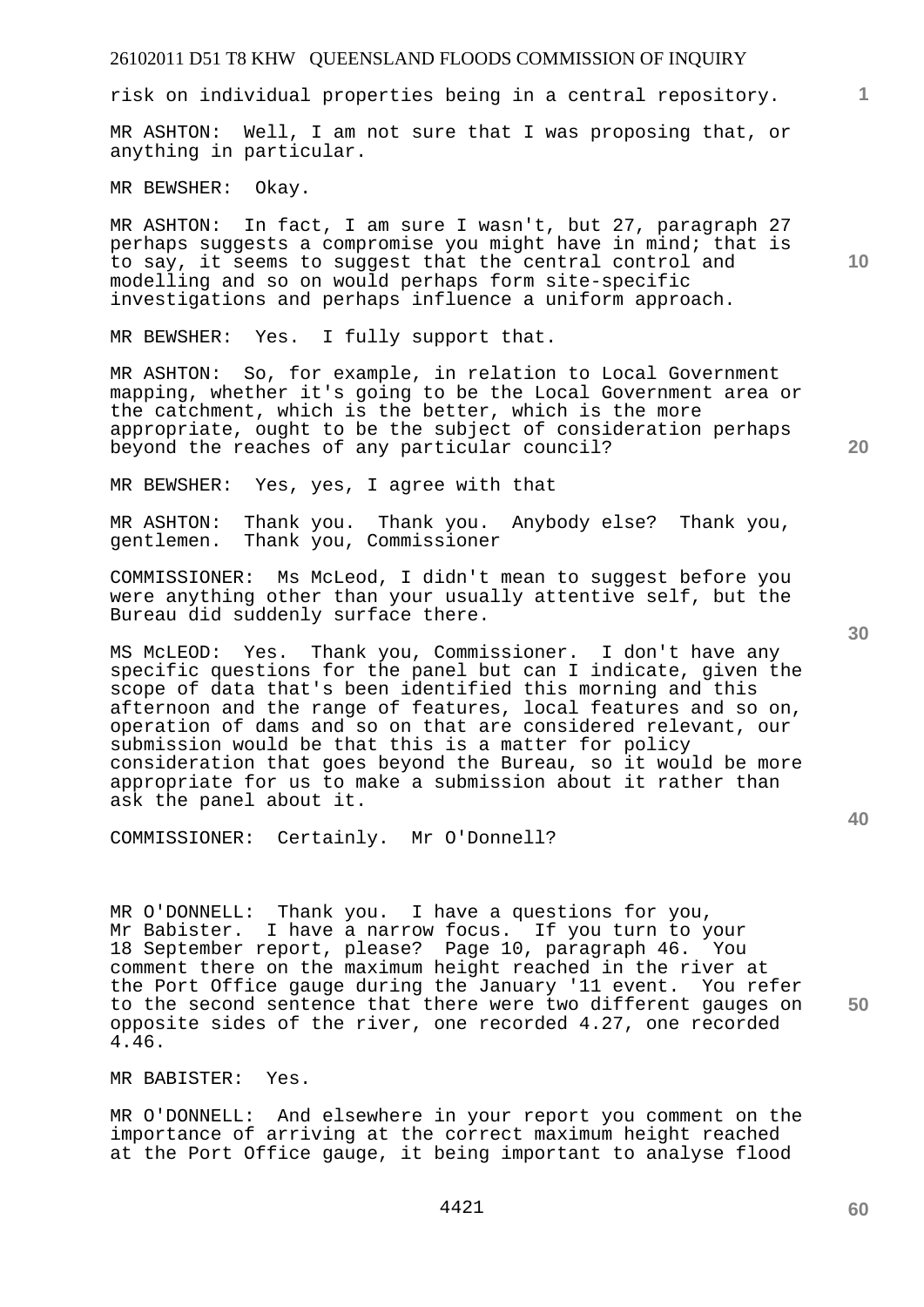frequency analysis.

MR BABISTER: I think it's very important for the flood frequency analysis and I think it's very important future, even 50, 100 years time, that there-----

MR O'DONNELL: Sorry, you will have to speak up.

**10**  MR BABISTER: Even for the future. If somebody is trying to look at this in 50 or 100 years time we really need to resolve this problem so they don't get confused like we were when I was writing that report.

MR O'DONNELL: The problem being whether the most reliable measure is  $4.46$  or  $4.27$ .

MR BABISTER: Exactly.

MR O'DONNELL: Thank you. On the top of page 11 you comment that someone had spoken to Marine Safety and Marine Safety suggested that the other guy's gauge, the Seqwater gauge, had some mechanical problems.

MR BABISTER: Yes, and that was certainly what was indicated at the time, but I didn't feel it was my role to sort of take a vote one way or the other. I was really waiting for the two agencies to sort it out, and the information I have been supplied since from Seqwater makes it very clear that their gauge was working perfectly and they verified it during the flood event and the issues are probably with the other gauge.

MR O'DONNELL: So, on the basis of the information you have since seen, is your opinion that the 4.46 is the more reliable indication?

MR BABISTER: It is.

MR O'DONNELL: Right. Can we just identify the information you have seen since? Is it the two affidavits of Mr Malone?

MR BABISTER: Yes

MR O'DONNELL: So, the third affidavit?

MR BABISTER: The third and the fourth affidavit, and specifically one of those affidavits has some information showing that they actually went out and manually looked at the gauge during the event and validated the reading, between the automatic and the manual board.

MR O'DONNELL: Someone went out and physically looked at the Seqwater gauge during the event?

MR BABISTER: Yes

MR O'DONNELL: To see whether the reading it was giving matched the physical water level?

4422

**30** 

**20** 

**40** 

**50**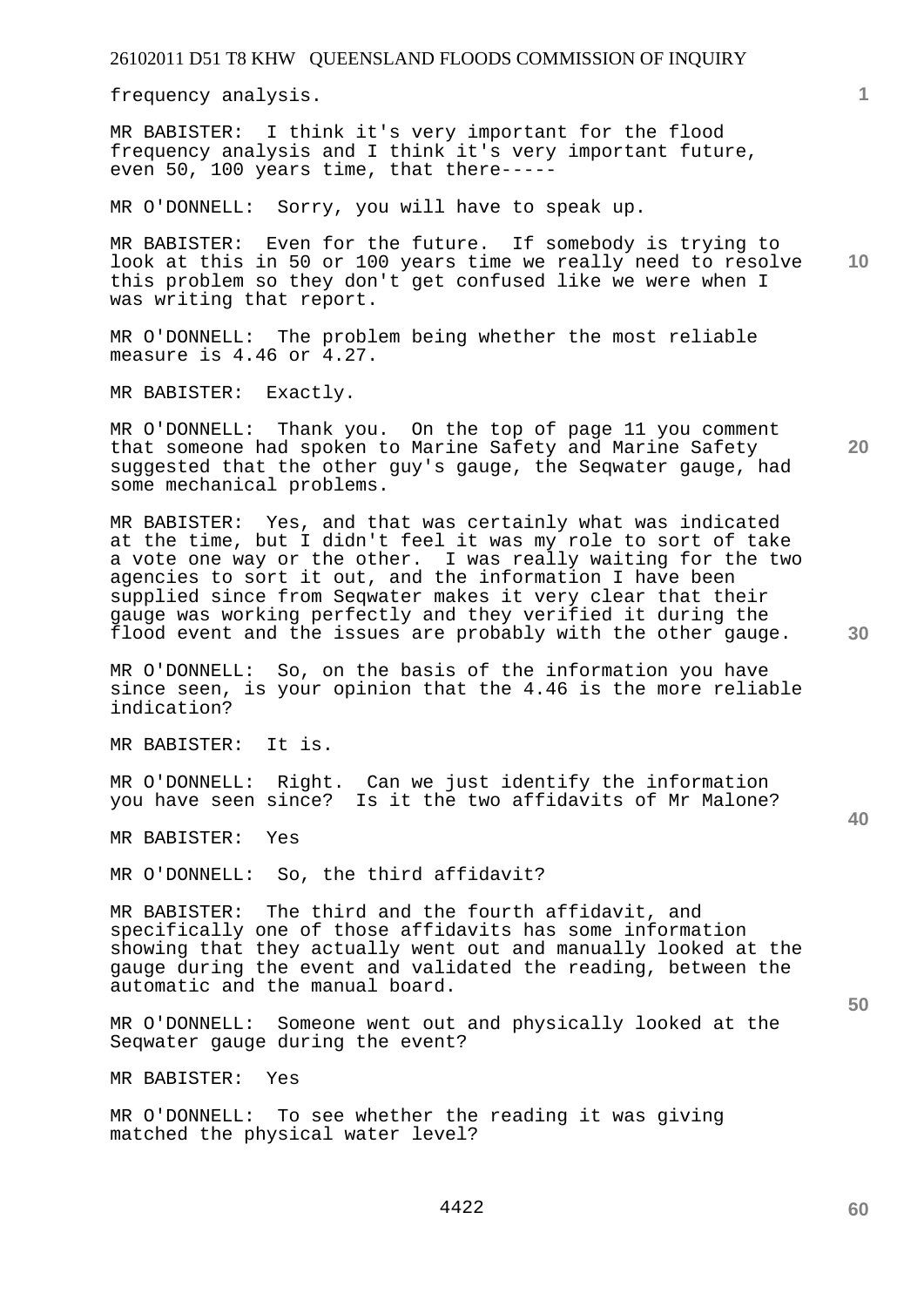MR BABISTER: That's right, yes. I might add too that these sort of problems - I am very glad this one's been resolved are not unusual in floods. I have seen them on many occasions. I have been on site on the gauges where there are two gauges nearby all on the same bridge and they record different results, because these gauges don't get tested at high flows very often. That's unfortunately when they often give spurious results.

**10**  MR O'DONNELL: All right. And if you had had that information when you were preparing your report, would you have expressed the view that 4.46 was the appropriate level for the maximum height the water reached at the Port Office?

MR BABISTER: Yes

MR O'DONNELL: Thank you. Thank you, Commissioner.

COMMISSIONER: Thank you. Mr Callaghan?

MR CALLAGHAN: No, I don't have any further questions.

COMMISSIONER: I had indicated, though, at the start that we would go through and find out whether anybody had any further comment. I might get you to do that.

MR CALLAGHAN: Yes, very well. I can do that and we might do it down the line. Or I might start at this end.

Dr Markar, you heard the Commissioner at the outset indicate that we might make a note if there was anything in particular that arose in the course of this session upon which you wished to join issue or make comment.

MR MARKAR: Not really. Just a little thing. We were talking about data collected by different organisations. One of the experiences I had was the rainfall data collected by different organisations eventually ends up in the database the Bureau has put together. That did seem to include some of the data collected by some councils, especially the Toowoomba City Council collected some data. I haven't seen that data being collected within the Bureau's database. I am not sure whether there are any other sources of data that's not been in the system as well. I thought I would just make comment on that.

MR CALLAGHAN: All right. Thank you. Mr Collins?

MR COLLINS: The only comment that I would like to add is there was the discussion on the timing - time required and the cost-----

MR CALLAGHAN: Yes.

MR COLLINS: -----of the study we have specified, and I don't disagree with what Dr Nathan said in that I think we ended up with a figure of - by the time we get through the flood

**30** 

**20** 

**1**

**40**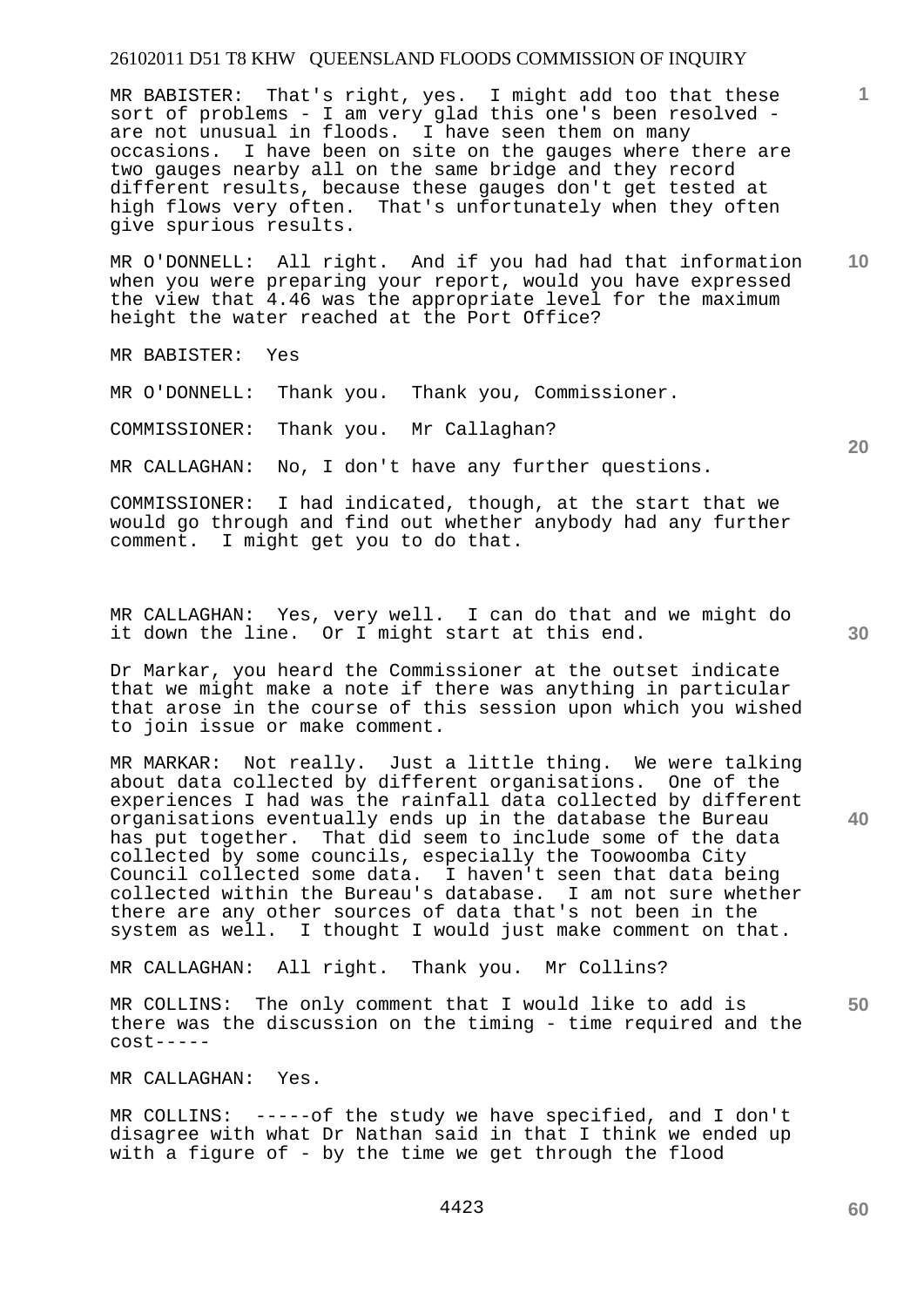mapping - of in the low millions of dollars and perhaps three years. However, I think it is worthwhile saying, and I am sure that there could be comments from others on this, whether they agree or disagree, that there are some definite key outcomes that would be useful as intermediate steps in such a study. It could be done quicker than three years. For example. The first major output would be a thorough analysis of the existing situation with the dam rules that are coming out of the optimisation - Dam Optimisation Study or even the current operating rules. That could be done first. Secondly, then review those dam operating rules and, finally, the consideration of climate change which in itself leads to a lot of analysis. The technical studies certainly don't - wouldn't take three years for the first component. What seems to take a long time on these studies is getting them off the ground, getting the appropriate management structure and technical teams underneath them moving and sometimes that seems to take longer than the actual technical studies. But my personal view of it, it would be feasible to get that first step complete in 12 to 15 months would be my suggestion. Now, that's a challenge to everyone else, I guess. Sitting here it is a big challenge. That would involve - it would involve moving very quickly on setting up the structure to get those studies moving.

The other thing that is in our favour is from the best of my knowledge much of the bathymetric survey data and a fair amount of LIDAR survey that's required has already been gathered and I have been trying to very hard to find out exactly how much has been gathered, but I - I heard this morning that the bathymetric survey up to the tidal limits in the Bremer and the Brisbane River has been completed. I already know also from other discussion at least the LIDAR of the Lockyer Valley has at least been completed to allow studies of the lower reaches. They are obviously additional data requirements that take time and considerable sums of money, but I still think given that we have got the data that the technical studies could move relatively quickly if they're allowed to.

MR CALLAGHAN: Well, just going back, I suppose, to the first part of the point you were making about the time that it might take, it's probably axiomatic that that time would be reduced by cooperation between relevant government agencies and involved parties; is that right?

MR COLLINS: Yes, and it may also be that some pressure in terms of an overall-arching program could be applied and it's amazing how quickly things can be increased when they have to increased.

MR CALLAGHAN: Can you be more specific? I mean, this is a Commission which will be making recommendations. We can only do that on the basis of evidence, but you're in a position to give us-----

MR COLLINS: I will just stick with the numbers I said. I would have thought that with the right incentives-----

4424

**30** 

**20** 

**40** 

**50** 

**10**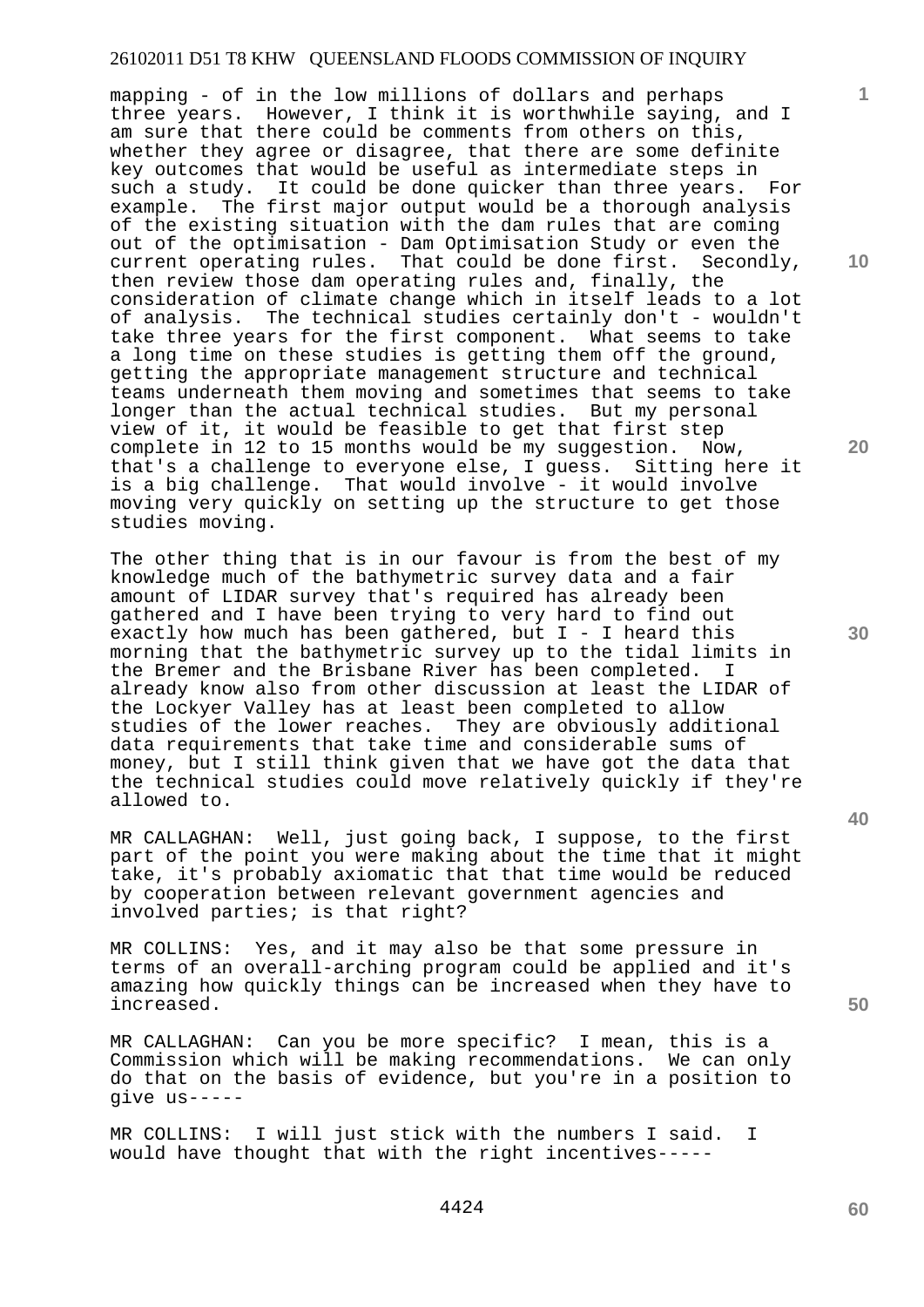MR CALLAGHAN: Sorry, I wasn't asking you to refine the timeframe, I was perhaps looking for more guidance about what specifically should be recommended by way of cooperation and between whom?

MR COLLINS: Well, the key lead agencies in that study is DERM, Seqwater, Brisbane City Council and Ipswich City Council. They're the primary groups that are responsible and affected, I guess.

MR CALLAGHAN: And specifically the cooperation should be in respect of?

MR COLLINS: Well, first of all, designing a work specification, a project specification, and then managing it and then turning that specification into discrete work packages that are either done by the various stakeholders or outsourced through consultancies, and that - that part of the exercise is often time-consuming, and that's the area that needs a lot of attention. When I look at - because I'm a professional consultant and have been all my working days, but getting to the point where you get a brief that you answer to is often perhaps the easier part. I'm not denigrating the work that has got to be done, but actually carving it up and working out how best to implement it quickly is what can often take a lot of time, so it actually needs a fairly level of technical expertise in that management and setting it up and how that structure works amongst the agencies is something that perhaps needs some thought.

MR CALLAGHAN: Okay. Is that the extent of your-----

MR COLLINS: Yes

MR CALLAGHAN: -----additional contribution? Thank you. Thank you. Mr Bewsher?

MR BEWSHER: I don't think I have anything further to add.

MR CALLAGHAN: Thank you.

COMMISSIONER: Professor Apelt?

PROF APELT: No, I have nothing further to add.

MR CALLAGHAN: Thank you. Mr Weinmann?

MR WEINMANN: Nor me.

MR CALLAGHAN: Dr Nathan?

DR NATHAN: Just one small point, sorry, to follow on from Mr Collins' comments. I share - I share the concern around in one sense if you look at the - our joint report there's a large list of things to do and I guess I just wanted to emphasise what I was saying earlier that I'm concerned that it's a large - it's a large scope of work and if you have a

**10** 

**1**

**20** 

**30** 

**40**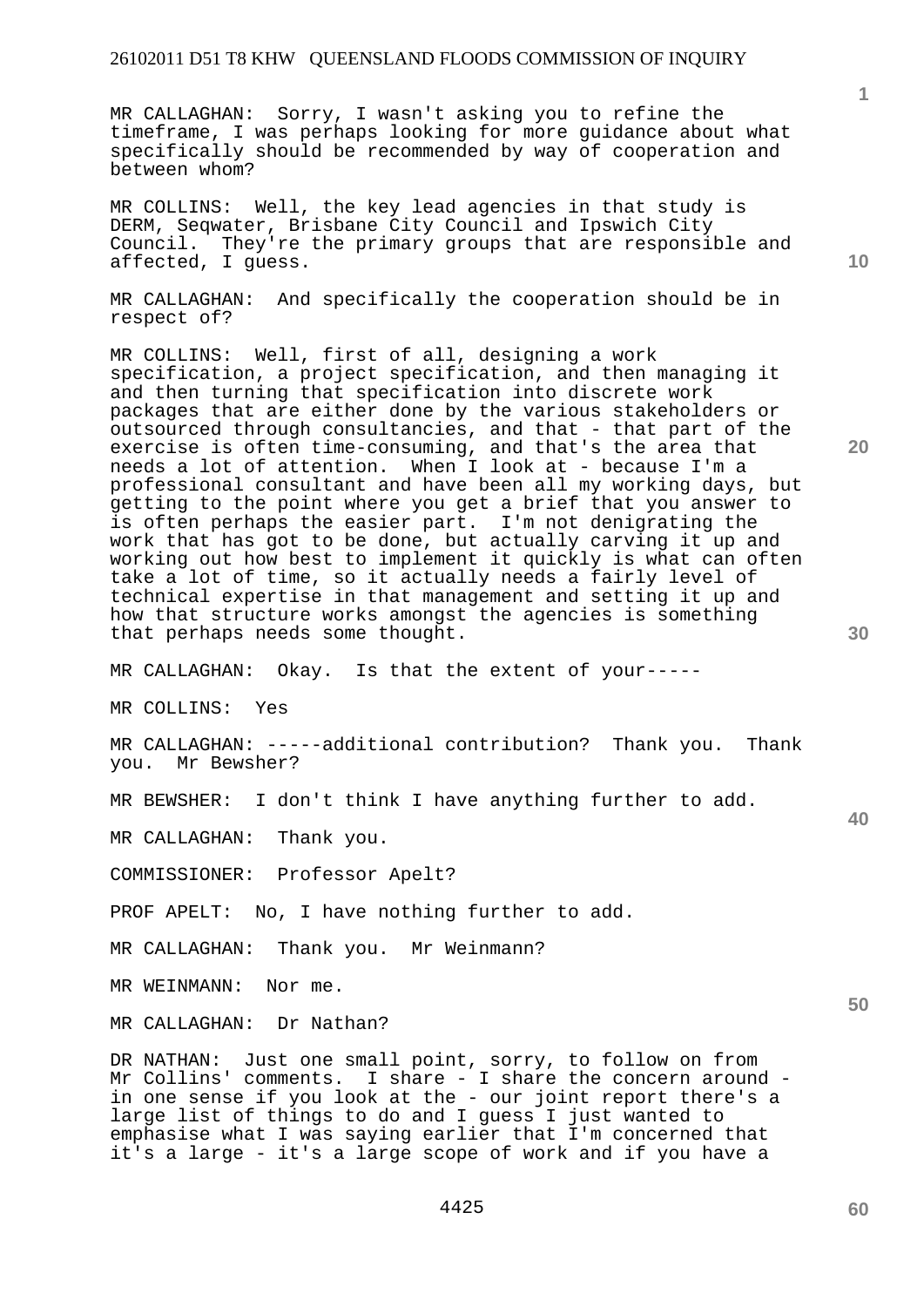structure in place where everybody looks at that scope of work with particular expectation to what they want out of it, it you certainly could end up - it would be quite difficult to control how that proceeds in time, and I do feel it would be really useful for the agencies concerned to sit down and think about how can we stage this so that we can adjust the scope as we move forward in time and as we learn more, and I think that sense of doing some initial work to identify where's the best return on effort and how can we best shape our efforts to get the returns we needed as we move forward in time, because I think we're not going to - it's difficult to do that at this point and I don't think it's possible to sit down and write a whole suite of briefs now and get the agencies working on it unless we do that, that approach. So, I just wanted to make that point.

MR CALLAGHAN: Should that be under the control - should that of itself be under the control of one agency or-----

DR NATHAN: No, I think - yes, no, I think that needs - it needs a cooperative approach to determine that

MR CALLAGHAN: Mr Babister?

MR BABISTER: Other than endorsing Dr Nathan's last comment, I have got no further comment

COMMISSIONER: Finally, Dr Leonard?

DR LEONARD: I just wanted to make a few comments on Professor Apelt's diagram and Erwin Weinmann's diagram because I wasn't given the opportunity

MR CALLAGHAN: Yes.

DR LEONARD: I would like to say hydrographs are like people because they come in all shapes and sizes and I think that the 2011 event was unusual but I don't think it's helpful to say that it's unique, because the next flood event, when it comes you don't want it to - you don't want to always be saying, "Oh, it's unique, it's unique, it's unique.", so - it will have some characteristic we didn't think of. So, I think that's why we need this comprehensive analysis, so the random patterns can help us decide with either of these diagrams - we can argue over whether one of them is more unique than other, but what's needed is this Monte Carlo analysis so we can decide how the distribution over many, many events would lie.

MR CALLAGHAN: All right. And apart from that, was there anything else?

DR LEONARD: Apart from the that, I suppose my - so that's needed for statistical robustness and defensibility of any future estimates that comes up. But short of that, we're making subjective statements and I suppose my feeling about either of those pictures is aligned closer to what Mr Babister has said, but I think that the line would be biased higher, partly because of the attentuation of the dam for larger

**10** 

**1**

**20** 

**40**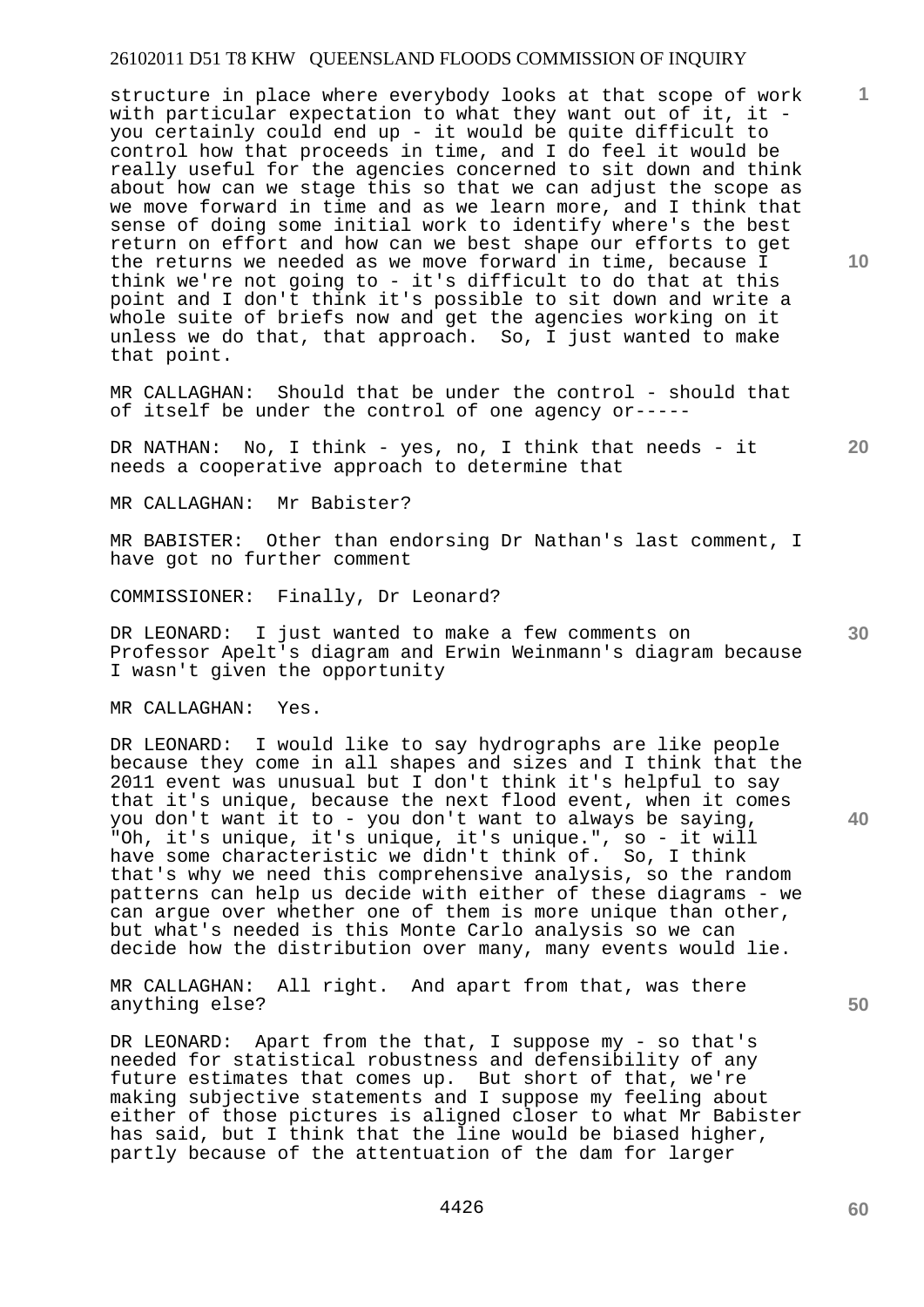**1** floods diminishes, but I don't think I can really add any more than that.

MR CALLAGHAN: Okay. Apart from the figures, was there any other matter upon which you had any further comment?

DR LEONARD: No

MR CALLAGHAN: Thank you. Unless the Commissioner or the deputies had anything further, I think the appropriate step now would be for Mr Weinmann, Professor Apelt and Mr Bewsher to be excused and perhaps for a short adjournment so that we can unplug computers and things and we configure for the Ipswich session.

COMMISSIONER: So, Mr Weinmann, Mr Bewsher and Professor Apelt, you are excused, but before anybody goes can I just thank you all very much not just for what you have done today, but for the work that's been done in the last few days, which I know was done under considerable pressure in not particularly good physical surroundings, with a lot of demands, and we've ended with this extremely constructive approach and, I hope, an outcome that will do us all a lot of good. So, thank you again.

PROF APELT: Can I just ask one simple silly question?

COMMISSIONER: Yes.

PROF APELT: The summons that I and others received covered 30 today and tomorrow. Is this being excused-----

COMMISSIONER: Being excused means don't come back.

PROF APELT: Thank you very much. That is what I was hoping to hear.

WITNESSES EXCUSED

COMMISSIONER: We will adjourn. Sorry, Mr Dunning?

MR DUNNING: Can I tender the document that you and were discussing at the outset? It just seems the transcript won't be comprehensible-----

COMMISSIONER: Oh, just to make sense of that, yes.

MR DUNNING: Yes.

COMMISSIONER: By all means. That's your list of cross-examination topics.

MR DUNNING: It is. It was entitled Brisbane City Council Flood Frequency Concurrent Evidence Topics For

**60** 

**10** 

**20** 

**40**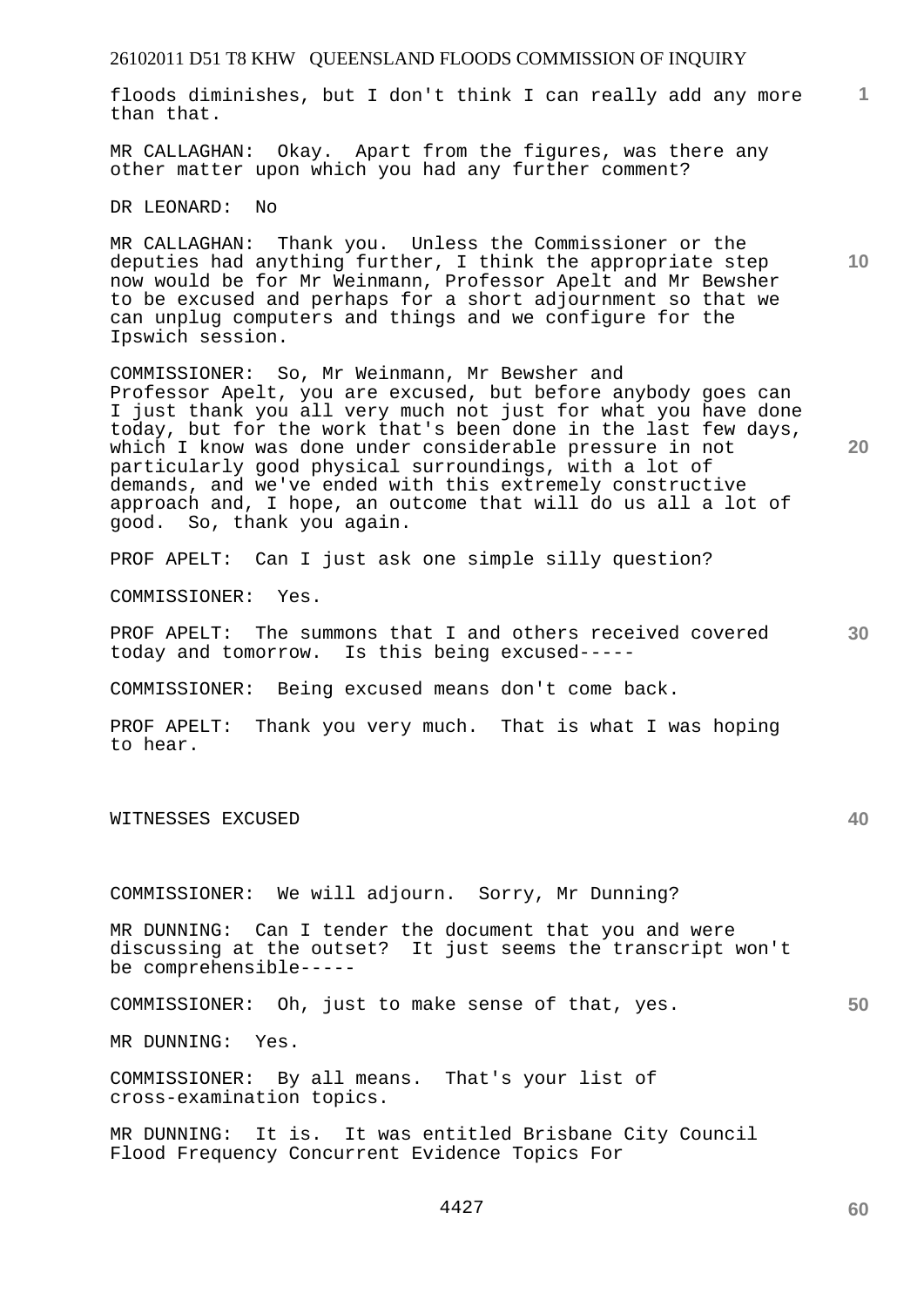Cross-Examination.

COMMISSIONER: Exhibit 889.

ADMITTED AND MARKED "EXHIBIT 889"

MR DUNNING: Thank you, Commissioner.

THE COMMISSION ADJOURNED AT 3.25 P.M.

**20** 

**10** 

**1**

**30**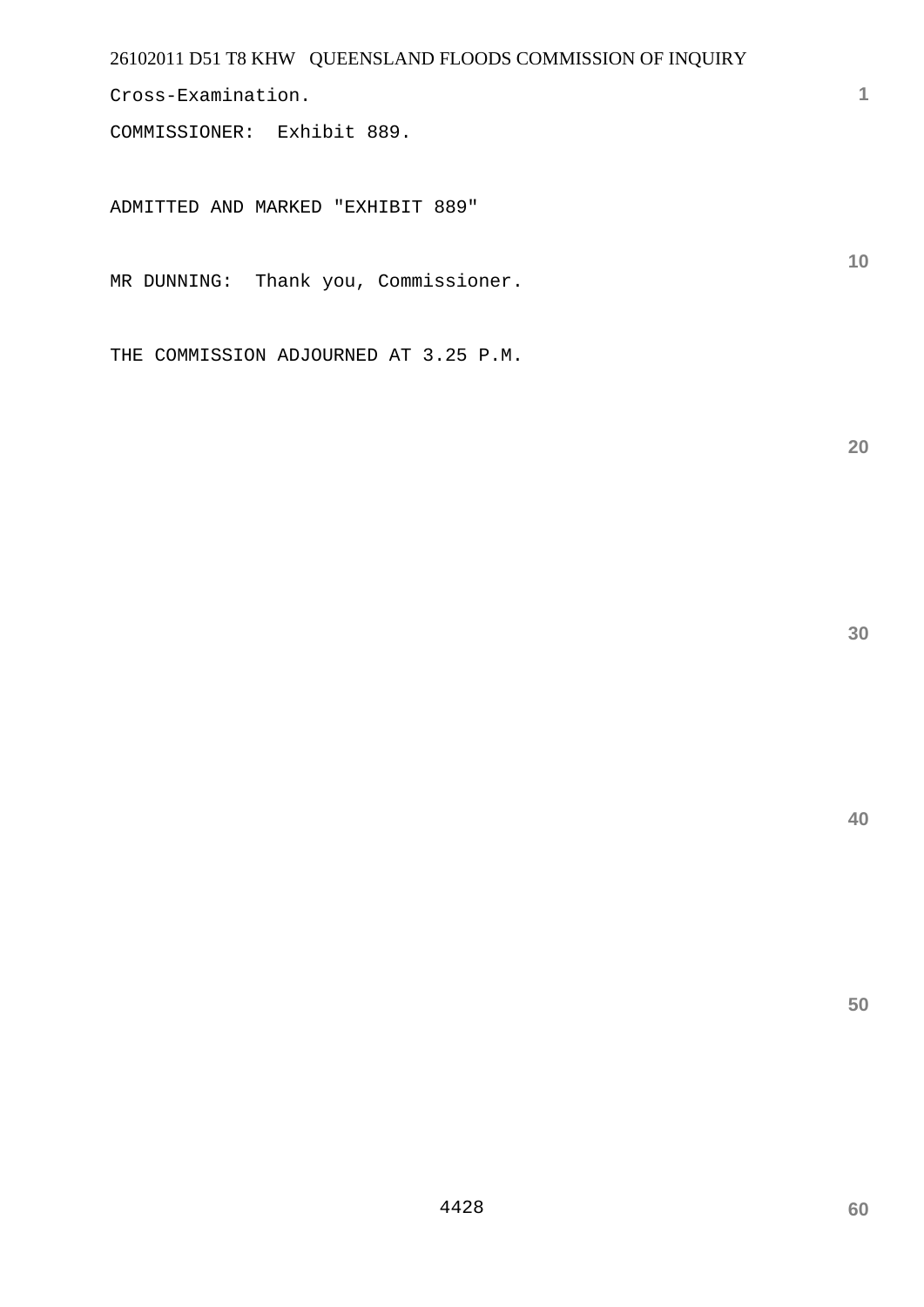THE COMMISSION RESUMED AT 3.33 P.M.

#### COMMISSIONER: Yes, Ms Wilson.

**10**  MS WILSON: Thank you, Madam Commissioner. Madam Commissioner, Mr Babister, Dr Leonard and Dr Markar and Mr Collins have all provided a report in relation to the Bremer River and a river flood frequency study. Dr Nathan has not provided a report, however the five experts, including Dr Nathan, have all signed a joint expert statement on the Bremer River flood frequency dated the 25th of October 2011, which is Exhibit 882.

**20**  Gentlemen, a lot of the content that is contained in the Brisbane River Flood Frequency Joint Expert Statement is repeated in the joint expert statement for the Bremer River Flood Frequency Report. There are some significant differences and I will be addressing some of those issues this afternoon.

If we could start at paragraph 13 of the joint experts' statement. And this sets out that there are additional complexities that are added to the study of the Ipswich area by the interaction between the Brisbane and Bremer Rivers leading to the influence of backwater. The complexities in relation to determining Q100 are set out in paragraph 48, and if we could just get a bit more detail around those complexities. Have we all got paragraph 48? The first of those is the interaction between the two rivers. Dr Nathan, this is what has been referred to in paragraph 13 as the "backwater influence"; is that the case?

DR NATHAN: That's correct

MS WILSON: Can you just briefly describe to us in general terms why it is so significant that there is a backwater influence of the Bremer - of the Brisbane on the Bremer.

DR NATHAN: It means for a given flow down the Bremer, the level that that flow reaches is dependent upon what flows are going down the Brisbane River. So to understand inundation levels in an area influenced by backwater you need to understand what's happening at the - in Brisbane River.

MS WILSON: The joint experts' statement sets out that flooding in the Ipswich area can be caused by the Bremer River alone, backwater from the Brisbane River, a combination of backwater from the Brisbane River and the Bremer River. Is that one of the issues in determining the flood levels in Ipswich taking into account those three possibilities?

DR NATHAN: That's exactly correct

MS WILSON: Number (a) then, it seems, feeds into (e), which is the need for the explicit consideration of joint hydrologic inputs; is that the case?

**40** 

**30** 

**60**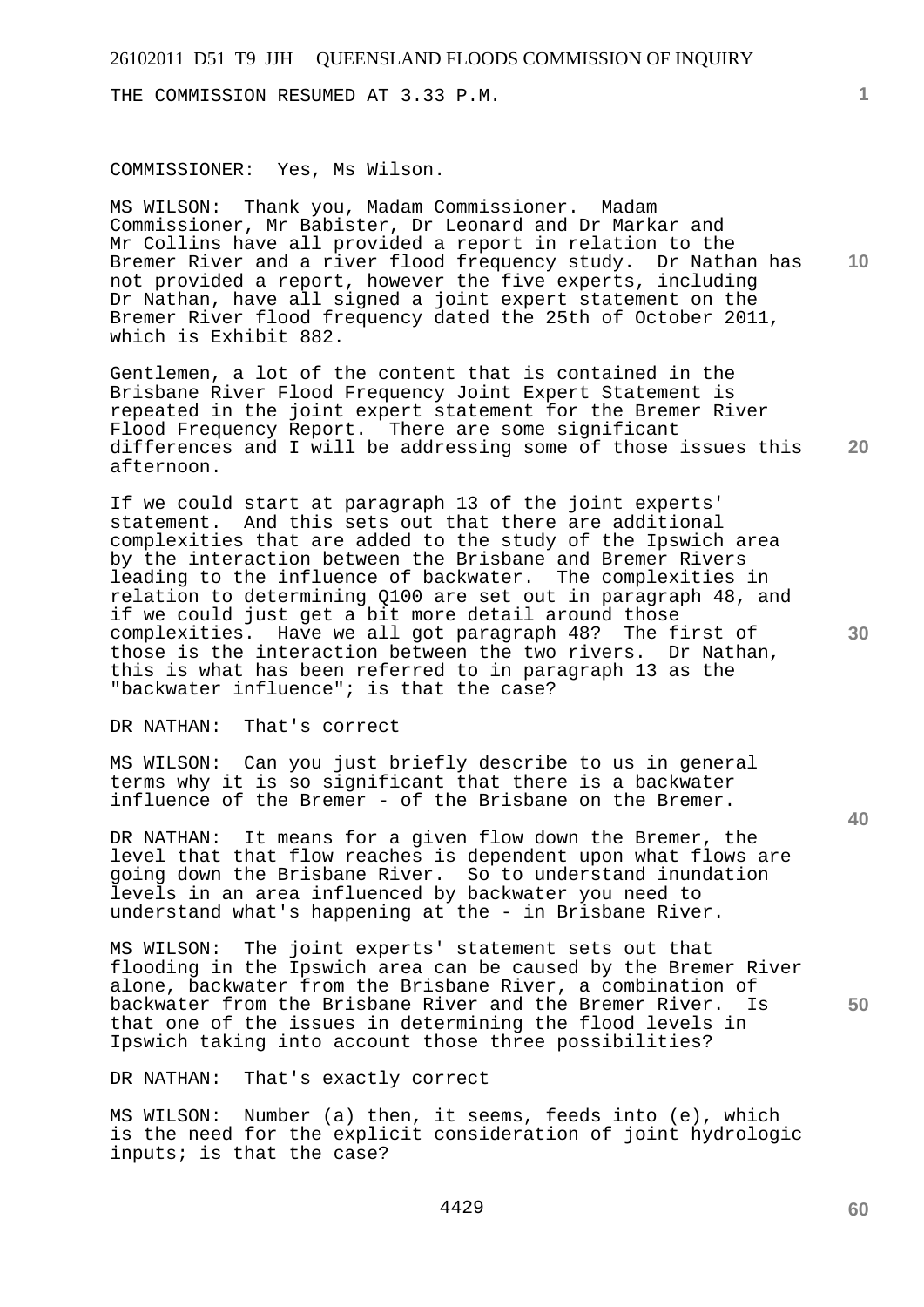DR NATHAN: That's correct.

MS WILSON: And that is really what a large part of this report covers in dealing with getting a comprehensive study dealing with the Bremer River and the Brisbane River.

DR NATHAN: That's correct.

MS WILSON: While I've got - while you've got the microphone, if we can just now go to (c), which is impact of the dams. Now, that is a consideration that is also applicable to any flood study in Brisbane?

DR NATHAN: That's correct

MS WILSON: And the work that is done in Brisbane will be able to be used in relation to the Bremer River and Ipswich in relation to impact of the dams.

**20**  DR NATHAN: That's correct. So that implies the sequence that you need to understand the impact of dams along the Brisbane before doing some of these elements of work.

MS WILSON: Mr Collins, if I can take your attention to the significant variation of flood levels. Why is there a significant variation of flood levels?

MR COLLINS: It's driven by the topography of Ipswich and there's a significant variation of flood levels, particularly in the section of Ipswich that's affected by the Bremer River, bearing in mind that there's a large part of the Ipswich that directly is affected by Brisbane River flooding, it fronts the Brisbane River, but the section that's affected by Bremer River flooding is subject to very large variations in flood levels because of the constraints of the topography. The river's relatively constrained. So on many coastal systems when you get higher flows the water breaks out of the main river channel, spreads across the floodplain, it has a very wide area to dissipate over and therefore the water levels rise with increasing flow, drops off very quickly. In the case of Ipswich it's very constrained so as the flow goes up the levels just keep going up. There is a limit, of course, but the ranges from the historic floods are up to 25 metres and "major flooding" is defined as being, I think, above 11, so it's a huge range.

MS WILSON: Is it a factor in the variation of flood levels that we do have these various influences, that is the backwater from the Brisbane River, the Bremer River and the combination of both, and depending on where - what is the source of the flood may depend on the variation of the flood levels?

MR COLLINS: That's true. The dominant levels are due to very large Brisbane River flooding with a significant event in the Bremer, which is what we saw in 2011, but you can still get significant floods in Ipswich City from Bremer River flooding where there's only moderate flooding in the Brisbane River, so

**40** 

**10** 

**1**

**30**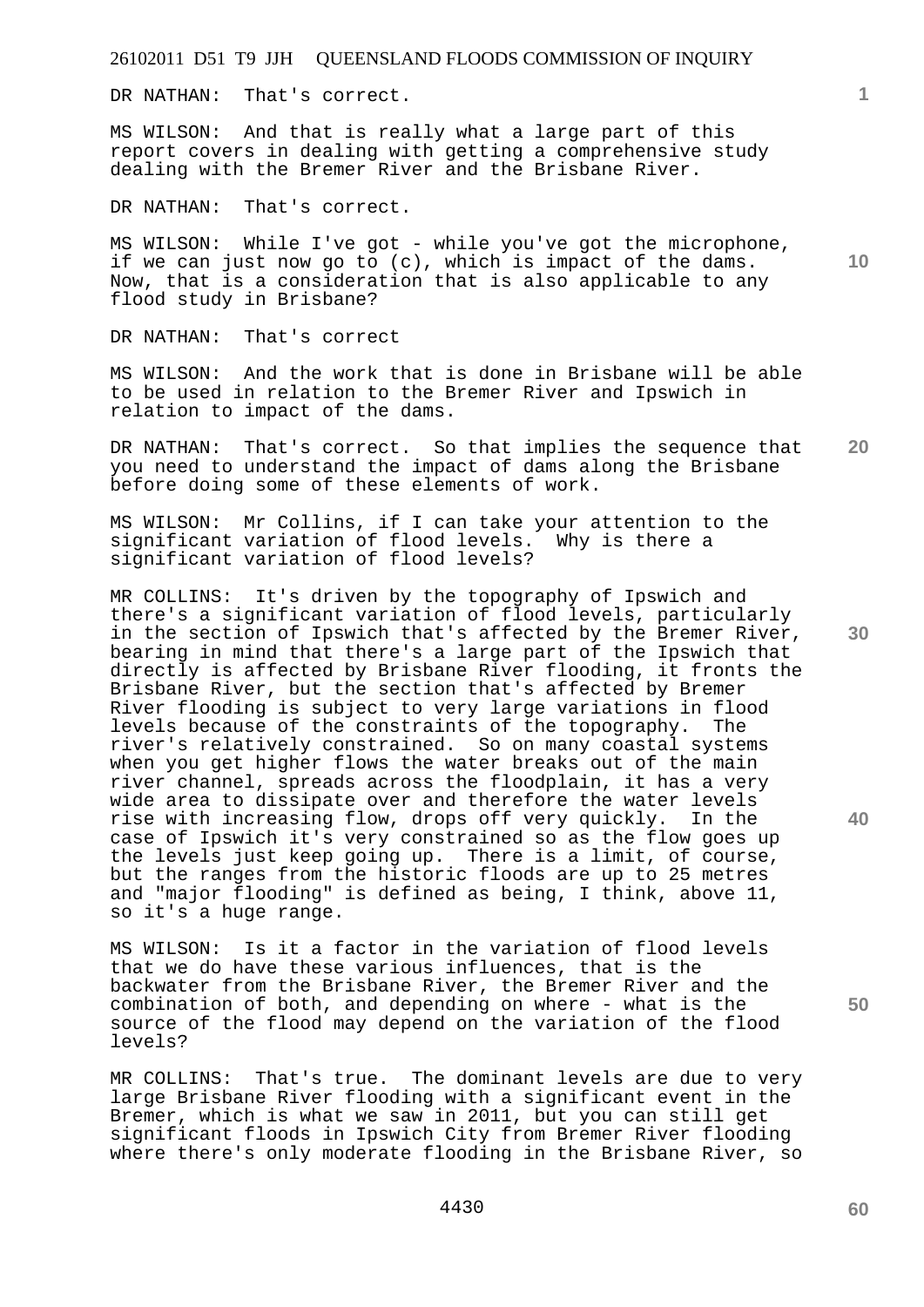it is quite complicated. Similarly with the dams. I mean, the release of the dams can have a significant effect on flooding in Ipswich City but conversely there can be events where no - the dams have no effect on the flooding in Ipswich, they're lower catchment events.

MS WILSON: And that is acknowledged in the report that flooding can occur in Ipswich with or without flooding caused by the dams-----

MR COLLINS: Yes

MS WILSON: -----and influenced by the dams.

MR COLLINS: Yes

MS WILSON: And one of the other complexities, or the last complexity that's set out there, is (d), which is the "wide uncertainty bounds". Dr Leonard, can you assist us with this issue of the "wide uncertainty bounds"?

DR LEONARD: So the issue here is because you've multiplied the number of factors. Not only have you got one river to deal with, you've got two, and then, in terms of modelling, you've got the correlation in rainfall that can land on either of them, and because you've got more factors there's more variability in the output answer that you will get, and so whatever uncertainty you had for the Brisbane River is going to be multiplied for Ipswich.

MS WILSON: If we can now go back to paragraph 13 and just the last part of that paragraph sets out the proposition that flooding can occur without influences from the operation of the Wivenhoe and Somerset Dams. The report goes on, and specifically at paragraph 16, talks about "any comprehensive approach may involve detailed analysis of other local tributary catchments". Now, can flooding occur in Ipswich due to local tributaries alone, and perhaps Mr Collins if you could answer that?

MR COLLINS: The answer is, "Yes, it can." There are a number of tributaries that can cause significant flooding without Brisbane River flooding, for example. Those tributaries are generally above the tidal influence and above the backwater influence of the Brisbane River, but, of course then there's other combinations to consider. Such as you can have a flood of moderate size in the Bremer River affecting the backup into creeks, so there's a backwater effect from the Bremer that is remote from the backup effect from the Brisbane River, which still affects creek flooding, and the purpose of that point was that those factors are more readily dealt with in a more traditional or - I think we used the word "standard" technique for flooding assessments because it's not subject to the same uncertainties in the combinations of the two river systems interacting.

MS WILSON: Flooding caused by local tributaries, can that be influenced by backwater?

**30** 

**20** 

**50** 

**1**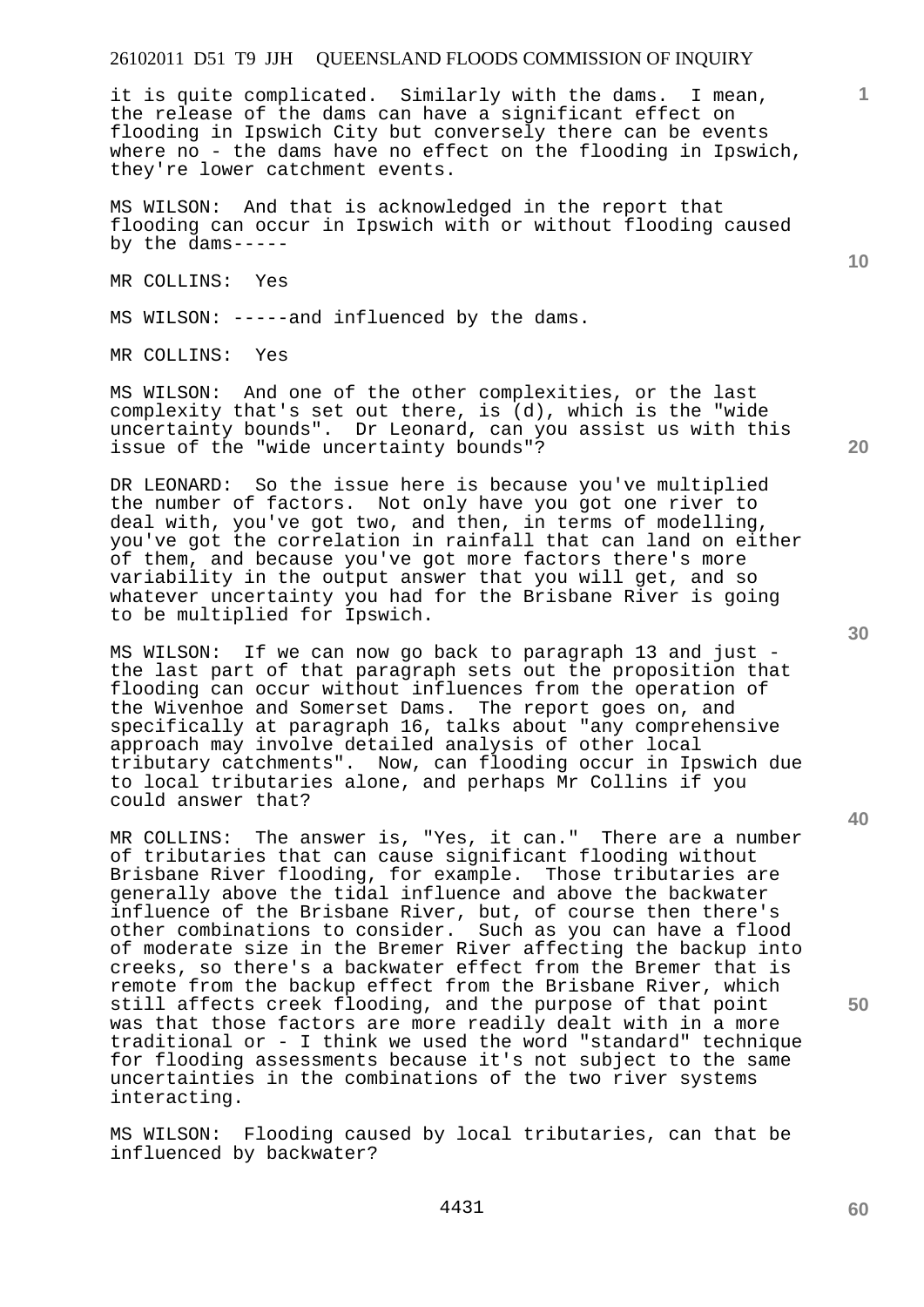MR COLLINS: It can but that statement was specifically dealing with local tributaries that are beyond the backwater influence of the Brisbane River, but then you can have Bremer River causing effects on local tributaries right up through the system, but you've then taken out one of the uncertainty factors, which is how does the Brisbane River interfere with it, because once you're above the backwater influence of the Brisbane River the whole interaction issue and joint probability issue of those two rivers is taken out of it. There's another joint probability issue which is how do you combine the creek flooding with the river flooding, but that again is, I think, generally dealt with by what we call "standard techniques" not requiring the level of complexity with the Monte Carlo simulations.

MS WILSON: Without undertaking the comprehensive study, that is as recommended in this report, can we determine which tributaries are influenced by backwater or not?

MR COLLINS: We can determine which ones are influenced by backwater based on current flow estimates, but, of course, until we know what the actual flow and actual levels from Brisbane River and Bremer River floods are based on the comprehensive study we don't exactly know the extent of the backwater but to a degree we can because, irrespective of that, if you're several metres above the backwater influence in your local creek then it seems unlikely that you would have a major effect, so at least as an interim measure those creek investigations could be done separately to some major investigation that we've suggested is required.

MS WILSON: And that's where I was leading to, about what studies could be done now and what studies had to wait until after the Brisbane report, and with the issue of the tributaries there are some that are clearly not influenced by backwater and they can begin now?

MR COLLINS: Yes, and I think some of them have already been done and are underway, some of those studies, but I'm not - I can't give you a comprehensive list.

MS WILSON: The hydrological modelling is set out in paragraphs 23 to 27, and again matters are repeated in this joint expert statement that have already been set out in the Brisbane River report. However, Dr Nathan, if I can take you to paragraph  $25(f)$  and that is - what is set out there is unique to Ipswich?

DR NATHAN: That's correct. So this - this is really getting the model to demonstrate that it's able to reproduce the level frequency behaviour, so how often levels are exceeded in that Ipswich area, and it relates to the earlier point that that flood levels in the Ipswich level can be the result of either the Bremer or the Brisbane, so it's an important to thing to demonstrate that we've got those correlations right, that we can reproduce the level frequency. That's an additional consideration that's not present in the Brisbane River only.

**10** 

**1**

**20** 

**30** 

**40**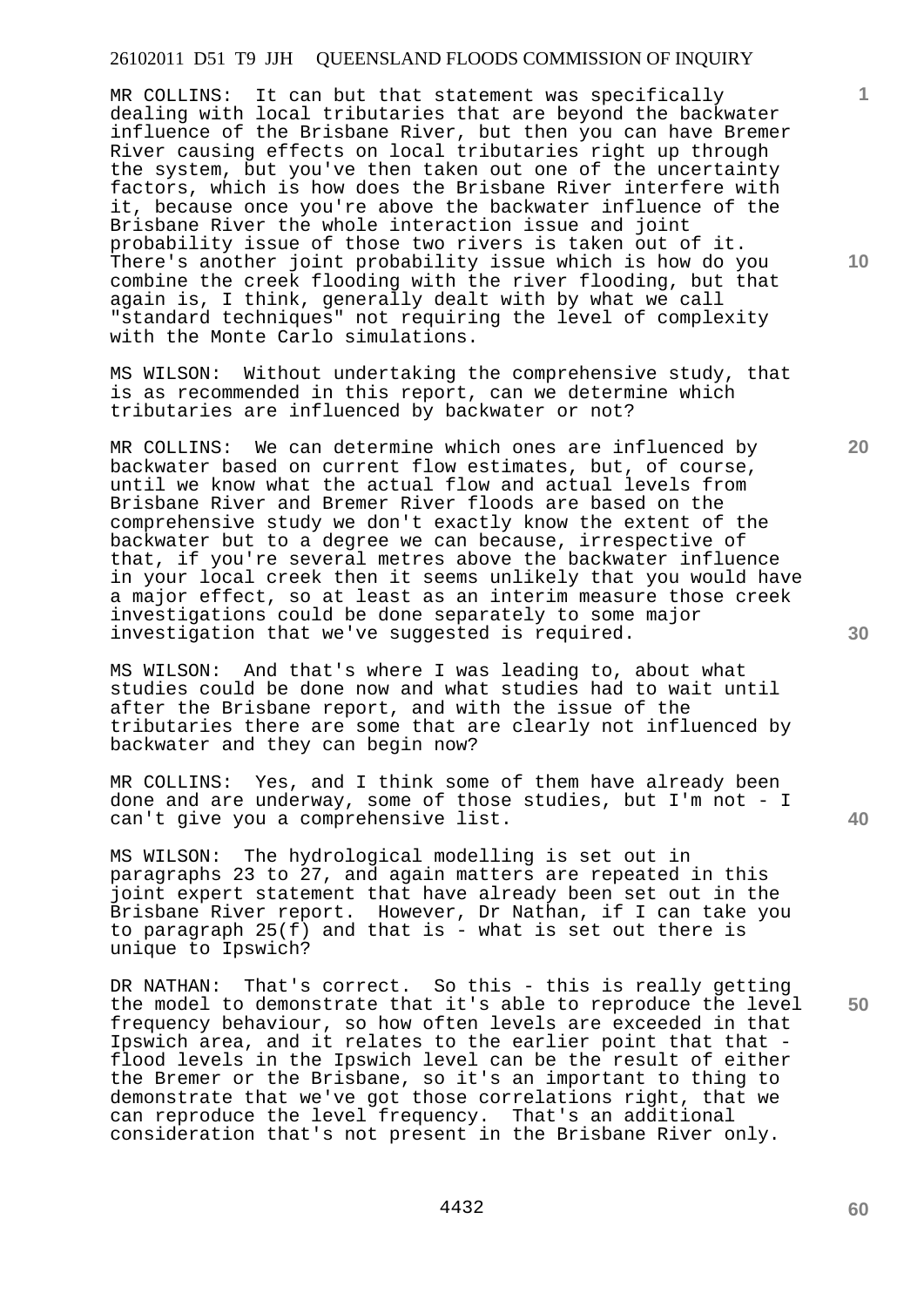MS WILSON: Again with the hydraulic model, it also repeats matters that have been set out in the Brisbane report and we can see that at paragraphs 28 to 33. However, in "Other Comments" it is noted that the experts agreed, at paragraph 36, that the interaction between flood levels in the Brisbane and Bremer Rivers need to be carefully and precisely modelled. Mr Babister, can you tell us what may be required in relation to the development of a separate, more detailed model?

MR BABISTER: It's hoped that the model developed for the whole valley will model this sort of interaction quite well but we're really flagging that if it doesn't model it, if there are some deficiencies in the, sort of, Ipswich area, then it might be necessary to set up a more detailed model to accurately reflect that behaviour instead of making some compromises elsewhere in the modelling. So we'd hope that you didn't need to set up a separate model but we're flagging that that might be necessary if you want to get the Ipswich results right.

MS WILSON: So that's just a flag for the future when people are looking at the guidelines that you've set out, you may have to set up a separate model if it doesn't - if you can't do in the larger model.

MR BABISTER: In the larger, exactly.

MS WILSON: One of the issues that is raised in this report is the issue of joint probability. Now, Mr Babister, you considered the issue of joint probability, and all experts agree that this issue is a critical consideration. Perhaps if I can ask you, Dr Leonard, why is joint probability of such importance in any flood study of the Bremer River?

DR LEONARD: Because we're talking about probabilities here in setting a Q100 or some flood design level. We're talking about a probability that a level is exceeded, and to correctly estimate that probability you need to take into account the probabilities of inflows on either river and, significantly, the correlation between them, because the larger a rainfall is it could be that it coincides on both rivers and the timing is such that you can - that they can compound each other. So that's why joint probability is critical, and the alternative is ad hoc or some sort of assumption where you fix one parameter or take a certain ratio of flows on the two rivers. That would end up leading to a false sense of confidence, I think-----

MS WILSON: And-----

DR LEONARD: -----rather than the full distribution and the joint distribution.

MS WILSON: How were those assumptions done in the past?

DR LEONARD: Well, traditionally it requires you to suggest that one source is more dominant than the other or to - in consideration decide that you will - so let's say you are

**20** 

**10** 

**1**

**40** 

**50**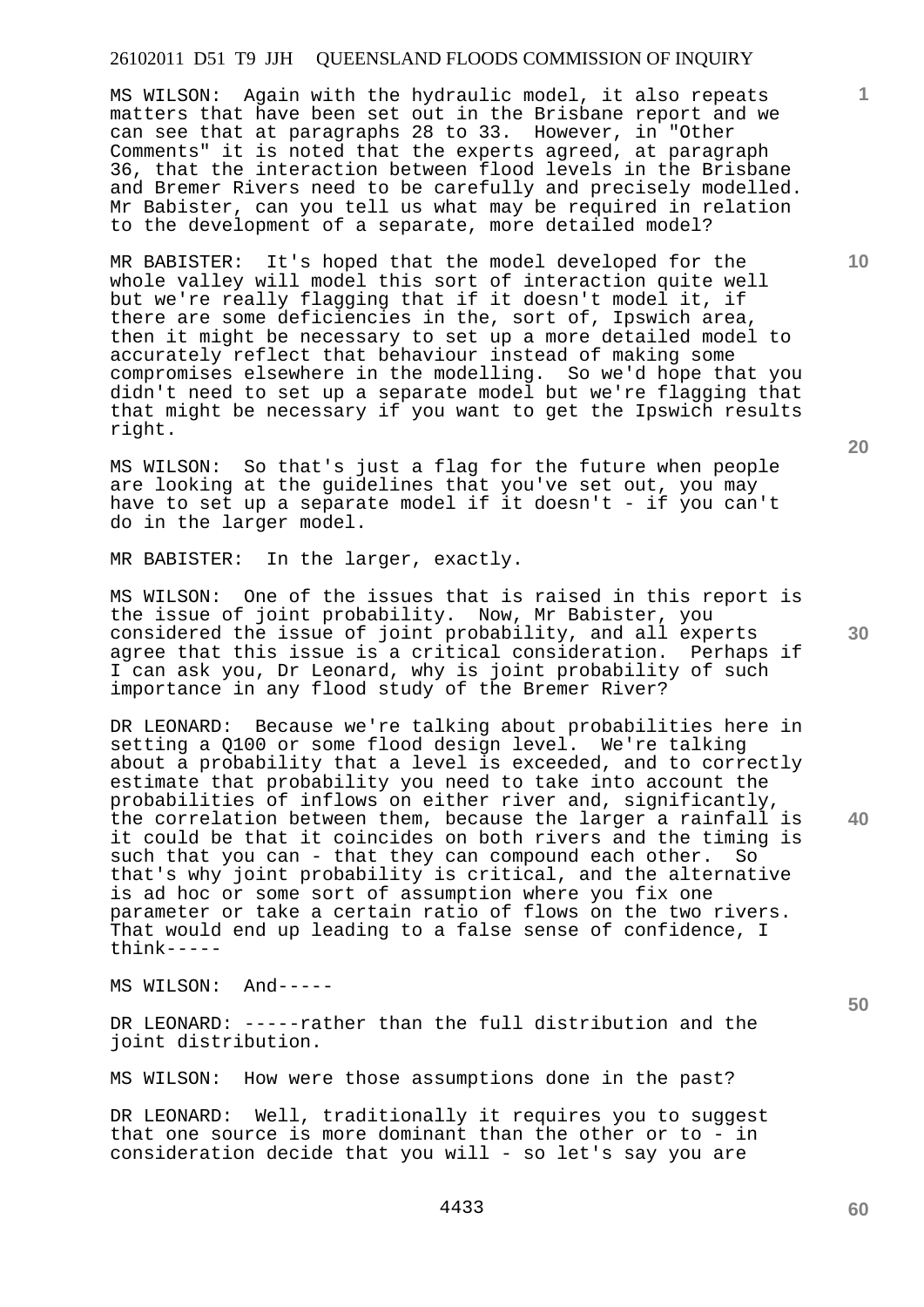after a one in 100 event, you might take a - if the Brisbane River is a more dominant flooding mechanism you might take a very extreme or rare event on the Brisbane River around the one in 100 and a more moderate flow down the Bremer of some some value, but it is slightly arbitrary, I feel. Others might want to comment on that but-----

MS WILSON: Well, I may seek the - any comments from any other member of the panel in relation to joint probability.

MR BABISTER: It's absolutely necessary to do. I backup Michael's comment and say it's not just somewhat arbitrary, it's completely arbitrary, unless you do a joint probability assessment. Yeah, completely subjective, that's right.

#### MS WILSON: Mr Collins?

MR COLLINS: I don't disagree with what's been said, I just make the comment that for practising professionals the guidelines set out the methodology that was described in terms of how it was previously done before joint - before the Monte Carlo simulation was carried out. There were some other variants to that such as the Laurenson method which Mr Babister demonstrated to show that you can get quite a different answer if you apply that approach, but prior to 2000, I'll put a number on it, probably all the guidelines in this country tended to push it down the direction of the method of proportioning flows, which is a limitation.

MS WILSON: Dr Markar?

DR MARKAR: Yes, I think it's been case of horses for courses to an extent and the amount of effort, the importance, implications of creating the result. The traditional practice in the past has been based on the catchment sizes. A bigger catchment - a smaller catchment, tributary catchment flowing into a bigger catchment and there are some guidelines to decide on what sort of combinations of probability to assume. For example, if the Brisbane River we're looking at a hundred year event there. Then, depending on the size of the tributary catchment, there are guidelines, have been guidelines in the past, it has to be a 10 year event or a 20 year event, if it were a very small system it could be up to a one or two year event. For example, some of these guidelines are given in the Queensland Urban Development Manual when you look at development applications for local creek systems. What you're talking about here is because of the importance - a big town is affected like Bremer, we've got to be a bit more sophisticated, we've got to be a bit more accurate and there has to be better science involved rather than to - when we assess a flood levels. If I can add to that as well, we're talking about the interaction of rivers, there's always some backwater effect when there is interaction with rivers, and the dominance of a backwater effect depends on the size of the two systems. There are lots of other tributaries draining through Ipswich that drain into the Brisbane River but those catchments are very small, so any major flood level on Brisbane will dominate those tributary

**10** 

**1**

**20** 

**40**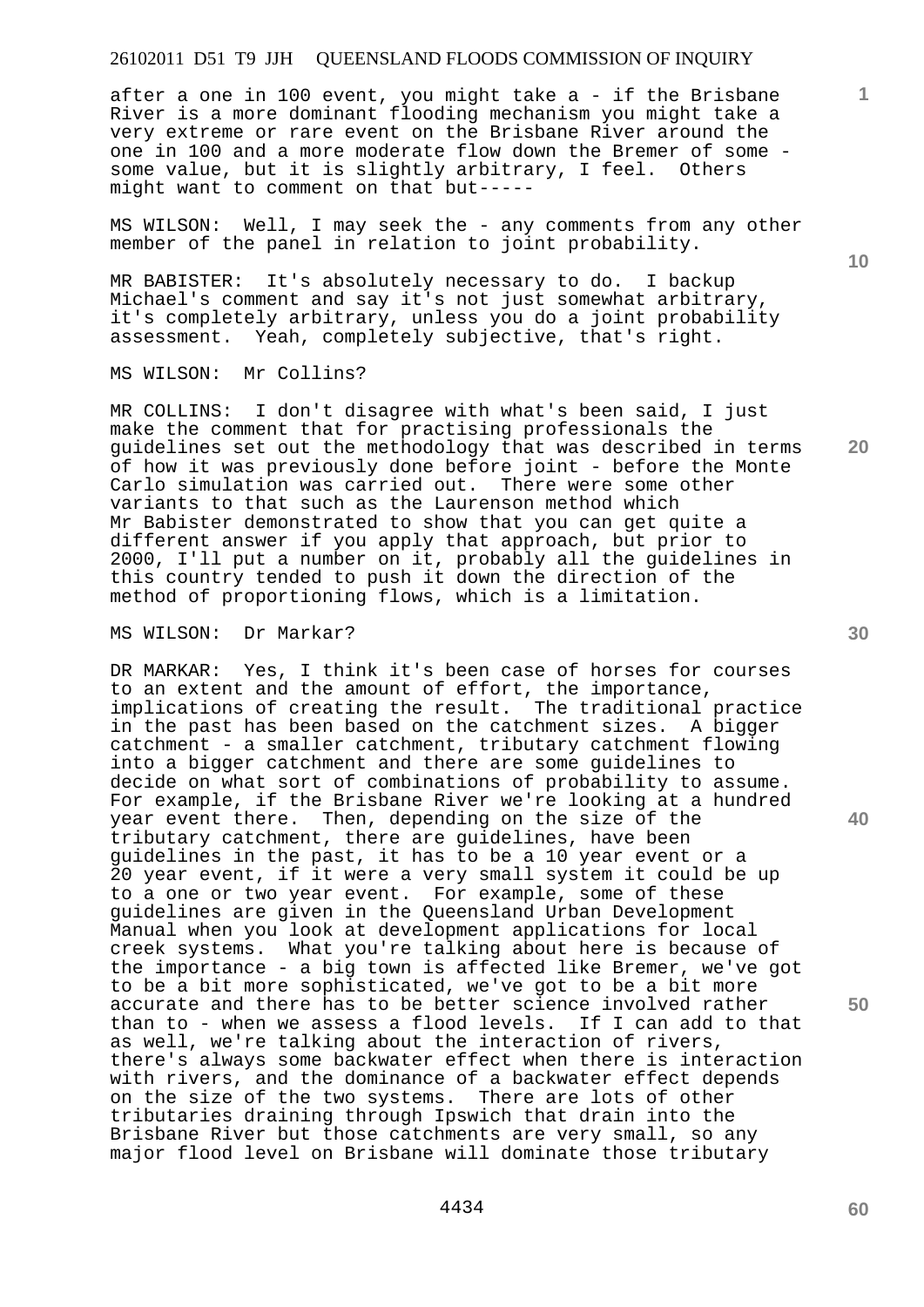systems and those levels will be much larger than anything -<br>any flood level generating from the tributary alone. The any flood level generating from the tributary alone. Bremer is a bit different. Bremer has a fairly large catchment and it generates - produces quite large discharges and sometimes according to what is - than what is coming down the Brisbane River. That's why the Bremer-Brisbane River interaction is quite important compared to a lot of other little tributary systems. And, as we discussed in the past, it's been somewhat arbitrary combination that's been looked at. Now what you are proposing in the joint report is to proffer more scientifically-correct approach.

MS WILSON: A joint probability analysis will reduce uncertainty to some degree.

DR MARKAR: Yes, that's correct.

MS WILSON: Dr Nathan, have you got anything to add?

**20**  DR NATHAN: No, I agree with everything that has been said and have nothing to add.

MS WILSON: Well, don't give away the microphone unless, Mr Babister, you've got anything to add.

MR BABISTER: I was just going to add that this problem is compounded by Ipswich because of this large range as well. If the range was quite small, you know, you could probably get away with more of an arbitrary approach, but it sort of amplifies the problem, the large range of flood levels.

MS WILSON: It is clear that a great influence on any flood study into the Bremer has to take into account the Brisbane River. So, now, Dr Nathan, if I could ask you about the sequence of the flood study for Ipswich and the Bremer River because we have to take into account any flood study in the for the Brisbane River. Could you assist?

DR NATHAN: Yes, because Brisbane River has such an influence you'd really need to be comfortable that you're getting that interaction between Brisbane and Bremer correct, and that would have to be demonstrated as part of the main focus on the Brisbane River, so I do think it would be sensible to wait for that study to be done before you do anything more detailed in the Bremer catchment, but I think we were also talking earlier about the number of other studies that will follow on or are part of that Brisbane River in terms of the optimisation or consideration and mitigation options, et cetera, so once the risk has been characterised I think the other studies in the Brisbane River could then continue and you could then start work on Ipswich.

MS WILSON: And how long would it take to determine the risk, as you talk about the risk being characterised?

DR NATHAN: Once the Brisbane River has been done I think satisfying yourself that you're reproducing the likelihood of flood levels in Ipswich is probably of more of the order of

**30** 

**40** 

**50** 

**1**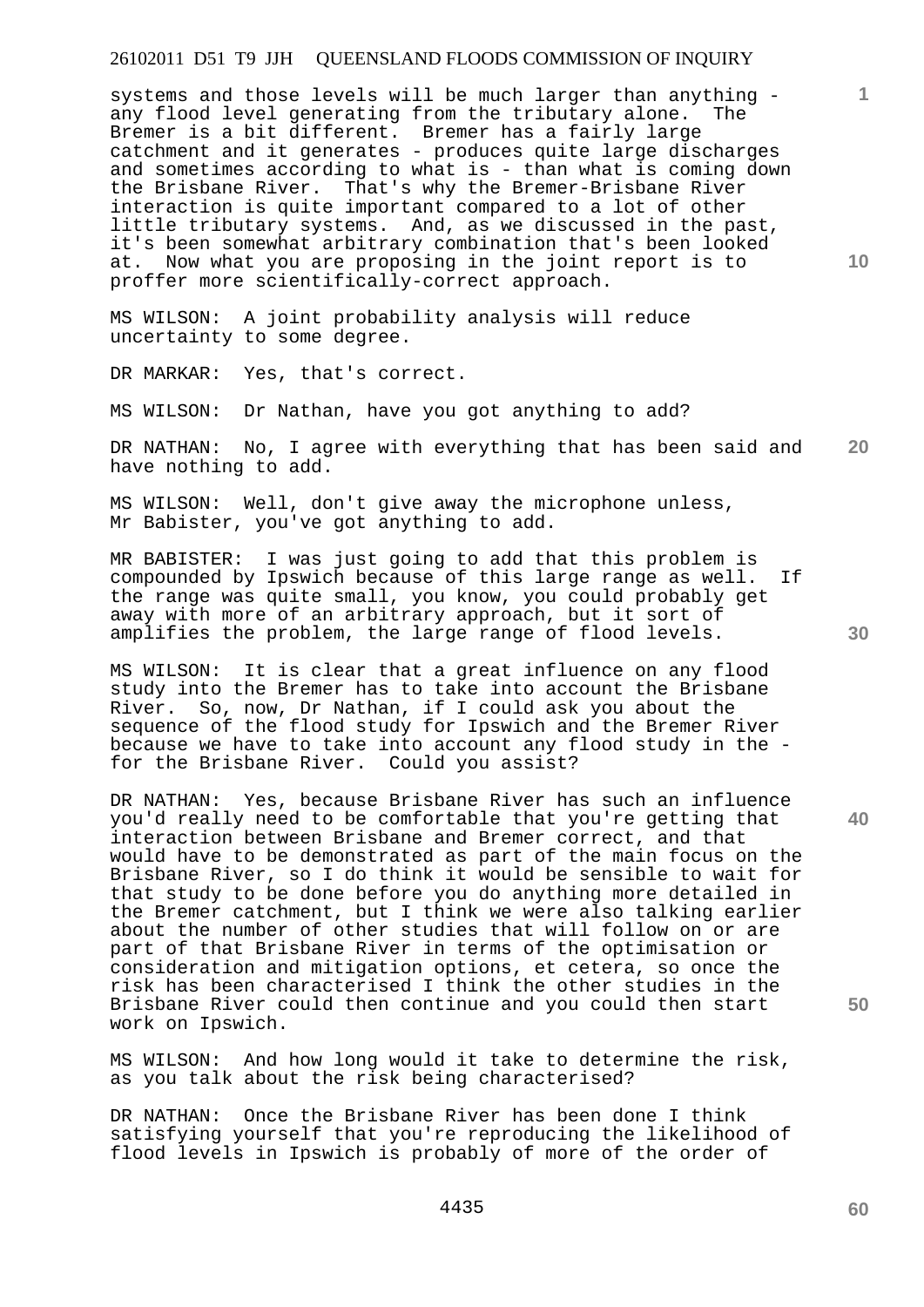months than years

MS WILSON: And that first part of characterising the risks?

DR NATHAN: I'm including that in there. I think the complication is again converting those two inundation levels and extents and that's a more complicated task, but in terms of understanding the risks and the levels associated with those that's - once the Brisbane River has been done it's a more straightforward exercise for the Bremer.

MS WILSON: So if I can establish some timeline. So working from today and say that the Brisbane River study got underway, how long are we looking for - how long are we looking to to that first part being completed and when the Ipswich can then continue?

DR NATHAN: I think that would depend on the staging of investigations which, it goes back to my last point that I made in the previous session, I think it depends on how you stage investigations in the Brisbane River, but, off the top - I mean, I'm - so I'm a little bit reluctant to put a time on that, but speculating I could imagine most of the prime effort on characterising risk in the Brisbane you'd say could be done within a - you know, a 12 month or so period, and it was after that you could then focus on the Bremer, so probably looking at a 12 to 18 month time frame.

**20** 

**50** 

**10** 

**1**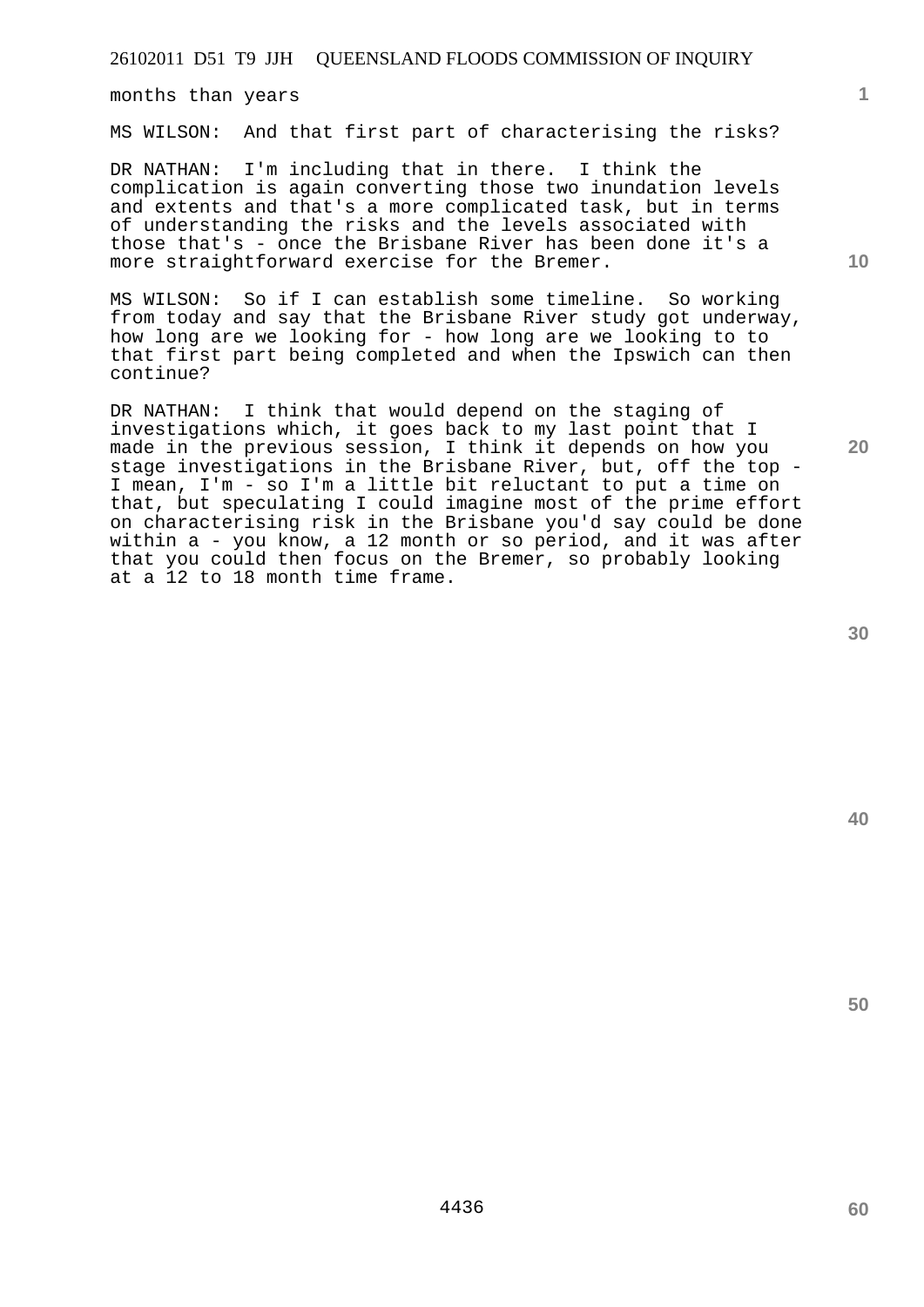MS WILSON: And what is the additional cost? We've spoken about cost in relation to the Brisbane River. What would you be looking at additional costs for dealing with the Bremer River?

DR NATHAN: Oh, considerably less. Yeah, the additional costs of looking at the Bremer after the Brisbane would be considerably less. The part of the cost - I don't have a particularly good feel for is how you would convert that to levels in inundation extent. I think that depends - I think a fair bit of work has been done there and I am not familiar enough with it to know how much of that needs to be revisited.

MS WILSON: Perhaps I could open that up to any other experts on the panel, if they've got a different view about the time to be taken and/or the cost?

MR COLLINS: I agree with what Dr Nathan has said. In terms of the time, there are a number of tasks that could be done in parallel, but probably not the critical ones. For example, the hydrologic model has to be updated as part of the Brisbane study, so that's not a unique extra, unless there is something<br>specific in sub-definition that's required. The hydraulic specific in sub-definition that's required. model obviously has the Bremer River in detail required for the Bremer studies but if it required additional detail, which I think Mr Babister suggested is a possibility - but we're not clear on that until someone gets into the study - that could also be done in parallel. But there would be additional works required, which required the outputs from the Brisbane study. So I agree with the timing with regard to that. In terms of once you get the levels, the mapping exercise is really something that council can do themselves, I would have thought, in Ipswich's case, because once you know levels, it is a translation exercise on the system, and that can be done fairly quickly. So in terms of timing, I agree with the timing. It is not that much more than the Brisbane studies and it comes down to the intermediate staging. In terms of the cost, there may be some additional cost with the refined analysis but I would have thought as part of the overall numbers we were talking about earlier, it is a very small additional component, and I would have thought most of the elements would be common to the point that it would be sensible to do them as part of one overall study. It is just then a question of who contributes.

### MS WILSON: Dr Leonard?

DR LEONARD: I have a little bit of reservation about saying six months. I don't think that the work is significantly more than that but the Bremer and the Ipswich region is contingent on a few things lining up. So with the Brisbane River you can sort of satisfy yourself on the hydrology and then from that point you go - you look to getting the hydraulics right. But here we need to - we can't just satisfy ourselves with the hydrology because the real key validation is using the levels in Ipswich, which to do that you need the hydraulic model. You can't just say we've got the distribution of inflows on

**1**

**10** 

**20** 

**30** 

**40**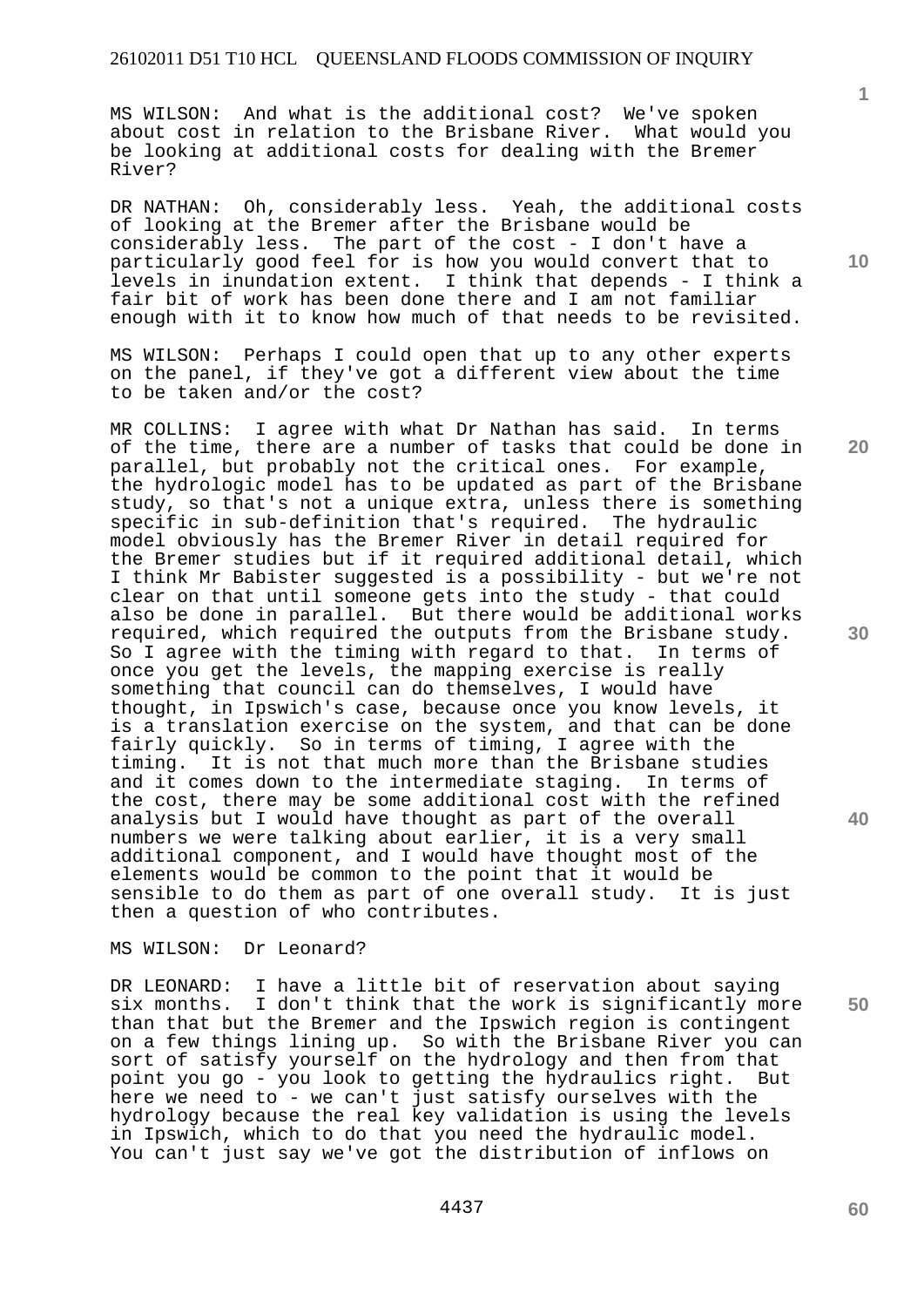the Bremer right, and we've got the distribution of inflows on the Brisbane River right, you need to combine them together and convert them to levels and check them. Because of that, then it depends on satisfying yourself that the hydraulic model, whether you do or not need a detailed hydraulic model for the Ipswich region, so you can try and apply one for the whole Brisbane catchment, and then if that doesn't satisfy requirements, then you would build your detailed model, then you would use that with your hydrologic inputs to try and sign off on the whole process. And I just feel there is a bit more iteration there and a few more contingencies that might not sort of play out in a six-month period.

MS WILSON: Can you offer us a time-span?

DR LEONARD: I would have - I - I am speculating. I would have said if - so the year figure that Rory gave was to get the hydrologic inputs for the Brisbane River right, if I remember correctly, so I would have thought it was at that point that you could assess whether - whether or not they were suitable and your hydraulic model was suitable in the Ipswich region. I am not sure you can do that in parallel until you have signed off on the Brisbane flows. At that point you might need to build a detailed hydraulic model and I would have thought that that would take several months, three to six months. So I'm saying nine to 12 months.

MS WILSON: Is there any differing view from the approach that Dr Leonard has suggested? Mr Collins?

MR COLLINS: There is not a huge amount of additional cost in building a more detailed hydraulic model of the Bremer River using full two-dimensional modelling techniques we have available. Whether it is core scale or fine scale, the cost of the model construction really are not all that different. So I would suggest that you could do them in parallel and then have a nested fine-scale model within a 2D framework that you could plug in or pull out, depending on what analysis you're doing. So I still think it could be done in parallel. But, you know, I understand that where we're all firing a little from the hip here on the timing; it needs a lot more thought than that, and I acknowledge what Dr Leonard has said, there is more uncertainty in it, but I still am optimistic that you wouldn't need that additional time for the hydrodynamic additional detailed modelling.

MS WILSON: The point is that we're not talking in excess of two to three years?

MR COLLINS: No, I don't believe so.

MS WILSON: And it could be done under two years?

MR COLLINS: I believe the critical elements could be done in under two years, yes, as I said in the previous session.

MS WILSON: Unless we've got any other differing view, can we just move on to paragraph 46 of the joint experts statement,

**20** 

**10** 

**1**

**50**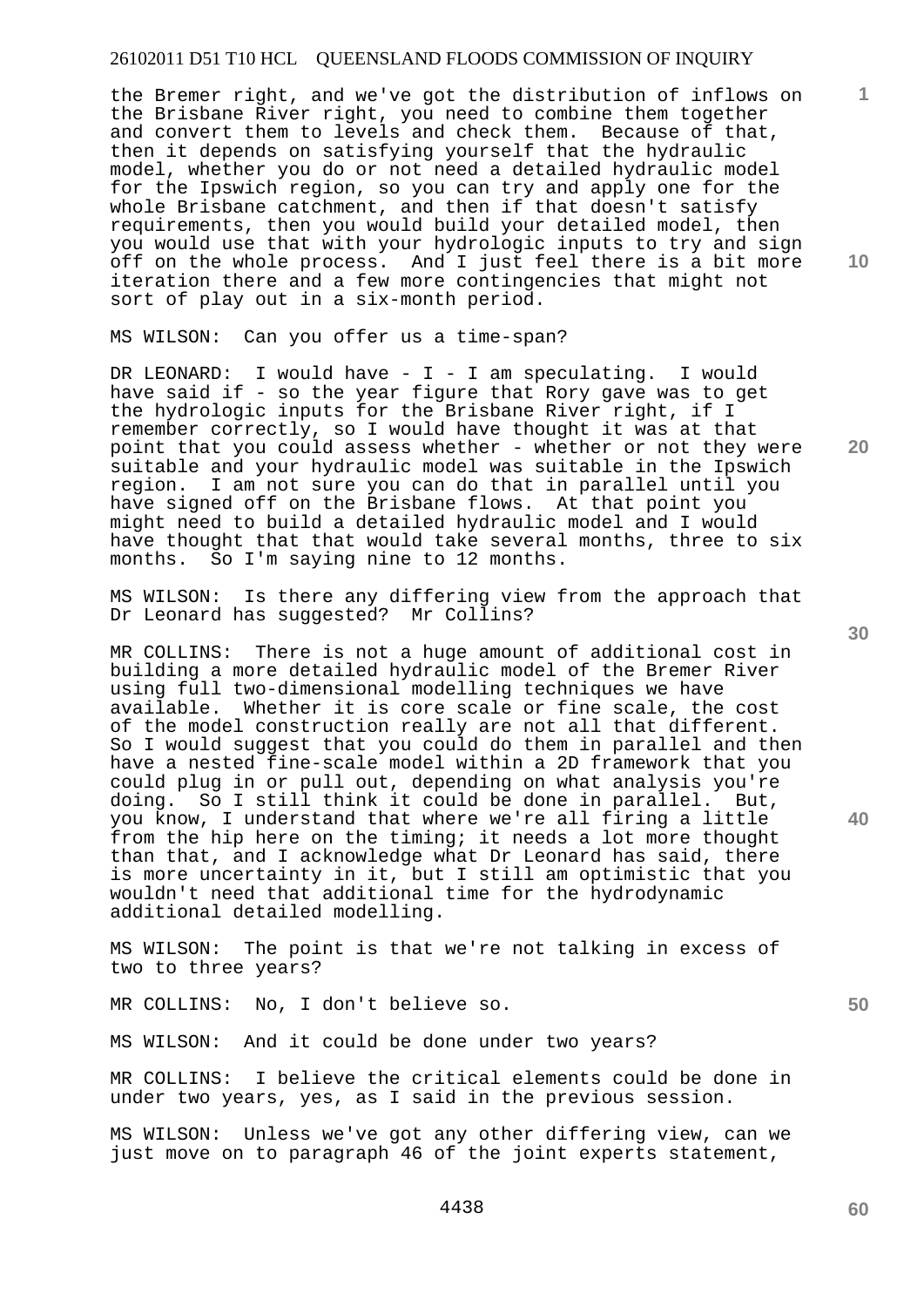where the experts agree that Ipswich has exceptional but not unique flooding characteristics. Mr Babister, can you explain that statement to us?

MR BABISTER: Ipswich has a couple of things that you don't see all of the time in a flood situation. It has the joint probability problem that we've spoken about; it has a very large flood range, which is not unique but it doesn't happen very often in a large city or a large population centre, and that really contributes to some of the flood management issues that you have to deal with. In a normal flood situation, a 200 year flood might be a small amount, 3, 400 mm above 100 year, or one per cent flood, but at Ipswich it is probably going to be several metres, and that means somebody who builds a house in a defined flood level, is likely - there is a reasonable chance of experiencing above floor flooding, and it is reasonably likely that that flooding could structurally damage their house. While in an ordinary situation you've really just got expensive but relatively minor flood damage as opposed to a whole new house. And it is probably one of the worst situations for a large residential area.

MS WILSON: When the experts refer - when you all refer to acute management issues being associated with floods that exceed the planning level, can you give us some more detail, Mr Babister, about those acute management issues?

MR BABISTER: Because of this probability of over-floor flooding and significant over-floor flooding, there are instead of the traditional Q100 in Queensland, flood definition that's used for planning, it is worthwhile exploring other management issues, and that's certainly been explored in other places that are a little bit similar about making people who build the Q100 have a two-storey house so that they have some area they can raise goods, and certainly other building controls to stop structural failure. So it shouldn't be dealt with in the same way that an ordinary floodplain is dealt with.

**40**  MS WILSON: Any other of the experts in the panel got anything to add to that? Dr Nathan?

DR NATHAN: I think the emphasis from my perspective on that acute management issues is about the risk of getting it wrong. I just want to emphasise that point, if you are above that flood planning level and a flood does occur, which there is a chance, then the risk of that happening and the consequence of it are much more dramatic than what would happen elsewhere in people's experience. I think that was the emphasis we were making through this location.

MS WILSON: Emphasising the importance of the comprehensive flood study as recommended in this report?

DR NATHAN: Yes.

MS WILSON: Mr Collins?

**10** 

**1**

**20**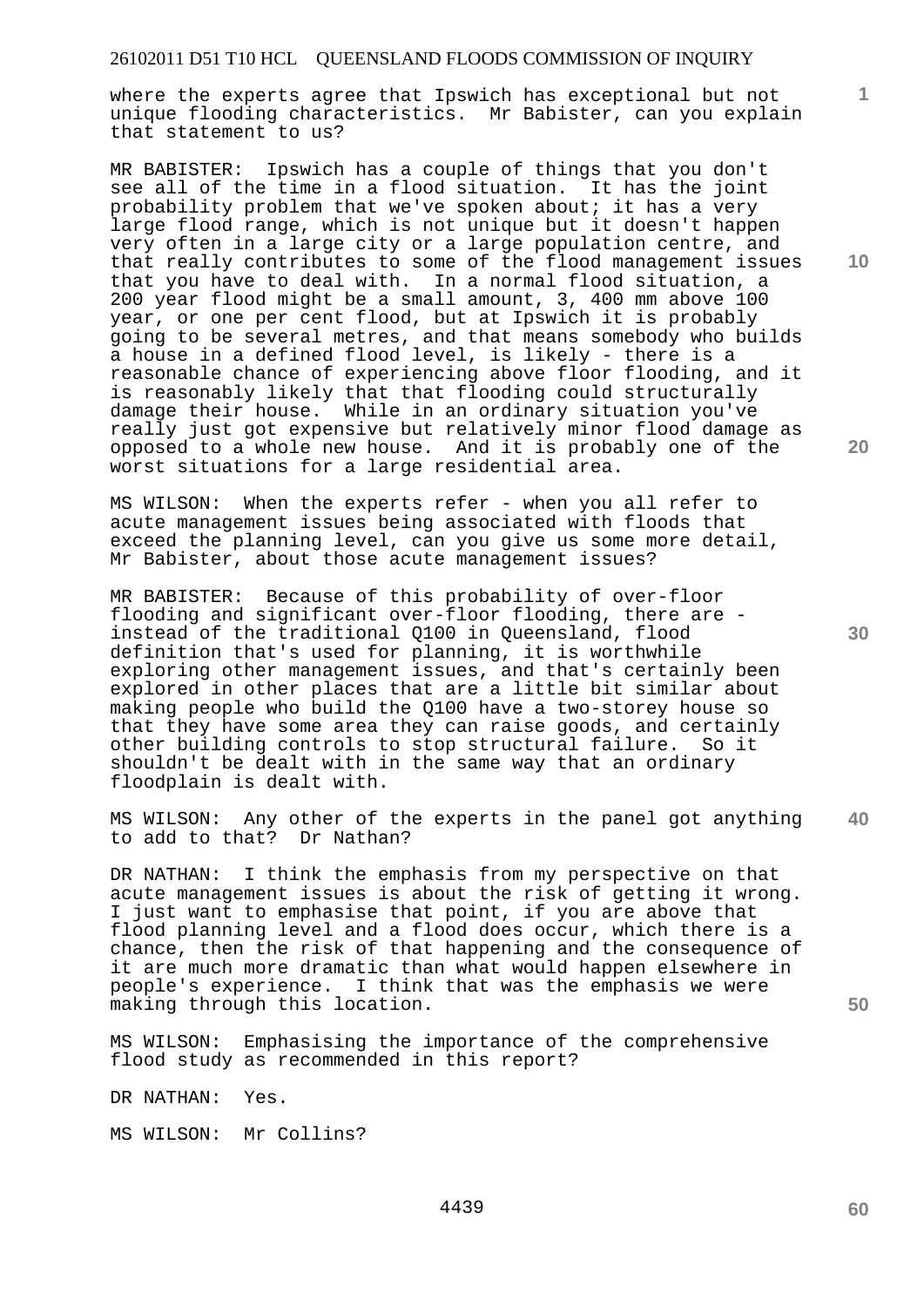MR COLLINS: The other acute management measures that flow is the emergency management measures for events that are larger than defined flood event where you get considerable depths of water over the floors. That then comes into evacuation management as well as emergency management and risk assessment. Fortunately, one thing that is in Ipswich's favour is that there is a reasonable amount of time for those measures, in terms of evacuation, and I think that is evident from the type of flooding that occurred and the relatively low potential for loss of life in those events. So - but there is a very strong need for emergency management planning around the results of the whole range of flood events, right up to extreme events because they may occur.

MS WILSON: Is there any management of these issues in other floodplains that you can draw the Commission's attention to so that we can see what has been done in those floodplains that you would say would have similar issues?-- Well, there are some examples in Mr Babister's report, and he might like to comment on those, but ones that spring to my mind are places like the northern beaches in the Barron Delta in the City of Cairns where extreme flood events can cause several metres additional water through properties. And they require additional emergency management measures over other parts of Cairns, for example. I don't know whether you wanted to add to that.

MS WILSON: Just before you give the microphone back, how is that managed in that area?

MR COLLINS: There is an emergency management plan in place for evacuation routes identified and evacuation centres. I would have to say that it is a work in progress, that is still being worked on, but at least it is recognised that those things are required. That risk management method is certainly being picked up by the larger councils and perhaps at a slower pace by the less sophisticated local authorities.

MS WILSON: Mr Babister?

MR BABISTER: Yeah, in the Hawkesbury and Appian at Windsor in New South Wales, this issue has been looked at. It is relatively similar, the flood range, and there have been some extensive guidelines, which I think I've drawn the Commission's attention to, on building design and subdivision layout. And some of the things that have been suggested, that I might add that have not been well received in some quarters, has been the two-storey houses for people who build at the Q100, plus whatever the freeboard amount is, and you can build a one or a two-storey further up the hill, but if you are down in the lower spots a two storey, making the bottom storey double brick. So the post flood cleanout is a cheap and easy exercise. There has also been suggestions about using marine ply for the frames of new houses. New houses tend to use plywood for the bracing and it is not marine grade, so when it gets wet, the frames aren't braced and the whole house needs to be pulled down, but a simple exercise of using marine ply, which would add a few hundred dollars to the price of a house,

**20** 

**10** 

**1**



**30** 

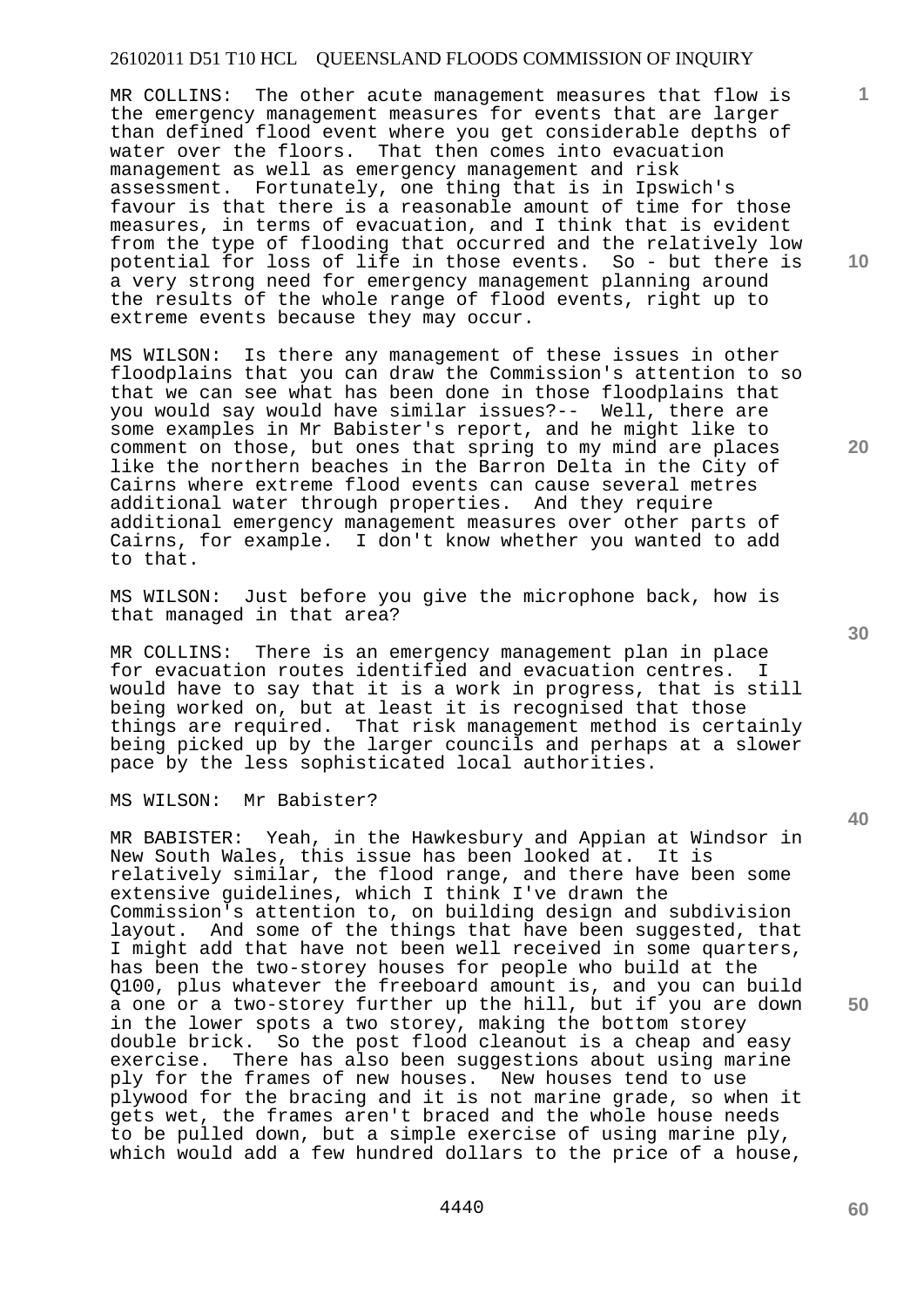can make the frame flood proof. There are also some ideas about actually letting the water into a house if it is going to flood. One of the big causes of structural failure is there is water outside the house and there is none inside, so you have got a differential water level, and modern houses, particularly project homes, are actually built remarkably watertight and they hold the water back quite well. So just having certain openings to let the water in, or even leaving the door open before you leave in an emergency, which doesn't normally make sense, can actually limit damage.

MS WILSON: Before we go on to a new topic, is there any other expert that would like to contribute? Dr Markar?

DR MARKAR: I agree with what's been said. Just a simple addition to what's been said, so when we look at the best estimate, for example, Brisbane, if you get it wrong you are talking small differences in terms of flood levels, maybe half a metre, one metre say. But in Ipswich, if the best estimate is not that good, the differences we are talking about is three, four metre differences, potentially. So the risk of getting something wrong, the impacts/implications are much greater in Ipswich compared to most other areas.

MS WILSON: If we could just now move on to the response to questions 8 and 9 which are set out at pages 15 to 16? Considering the conclusions that are reached there, if I could ask your view on the temporary local planning instrument 01/2011 that the Ipswich City Council put into place to replace the flooding and urban stormwater flow path areas overlay map to incorporate a revised flood regulation line based on the highest known flood level from the 1:100 flood line, the 2011 flood, and the 1974 flood, so they are just looking at whatever is the highest. Would you agree that that's a sensible interim measure until this flood study that you recommend in this report can be carried out?

MR COLLINS: Yes.

MS WILSON: Mr Collins is a yes. Mr Babister?

MR BABISTER: Yes, I would like to see the study happen, though. We wouldn't want to have an interim flood level for a very long period of time. Because, likewise if it is too high, that really adds a lot to people's costs.

DR LEONARD: I agree.

DR MARKAR: Yes, I agree.

MS WILSON: Thank you, I have no further questions.

COMMISSIONER: Mr MacSporran?

MR MacSPORRAN: I have nothing, thank you.

MR FLANAGAN: No questions.

**10** 

**1**

**20** 

**40**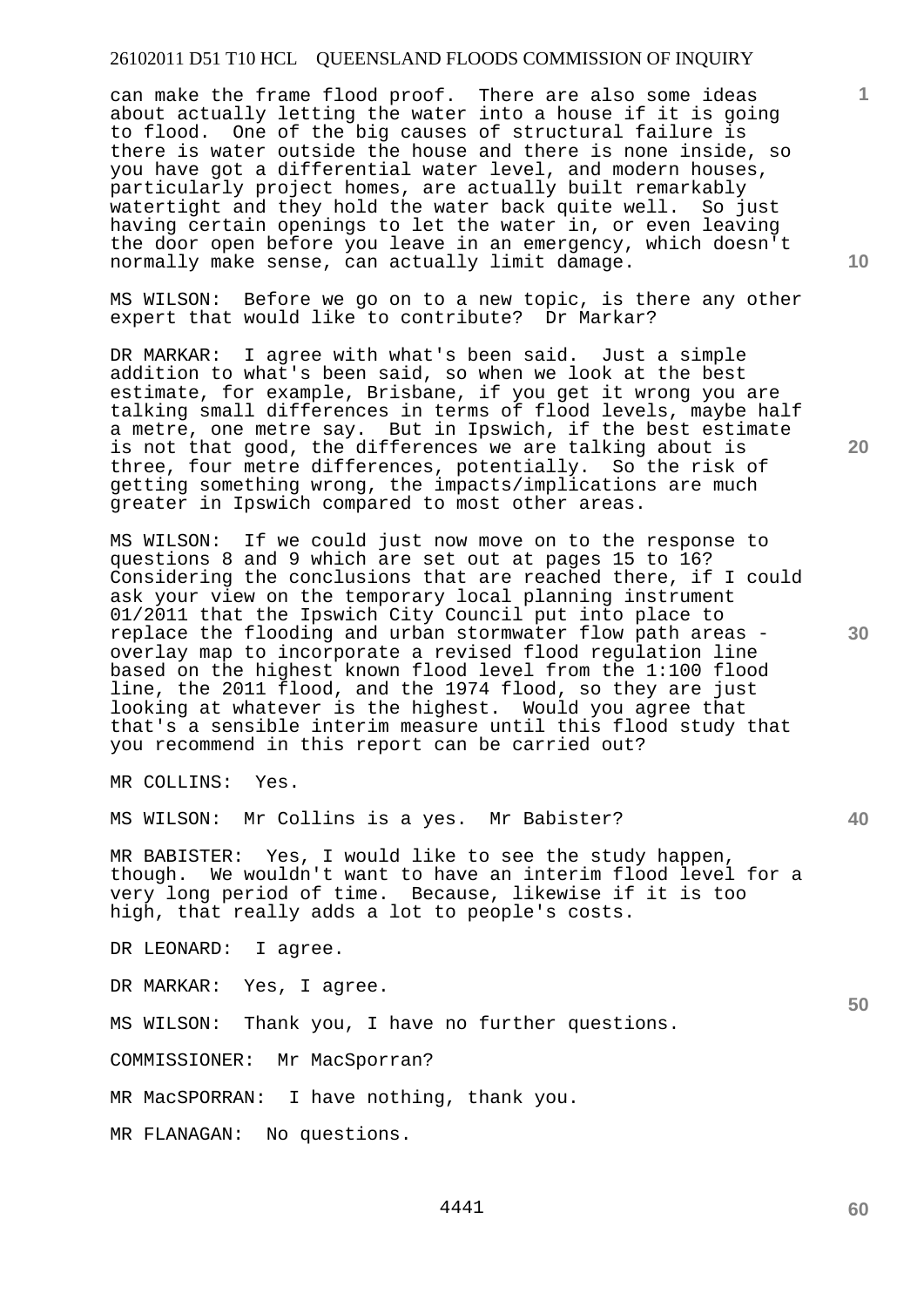MR ASHTON: Nothing, thank you, your Honour.

MS McLEOD: No questions, thank you.

COMMISSIONER: Did everybody get to say everything they wanted to? I am sorry, yes, all right, we have some questions over here.

**10**  MR CUMMINS: Sitting here a couple of times - just one for clarification, Mr Babister. You talked about the additional making additional expenditure on houses that are already constructed at or above the one per cent line. I just wonder whether you would like to comment on the internal rate of return for persons in such an investment?

MR BABISTER: The rate of return would be extremely high if you make some of these minor changes. The other one-----

MR CUMMINS: On a one per cent risk?

MR BABISTER: Well, over a person's life, you know, there is there is a very low chance of somebody experiencing that on an existing house. If you are going to let the water in, that's got a good return, but I guess - but on a new house I think if the costs are very minor it is a very good investment.

MR CUMMINS: The other question I had really went to just getting in my mind the process that you were talking about for the Bremer River. I take it that you would - that there would be an agreement that the part of the Bremer River, which is above the interaction with the Brisbane River, a flood study could be commenced on that which may be informed by the rainfall frequency analysis you do and may be informed by spacial and temporal patterns but otherwise would be independent?

MR COLLINS: Yes.

MR BABISTER: Yes.

MR CUMMINS: Secondly, the Brisbane River itself, without consideration of the Bremer River, affects a lot - well, it is responsible for the majority of the flooding in Ipswich.

MR BABISTER: I think if you weigh up-----

MR CUMMINS: Perhaps that's a large percentage.

MR BABISTER: If you weigh up the two mechanisms, Brisbane is the stronger of the two.

MR CUMMINS: Yeah, but what I'm getting at is there is a Brisbane River flood study that will deal with part of Ipswich, part of the Bremer can be dealt with, and then there is a bit in the middle which may be in an elevation of a velocity head or so above the Brisbane River where there is strong interaction. Is that putting it too simply, Dr Nathan? **30** 

**20** 

**40** 

**50**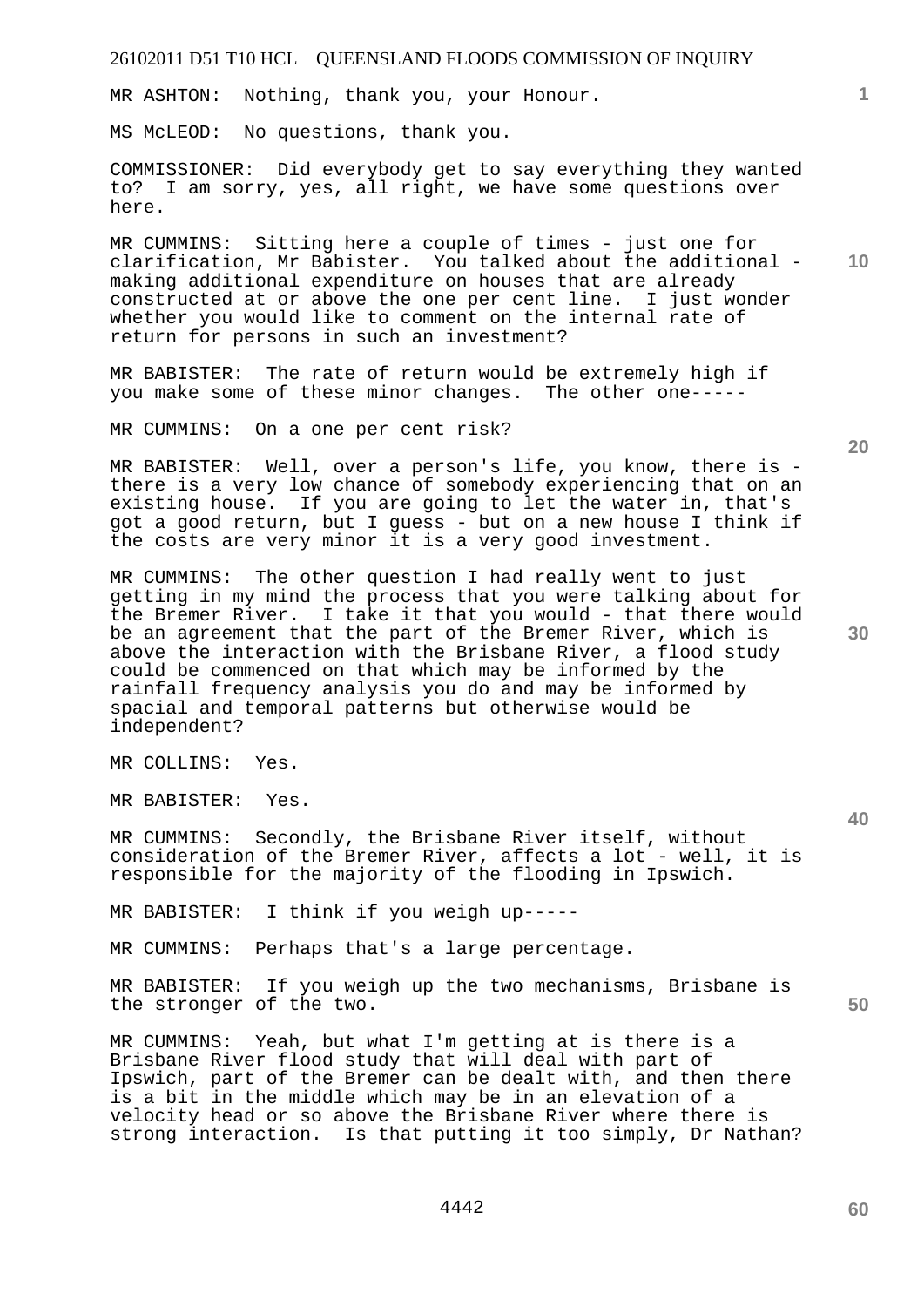DR NATHAN: Yeah, I am just trying to get my head around the bit in the middle. I think it is probably a reasonably significant bit in the middle that will require thought but I couldn't quantify that.

MR COLLINS: A five metre range for a start. So it is going to be a fair length.

MR CUMMINS: Sorry, Mr Collins?

MR COLLINS: Well, at the moment it is being discussed that there is an uncertainty range and it is several metres. So several metres vertically means quite a few kilometres horizontally. So that bit in the middle is quite large.

MR CUMMINS: It is large in expansion but it is a corridor in other ways, too.

MR COLLINS: Yes.

MR CUMMINS: I am just trying to say there are things that Ipswich can do to update their flood study at the same time as the Brisbane flood study is progressing which I think was the point you tried to make, is that right, Mr Collins?

MR COLLINS: Yes.

MR CUMMINS: But that it can't be completed until - I suspect a shorter time than what Dr Leonard suggested after the Brisbane flood study is complete.

MR COLLINS: Yes. That's my view.

MR CUMMINS: Thank you, sorry.

COMMISSIONER: Is there anything any of you wanted to add? Yes.?

**10** 

**20** 

**30** 

**1**